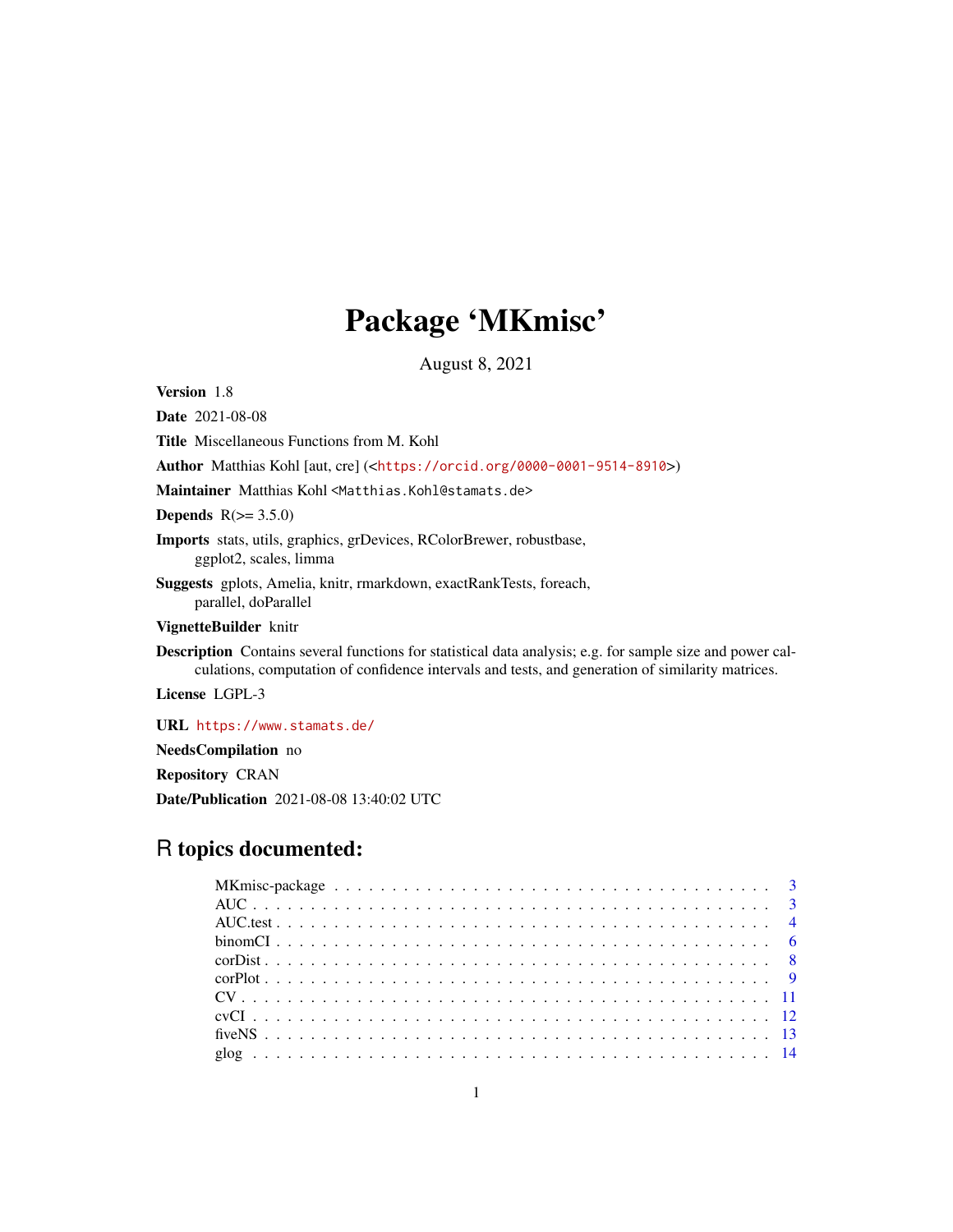|                 | 15 |
|-----------------|----|
|                 | 16 |
|                 | 17 |
|                 | 19 |
|                 | 21 |
|                 | 22 |
|                 | 23 |
|                 | 25 |
|                 | 26 |
|                 | 27 |
|                 | 30 |
|                 | 31 |
|                 | 32 |
|                 | 34 |
|                 | 35 |
|                 | 37 |
|                 | 38 |
|                 | 39 |
|                 | 40 |
|                 | 42 |
|                 | 43 |
|                 | 44 |
|                 | 45 |
|                 | 47 |
|                 | 49 |
|                 |    |
|                 | 51 |
|                 | 53 |
|                 | 55 |
|                 | 56 |
|                 | 57 |
|                 | 60 |
|                 | 62 |
|                 | 63 |
|                 | 65 |
|                 | 66 |
|                 | 67 |
| simPlot         | 68 |
| SNR             | 69 |
|                 | 70 |
| stringDist      | 72 |
| stringSim       | 73 |
| thyroid.        | 75 |
| traceBack       | 76 |
| transformations | 77 |
| $two WayAnova.$ | 79 |
|                 |    |

**Index**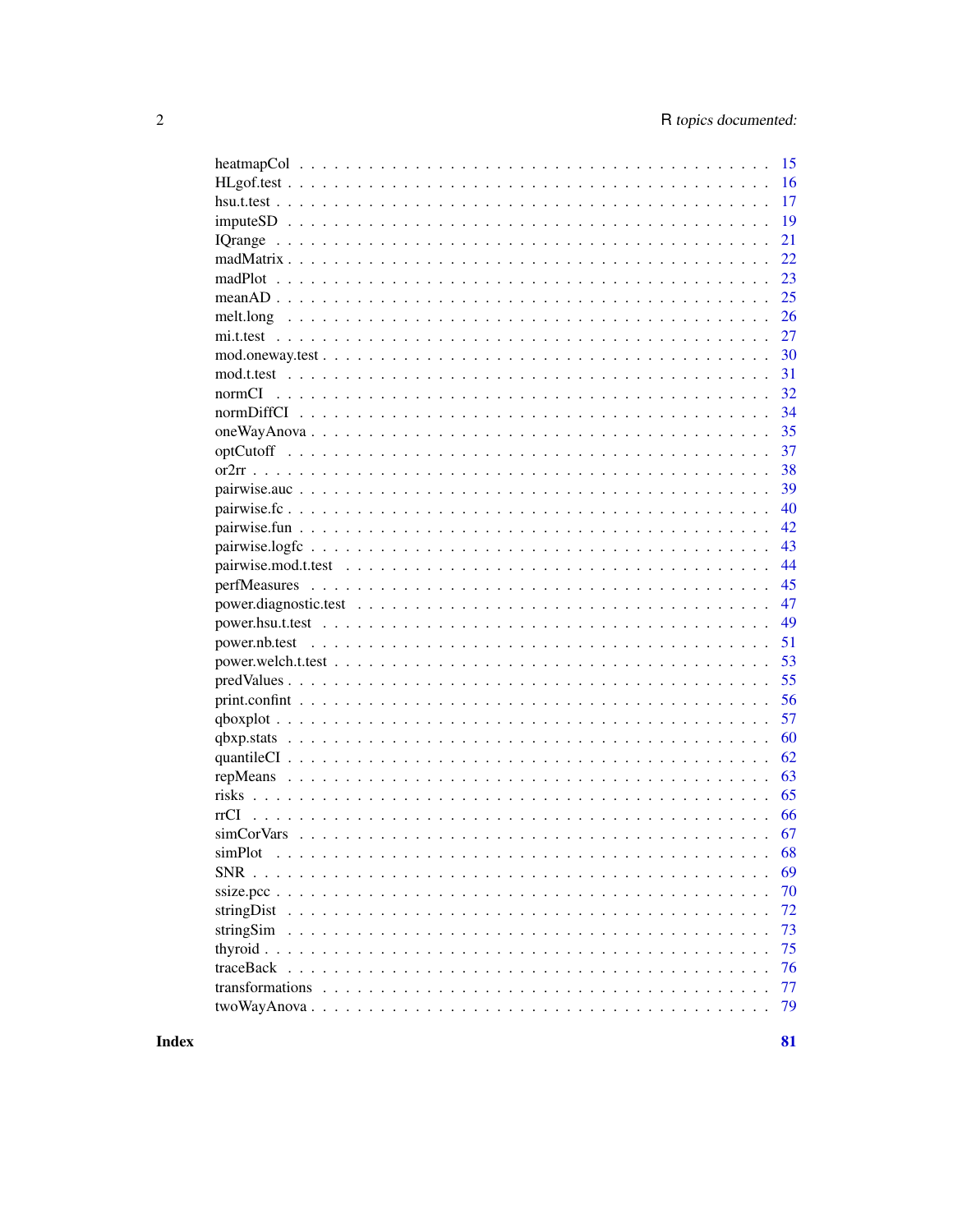<span id="page-2-0"></span>

## Description

Contains several functions for statistical data analysis; e.g. for sample size and power calculations, computation of confidence intervals, and generation of similarity matrices.

## Details

| Package:  | <b>MKmisc</b>                                                                       |
|-----------|-------------------------------------------------------------------------------------|
| Type:     | Package                                                                             |
| Version:  | 1.8                                                                                 |
| Date:     | 2021-08-08                                                                          |
| Depends:  | $R(>= 3.5.0)$                                                                       |
| Imports:  | stats, utils, graphics, grDevices, RColorBrewer, robustbase, ggplot2, scales, limma |
| Suggests: | gplots, Amelia, knitr, rmarkdown, exactRankTests, foreach, parallel, doParallel     |
| License:  | $L$ GPL-3                                                                           |
| URL:      | https://www.stamats.de/                                                             |

## library(MKmisc)

#### Author(s)

Matthias Kohl <https://www.stamats.de>

Maintainer: Matthias Kohl <matthias.kohl@stamats.de>

<span id="page-2-1"></span>AUC *Compute AUC*

## Description

The function computes AUC.

#### Usage

 $AUC(x, y, group, switchAUC = TRUE)$ 

#### Arguments

| $\mathsf{x}$ | numeric vector.                                        |
|--------------|--------------------------------------------------------|
| <b>V</b>     | numeric vector. If missing, group has to be specified. |
| group        | grouping vector or factor.                             |
| switchAUC    | logical value. Switch AUC; see Details section.        |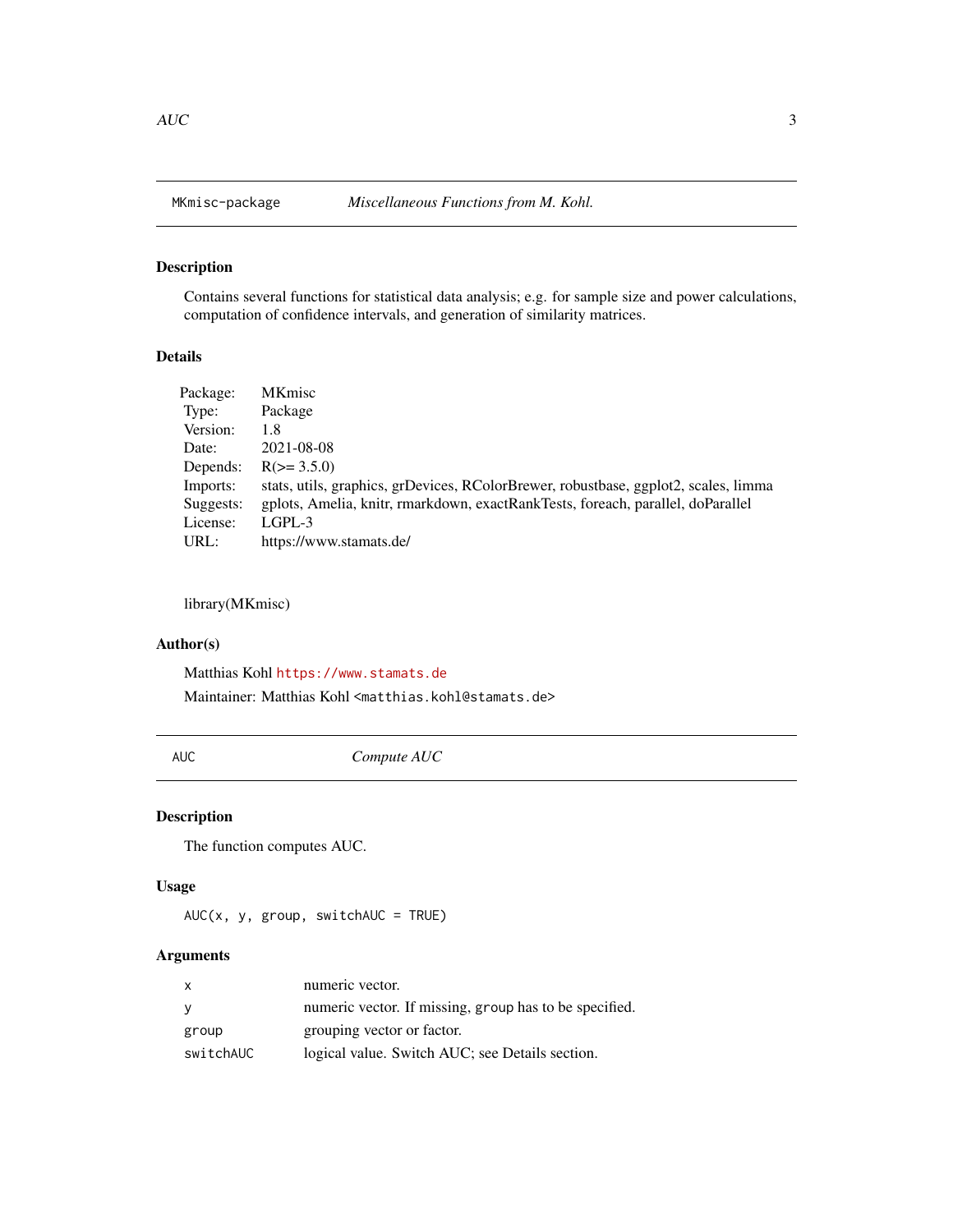## <span id="page-3-0"></span>Details

The function computes the area under the receiver operating characteristic curve (AUC under ROC curve).

If AUC < 0.5, a warning is printed and 1-AUC is returned. This behaviour can be suppressed by using switchAUC = FALSE

The implementation uses the connection of AUC to the Wilcoxon rank sum test; see Hanley and McNeil (1982).

## Value

AUC value.

#### Author(s)

Matthias Kohl <Matthias.Kohl@stamats.de>

## References

J. A. Hanley and B. J. McNeil (1982). The meaning and use of the area under a receiver operating characteristic (ROC) curve. *Radiology*, 143, 29-36.

## Examples

```
set.seed(13)
x <- rnorm(100) ## assumed as log2-data
g <- sample(1:2, 100, replace = TRUE)
AUC(x, group = g)## avoid switching AUC
AUC(x, group = g, switchAUC = FALSE)
```
AUC.test *AUC-Test*

## Description

Performs tests for one and two AUCs.

#### Usage

```
AUC.test(pred1, lab1, pred2, lab2, conf.level = 0.95, paired = FALSE)
```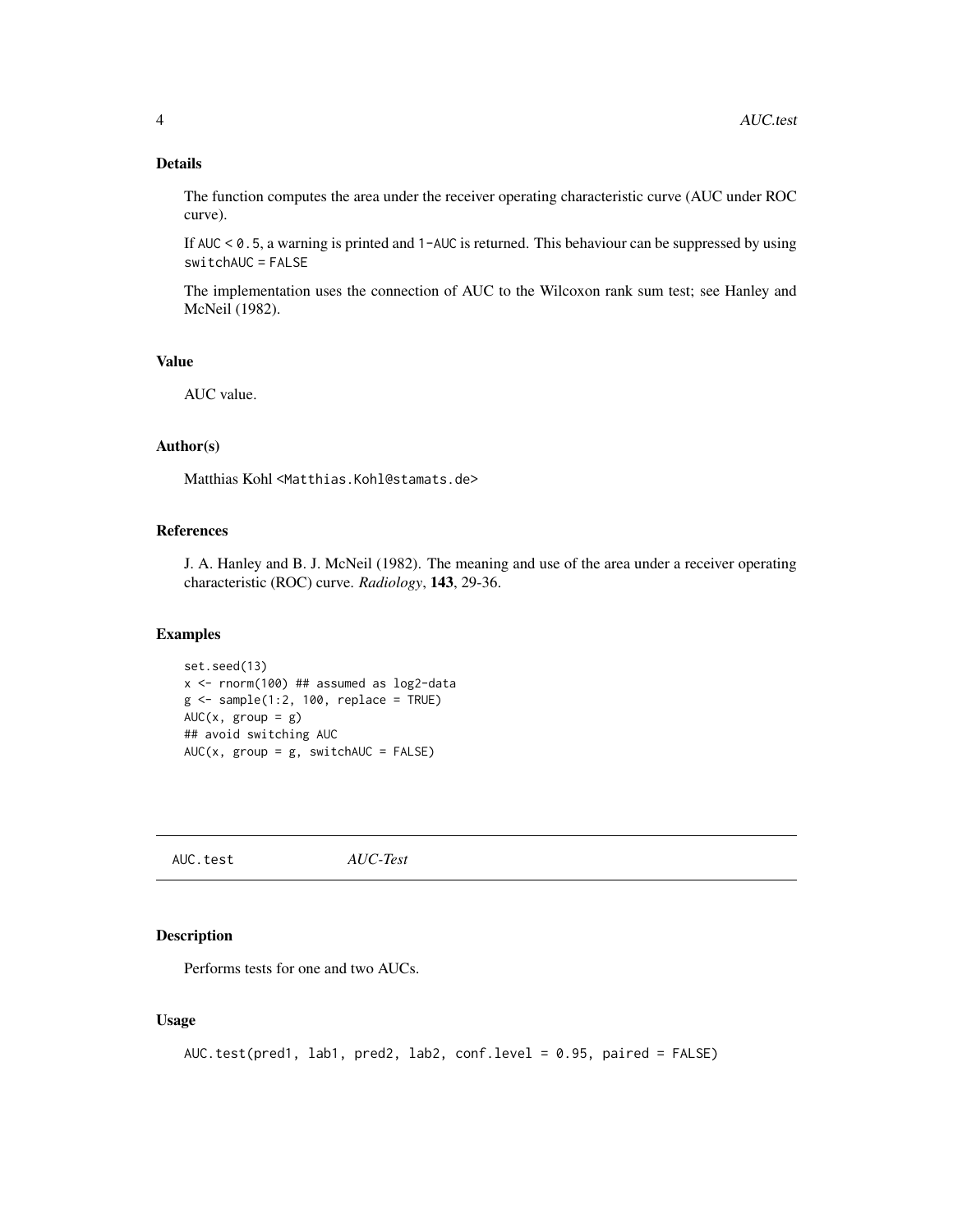#### AUC.test 5

#### Arguments

| pred1             | numeric vector.                                   |
|-------------------|---------------------------------------------------|
| lab1              | grouping vector or factor for pred.               |
| pred <sub>2</sub> | numeric vector.                                   |
| 1ab2              | grouping vector or factor for pred <sub>2</sub> . |
| conf.level        | confidence level of the interval.                 |
| paired            | not yet implemented.                              |

## Details

If pred2 and lab2 are missing, the AUC for pred1 and lab1 is tested using the Wilcoxon signed rank test; see [wilcox.test](#page-0-0).

If pred1 and lab1 as well as pred2 and lab2 are specified, the Hanley and McNeil test (cf. Hanley and McNeil (1982)) is computed.

## Value

A list with AUC, SE and confidence interval as well as the corresponding test result.

#### Author(s)

Matthias Kohl <Matthias.Kohl@stamats.de>

## References

J. A. Hanley and B. J. McNeil (1982). The meaning and use of the area under a receiver operating characteristic (ROC) curve. *Radiology*, 143, 29-36.

## See Also

[wilcox.test](#page-0-0), [AUC](#page-2-1)

#### Examples

```
set.seed(13)
x <- rnorm(100) ## assumed as log2-data
g \leftarrow sample(1:2, 100, replace = TRUE)
AUC.test(x, g)
y <- rnorm(100) ## assumed as log2-data
h \leq - sample(1:2, 100, replace = TRUE)
AUC.test(x, g, y, h)
```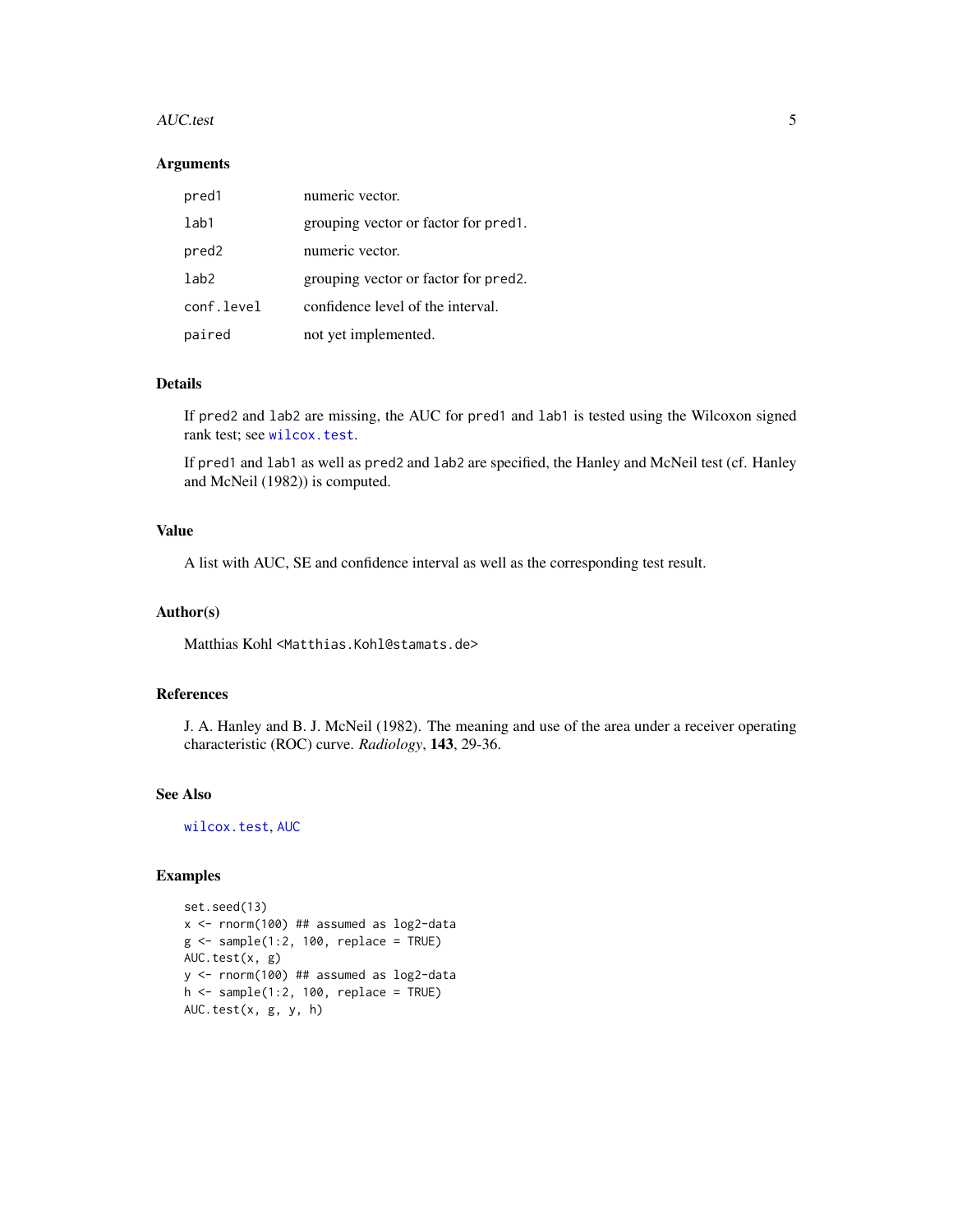<span id="page-5-0"></span>

#### Description

This function can be used to compute confidence intervals for binomial proportions.

## Usage

binomCI(x, n, conf.level = 0.95, method = "wilson", rand = 123)

#### Arguments

| $\mathsf{x}$ | number of successes                                          |
|--------------|--------------------------------------------------------------|
| n            | number of trials                                             |
| conf.level   | confidence level                                             |
| method       | character string specifing which method to use; see details. |
| rand         | seed for random number generator; see details.               |

## Details

The Wald interval is obtained by inverting the acceptance region of the Wald large-sample normal test.

The Wilson interval, which is the default, was introduced by Wilson (1927) and is the inversion of the CLT approximation to the family of equal tail tests of  $p = p0$ . The Wilson interval is recommended by Agresti and Coull (1998) as well as by Brown et al (2001).

The Agresti-Coull interval was proposed by Agresti and Coull (1998) and is a slight modification of the Wilson interval. The Agresti-Coull intervals are never shorter than the Wilson intervals; cf. Brown et al (2001).

The Jeffreys interval is an implementation of the equal-tailed Jeffreys prior interval as given in Brown et al (2001).

The modified Wilson interval is a modification of the Wilson interval for x close to 0 or n as proposed by Brown et al (2001).

The modified Jeffreys interval is a modification of the Jeffreys interval for  $x == 0$  |  $x == 1$  and  $x ==$  $n-1$  | x == n as proposed by Brown et al (2001).

The Clopper-Pearson interval is based on quantiles of corresponding beta distributions. This is sometimes also called exact interval.

The arcsine interval is based on the variance stabilizing distribution for the binomial distribution.

The logit interval is obtained by inverting the Wald type interval for the log odds.

The Witting interval (cf. Beispiel 2.106 in Witting (1985)) uses randomization to obtain uniformly optimal lower and upper confidence bounds (cf. Satz 2.105 in Witting (1985)) for binomial proportions.

For more details we refer to Brown et al (2001) as well as Witting (1985).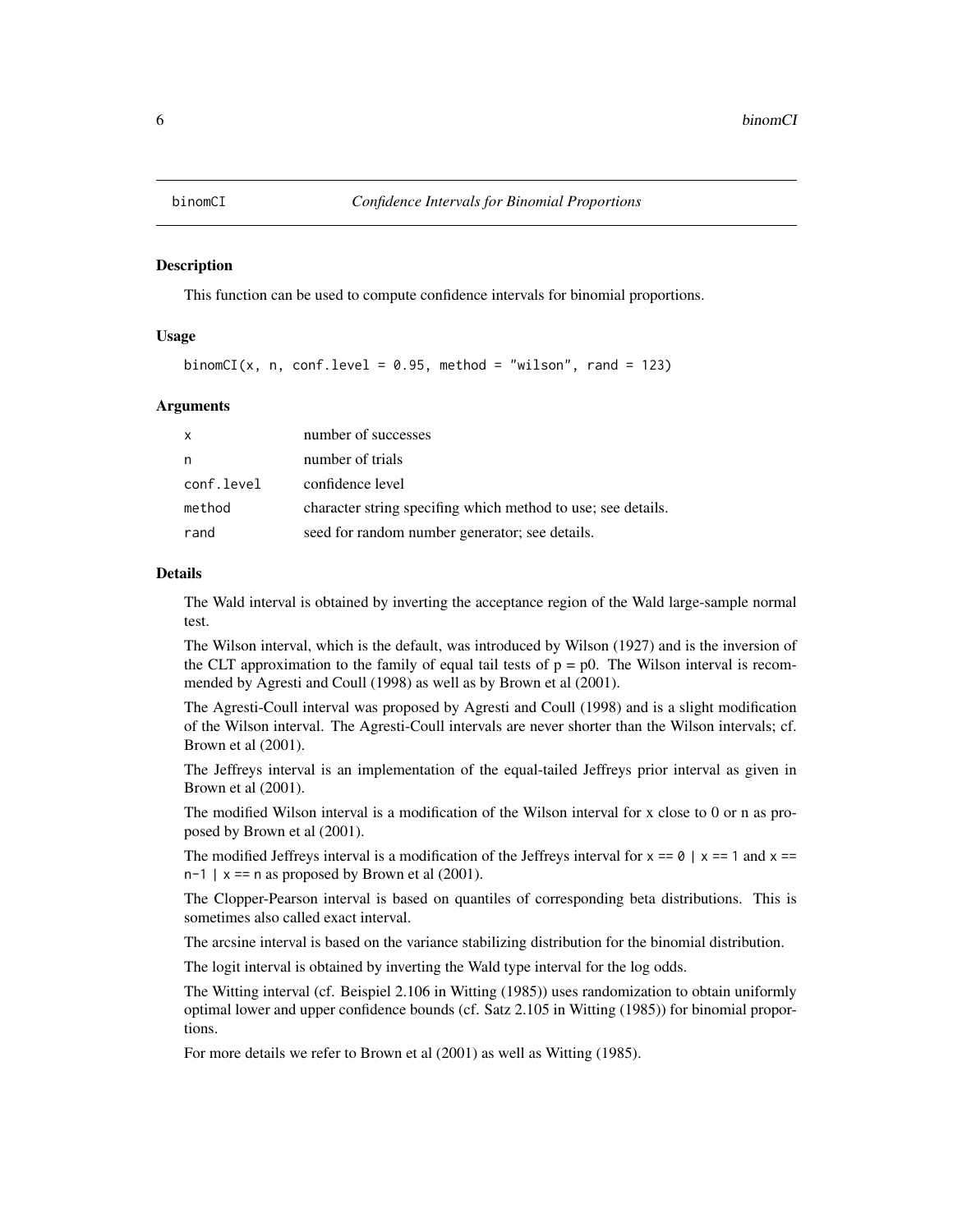#### binomCI 7 and 2008 and 2008 and 2008 and 2008 and 2008 and 2008 and 2008 and 2008 and 2008 and 2008 and 2008 and 2008 and 2008 and 2008 and 2008 and 2008 and 2008 and 2008 and 2008 and 2008 and 2008 and 2008 and 2008 and 2

## Value

A list with class "confint" containing the following components:

| estimate | the estimated probability of success.                 |
|----------|-------------------------------------------------------|
| conf.int | a confidence interval for the probability of success. |

## Note

A first version of this function appeared in R package SLmisc.

#### Author(s)

Matthias Kohl <Matthias.Kohl@stamats.de>

## References

A. Agresti and B.A. Coull (1998). Approximate is better than "exact" for interval estimation of binomial proportions. *American Statistician*, 52, 119-126.

L.D. Brown, T.T. Cai and A. Dasgupta (2001). Interval estimation for a binomial proportion. *Statistical Science*, 16(2), 101-133.

H. Witting (1985). *Mathematische Statistik I*. Stuttgart: Teubner.

#### See Also

[binom.test](#page-0-0), [binconf](#page-0-0)

## Examples

```
binomCI(x = 42, n = 43, method = "wald")
binomCI(x = 42, n = 43, method = "wilson")
binomCI(x = 42, n = 43, method = "agresti-coull")
binomCI(x = 42, n = 43, method = "jeffreys")
binomCI(x = 42, n = 43, method = "modified wilson")
binomCI(x = 42, n = 43, method = "modified jeffreys")
binomCI(x = 42, n = 43, method = "clopper-pearson")
binomCI(x = 42, n = 43, method = "arcsine")
binomCI(x = 42, n = 43, method = "logit")
binomCI(x = 42, n = 43, method = "witting")
## the confidence interval computed by binom.test
## corresponds to the Clopper-Pearson interval
binomCI(x = 42, n = 43, method = "clopper-pearson")$conf.int
```
binom.test( $x = 42$ ,  $n = 43$ )\$conf.int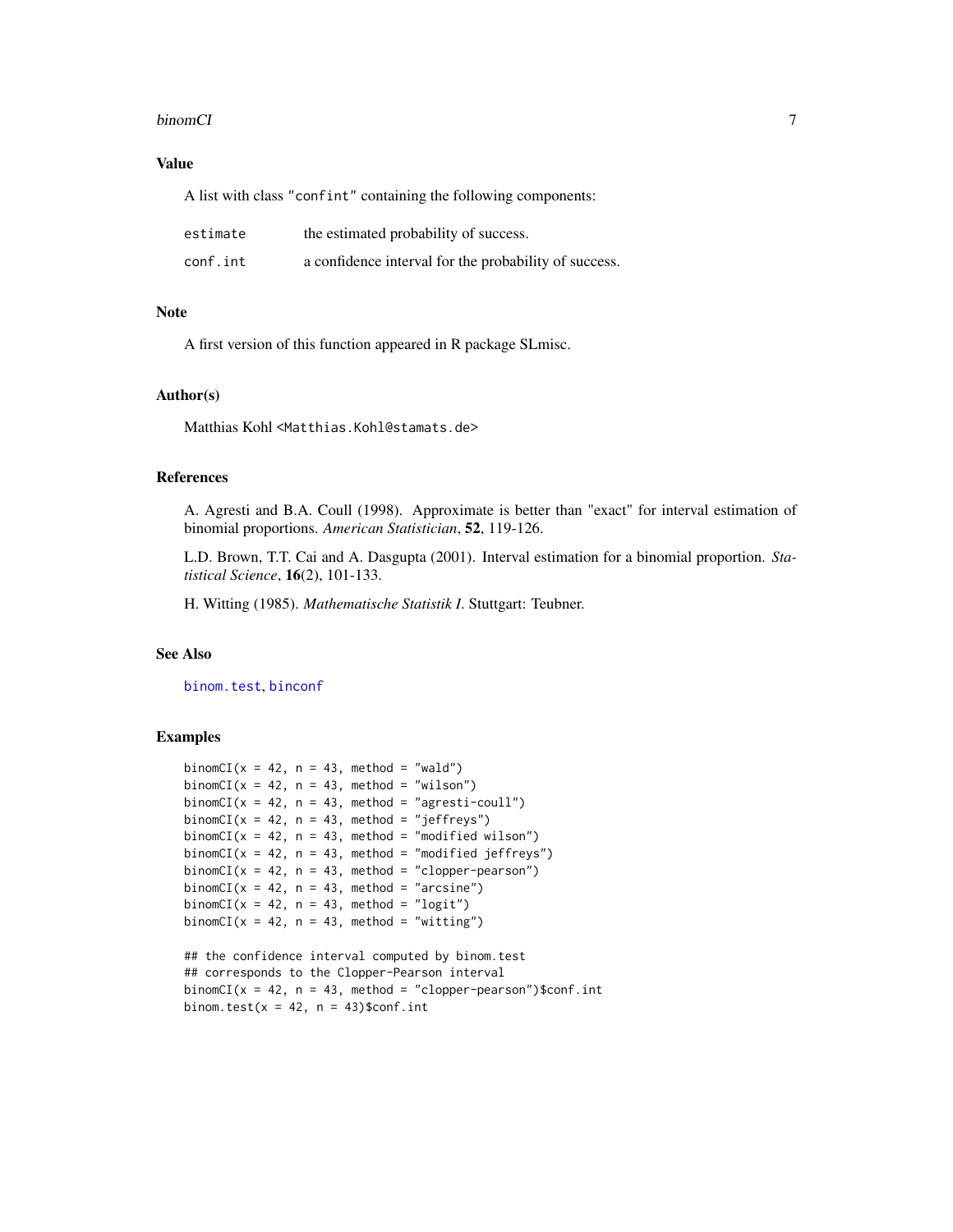#### <span id="page-7-0"></span>Description

The function computes and returns the correlation and absolute correlation distance matrix computed by using the specified distance measure to compute the distances between the rows of a data matrix.

#### Usage

```
corDist(x, method = "pearson", diag = FALSE, upper = FALSE, abs = FALSE,use = "pairwise.complete.obs", ...)
```
#### Arguments

| $\mathsf{x}$ | a numeric matrix or data frame                                                                                                                                                             |
|--------------|--------------------------------------------------------------------------------------------------------------------------------------------------------------------------------------------|
| method       | the correlation distance measure to be used. This must be one of "pearson",<br>"spearman", "kandall", "cosine", "mcd" or "ogk", respectively. Any unam-<br>biguous substring can be given. |
| diag         | logical value indicating whether the diagonal of the distance matrix should be<br>printed by 'print.dist'.                                                                                 |
| upper        | logical value indicating whether the upper triangle of the distance matrix should<br>be printed by 'print.dist'.                                                                           |
| abs          | logical, compute absolute correlation distances                                                                                                                                            |
| use          | character, correponds to argument use of function cor                                                                                                                                      |
| $\cdot$      | further arguments to functions covmed or covock, respectively.                                                                                                                             |

## Details

The function computes the Pearson, Spearman, Kendall or Cosine sample correlation and absolute correlation; confer Section 12.2.2 of Gentleman et al (2005). For more details about the arguments we refer to functions [dist](#page-0-0) and [cor](#page-0-0). Moreover, the function computes the minimum covariance determinant or the orthogonalized Gnanadesikan-Kettenring estimator. For more details we refer to functions [covMcd](#page-0-0) and [covOGK](#page-0-0), respectively.

## Value

```
corDist returns an object of class "dist"; cf. dist.
```
## **Note**

A first version of this function appeared in package SLmisc.

## Author(s)

Matthias Kohl <Matthias.Kohl@stamats.de>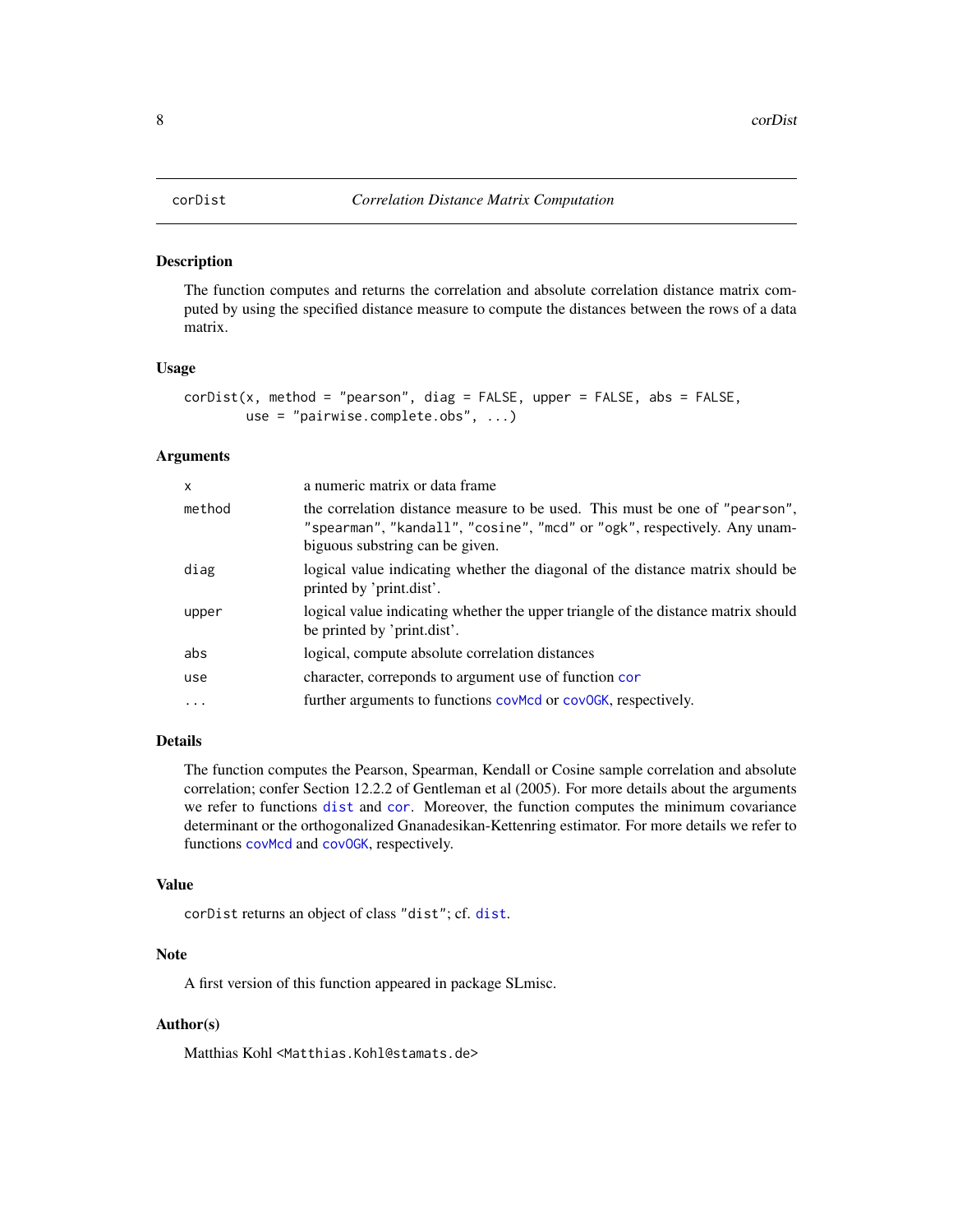#### <span id="page-8-0"></span>corPlot 9

### References

Gentleman R. Ding B., Dudoit S. and Ibrahim J. (2005). Distance Measures in DNA Microarray Data Analysis. In: Gentleman R., Carey V.J., Huber W., Irizarry R.A. and Dudoit S. (editors) Bioinformatics and Computational Biology Solutions Using R and Bioconductor. Springer.

P. J. Rousseeuw and A. M. Leroy (1987). Robust Regression and Outlier Detection. Wiley.

P. J. Rousseeuw and K. van Driessen (1999) A fast algorithm for the minimum covariance determinant estimator. Technometrics 41, 212-223.

Pison, G., Van Aelst, S., and Willems, G. (2002), Small Sample Corrections for LTS and MCD, Metrika, 55, 111-123.

Maronna, R.A. and Zamar, R.H. (2002). Robust estimates of location and dispersion of highdimensional datasets; Technometrics 44(4), 307-317.

Gnanadesikan, R. and John R. Kettenring (1972). Robust estimates, residuals, and outlier detection with multiresponse data. Biometrics 28, 81-124.

## Examples

```
## only a dummy example
M \leftarrow matrix(rnorm(1000), ncol = 20)D <- corDist(M)
```
<span id="page-8-1"></span>

corPlot *Plot of similarity matrix based on correlation*

## **Description**

Plot of similarity matrix. This function is a slight modification of function plot.cor of the archived package "sma".

#### Usage

```
corPlot(x, new = FALSE, col, minCor,
          labels = FALSE, lab.both.axes = FALSE, labcols = "black",
          title = "", cex.title = 1.2,
          protocol = FALSE, cex.axis = 0.8,
          cex.axis.bar = 1, signifBar = 2, ...)
```
#### Arguments

| $\mathsf{x}$ | data or correlation matrix, respectively                                                                                                                    |
|--------------|-------------------------------------------------------------------------------------------------------------------------------------------------------------|
| new          | If new=FALSE, x must already be a correlation matrix. If new=TRUE, the correla-<br>tion matrix for the columns of x is computed and displayed in the image. |
| col          | colors palette for image. If missing, the RdY1Gn palette of RColorBrewer is<br>used.                                                                        |
| minCor       | numeric value in $[-1,1]$ , used to adjust col                                                                                                              |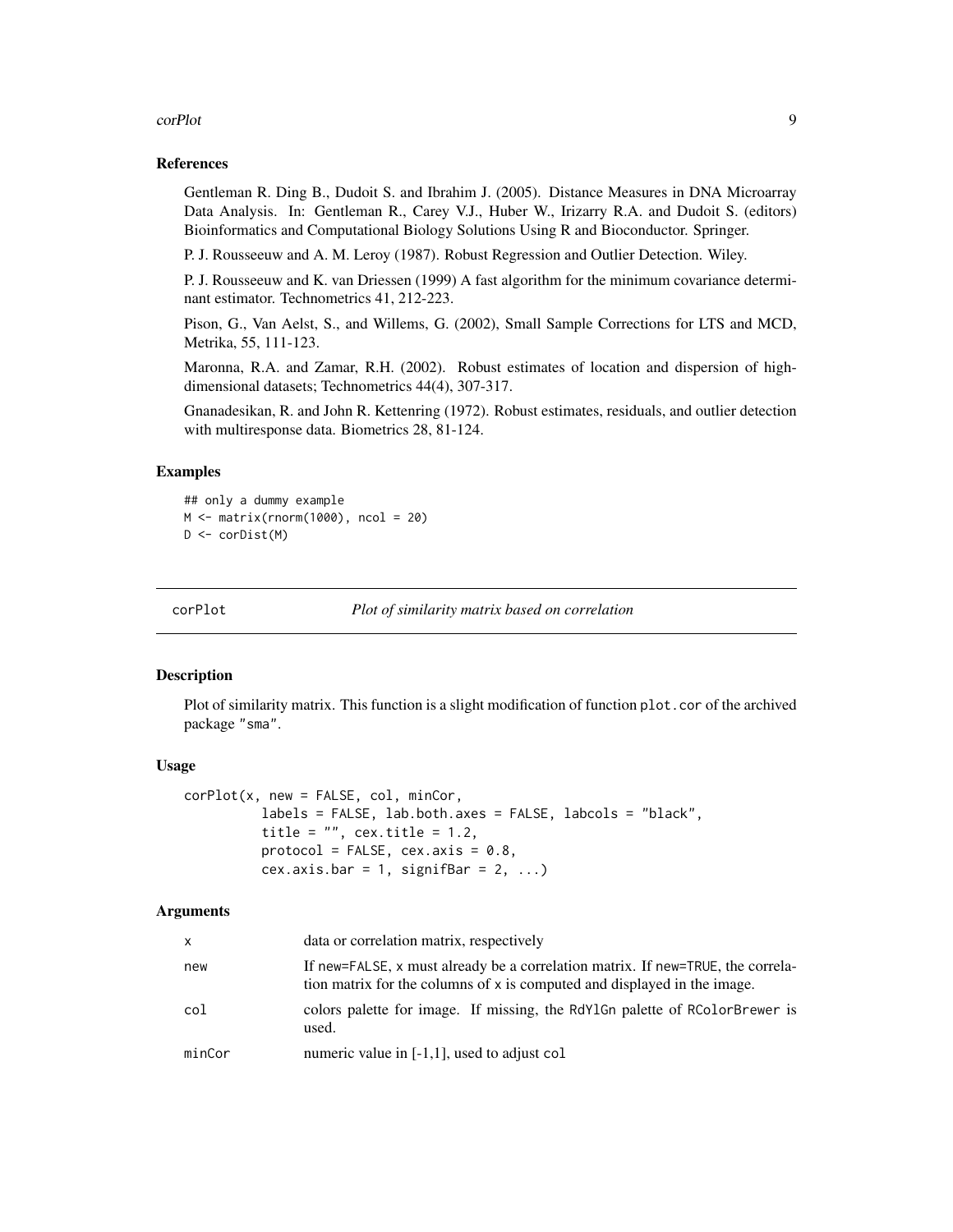| labels        | vector of character strings to be placed at the tickpoints, labels for the columns<br>of x.                                                                                                                                                                           |
|---------------|-----------------------------------------------------------------------------------------------------------------------------------------------------------------------------------------------------------------------------------------------------------------------|
| lab.both.axes | logical, display labels on both axes                                                                                                                                                                                                                                  |
| labcols       | colors to be used for the labels of the columns of x. Labcols can have either<br>length 1, in which case all the labels are displayed using the same color, or the<br>same length as labels, in which case a color is specified for the label of each<br>column of x. |
| title         | character string, overall title for the plot.                                                                                                                                                                                                                         |
| cex.title     | A numerical value giving the amount by which plotting text and symbols should<br>be magnified relative to the default; cf. par, cex. main.                                                                                                                            |
| protocol      | logical, display color bar without numbers                                                                                                                                                                                                                            |
| cex.axis      | The magnification to be used for axis annotation relative to the current setting<br>of $'cex$ ; cf. par.                                                                                                                                                              |
| cex.axis.bar  | The magnification to be used for axis annotation of the color bar relative to the<br>current setting of 'cex'; cf. par.                                                                                                                                               |
| signifBar     | integer indicating the precision to be used for the bar.                                                                                                                                                                                                              |
| .             | graphical parameters may also be supplied as arguments to the function (see<br>par). For comparison purposes, it is good to set $zlim=c(-1,1)$ .                                                                                                                      |

#### Details

This functions generates the so called similarity matrix (based on correlation) for a microarray experiment.

If  $min(x)$ , respectively  $min(cor(x))$  is smaller than minCor, the colors in col are adjusted such that the minimum correlation value which is color coded is equal to minCor.

## Value

invisible()

## Note

A first version of this function appeared in package SLmisc.

## Author(s)

Matthias Kohl <Matthias.Kohl@stamats.de>

## References

Sandrine Dudoit, Yee Hwa (Jean) Yang, Benjamin Milo Bolstad and with contributions from Natalie Thorne, Ingrid Loennstedt and Jessica Mar. sma: Statistical Microarray Analysis. http://www.stat.berkeley.edu/users/terry/zarray/Software/smacode.html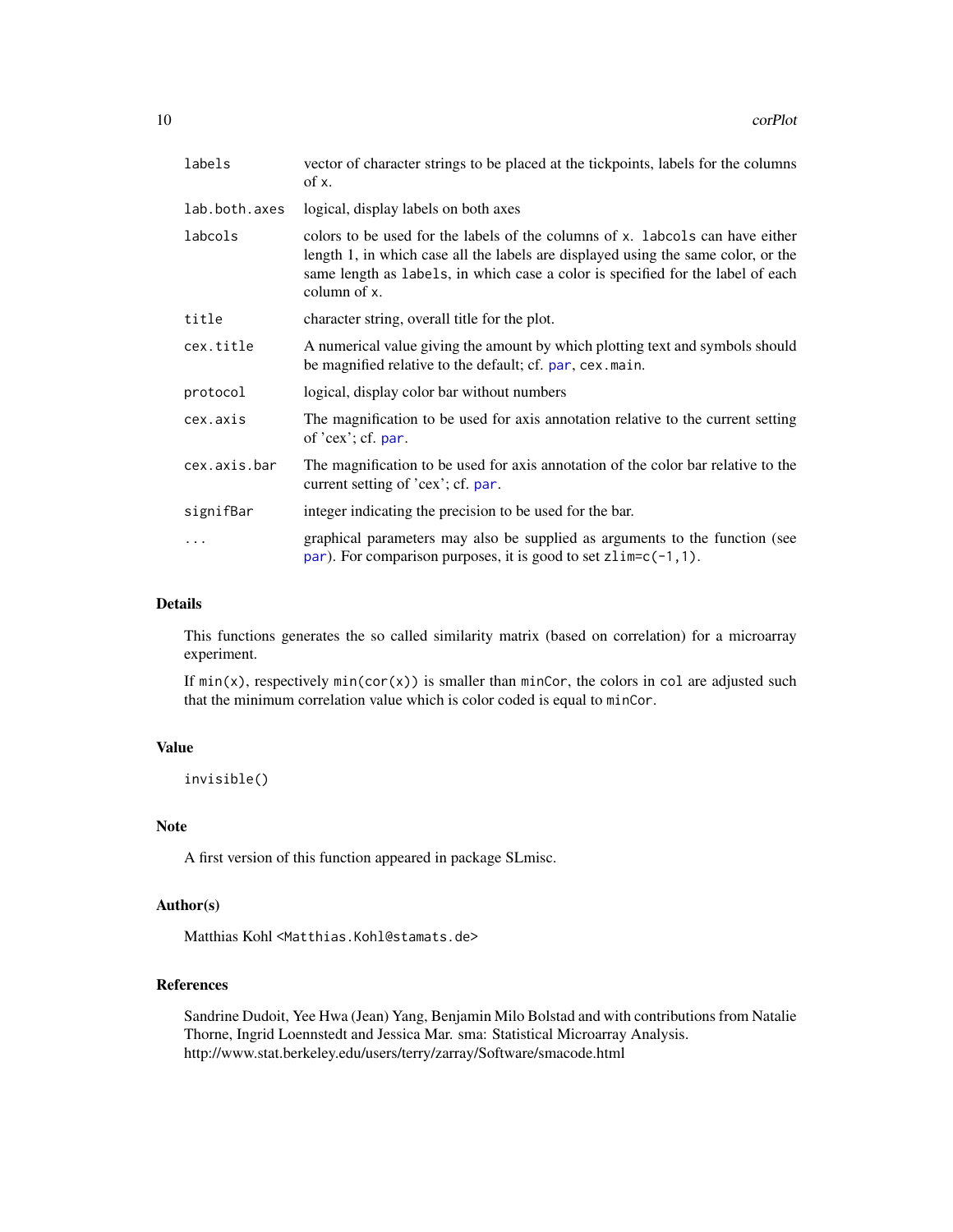#### <span id="page-10-0"></span> $CV$  11

## Examples

```
## only a dummy example
M <- matrix(rnorm(1000), ncol = 20)
colnames(M) <- paste("Sample", 1:20)
M.cor <- cor(M)
corPlot(M.cor, minCor = min(M.cor))
corPlot(M.cor, minCor = min(M.cor), lab.both.axes = TRUE)
corPlot(M.cor, minCor = min(M.cor), protocol = TRUE)corPlot(M.cor, minCor = min(M.cor), signifBar = 1)
```
#### <span id="page-10-1"></span>CV *Compute CV*

## Description

The functions compute CV as well as two robust versions of the CV.

## Usage

 $CV(x, na.rm = FALSE)$ 

#### Arguments

| X     | numeric vector.                            |
|-------|--------------------------------------------|
| na.rm | logical. Should missing values be removed? |

## Details

The functions compute the (classical) coefficient of variation as well as two robust variants.

medCV uses the (standardized) MAD instead of SD and median instead of mean.

iqrCV uses the (standardized) IQR instead of SD and median instead of mean.

## Value

CV value.

## Author(s)

Matthias Kohl <Matthias.Kohl@stamats.de>

## References

C.N.P.G. Arachchige, L.A. Prendergast and R.G. Staudte. Robust analogues to the Coefficient of Variation. https://arxiv.org/abs/1907.01110.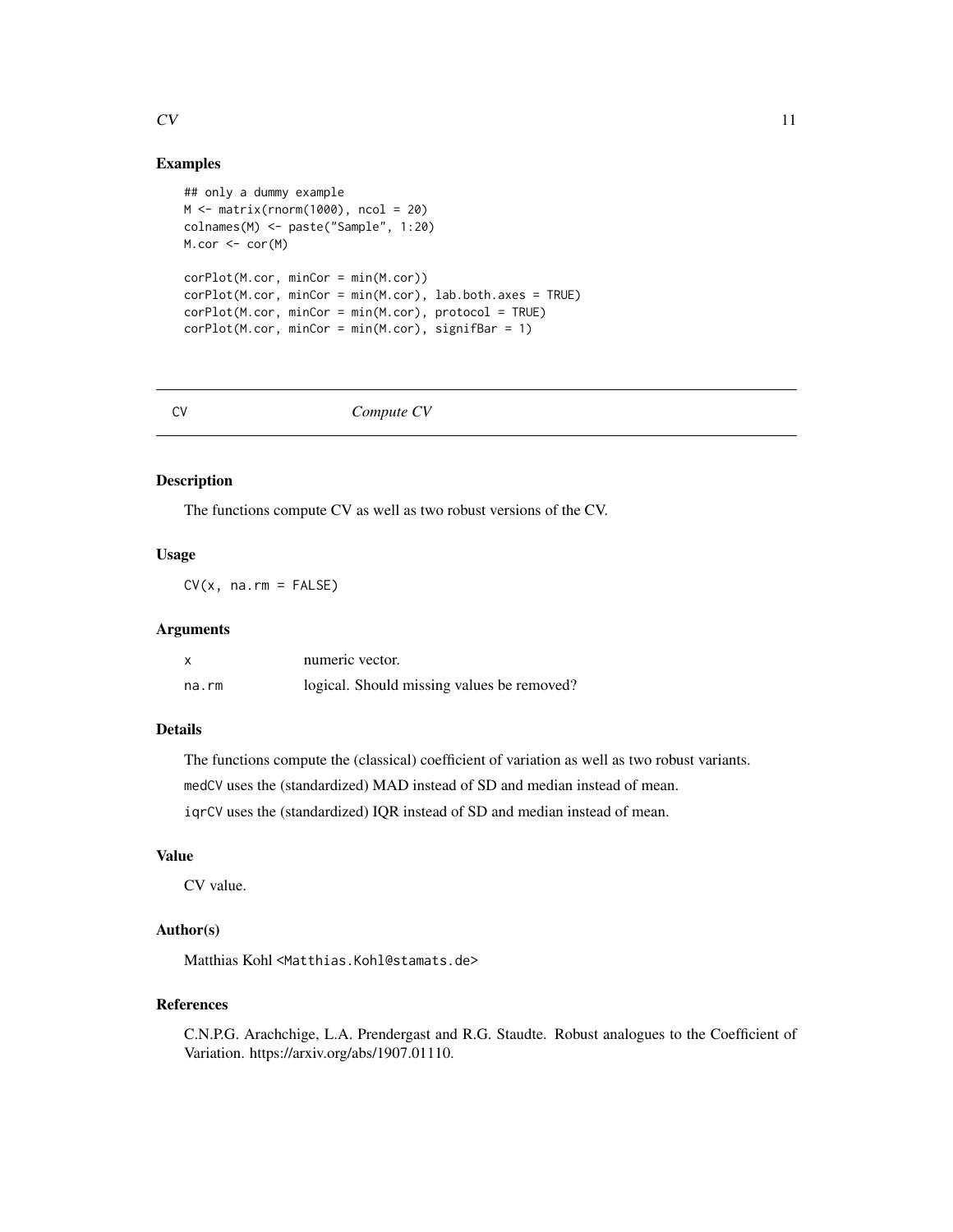#### Examples

```
## 5% outliers
out \le rbinom(100, prob = 0.05, size = 1)
sum(out)
x \le -(1-out)*rnorm(100, mean = 10, sd = 2) + out*25
CV(x)medCV(x)
iqrCV(x)
```
cvCI *Confidence Intervals for Coefficient of Variation*

## Description

This function can be used to compute confidence intervals for the (classical) coefficient of variation.

#### Usage

 $cvCI(x, conf.level = 0.95, method = "miller", na.rm = FALSE)$ 

## **Arguments**

| $\mathsf{x}$ | numeric vector.                                              |
|--------------|--------------------------------------------------------------|
| conf.level   | confidence level                                             |
| method       | character string specifing which method to use; see details. |
| na.rm        | logical. Should missing values be removed?                   |

## Details

For details about the confidence intervals we refer to Gulhar et al (2012) and Arachchige et al (2019).

## Value

A list with class "confint" containing the following components:

| estimate | the estimated coefficient of variation.                 |
|----------|---------------------------------------------------------|
| conf.int | a confidence interval for the coefficient of variation. |

#### Author(s)

Matthias Kohl <Matthias.Kohl@stamats.de>

## References

C.N.P.G. Arachchige, L.A. Prendergast and R.G. Staudte (2019). Robust analogues to the Coefficient of Variation. https://arxiv.org/abs/1907.01110.

M. Gulhar, G. Kibria, A. Albatineh, N.U. Ahmed (2012). A comparison of some confidence intervals for estimating the population coefficient of variation: a simulation study. *Sort*, 36(1), 45-69.

<span id="page-11-0"></span>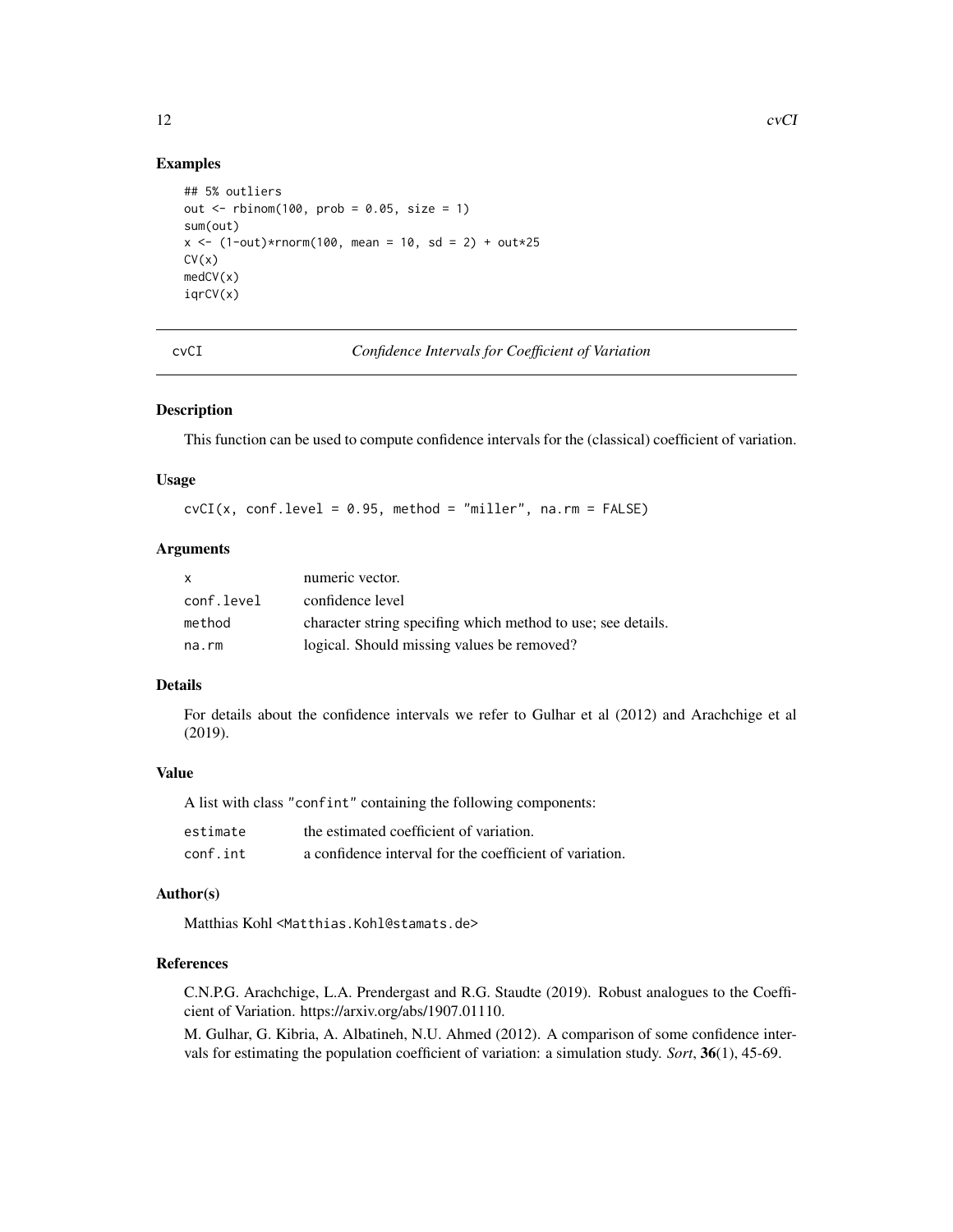#### <span id="page-12-0"></span> $fivens$  13

## See Also

**[CV](#page-10-1)** 

## Examples

```
x \le - rnorm(100, mean = 10, sd = 2) # CV = 0.2
cvCI(x, method = "miller")cvCI(x, method = "sharma")cvCI(x, method = "curto")cvCI(x, method = "mckay")cvCI(x, method = "vangel")cvCI(x, method = "panichkitkosolkul")cvCI(x, method = "mediumiller")cvCI(x, method = "medmckay")cvCI(x, method = "medvangel")cvCI(x, method = "medcurto")cvCI(x, method = "gulhar")
```
## fiveNS *Five-Number Summaries*

#### Description

Function to compute five-number summaries (minimum, 1st quartile, median, 3rd quartile, maximum)

#### Usage

fiveNS(x, na.rm = TRUE, type =  $7$ )

## Arguments

|       | numeric vector                                                                                          |
|-------|---------------------------------------------------------------------------------------------------------|
| na.rm | logical; remove NA before the computations.                                                             |
| type  | an integer between 1 and 9 selecting one of nine quantile algorithms; for more<br>details see quantile. |

## Details

In contrast to [fivenum](#page-0-0) the functions computes the first and third quartile using function [quantile](#page-0-0).

## Value

A numeric vector of length 5 containing the summary information.

## Author(s)

Matthias Kohl<Matthias.Kohl@stamats.de>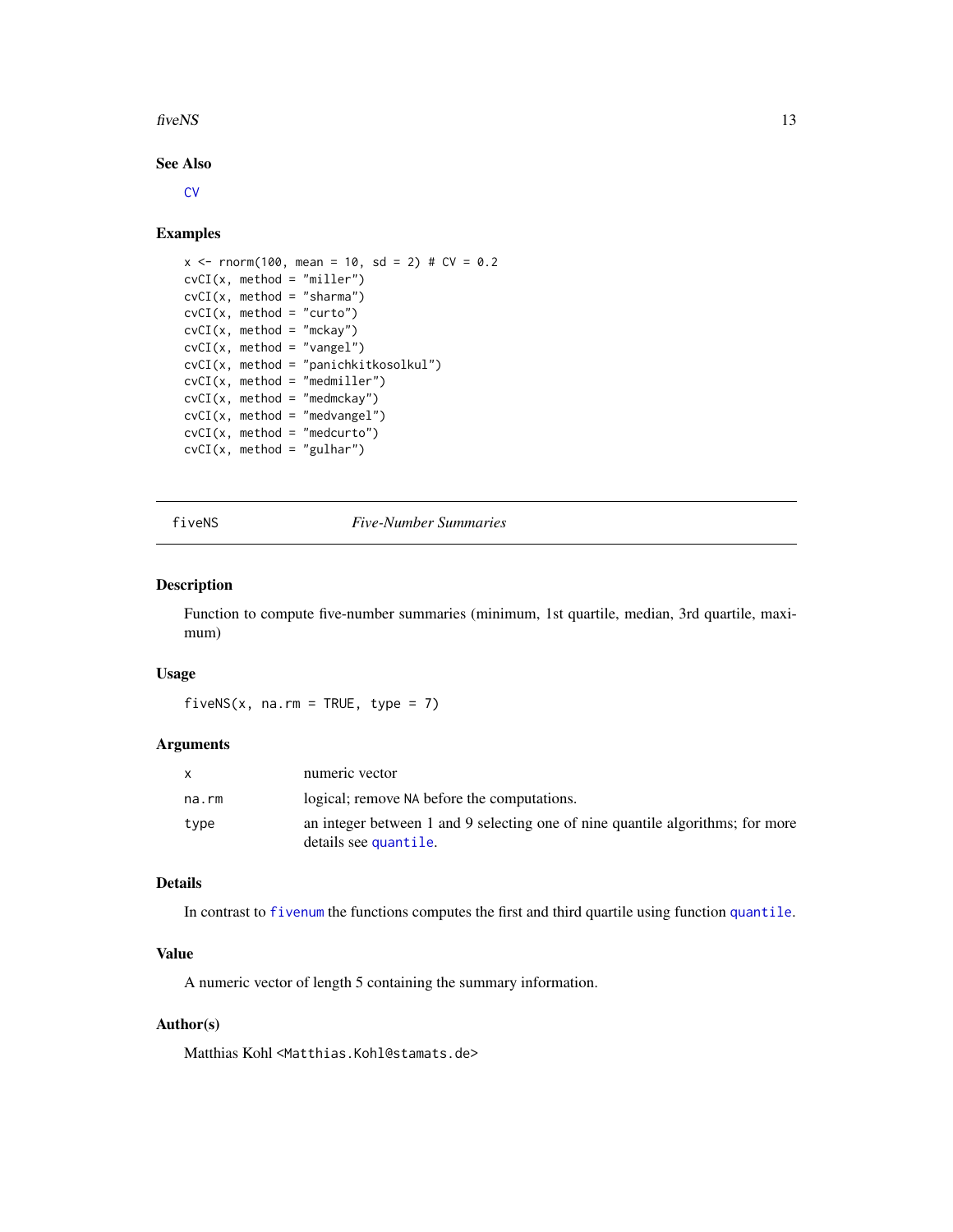## See Also

[fivenum](#page-0-0), [quantile](#page-0-0)

#### Examples

```
x \leq -rnorm(100)fiveNS(x)
fivenS(x, type = 2)fivenum(x)
```
glog *Compute Generalized Logarithm*

## Description

The functions compute the generalized logarithm, which is more or less identical to the area hyperbolic sine, and their inverse; see details.

## Usage

```
glog(x, base = exp(1))glog10(x)
glog2(x)
inv.glog(x, base = exp(1))inv.glog10(x)
inv.glog2(x)
```
## Arguments

|      | a numeric or complex vector.                                               |
|------|----------------------------------------------------------------------------|
| base | a positive or a positive or complex number: the base with respect to which |
|      | logarithms are computed. Defaults to $e=exp(1)$ .                          |

## Details

The function computes

$$
\log(x + \sqrt{x^2 + 1}) - \log(2)
$$

where the first part corresponds to the area hyperbolic sine. Subtracting  $log(2)$  makes the function asymptotically identical to the logarithm.

## Value

A vector of the same length as x containing the transformed values.

## Author(s)

Matthias Kohl <Matthias.Kohl@stamats.de>

<span id="page-13-0"></span>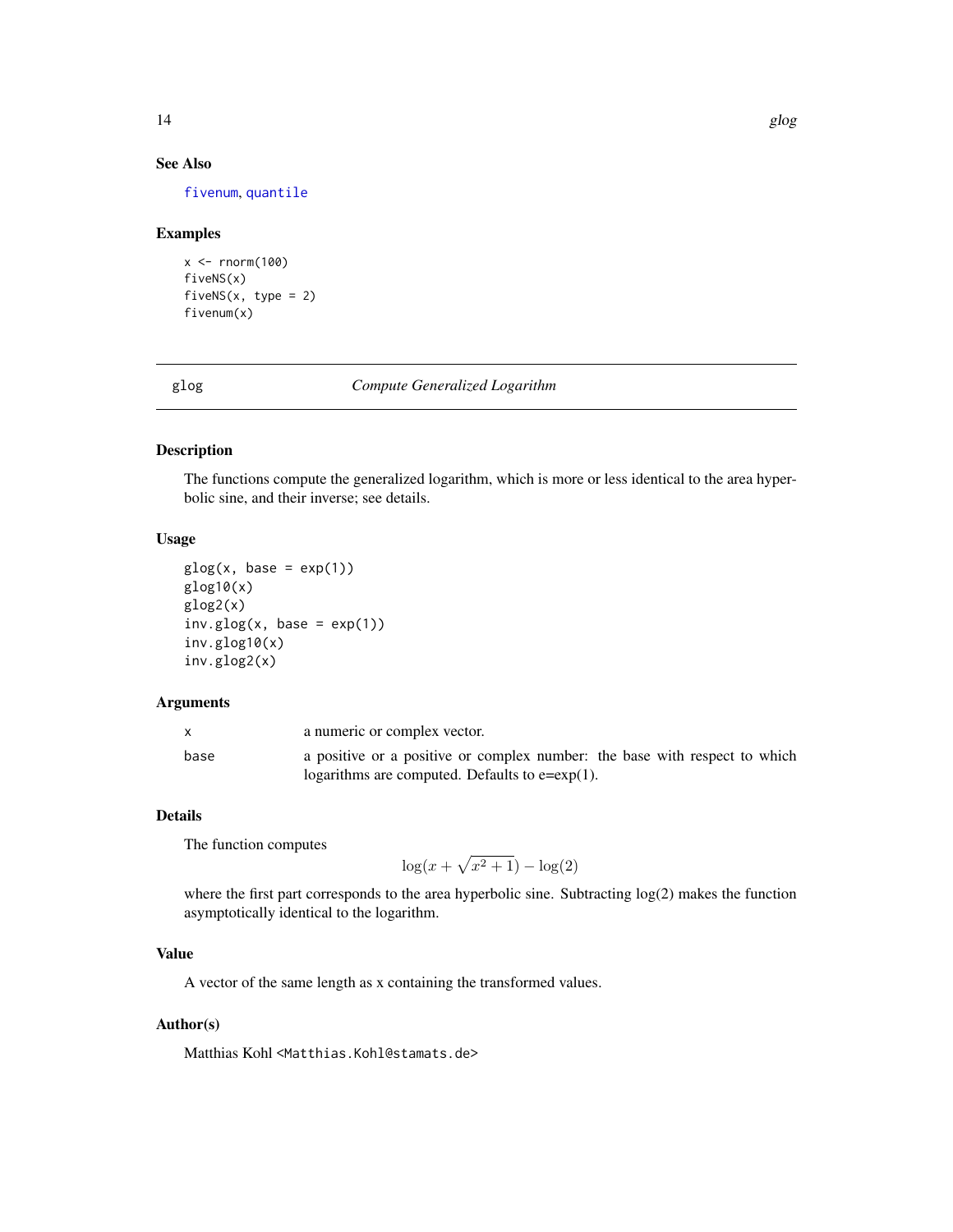## <span id="page-14-0"></span>heatmapCol 15

## Examples

```
curve(\log, from = -3, to = 5)
curve(glog, from = -3, to = 5, add = TRUE, col = "orange")
legend("topleft", fill = c("black", "orange"), legend = c("log", "glog"))
curve(\log 10(x), from = -3, to = 5)
curve(glog10(x), from = -3, to = 5, add = TRUE, col = "orange")legend("topleft", fill = c("black", "orange"), legend = c("log10", "glog10"))
inv.glog(glog(10))
inv.glog(glog(10, base = 3), base = 3)inv.glog10(glog10(10))
inv.glog2(glog2(10))
```
heatmapCol *Generate colors for heatmaps*

#### Description

This function modifies a given color vector as used for heatmaps.

## Usage

```
heatmapCol(data, col, lim, na.rm = TRUE)
```
## Arguments

| data  | matrix or data.frame; data which shall be displayed in a heatmap; ranging from<br>negative to positive numbers. |
|-------|-----------------------------------------------------------------------------------------------------------------|
| col   | vector of colors used for heatmap.                                                                              |
| lim   | constant colors are used for data below $-\lim$ resp. above lim.                                                |
| na.rm | logical; remove NA values.                                                                                      |

## Details

Colors below and above a specified value are kept constant. In addition, the colors are symmetrizised.

## Value

vector of colors

#### Note

A first version of this function appeared in package SLmisc.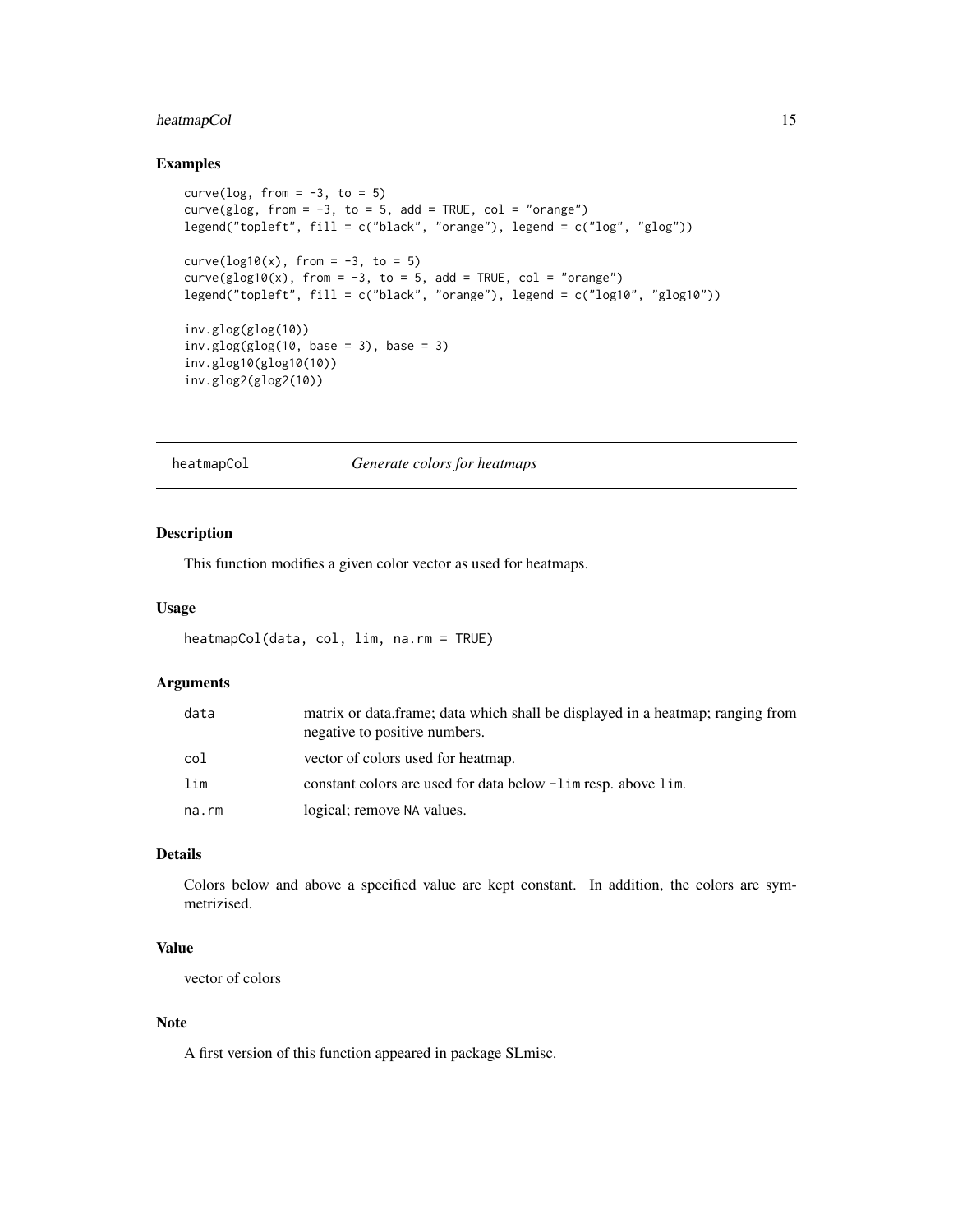### Author(s)

Matthias Kohl <Matthias.Kohl@stamats.de>

## Examples

```
data.plot \leq matrix(rnorm(100*50, sd = 1), ncol = 50)
colnames(data.plot) <- paste("patient", 1:50)
rownames(data.plot) <- paste("gene", 1:100)
data.plot[1:70, 1:30] <- data.plot[1:70, 1:30] + 3
data.plot[71:100, 31:50] <- data.plot[71:100, 31:50] - 1.4
data.plot[1:70, 31:50] <- rnorm(1400, sd = 1.2)
data.plot[71:100, 1:30] <- rnorm(900, sd = 1.2)
nrcol <- 128
require(gplots)
require(RColorBrewer)
myCol <- rev(colorRampPalette(brewer.pal(10, "RdBu"))(nrcol))
heatmap.2(data.plot, col = myCol, trace = "none", tracecol = "black")
farbe <- heatmapCol(data = data.plot, col = myCol,
                   lim = min(abs(range(data.plot)))-1)
heatmap.2(data.plot, col = farbe, trace = "none", tracecol = "black")
```

| HLgof.test | Hosmer-Lemeshow goodness of fit tests. |  |
|------------|----------------------------------------|--|
|            |                                        |  |

## Description

The function computes Hosmer-Lemeshow goodness of fit tests for C and H statistic as well as the le Cessie-van Houwelingen-Copas-Hosmer unweighted sum of squares test for global goodness of fit.

#### Usage

```
HLgof.test(fit, obs, ngr = 10, X, verbose = FALSE)
```
#### Arguments

| verbose | logical, print intermediate results.                                                     |
|---------|------------------------------------------------------------------------------------------|
|         | covariate (s) for le Cessie-van Houwelingen-Copas-Hosmer global goodness of<br>fit test. |
| ngr     | number of groups for C and H statistic.                                                  |
| obs     | numeric vector with observed values.                                                     |
| fit     | numeric vector with fitted probabilities.                                                |

<span id="page-15-0"></span>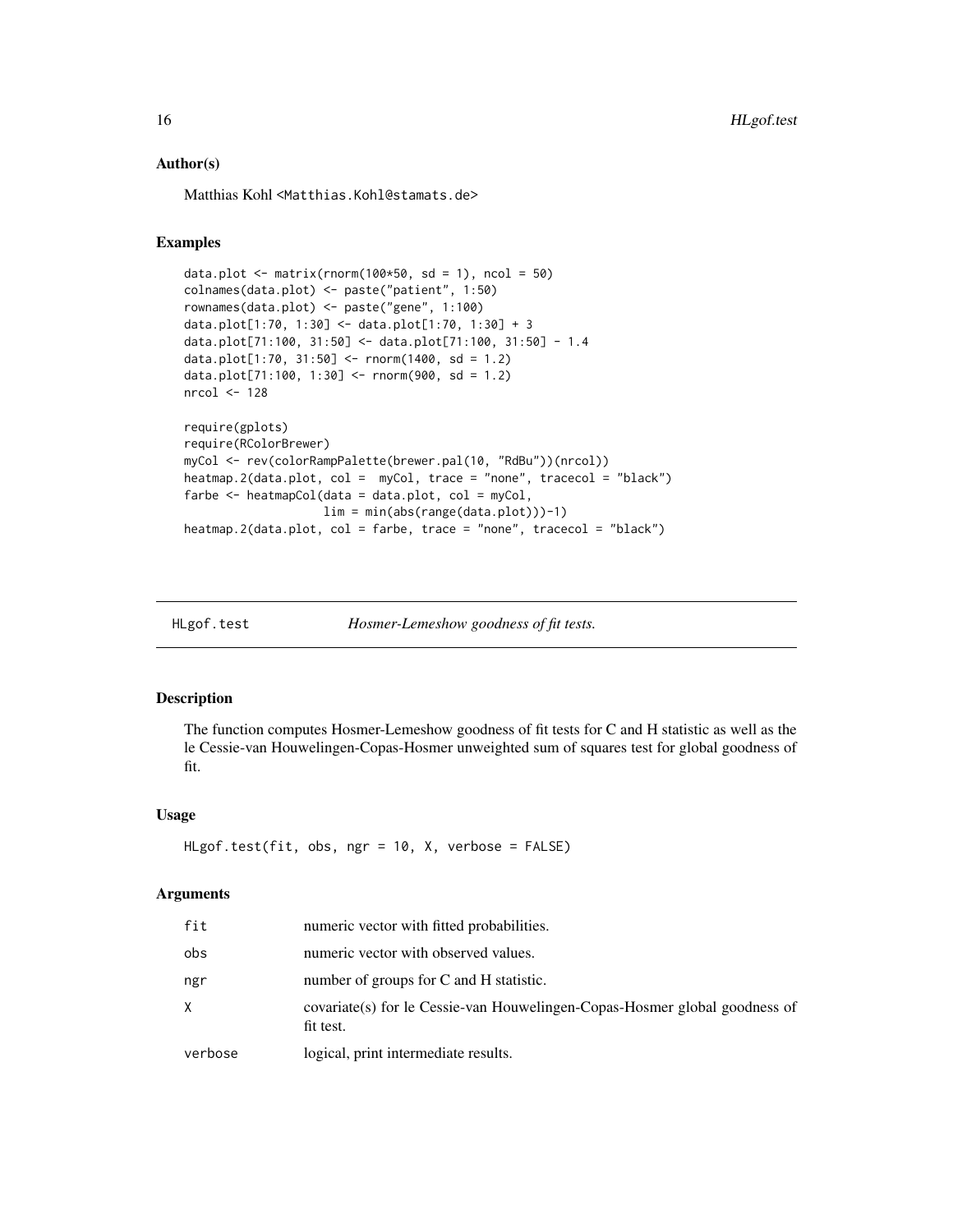#### <span id="page-16-0"></span>hsu.t.test 17

## Details

Hosmer-Lemeshow goodness of fit tests are computed; see Lemeshow and Hosmer (1982).

If X is specified, the le Cessie-van Houwelingen-Copas-Hosmer unweighted sum of squares test for global goodness of fit is additionally determined; see Hosmer et al. (1997). A more general version of this test is implemented in function [residuals.lrm](#page-0-0) in package rms.

#### Value

A list of test results.

#### Author(s)

Matthias Kohl <Matthias.Kohl@stamats.de>

#### References

S. Lemeshow and D.W. Hosmer (1982). A review of goodness of fit statistics for use in the development of logistic regression models. *American Journal of Epidemiology, 115(1), 92-106.*

D.W. Hosmer, T. Hosmer, S. le Cessie, S. Lemeshow (1997). A comparison of goodness-of-fit tests for the logistic regression model. *Statistics in Medicine*, 16, 965-980.

## See Also

[residuals.lrm](#page-0-0)

## Examples

```
set.seed(111)
x1 \leftarrow factor(sample(1:3, 50, replace = TRUE))
x2 \le- rnorm(50)
obs < - sample(c(0,1), 50, replace = TRUE)fit \leq glm(obs \sim x1+x2, family = binomial)
HLgof.test(fit = fitted(fit), obs = obs)
HLgof.test(fit = fitted(fit), obs = obs, X = model_matrix(obs ~ x1+x2))
```
hsu.t.test *Hsu Two-Sample t-Test*

## Description

Performs Hsu two sample t-tests on vectors of data.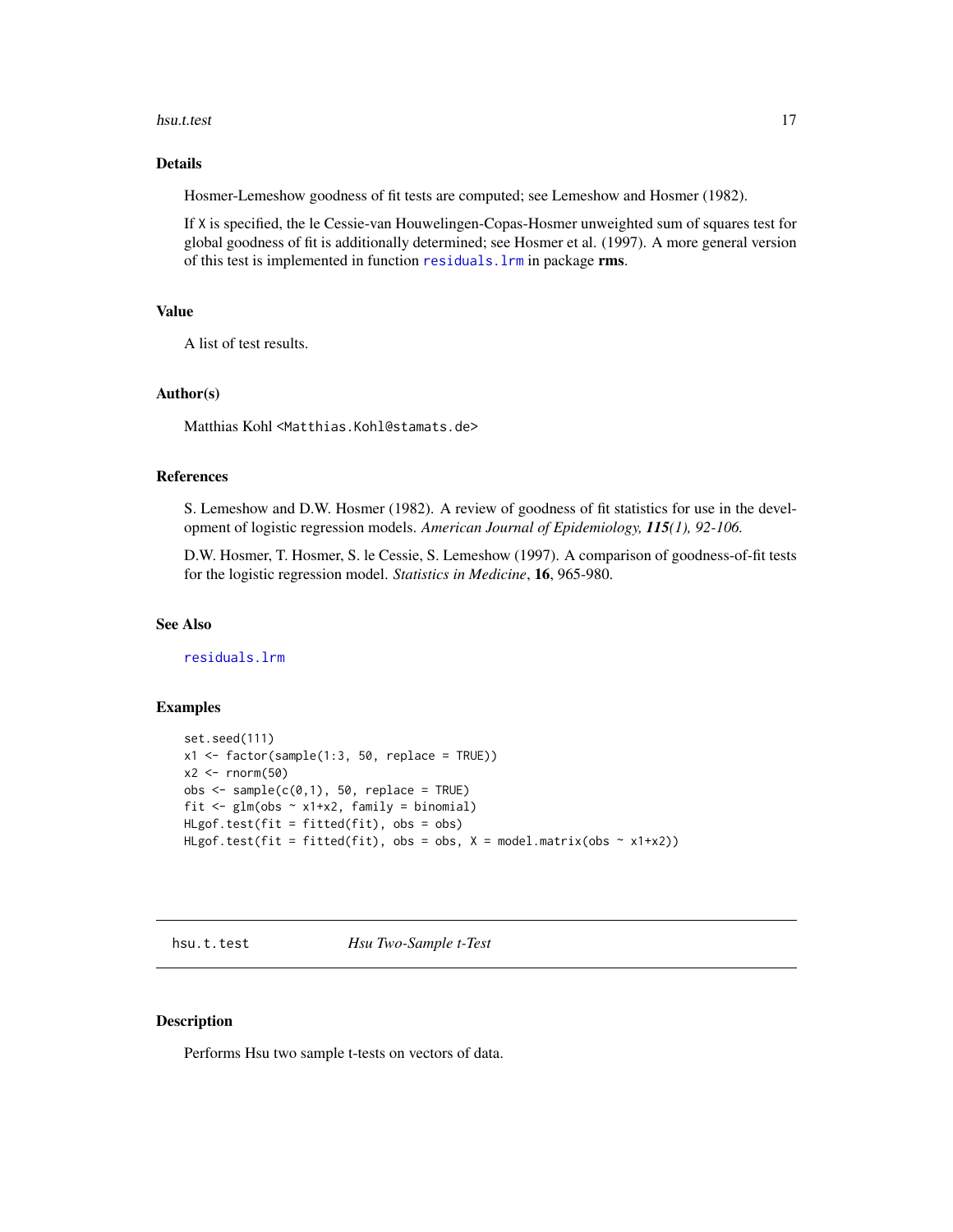#### 18 hsu.t.test and the set of the set of the set of the set of the set of the set of the set of the set of the set of the set of the set of the set of the set of the set of the set of the set of the set of the set of the se

## Usage

```
hsu.t. test(x, ...)## Default S3 method:
hsu.t.test(x, y,
       alternative = c("two.sided", "less", "greater"),
       mu = 0, conf.level = 0.95, ...)
## S3 method for class 'formula'
```
hsu.t.test(formula, data, subset, na.action, ...)

# Arguments

| X           | a (non-empty) numeric vector of data values.                                                                                                                                        |
|-------------|-------------------------------------------------------------------------------------------------------------------------------------------------------------------------------------|
| У           | a (non-empty) numeric vector of data values.                                                                                                                                        |
| alternative | a character string specifying the alternative hypothesis, must be one of "two.sided"<br>(default), "greater" or "less". You can specify just the initial letter.                    |
| mu          | a number indicating the true value of the mean (or difference in means if you<br>are performing a two sample test).                                                                 |
| conf.level  | confidence level of the interval.                                                                                                                                                   |
| formula     | a formula of the form $\ln s \sim r$ hs where $\ln s$ is a numeric variable giving the data<br>values and rhs a factor with two levels giving the corresponding groups.             |
| data        | an optional matrix or data frame (or similar: see model frame) containing<br>the variables in the formula formula. By default the variables are taken from<br>environment(formula). |
| subset      | an optional vector specifying a subset of observations to be used.                                                                                                                  |
| na.action   | a function which indicates what should happen when the data contain NAs. De-<br>faults to getOption("na.action").                                                                   |
| $\cdots$    | further arguments to be passed to or from methods.                                                                                                                                  |

## Details

The function and its documentation was adapted from  $t.test.$  $t.test.$ 

alternative = "greater" is the alternative that x has a larger mean than y.

If the input data are effectively constant (compared to the larger of the two means) an error is generated.

One should at least have six observations per group to apply the test; see Section 6.8.3 of Hedderich and Sachs (2016).

## Value

A list with class "htest" containing the following components:

| statistic | the value of the t-statistic.               |
|-----------|---------------------------------------------|
| parameter | the degrees of freedom for the t-statistic. |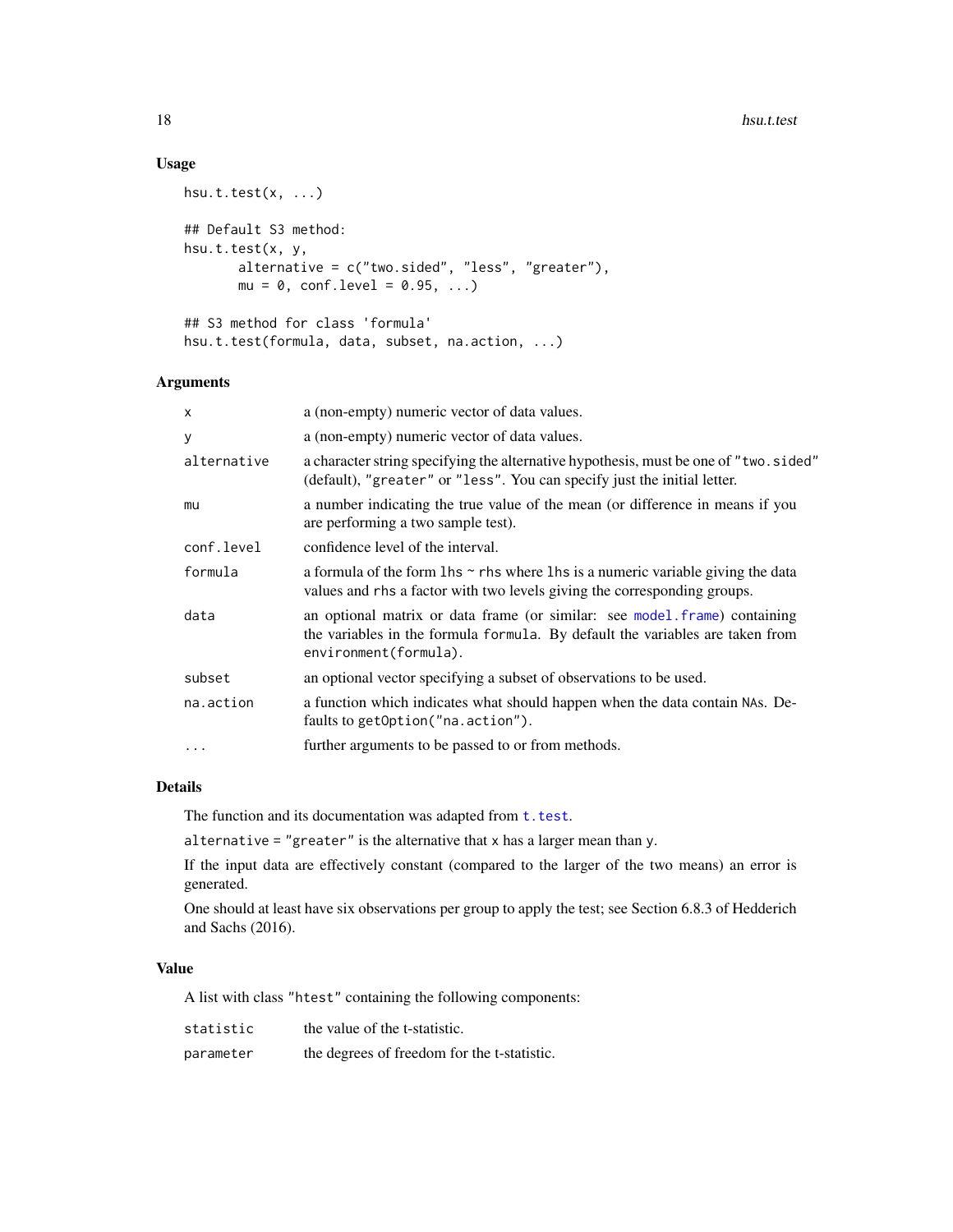#### <span id="page-18-0"></span>imputeSD 19

| p.value     | the p-value for the test.                                                                                                              |
|-------------|----------------------------------------------------------------------------------------------------------------------------------------|
| conf.int    | a confidence interval for the mean appropriate to the specified alternative hy-<br>pothesis.                                           |
| estimate    | the estimated means and standard deviations.                                                                                           |
| null.value  | the specified hypothesized value of the mean or mean difference depending on<br>whether it was a one-sample test or a two-sample test. |
| stderr      | the standard error of the difference in means, used as denominator in the t-<br>statistic formula.                                     |
| alternative | a character string describing the alternative hypothesis.                                                                              |
| method      | a character string indicating what type of t-test was performed.                                                                       |
| data.name   | a character string giving the name(s) of the data.                                                                                     |

## References

J. Hedderich, L. Sachs. *Angewandte Statistik: Methodensammlung mit R*. Springer 2016.

## See Also

[t.test](#page-0-0)

#### Examples

```
## Examples taken and adapted from function t.test
t.test(1:10, y = c(7:20)) # P = .00001855
t.test(1:10, y = c(7:20, 200) # P = .1245 -- NOT significant anymore
hsu.t.test(1:10, y = c(7:20))
hsu.t.test(1:10, y = c(7:20, 200))
```

```
## Traditional interface
with(sleep, t.test(extra[group == 1], extra[group == 2]))
with(sleep, hsu.t.test(extra[group == 1], extra[group == 2]))
## Formula interface
t.test(extra ~ group, data = sleep)
hsu.t.test(extra ~ group, data = sleep)
```
imputeSD *Impute Standard Deviations for Changes from Baseline*

#### Description

The function imputes standard deviations for changes from baseline adopting the approach describe in the Cochrane handbook, Section 16.1.3.2.

#### Usage

imputeSD(SD1, SD2, SDchange)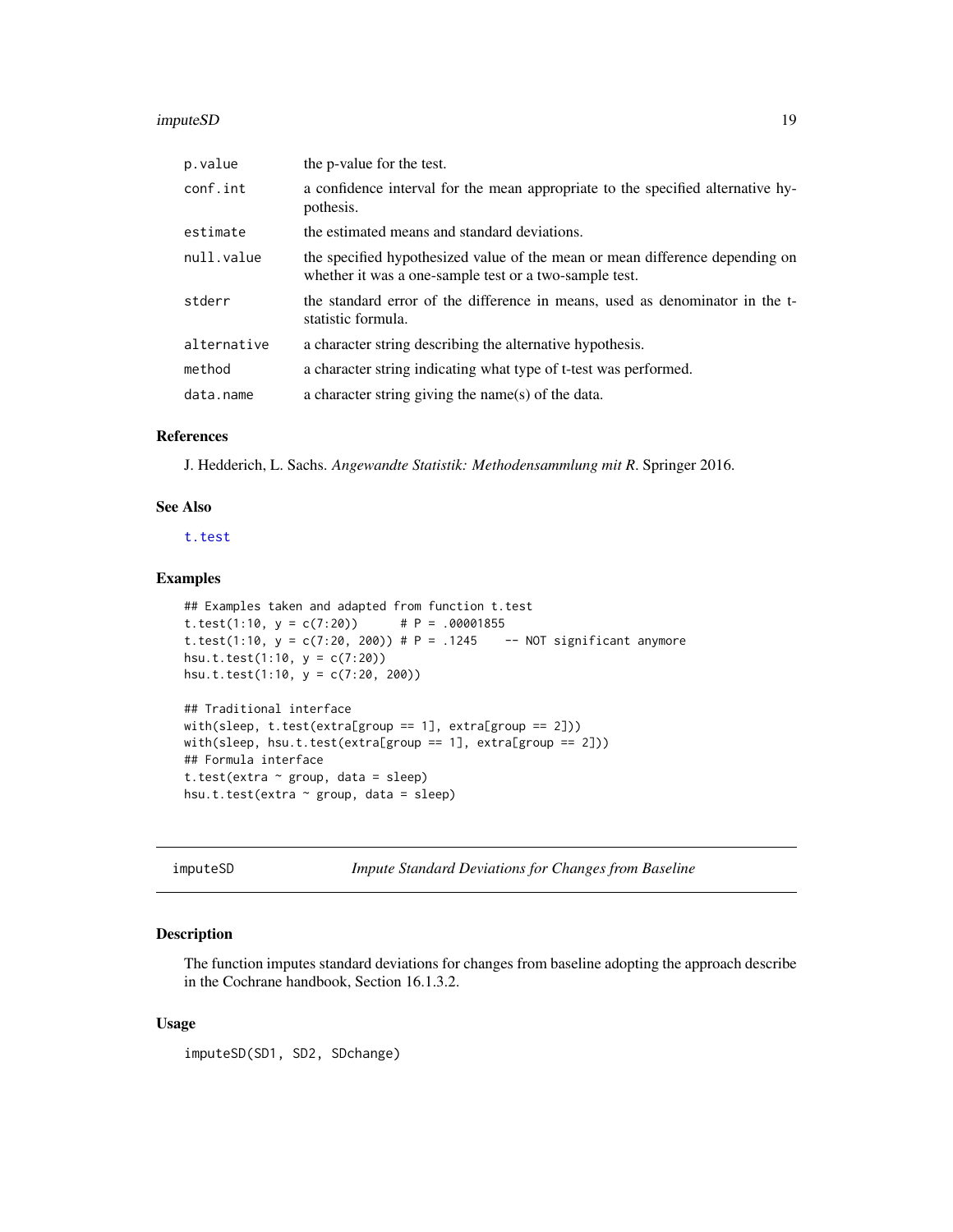#### 20 imputeSD and the contract of the contract of the contract of the contract of the contract of the contract of the contract of the contract of the contract of the contract of the contract of the contract of the contract o

#### Arguments

| SD <sub>1</sub> | numeric vector, baseline SD.                  |
|-----------------|-----------------------------------------------|
| SD <sub>2</sub> | numeric vector, follow-up SD.                 |
| SDchange        | numeric vector, SD for changes from baseline. |

#### Details

The function imputes standard deviations for changes from baseline adopting the approach describe in the Cochrane handbook, Section 16.1.3.2.

1) Missing SD1 are replaced by correspondig values of SD2 and vice versa.

2) Correlations for complete data (rows) are computed.

3) Minimum, mean and maximum correlation (over rows) are computed.

4) Missing values of SDchange are computed by the formula provided in the handbook. The minimum, mean and maximum correlation are used leading to maximal, mean and minimal SD values that may be used for imputation as well as a sensitivity analysis.

## Value

data.frame with possibly imputed SD1 and SD2 values as well as the given SDchange values are returen. Moreover, the computed correlations as well as possible values for the imputation of SDchange are returned.

## Author(s)

Matthias Kohl <Matthias.Kohl@stamats.de>

#### References

Higgins JPT, Green S (editors). Cochrane Handbook for Systematic Reviews of Interventions Version 5.1.0 [updated March 2011]. The Cochrane Collaboration, 2011. Available from www.handbook.cochrane.org.

#### Examples

SD1 <- c(0.149, 0.022, 0.036, 0.085, 0.125, NA, 0.139, 0.124, 0.038) SD2 <- c(NA, 0.039, 0.038, 0.087, 0.125, NA, 0.135, 0.126, 0.038) SDchange <- c(NA, NA, NA, 0.026, 0.058, NA, NA, NA, NA) imputeSD(SD1, SD2, SDchange)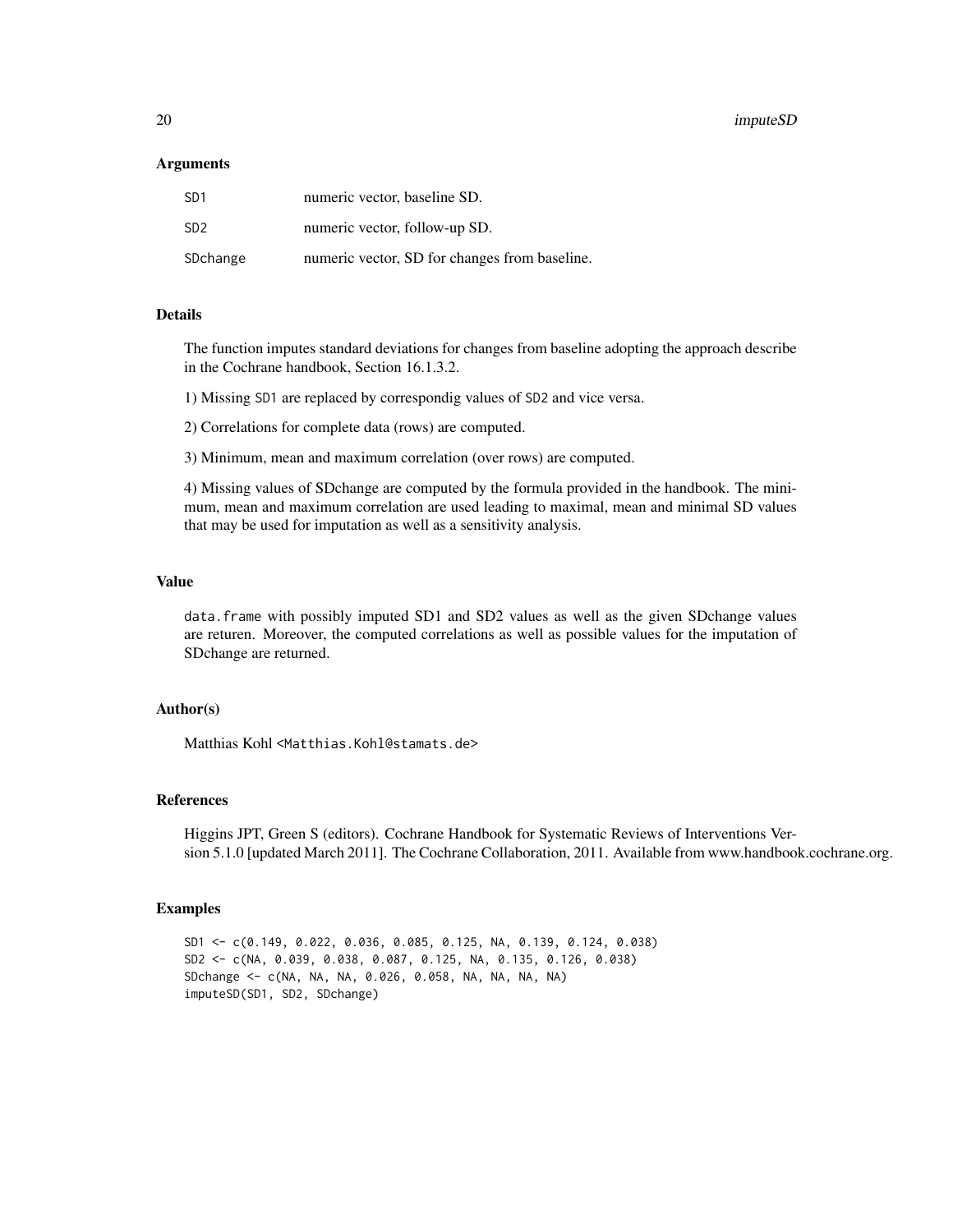<span id="page-20-0"></span>

## Description

Computes (standardized) interquartile range of the x values.

#### Usage

 $IQrange(x, na.rm = FALSE, type = 7)$  $sIQR(x, na.rm = FALSE, type = 7, constant =  $2 \times qnorm(0.75)$ )$ 

#### Arguments

| x.       | a numeric vector.                                                                                       |
|----------|---------------------------------------------------------------------------------------------------------|
| na.rm    | logical. Should missing values be removed?                                                              |
| type     | an integer between 1 and 9 selecting one of nine quantile algorithms; for more<br>details see quantile. |
| constant | standardizing contant; see details below.                                                               |

#### Details

This function IQrange computes quartiles as  $IQR(x) =$  quantile(x,3/4) -quantile(x,1/4). The function is identical to function [IQR](#page-0-0). It was added before the type argument was introduced to function [IQR](#page-0-0) in 2010 (r53643, r53644).

For normally  $N(m, 1)$  distributed X, the expected value of  $IQR(X)$  is 2\*qnorm(3/4) = 1.3490, i.e., for a normal-consistent estimate of the standard deviation, use  $IQR(x) / 1.349$ . This is implemented in function sIQR (standardized IQR).

## Author(s)

Matthias Kohl <Matthias.Kohl@stamats.de>

## References

Tukey, J. W. (1977). *Exploratory Data Analysis.* Reading: Addison-Wesley.

## See Also

[quantile](#page-0-0), [IQR](#page-0-0).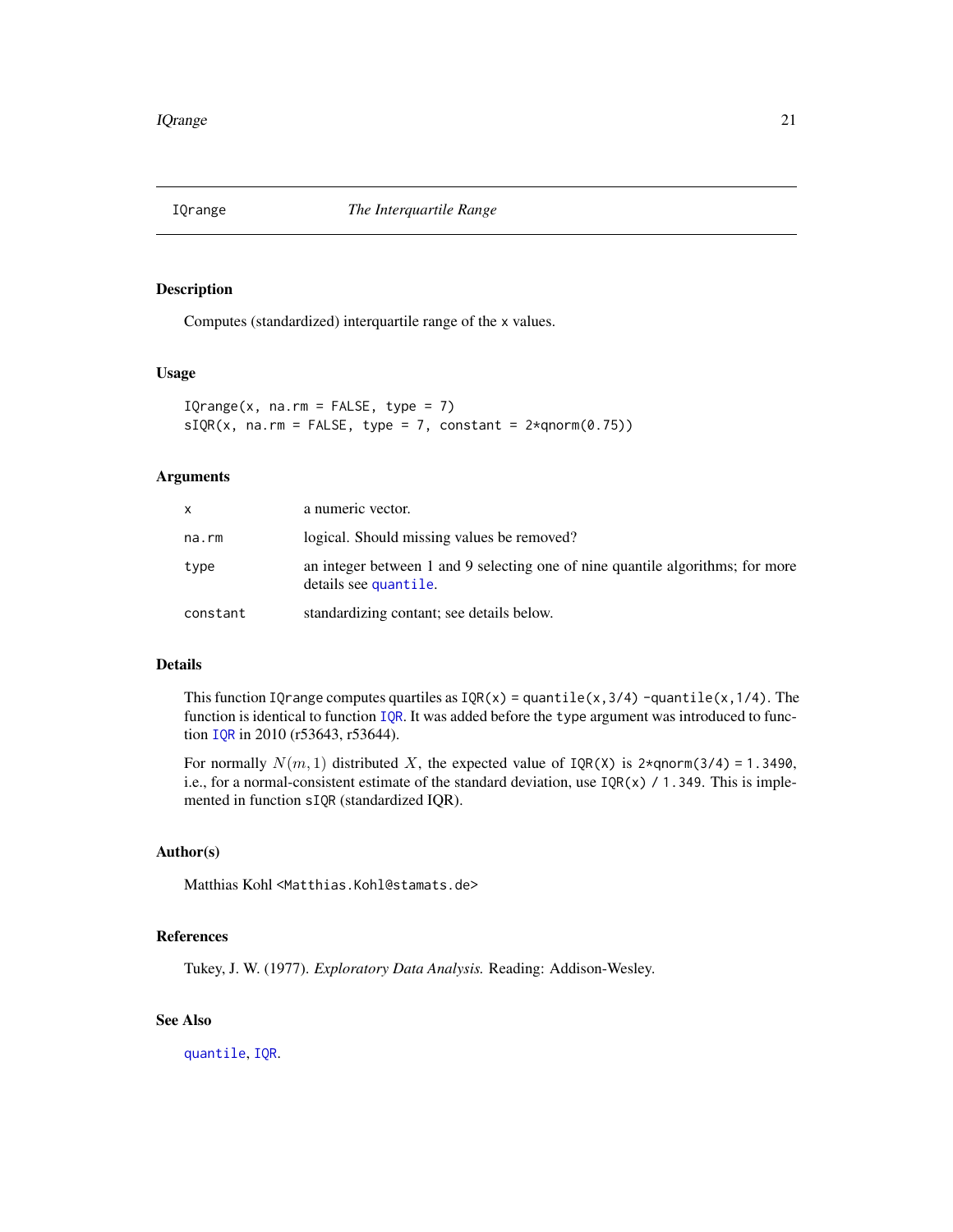## <span id="page-21-0"></span>Examples

```
IQrange(rivers)
## identical to
IQR(rivers)
## other quantile algorithms
IQrange(rivers, type = 4)
IQrange(rivers, type = 5)
## standardized IQR
sIQR(rivers)
## right-skewed data distribution
sd(rivers)
mad(rivers)
## for normal data
x < - rnorm(100)
sd(x)
sIQR(x)
mad(x)
```
madMatrix *Compute MAD between colums of a matrix or data.frame*

## Description

Compute MAD between colums of a matrix or data.frame. Can be used to create a similarity matrix for a microarray experiment.

#### Usage

madMatrix(x)

## Arguments

x matrix or data.frame

## Details

This functions computes the so called similarity matrix (based on MAD) for a microarray experiment; cf. Buness et. al. (2004).

#### Value

matrix of MAD values between colums of x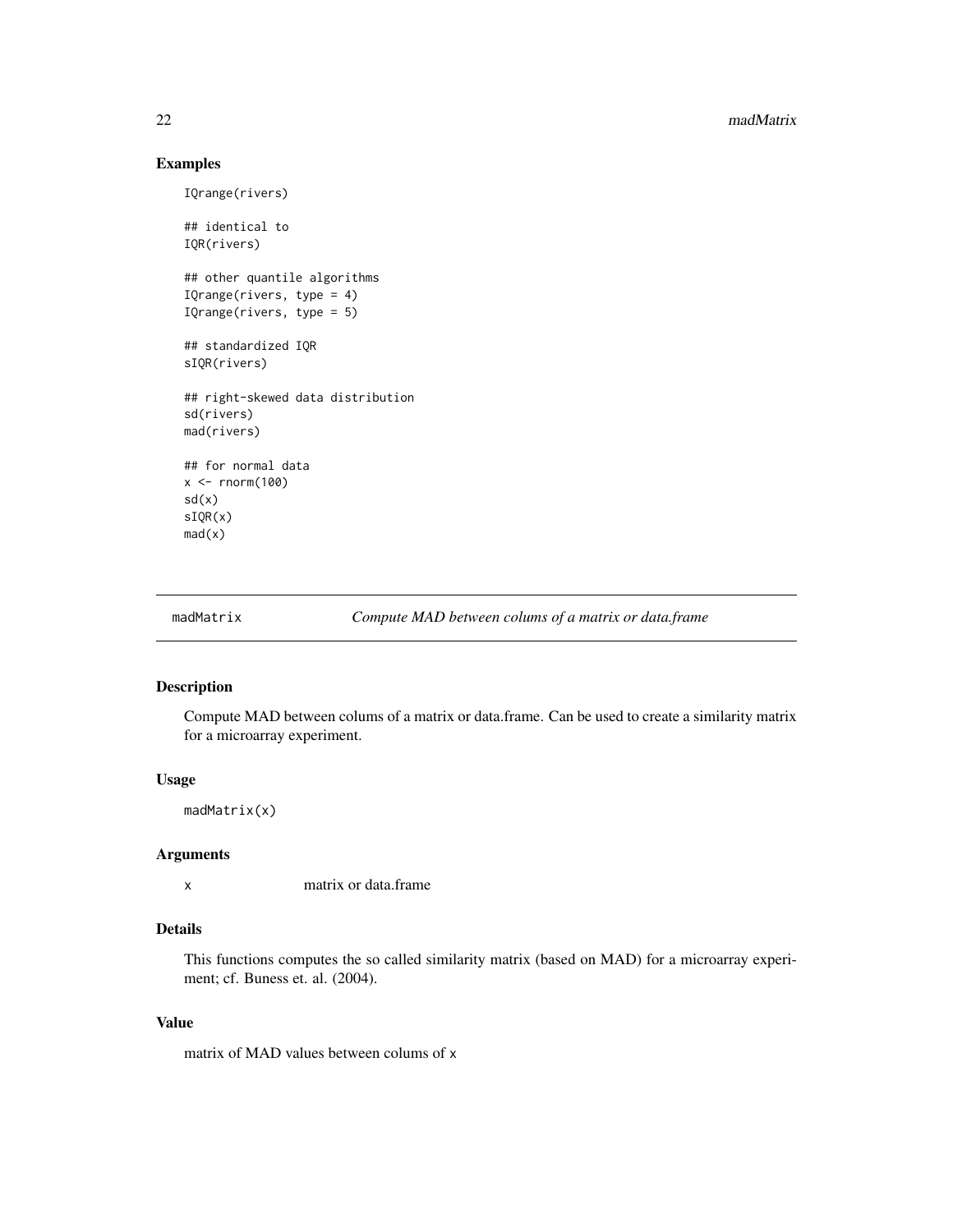#### <span id="page-22-0"></span>madPlot 23

## Note

A first version of this function appeared in package SLmisc.

## Author(s)

Matthias Kohl <Matthias.Kohl@stamats.de>

## References

Andreas Buness, Wolfgang Huber, Klaus Steiner, Holger Sueltmann, and Annemarie Poustka. arrayMagic: two-colour cDNA microarray quality control and preprocessing. Bioinformatics Advance Access published on September 28, 2004. doi:10.1093/bioinformatics/bti052

## See Also

plotMAD

## Examples

```
## only a dummy example
madMatrix(matrix(rnorm(1000), ncol = 10))
```
madPlot *Plot of similarity matrix based on MAD*

#### Description

Plot of similarity matrix based on MAD between microarrays.

## Usage

```
madPlot(x, new = FALSE, col, maxMAD = 3, labels = FALSE,labcols = "black", title = "", protocol = FALSE, ...)
```
## Arguments

| $\mathsf{x}$ | data or correlation matrix, respectively                                                                                                                |
|--------------|---------------------------------------------------------------------------------------------------------------------------------------------------------|
| new          | If new=FALSE, x must already be a matrix with MAD values. If new=TRUE, the<br>MAD matrix for the columns of $x$ is computed and displayed in the image. |
| col          | colors palette for image. If missing, the RdY1Gn palette of RColorBrewer is<br>used.                                                                    |
| maxMAD       | maximum MAD value displayed                                                                                                                             |
| labels       | vector of character strings to be placed at the tickpoints, labels for the columns<br>of x.                                                             |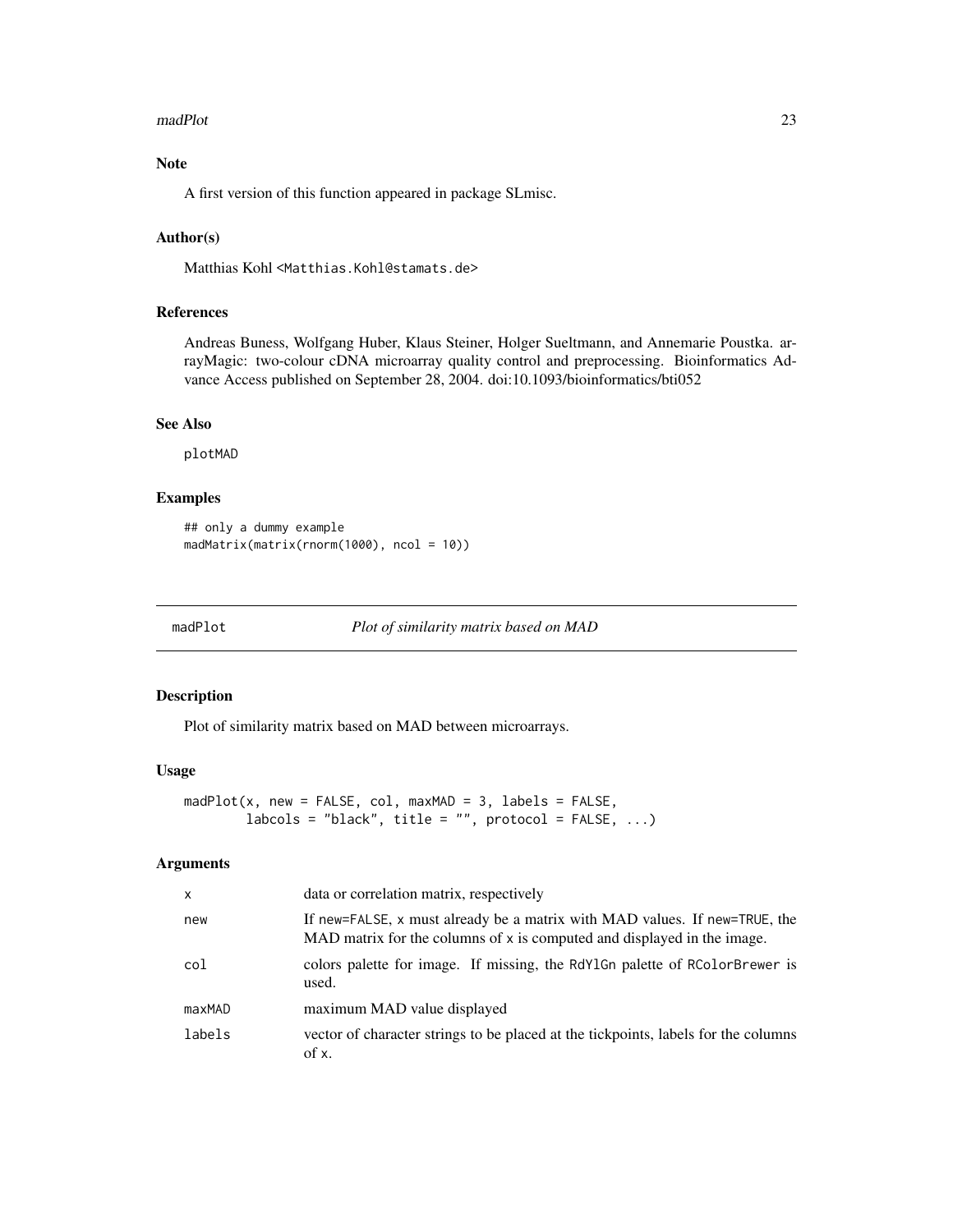| labcols  | colors to be used for the labels of the columns of x. Labcols can have either<br>length 1, in which case all the labels are displayed using the same color, or the<br>same length as labels, in which case a color is specified for the label of each<br>column of x. |
|----------|-----------------------------------------------------------------------------------------------------------------------------------------------------------------------------------------------------------------------------------------------------------------------|
| title    | character string, overall title for the plot.                                                                                                                                                                                                                         |
| protocol | logical, display color bar without numbers                                                                                                                                                                                                                            |
| $\cdot$  | graphical parameters may also be supplied as arguments to the function (see<br>par). For comparison purposes, it is good to set $zlim=c(-1,1)$ .                                                                                                                      |

## Details

This functions generates the so called similarity matrix (based on MAD) for a microarray experiment; cf. Buness et. al. (2004). The function is similar to [corPlot](#page-8-1).

#### Note

A first version of this function appeared in package SLmisc.

#### Author(s)

Matthias Kohl <Matthias.Kohl@stamats.de>

#### References

Sandrine Dudoit, Yee Hwa (Jean) Yang, Benjamin Milo Bolstad and with contributions from Natalie Thorne, Ingrid Loennstedt and Jessica Mar. sma: Statistical Microarray Analysis. http://www.stat.berkeley.edu/users/terry/zarray/Software/smacode.html

Andreas Buness, Wolfgang Huber, Klaus Steiner, Holger Sueltmann, and Annemarie Poustka. arrayMagic: two-colour cDNA microarray quality control and preprocessing. Bioinformatics Advance Access published on September 28, 2004. doi:10.1093/bioinformatics/bti052

#### See Also

corPlot

## Examples

```
## only a dummy example
set.seed(13)
x \le matrix(rnorm(1000), ncol = 10)
x[1:20,5] <- x[1:20,5] + 10
madPlot(x, new = TRUE, maxMAD = 2.5)## in contrast
corPlot(x, new = TRUE, minCor = -0.5)
```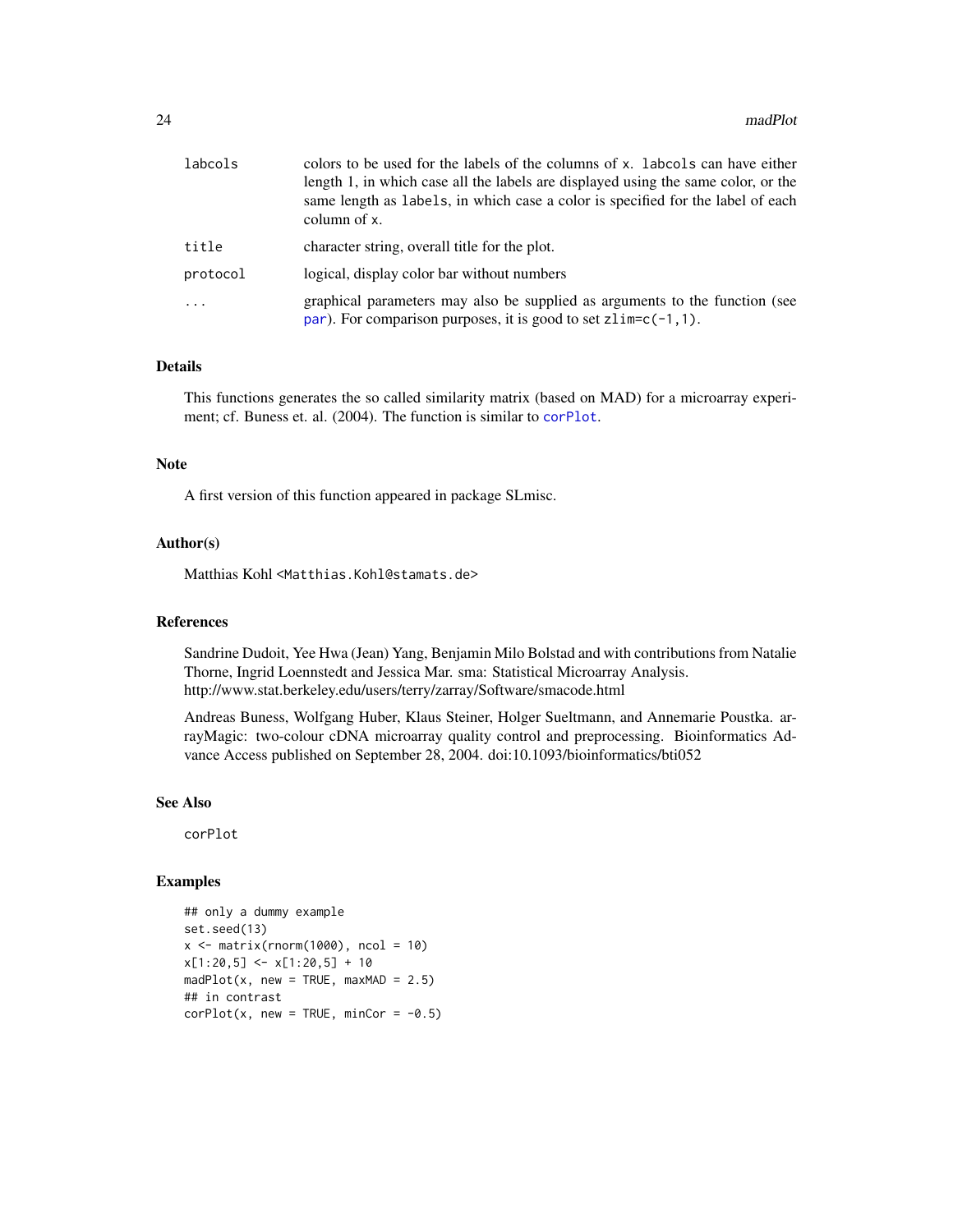<span id="page-24-0"></span>

#### Description

Computes (standardized) mean absolute deviation.

#### Usage

 $meanAD(x, na.rm = FALSE, constant = sqrt(pi/2))$ 

## Arguments

| $\mathsf{x}$ | a numeric vector.                          |
|--------------|--------------------------------------------|
| na.rm        | logical. Should missing values be removed? |
| constant     | standardizing contant; see details below.  |

#### Details

The mean absolute deviation is a consistent estimator of  $\sqrt{2/\pi}\sigma$  for the standard deviation of a normal distribution. Under minor deviations of the normal distributions its asymptotic variance is smaller than that of the sample standard deviation (Tukey (1960)).

It works well under the assumption of symmetric, where mean and median coincide. Under the normal distribution it's about 18% more efficient (asymptotic relative efficiency) than the median absolute deviation ( $(1/qnorm(0.75))/sqrt(pi/2)$ ) and about 12% less efficient than the sample standard deviation (Tukey (1960)).

#### Author(s)

Matthias Kohl <Matthias.Kohl@stamats.de>

## References

Tukey, J. W. (1960). A survey of sampling from contaminated distribution. In Olink, I., editor, *Contributions to Probablity and Statistics. Essays in Honor of H. Hotelling.*, pages 448-485. Stanford University Press.

#### See Also

[sd](#page-0-0), [mad](#page-0-0), sIQR.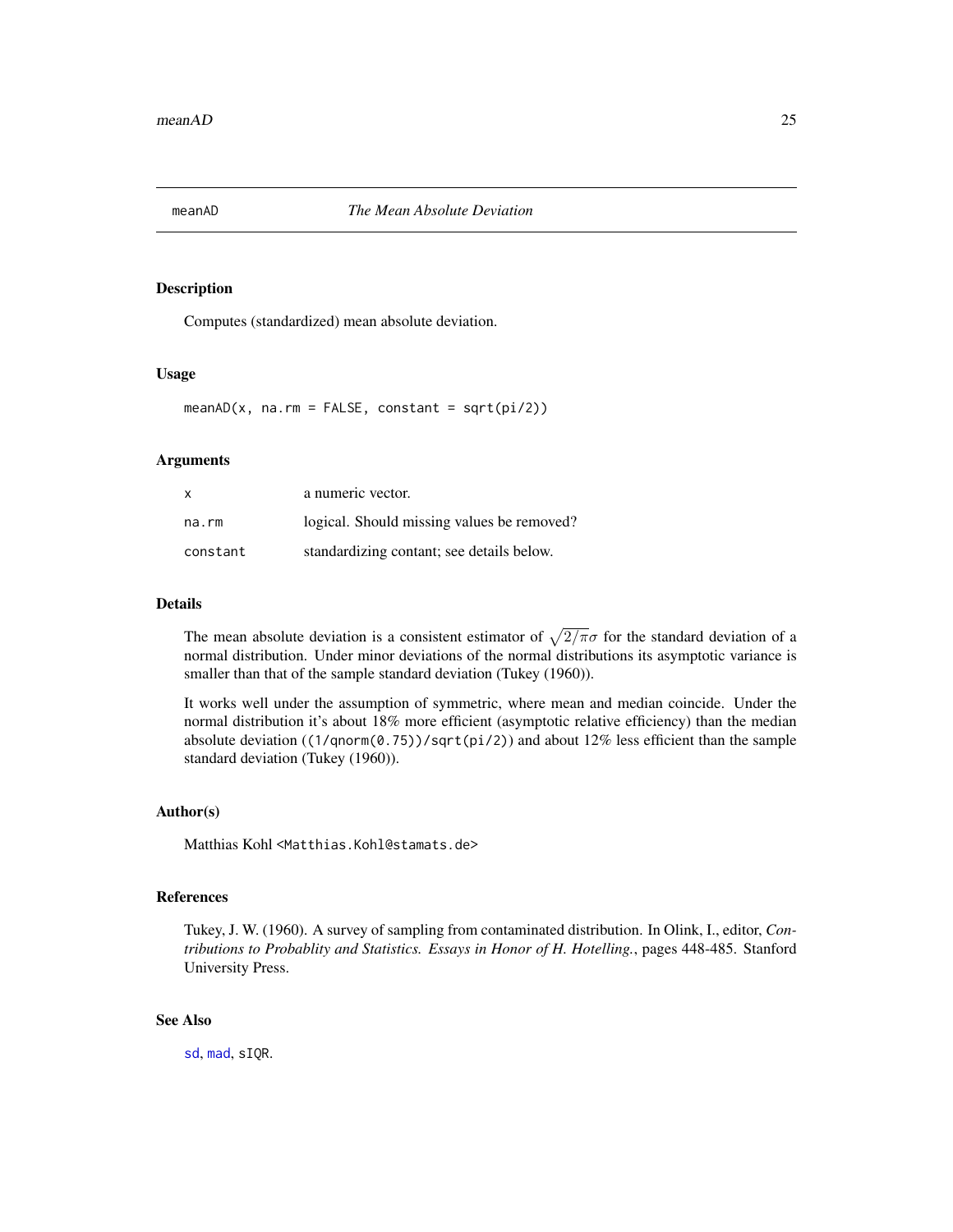## Examples

```
## right skewed data
## mean absolute deviation
meanAD(rivers)
## standardized IQR
sIQR(rivers)
## median absolute deviation
mad(rivers)
## sample standard deviation
sd(rivers)
## for normal data
x \leftarrow \text{rnorm}(100)sd(x)sIQR(x)
mad(x)
meanAD(x)
## Asymptotic relative efficiency for Tukey's symmetric gross-error model
## (1-eps)*Norm(mean, sd = sigma) + eps*Norm(mean, sd = 3*sigma)
eps \le - seq(from = 0, to = 1, by = 0.001)
ARE <- function(eps){
  0.25*((3*(1+80*eps))/((1+8*eps)^2)-1)/(pi*(1+8*eps)/(2*(1+2*eps)^2)-1)
}
plot(eps, ARE(eps), type = "l", xlab = "Proportion of gross-errors",
     ylab = "Asymptotic relative efficiency",
     main = "ARE of mean absolute deviation w.r.t. sample standard deviation")
abline(h = 1.0, col = "red")text(x = 0.5, y = 1.5, "Mean absolute deviation is better", col = "red",
   cex = 1, font = 1)
## lower bound of interval
uniroot(function(x){ ARE(x)-1 }, interval = c(0, 0.002))
## upper bound of interval
uniroot(function(x){ ARE(x)-1 }, interval = c(0.5, 0.55))
## worst case
optimize(ARE, interval = c(0,1), maximum = TRUE)
```
melt.long *Transform data.frame to Long Form*

#### Description

The function transforms a given data.frame form wide to long form.

#### Usage

melt.long(data, select, group)

<span id="page-25-0"></span>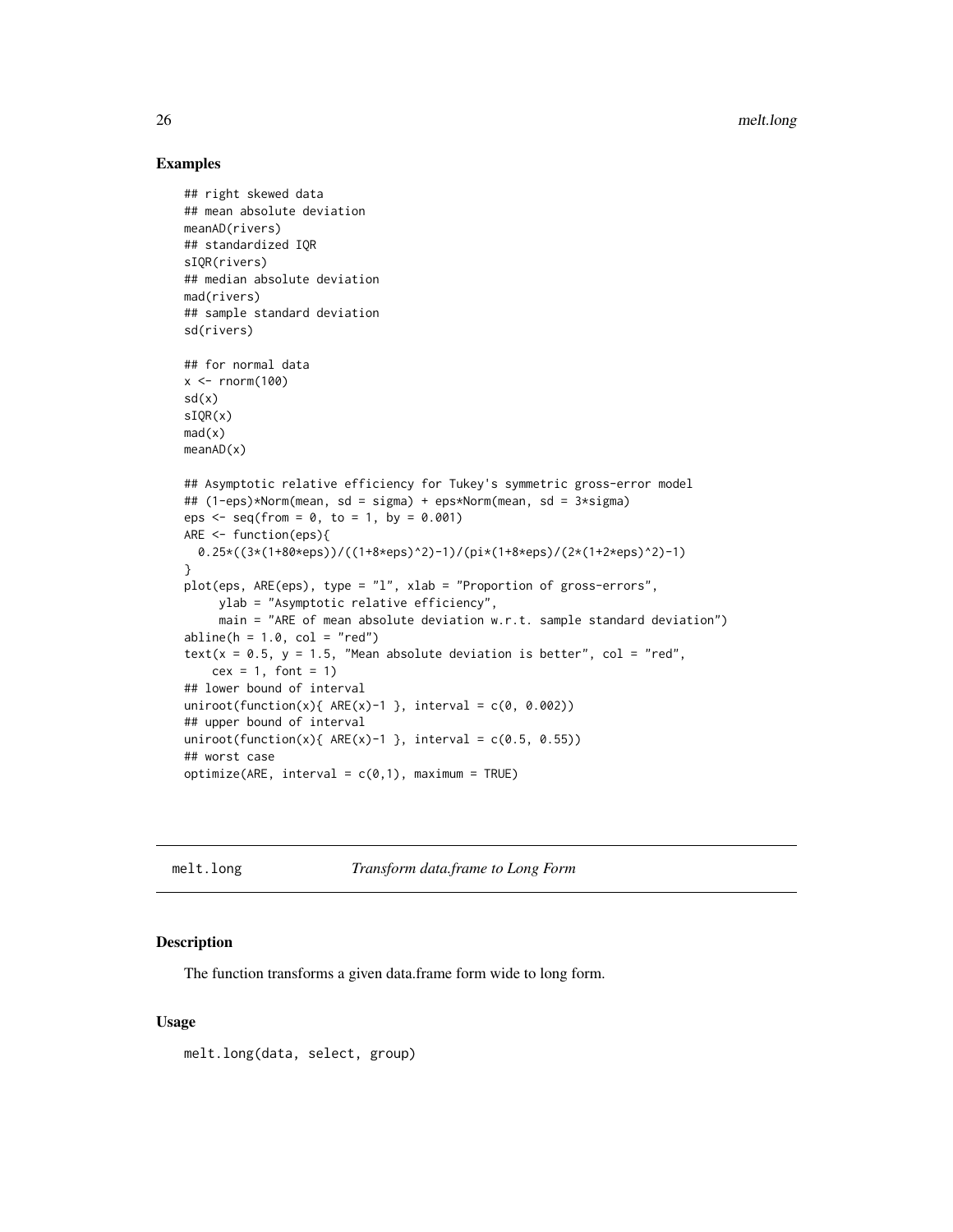#### <span id="page-26-0"></span>mi.t.test 27

#### **Arguments**

| data   | data.frame that shall be transformed.                                                                    |
|--------|----------------------------------------------------------------------------------------------------------|
| select | optional integer vector to select a subset of the columns of data.                                       |
| group  | optional vector to include an additional grouping in the output; for more details<br>see examples below. |

## Details

The function transforms a given data.frame form wide to long form. This is for example useful for plotting with ggplot2.

## Value

data.frame in long form.

## Author(s)

Matthias Kohl <Matthias.Kohl@stamats.de>

#### Examples

```
library(ggplot2)
## some random data
test \le data.frame(x = rnorm(10), y = rnorm(10), z = rnorm(10))
test.long <- melt.long(test)
test.long
ggplot(test.long, aes(x = variable, y = value)) +geom_boxplot(aes(fill = variable))
## introducing an additional grouping variable
group \leq factor(rep(c("a","b"), each = 5))
test.long.gr <- melt.long(test, select = 1:2, group = group)
test.long.gr
ggplot(test.long.gr, aes(x = variable, y = value, fill = group)) +geom_boxplot()
```
mi.t.test *Multiple Imputation Student's t-Test*

## Description

Performs one and two sample t-tests on multiple imputed datasets.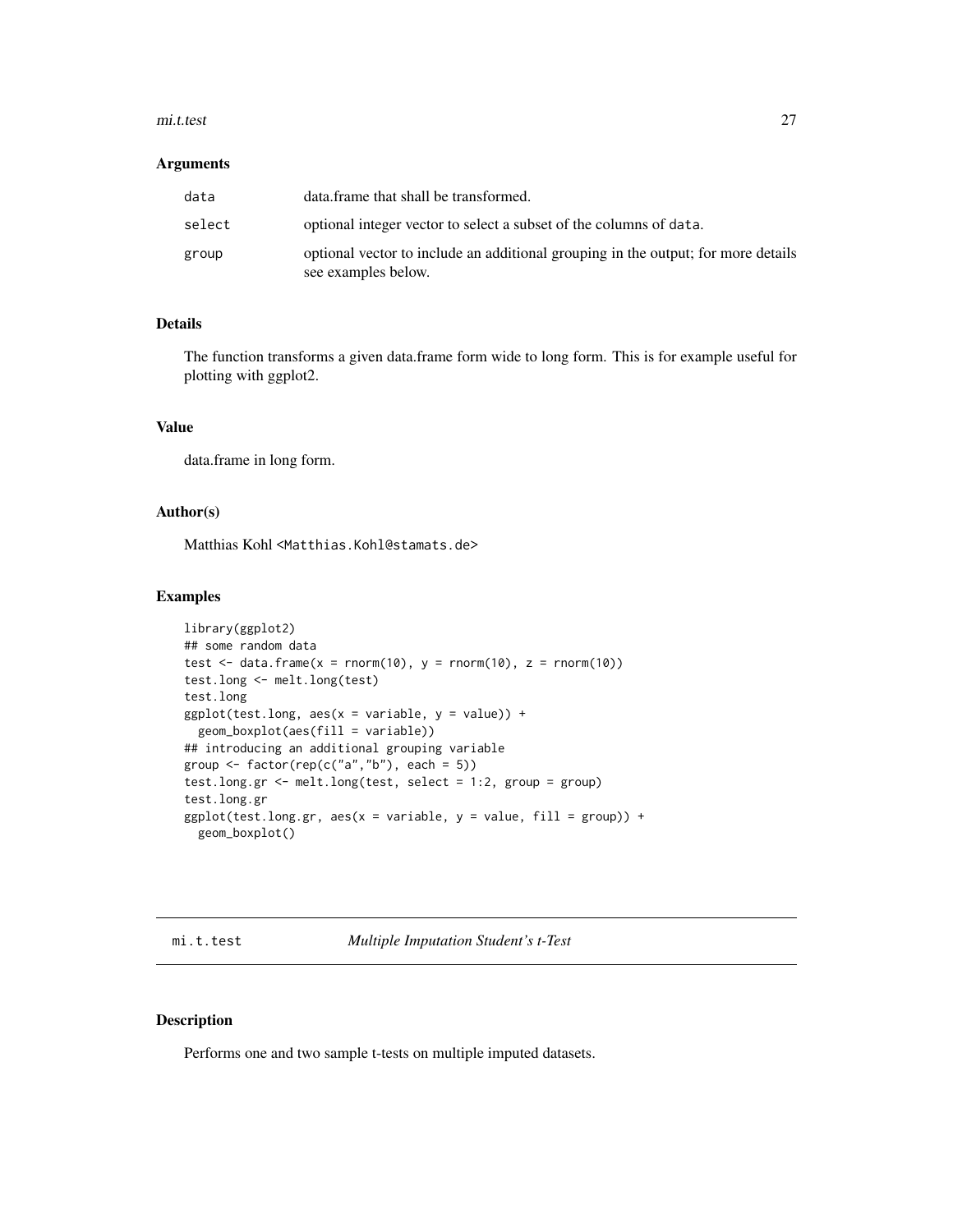## Usage

```
mi.t.test(miData, ...)
## Default S3 method:
mi.t.test(miData, x, y = NULL,
       alternative = c("two.sided", "less", "greater"), mu = 0,paired = FALSE, var.equal = FALSE, conf.level = 0.95,
       subset = NULL, ...
```
## **Arguments**

| miData      | list of multiple imputed datasets.                                                                                                                                                                                                               |
|-------------|--------------------------------------------------------------------------------------------------------------------------------------------------------------------------------------------------------------------------------------------------|
| X           | name of a variable that shall be tested.                                                                                                                                                                                                         |
| У           | an optional name of a variable that shall be tested (paired test) or a variable that<br>shall be used to split into groups (unpaired test).                                                                                                      |
| alternative | a character string specifying the alternative hypothesis, must be one of "two.sided"<br>(default), "greater" or "less". You can specify just the initial letter.                                                                                 |
| mu          | a number indicating the true value of the mean (or difference in means if you<br>are performing a two sample test).                                                                                                                              |
| paired      | a logical indicating whether you want a paired t-test.                                                                                                                                                                                           |
| var.equal   | a logical variable indicating whether to treat the two variances as being equal.<br>If TRUE then the pooled variance is used to estimate the variance otherwise the<br>Welch (or Satterthwaite) approximation to the degrees of freedom is used. |
| conf.level  | confidence level of the interval.                                                                                                                                                                                                                |
| subset      | an optional vector specifying a subset of observations to be used.                                                                                                                                                                               |
| $\ddots$    | further arguments to be passed to or from methods.                                                                                                                                                                                               |
|             |                                                                                                                                                                                                                                                  |

## Details

alternative = "greater" is the alternative that x has a larger mean than y.

If paired is TRUE then both x and y must be specified and they must be the same length. Missing values are not allowed as they should have been imputed. If var.equal is TRUE then the pooled estimate of the variance is used. By default, if var . equal is FALSE then the variance is estimated separately for both groups and the Welch modification to the degrees of freedom is used.

We use the approach of Rubin (1987) in combination with the adjustment of Barnard and Rubin (1999).

#### Value

A list with class "htest" containing the following components:

| statistic | the value of the t-statistic.               |
|-----------|---------------------------------------------|
| parameter | the degrees of freedom for the t-statistic. |
| p.value   | the p-value for the test.                   |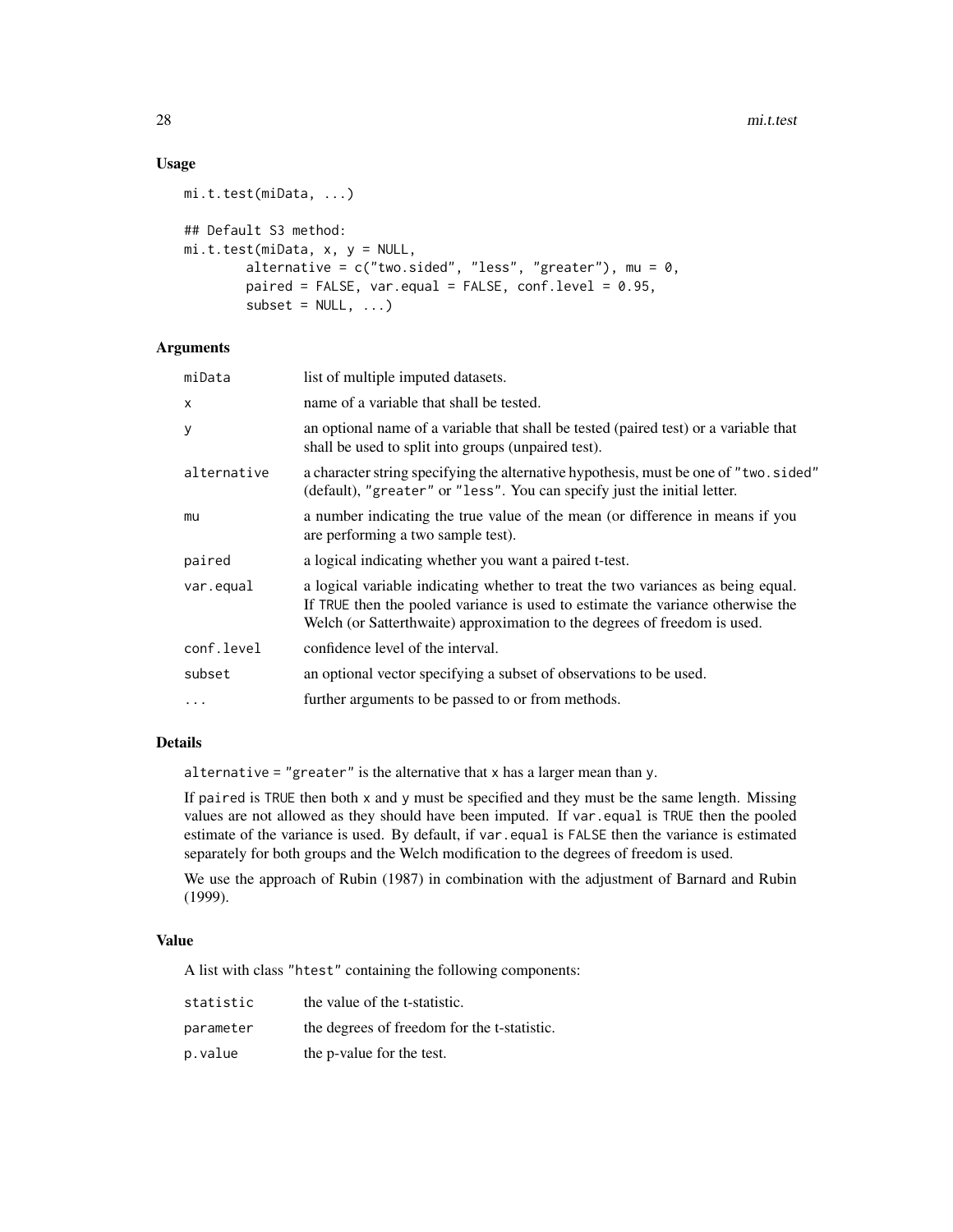#### mi.t.test 29

| conf.int    | a confidence interval for the mean appropriate to the specified alternative hy-<br>pothesis.                                                                      |
|-------------|-------------------------------------------------------------------------------------------------------------------------------------------------------------------|
| estimate    | the estimated mean (one-sample test), difference in means (paired test), or esti-<br>mated means (two-sample test) as well as the respective standard deviations. |
| null.value  | the specified hypothesized value of the mean or mean difference depending on<br>whether it was a one-sample test or a two-sample test.                            |
| alternative | a character string describing the alternative hypothesis.                                                                                                         |
| method      | a character string indicating what type of t-test was performed.                                                                                                  |
| data.name   | a character string giving the name(s) of the data.                                                                                                                |

#### Author(s)

Matthias Kohl <Matthias.Kohl@stamats.de>

#### References

Rubin, D. (1987). *Multiple Imputation for Nonresponse in Surveys*. John Wiley \& Sons, New York. Barnard, J. and Rubin, D. (1999). Small-Sample Degrees of Freedom with Multiple Imputation. *Biometrika*, 86(4), 948-955.

## See Also

[t.test](#page-0-0)

## Examples

```
## Generate some data
set.seed(123)
x \le - rnorm(25, mean = 1)
x[sample(1:25, 5)] <- NA
y \le - rnorm(20, mean = -1)
y[sample(1:20, 4)] <- NA
pair \leq c(rnorm(25, mean = 1), rnorm(20, mean = -1))
g <- factor(c(rep("yes", 25), rep("no", 20)))
D \le data.frame(ID = 1:45, variable = c(x, y), pair = pair, group = g)
## Use Amelia to impute missing values
library(Amelia)
res \le - amelia(D, m = 10, p2s = 0, idvars = "ID", noms = "group")
## Per protocol analysis (Welch two-sample t-test)
t.test(variable \sim group, data = D)
## Intention to treat analysis (Multiple Imputation Welch two-sample t-test)
mi.t.test(res$imputations, x = "variable", y = "group")## Per protocol analysis (Two-sample t-test)
t.test(variable \sim group, data = D, var.equal = TRUE)
## Intention to treat analysis (Multiple Imputation two-sample t-test)
```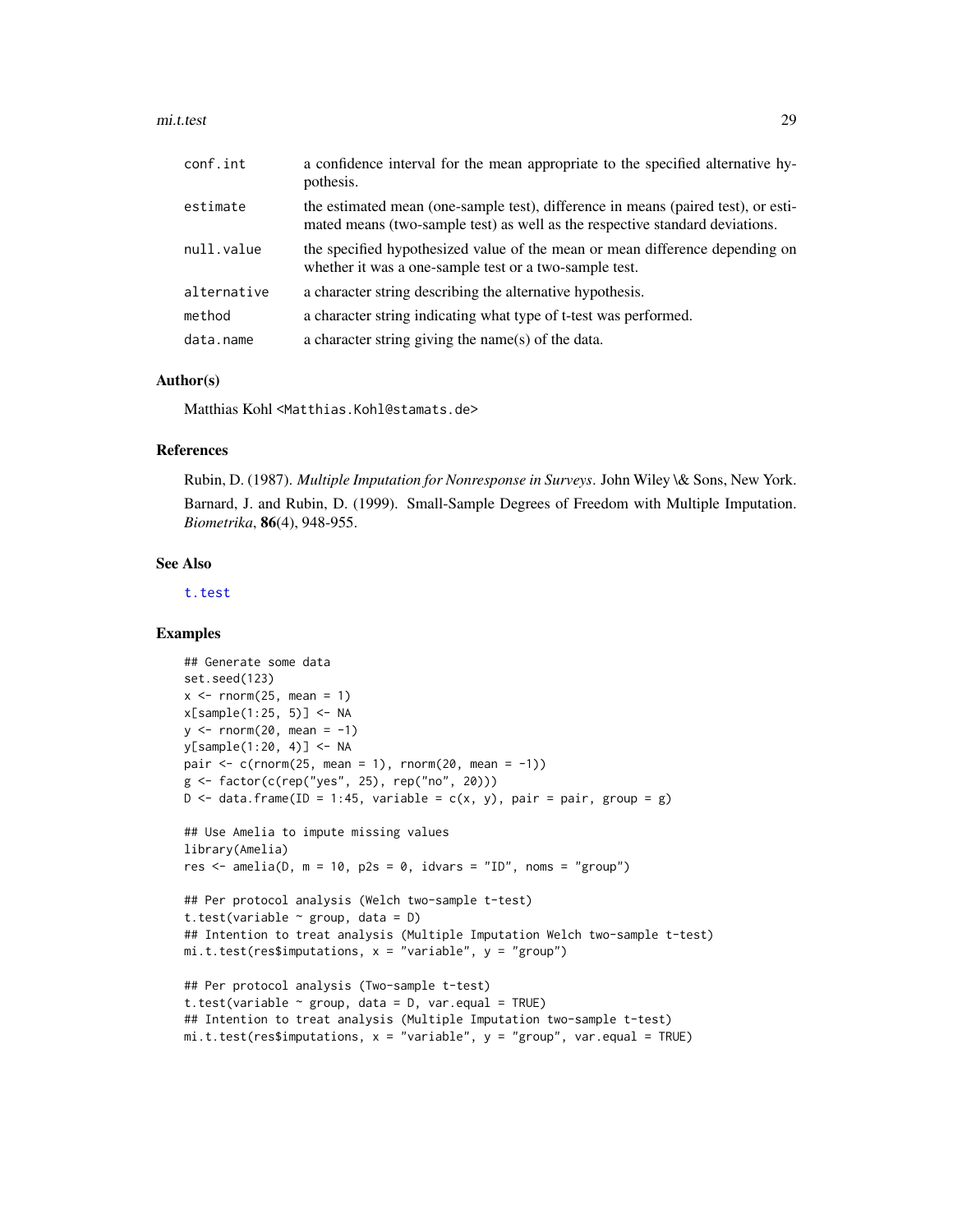```
## Specifying alternatives
mi.t. test(resSimputations, x = "variable", y = "group", alternative = "less")m.t. test(res~Simputations, x = "variable", y = "group", alternative = "greater")## One sample test
t.test(D$variable[D$group == "yes"])
mi.t.test(res$imputations, x = "variable", subset = D$group == "yes")m.t. test(res$jimputations, x = "variable", mu = -1, subset = D$group == "yes",alternative = "less")
mi.t.test(res$imputations, x = "variable", mu = -1, subset = D$group == "yes",alternative = "greater")
## paired test
t.test(D$variable, D$pair, paired = TRUE)
mi.t. test(res$imputations, x = "variable", y = "pair", paired = TRUE)
```
mod.oneway.test *Moderated 1-Way ANOVA*

#### **Description**

Performs moderated 1-Way ANOVAs based on Bioconductor package limma.

#### Usage

```
mod. oneway.test(x, group, adjust.method = "BH", sort.by = "none")
```
#### **Arguments**

| x                          | a (non-empty) numeric matrix of data values.                    |
|----------------------------|-----------------------------------------------------------------|
| group                      | an optional factor representing the groups.                     |
| adjust.method see p.adjust |                                                                 |
| sort.by                    | see toptable, where "logFC" corresponds to difference in means. |

## Details

The function uses Bioconductor package limma to compute moderated 1-way ANOVAs. For more details we refer to [ebayes](#page-0-0).

## Value

A data.frame with the results.

## References

B. Phipson, S. Lee, I.J. Majewski, W.S. Alexander, G.H. Smyth (2016). Robust hyperparameter estimation protects against hypervariable genes and improves power to detect differential expression. *Annals of Applied Statistics* 10(2), 946-963.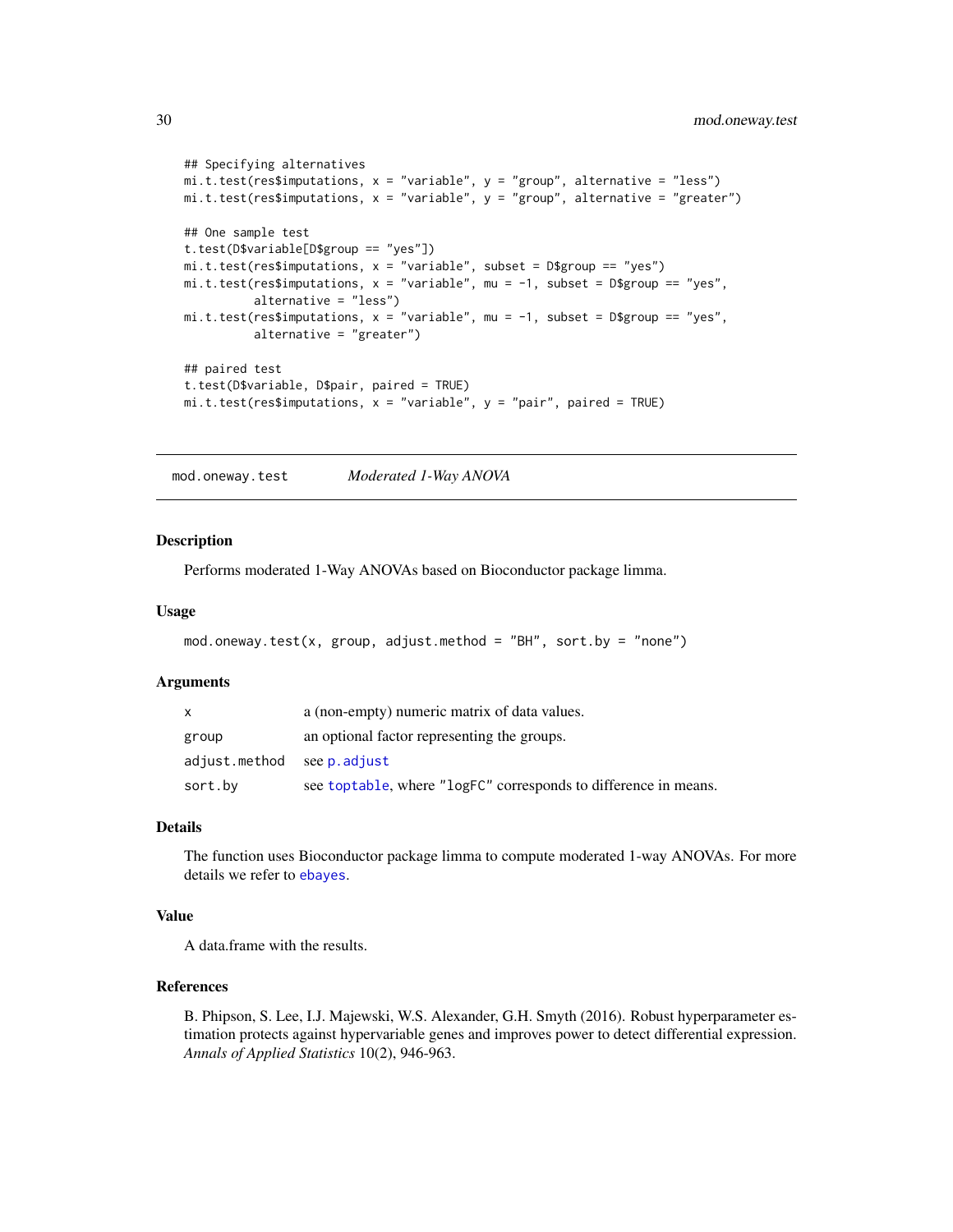#### <span id="page-30-0"></span>mod.t.test 31

## See Also

[oneway.test](#page-0-0), mod.t.test

#### Examples

```
set.seed(123)
X \le rbind(matrix(rnorm(5*20), nrow = 5, ncol = 20),
           matrix(rnorm(5*20, mean = 1), nrow = 5, ncol = 20)gr <- factor(c(rep("A1", 5), rep("B2", 5), rep("C3", 5), rep("D4", 5)))
mod.oneway.test(X, gr)
## Welch 1-Way ANOVA (not moderated)
ow.test \leq function(x, g){
 res \leq oneway.test(x \sim g)
 c(res$statistic, res$p.value)
}
ow.res \leq t(apply(X, 1, ow.test, g = gr))
colnames(ow.res) <- c("F", "p.value")
ow.res
```
mod.t.test *Moderated t-Test*

#### Description

Performs moderated t-tests based on Bioconductor package limma.

#### Usage

```
mod.t.test(x, group = NULL, paired = FALSE, adjust.method = "BH",
           sort.py = "none")
```
## Arguments

| x             | a (non-empty) numeric matrix of data values.                    |
|---------------|-----------------------------------------------------------------|
| group         | an optional factor representing the groups.                     |
| paired        | a logical indicating whether you want a paired test.            |
| adjust.method | see p. adjust                                                   |
| sort.by       | see toptable, where "logFC" corresponds to difference in means. |

## Details

The function uses Bioconductor package limma to compute moderated t-tests. For more details we refer to [ebayes](#page-0-0).

## Value

A data.frame with the results.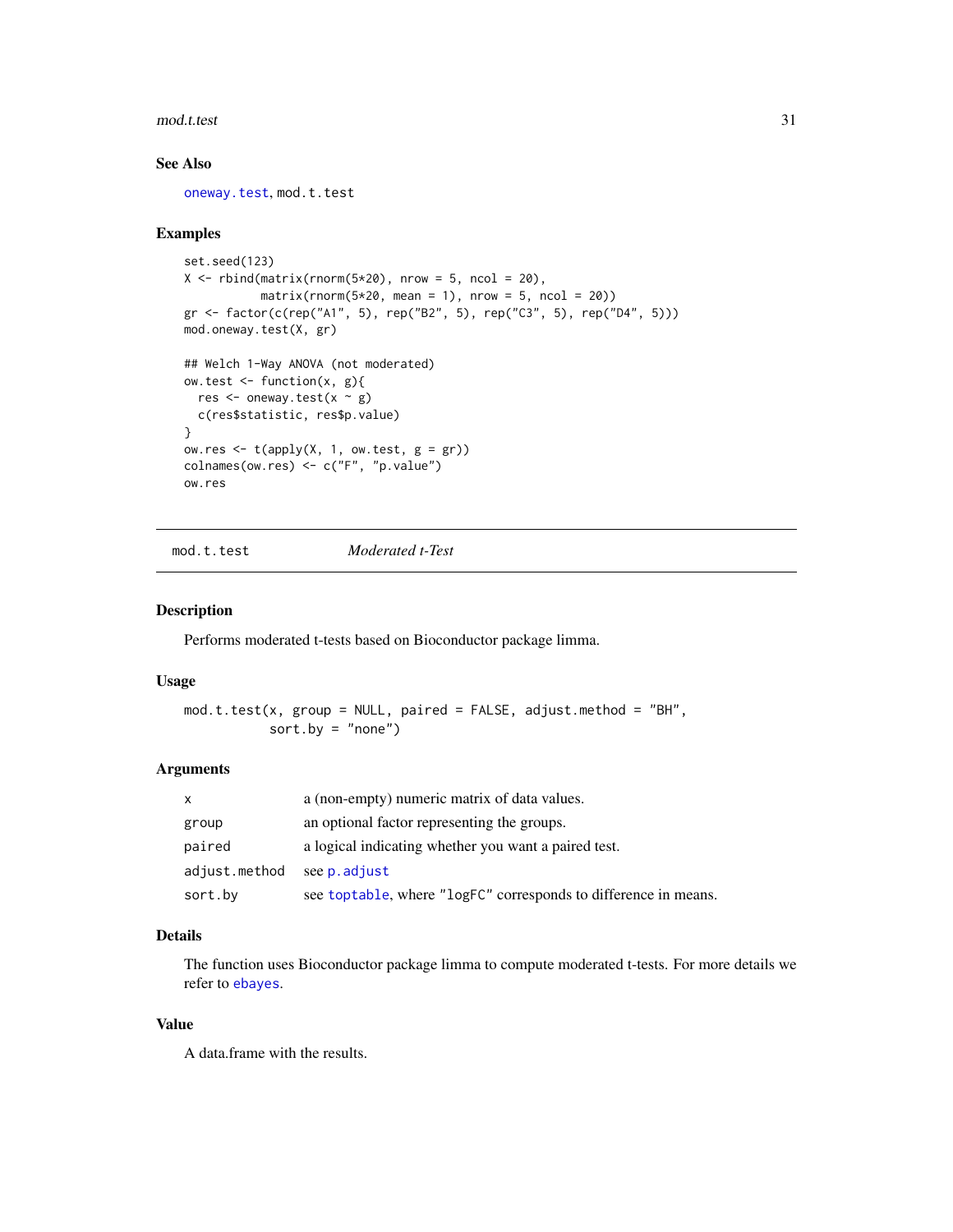#### <span id="page-31-0"></span>References

B. Phipson, S. Lee, I.J. Majewski, W.S. Alexander, G.H. Smyth (2016). Robust hyperparameter estimation protects against hypervariable genes and improves power to detect differential expression. *Annals of Applied Statistics* 10(2), 946-963.

#### See Also

[t.test](#page-0-0)

## Examples

```
## One-sample test
X \le - matrix(rnorm(10*20, mean = 1), nrow = 10, ncol = 20)
mod.t.test(X)
## corresponds to
library(limma)
design \leq matrix(1, nrow = ncol(X), ncol = 1)
colnames(design) <- "A"
fit1 <- lmFit(X, design)
fit2 <- eBayes(fit1)
topTable(fit2, coef = 1, number = Inf, confint = TRUE, sort.by = "none")[,-4]
## Two-sample test
set.seed(123)
X \le rbind(matrix(rnorm(5*20), nrow = 5, ncol = 20),
           matrix(rnorm(5*20, mean = 1), nrow = 5, ncol = 20))g2 \leq - factor(c(rep("group 1", 10), rep("group 2", 10)))
mod.t. test(X, group = g2)## corresponds to
design \leq model.matrix(\sim 0 + g2)
colnames(design) <- c("group1", "group2")
fit1 <- lmFit(X, design)
cont.matrix <- makeContrasts(group1vsgroup2="group1-group2", levels=design)
fit2 <- contrasts.fit(fit1, cont.matrix)
fit3 <- eBayes(fit2)
topTable(fit3, coef = 1, number = Inf, confint = TRUE, sort.py = "none")[, -4]## Paired two-sample test
mod.t.test(X, group = g2, paired = TRUE)
```
normCI *Confidence Intervals for Mean and Standard Deviation*

#### Description

This function can be used to compute confidence intervals for mean and standard deviation of a normal distribution.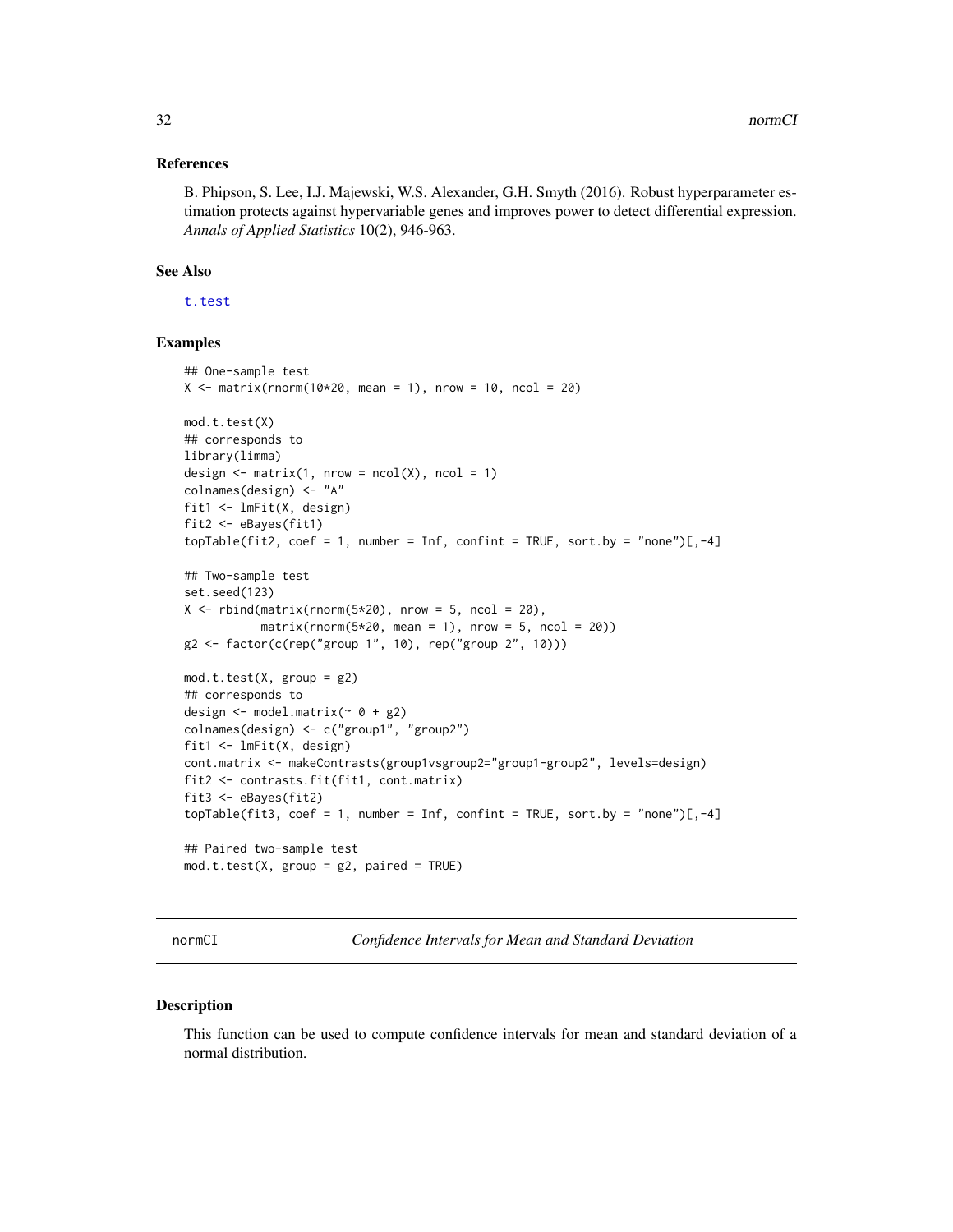#### normCI 33

## Usage

 $normCI(x, mean = NULL, sd = NULL, conf.level = 0.95, na.rm = TRUE)$ 

## Arguments

| x          | vector of observations.                                                                               |
|------------|-------------------------------------------------------------------------------------------------------|
| mean       | mean if known otherwise NULL.                                                                         |
| sd         | standard deviation if known otherwise NULL.                                                           |
| conf.level | confidence level.                                                                                     |
| na.rm      | a logical value indicating whether NA values should be stripped before the com-<br>putation proceeds. |

## Details

The standard confidence intervals for mean and standard deviation are computed that can be found in many textbooks, e.g. Chapter 4 in Altman et al. (2000).

## Value

A list with class "confint" containing the following components:

| estimate | the estimated mean and sd.                 |
|----------|--------------------------------------------|
| conf.int | confidence interval(s) for mean and/or sd. |
| Infos    | additional information.                    |

## Author(s)

Matthias Kohl <Matthias.Kohl@stamats.de>

## References

D. Altman, D. Machin, T. Bryant, M. Gardner (eds). Statistics with Confidence: Confidence Intervals and Statistical Guidelines, 2nd edition 2000.

## Examples

```
x \leftarrow \text{norm}(50)## mean and sd unknown
normCI(x)
## sd known
normCI(x, sd = 1)## mean known
normCI(x, mean = 0)
```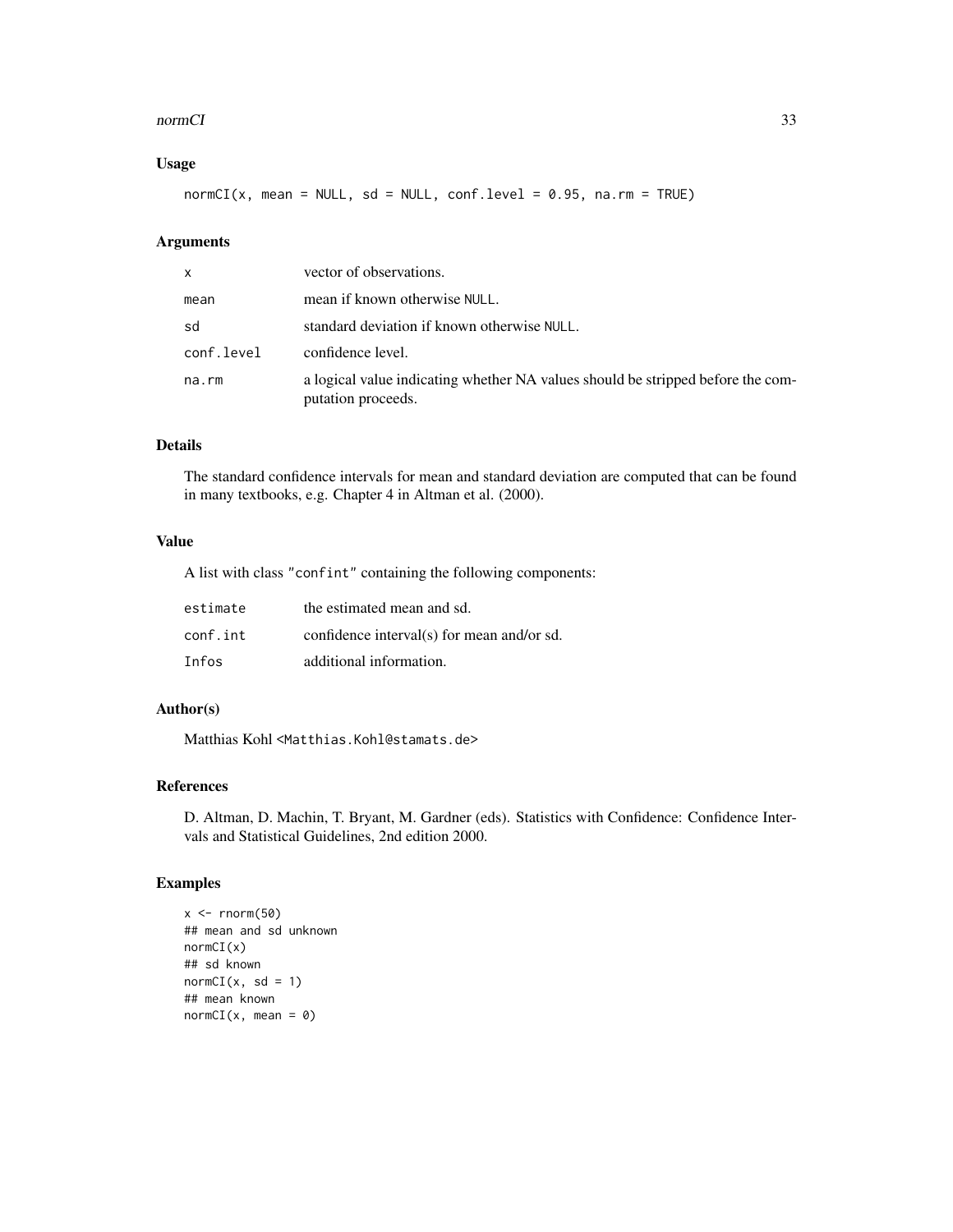<span id="page-33-0"></span>

## Description

This function can be used to compute confidence intervals for difference of means assuming normal distributions.

#### Usage

normDiffCI(x, y, conf.level =  $0.95$ , paired =  $FALSE$ , method = "welch", na.rm = TRUE)

## Arguments

| X          | numeric vector of data values of group 1.                                                             |
|------------|-------------------------------------------------------------------------------------------------------|
| y          | numeric vector of data values of group 2.                                                             |
| conf.level | confidence level.                                                                                     |
| paired     | a logical value indicating whether the two groups are paired.                                         |
| method     | a character string specifing which method to use in the unpaired case; see details.                   |
| na.rm      | a logical value indicating whether NA values should be stripped before the com-<br>putation proceeds. |

## Details

The standard confidence intervals for the difference of means are computed that can be found in many textbooks, e.g. Chapter 4 in Altman et al. (2000).

The method "classical" assumes equal variances whereas methods "welch" and "hsu" allow for unequal variances. The latter two methods use different formulas for computing the degrees of freedom of the respective t-distribution providing the quantiles in the confidence interval. Instead of the Welch-Satterhwaite equation the method of Hsu uses the minimum of the group sample sizes minus 1; see Section 6.8.3 of Hedderich and Sachs (2016).

#### Value

A list with class "confint" containing the following components:

| estimate | point estimate (mean of differences or difference in means). |
|----------|--------------------------------------------------------------|
| conf.int | confidence interval.                                         |
| Infos    | additional information.                                      |

## Author(s)

Matthias Kohl <Matthias.Kohl@stamats.de>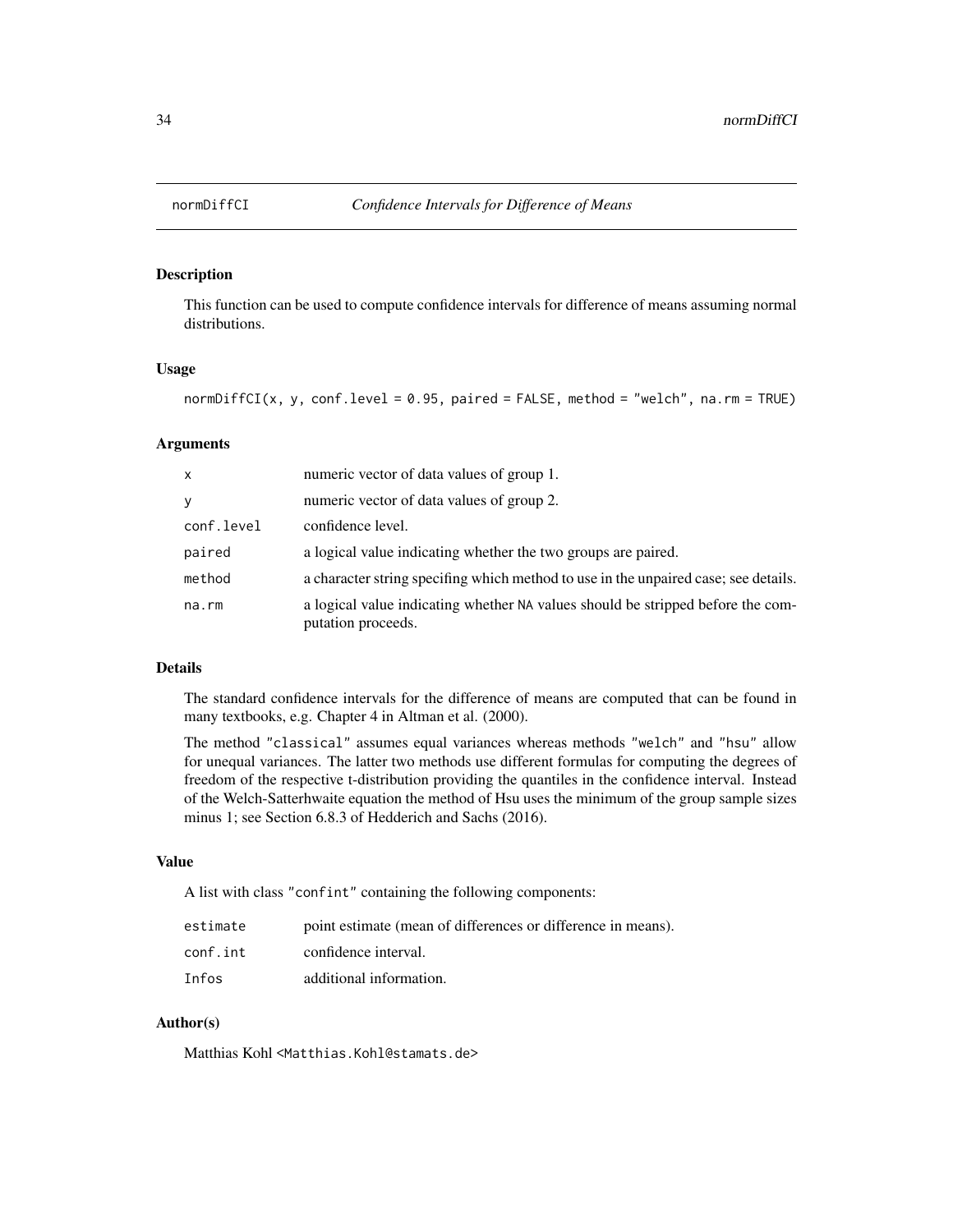## <span id="page-34-0"></span>oneWayAnova 35

#### References

D. Altman, D. Machin, T. Bryant, M. Gardner (eds). *Statistics with Confidence: Confidence Intervals and Statistical Guidelines*, 2nd edition. John Wiley and Sons 2000.

J. Hedderich, L. Sachs. *Angewandte Statistik: Methodensammlung mit R*. Springer 2016.

#### Examples

```
x < - rnorm(20)
y \le - rnorm(20, sd = 2)
## paired
normDiffCI(x, y, paired = TRUE)
## compare
normCI(x-y)
## unpaired
y \le - rnorm(10, mean = 1, sd = 2)
## classical
normDiffCI(x, y, method = "classical")
## Welch (default is in case of function t.test)
normDiffCI(x, y, method = "welch")## Hsu
normDiffCI(x, y, method = "hsu")## Monte-Carlo simulation: coverage probability
M < - 10000CIhsu <- CIwelch <- CIclass <- matrix(NA, nrow = M, ncol = 2)
for(i in 1:M){
  x \leftarrow \text{rnorm}(10)y \le - rnorm(30, sd = 0.1)
  CIClass[i, ] \leftarrow normDiffCI(x, y, method = "classical")\CIwelch[i, ] \leq -normDiffCI(x, y, method = "welch")\$conf.intCIhsu[i,] <- normDiffCI(x, y, method = "hsu")$conf.int
}
## coverage probabilies
## classical
sum(CIclass[,1] < 0 & 0 < CIclass[,2])/M
## Welch
sum(CIwelch[,1] < 0 & 0 < CIwelch[,2])/M
## Hsu
sum(CIhsu[,1] < 0 & 0 < CIhsu[,2])/M
```
oneWayAnova *A function for Analysis of Variance*

#### **Description**

This function is a slight modification of function [Anova](#page-0-0) of package "genefilter".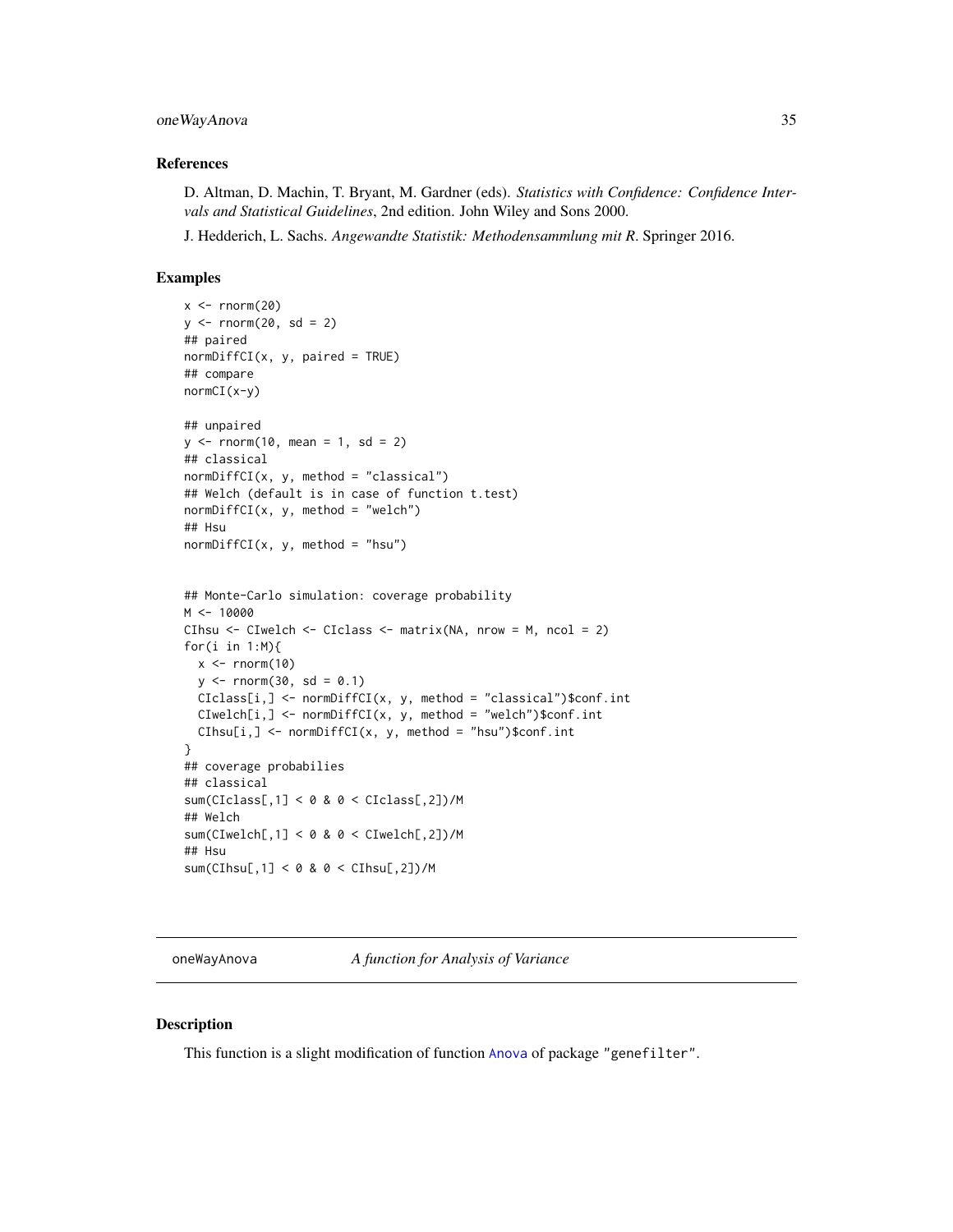#### Usage

oneWayAnova(cov, na.rm = TRUE, var.equal = FALSE)

#### Arguments

| COV       | The covariate. It must have length equal to the number of columns of the array<br>that the result of one Way Anova will be applied to.                                                                                                                                                                                                                               |
|-----------|----------------------------------------------------------------------------------------------------------------------------------------------------------------------------------------------------------------------------------------------------------------------------------------------------------------------------------------------------------------------|
| na.rm     | a logical value indicating whether NA values should be stripped before the com-<br>putation proceeds.                                                                                                                                                                                                                                                                |
| var.equal | a logical variable indicating whether to treat the variances in the samples as<br>equal. If TRUE, then a simple F test for the equality of means in a one-way<br>analysis of variance is performed. If FALSE, an approximate method of Welch<br>(1951) is used, which generalizes the commonly known 2-sample Welch test to<br>the case of arbitrarily many samples. |

## Details

The function returned by oneWayAnova uses [oneway.test](#page-0-0) to perform a one-way ANOVA, where x is the set of gene expressions. The F statistic for an overall effect is computed and the corresponding p-value is returned.

The function [Anova](#page-0-0) instead compares the computed p-value to a prespecified p-value and returns TRUE, if the computed p-value is smaller than the prespecified one.

## Value

oneWayAnova returns a function with bindings for cov that will perform a one-way ANOVA.

The covariate can be continuous, in which case the test is for a linear effect for the covariate.

#### Note

A first version of this function appeared in package SLmisc.

### Author(s)

Matthias Kohl <Matthias.Kohl@stamats.de>

## References

R. Gentleman, V. Carey, W. Huber and F. Hahne (2006). genefilter: methods for filtering genes from microarray experiments. R package version 1.13.7.

#### See Also

[oneway.test](#page-0-0), [Anova](#page-0-0)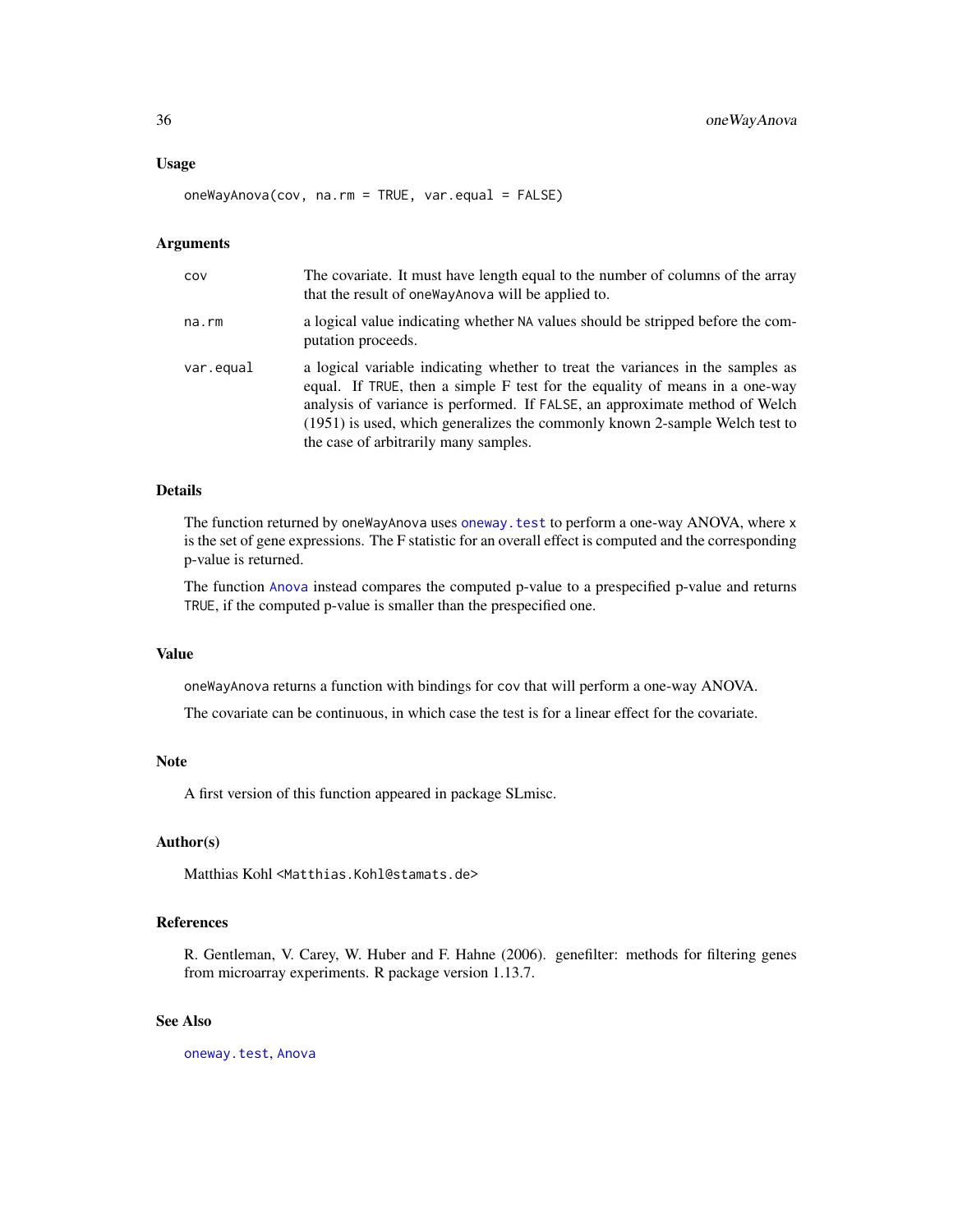#### optCutoff 37

# Examples

```
set.seed(123)
af <- oneWayAnova(c(rep(1,5),rep(2,5)))
af(rnorm(10))
```

```
optCutoff Compute the Optimal Cutoff for Binary Classification
```

| Compute the Optimal Cutoff for Binary Classification |  |  |  |
|------------------------------------------------------|--|--|--|
|                                                      |  |  |  |

# Description

The function computes the optimal cutoff for various performance weasures for binary classification.

### Usage

```
optCutoff(pred, truth, namePos, perfMeasure = "Youden's J statistic",
         max = TRUE, parallel = FALSE, ncores, delta = 0.01)
```
### Arguments

| pred        | numeric values that shall be used for classification; e.g. probabilities to belong<br>to the positive group.         |
|-------------|----------------------------------------------------------------------------------------------------------------------|
| truth       | true grouping vector or factor.                                                                                      |
| namePos     | value representing the positive group.                                                                               |
| perfMeasure | a performance measure computed by function perfmeasure.                                                              |
| max         | logical value. Whether to maximize or minimize the performacne measure.                                              |
| parallel    | logical value. If TRUE packages for each and do Parallel are used to parallelize<br>the computations.                |
| ncores      | integer value, number of cores that shall be used to parallelize the computations.                                   |
| delta       | numeric value for setting up grid for optimization; start is minimum of pred-delta,<br>end is maximum of pred+delta. |

### Details

The function is ablte to compute the optimal cutoff for various performance measures, all performance measures that are implemented in function perfMeasures.

# Value

Optimal cutoff and value of the optimized performance measure based on a simple grid search.

# Author(s)

Matthias Kohl <Matthias.Kohl@stamats.de>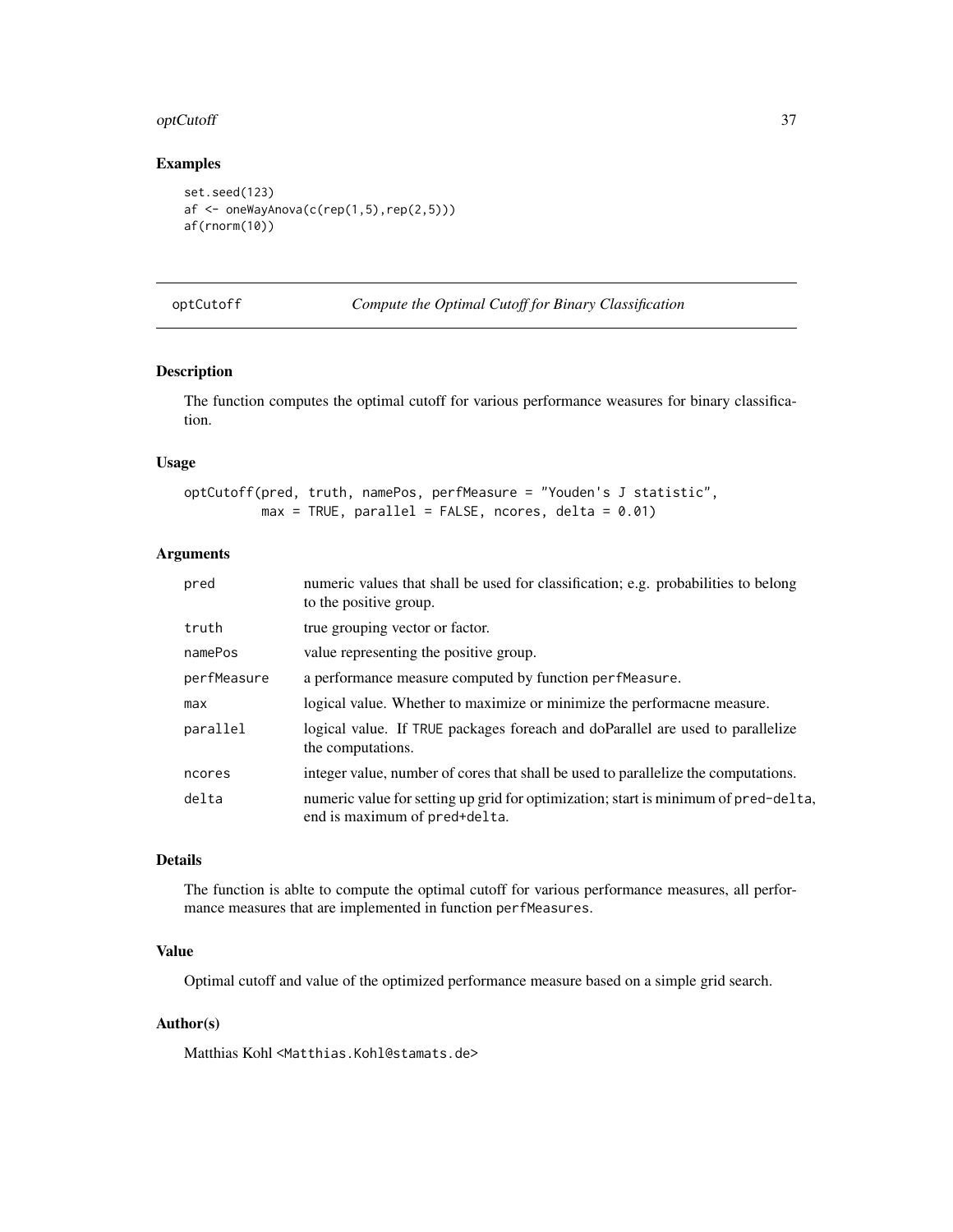### Examples

```
## example from dataset infert
fit <- glm(case ~ spontaneous+induced, data = infert, family = binomial())
pred <- predict(fit, type = "response")
optCutoff(pred, truth = infert$case, namePos = 1)
```
#### or2rr *Transform OR to RR*

### Description

The function transforms a given odds-ratio (OR) to the respective relative risk (RR).

### Usage

or2rr(or, p0, p1)

#### Arguments

| or | numeric vector: OR (odds-ratio).                                                               |
|----|------------------------------------------------------------------------------------------------|
| p0 | numeric vector of length 1: incidence of the outcome of interest in the nonex-<br>posed group. |
| p1 | numeric vector of length 1: incidence of the outcome of interest in the exposed<br>group.      |

### Details

The function transforms a given odds-ratio (OR) to the respective relative risk (RR). It can also be used to transform the limits of confidence intervals.

The formulas can be derived by combining the formulas for RR and OR; see also Zhang and Yu (1998).

#### Value

relative risk.

# Author(s)

Matthias Kohl <Matthias.Kohl@stamats.de>

# References

Zhang, J. and Yu, K. F. (1998). What's the relative risk? A method of correcting the odds ratio in cohort studies of common outcomes. *JAMA*, 280(19):1690-1691.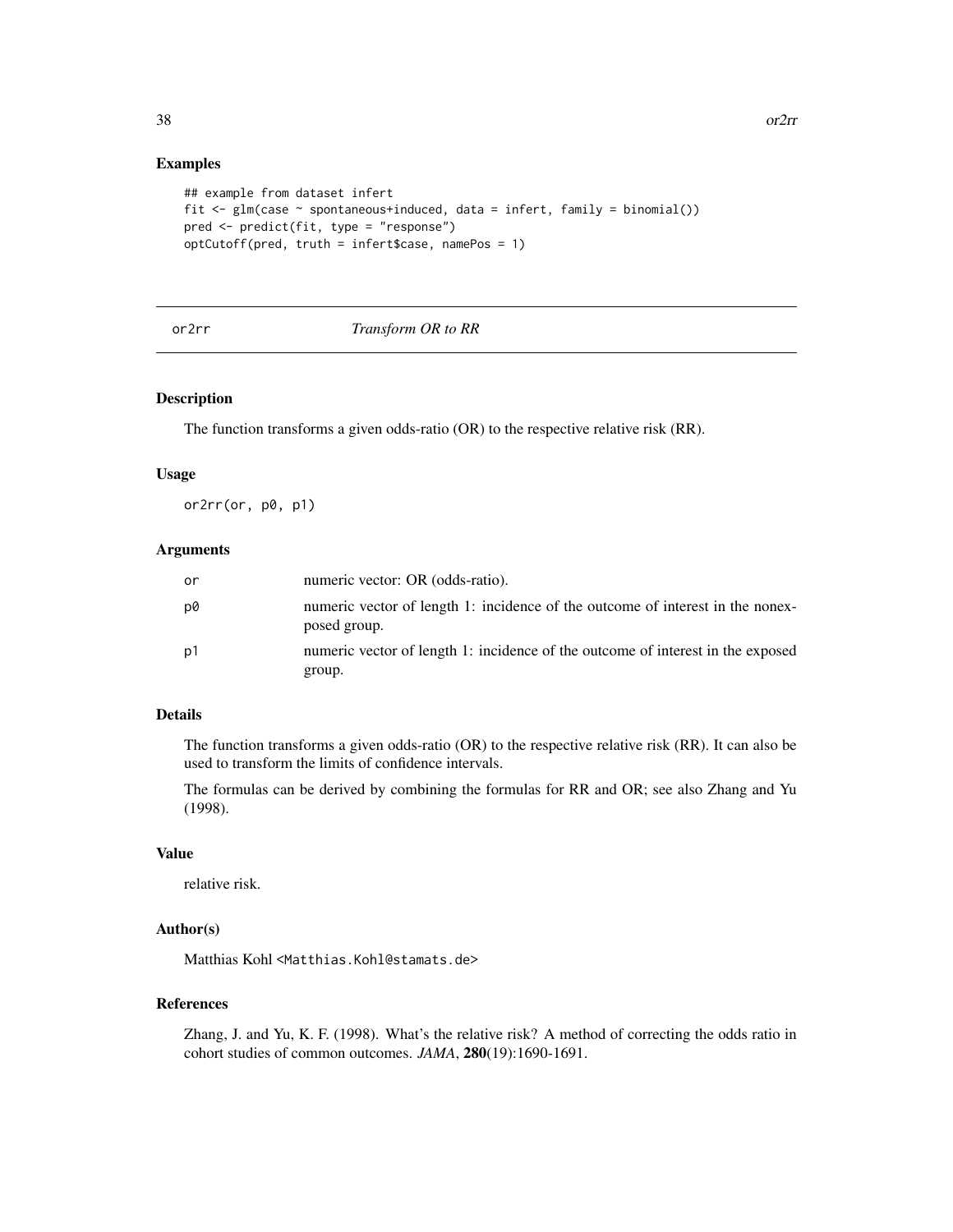# pairwise.auc 39

### Examples

```
## We use data from Zhang and Yu (1998)
## OR to RR using OR and p0
or2rr(14.1, 0.05)
## compute p1
or2rr(14.1, 0.05)*0.05
## OR to RR using OR and p1
or2rr(14.1, p1 = 0.426)## OR and 95% confidence interval
or2rr(c(14.1, 7.8, 27.5), 0.05)
## Logistic OR and 95% confidence interval
logisticOR <- rbind(c(14.1, 7.8, 27.5),
                    c(8.7, 5.5, 14.3),
                    c(27.4, 17.2, 45.8),
                    c(4.5, 2.7, 7.8),
                    c(0.25, 0.17, 0.37),
                    c(0.09, 0.05, 0.14))
colnames(logisticOR) <- c("OR", "2.5%", "97.5%")
rownames(logisticOR) <- c("7.4", "4.2", "3.0", "2.0", "0.37", "0.14")
logisticOR
## p0
p0 <- c(0.05, 0.12, 0.32, 0.27, 0.40, 0.40)
## Compute corrected RR
## helper function
or2rr.mat <- function(or, p0){
  res \leq -\text{matrix}(NA, nrow = nrow(or), ncol = ncol(or))for(i in seq_len(nrow(or)))
   res[i, ] \leftarrow or2rr(or[i,], p0[i])dimnames(res) <- dimnames(or)
  res
}
RR <- or2rr.mat(logisticOR, p0)
round(RR, 2)
## Results are not completely identical to Zhang and Yu (1998)
## what probably is caused by the fact that the logistic OR values
## provided in the table are rounded and are not exact values.
```
<span id="page-38-0"></span>pairwise.auc *Compute pairwise AUCs*

### Description

The function computes pairwise AUCs.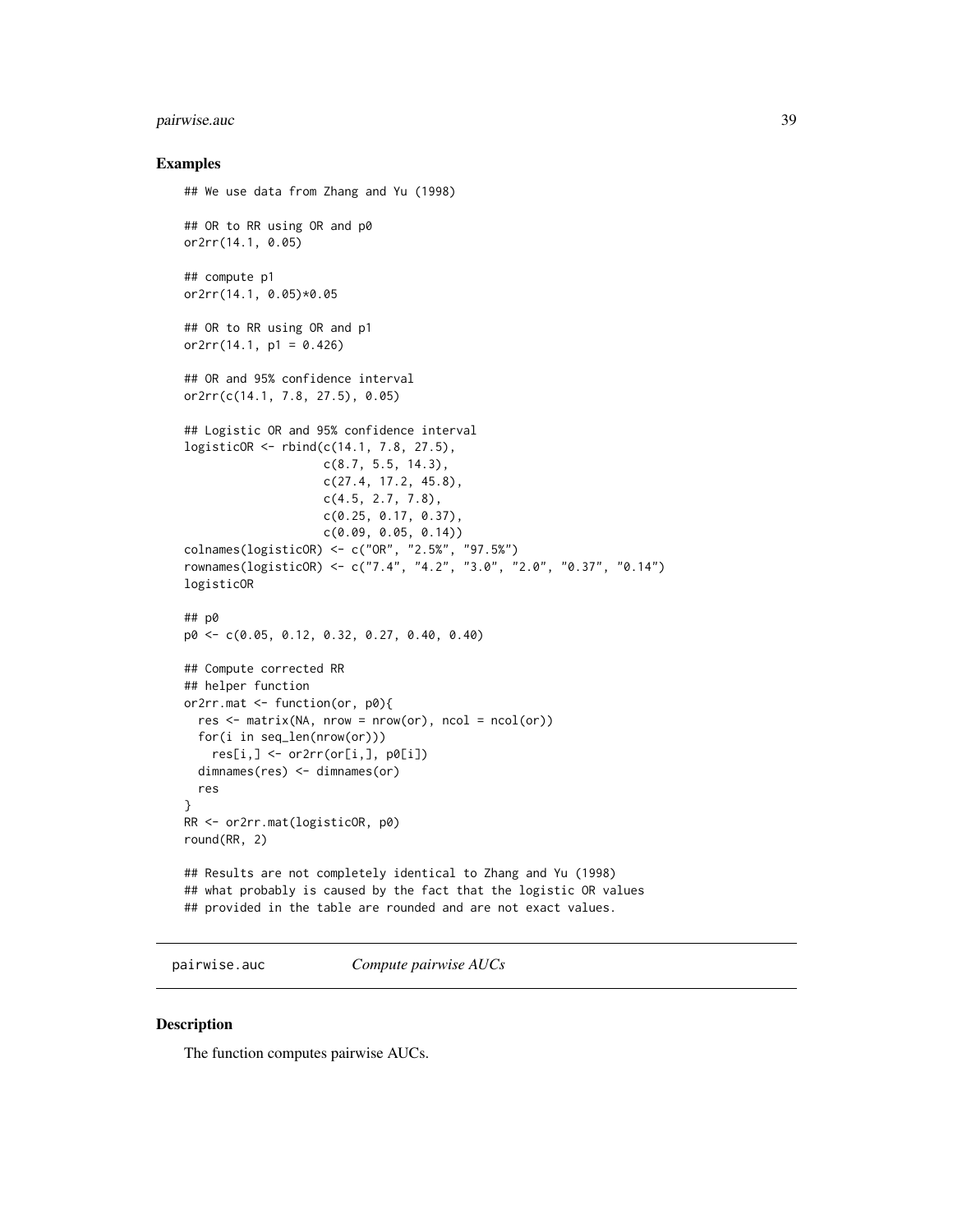#### Usage

pairwise.auc(x, g)

## Arguments

| х | numeric vector.           |
|---|---------------------------|
| g | grouping vector or factor |

# Details

The function computes pairwise areas under the receiver operating characteristic curves (AUC under ROC curves) using function [AUC](#page-2-0).

The implementation is in certain aspects analogously to [pairwise.t.test](#page-0-0).

# Value

Vector with pairwise AUCs.

# Author(s)

Matthias Kohl <Matthias.Kohl@stamats.de>

# See Also

[AUC](#page-2-0), [pairwise.t.test](#page-0-0)

# Examples

```
set.seed(13)
x < - rnorm(100)
g \leftarrow factor(sample(1:4, 100, replace = TRUE))
levels(g) <- c("a", "b", "c", "d")
pairwise.auc(x, g)
```
<span id="page-39-0"></span>pairwise.fc *Compute pairwise fold changes*

# Description

This function computes pairwise fold changes. It also works for logarithmic data.

# Usage

```
pairwise.fc(x, g, ave = mean, log = TRUE, base = 2, mod.fc = TRUE, \dots)
```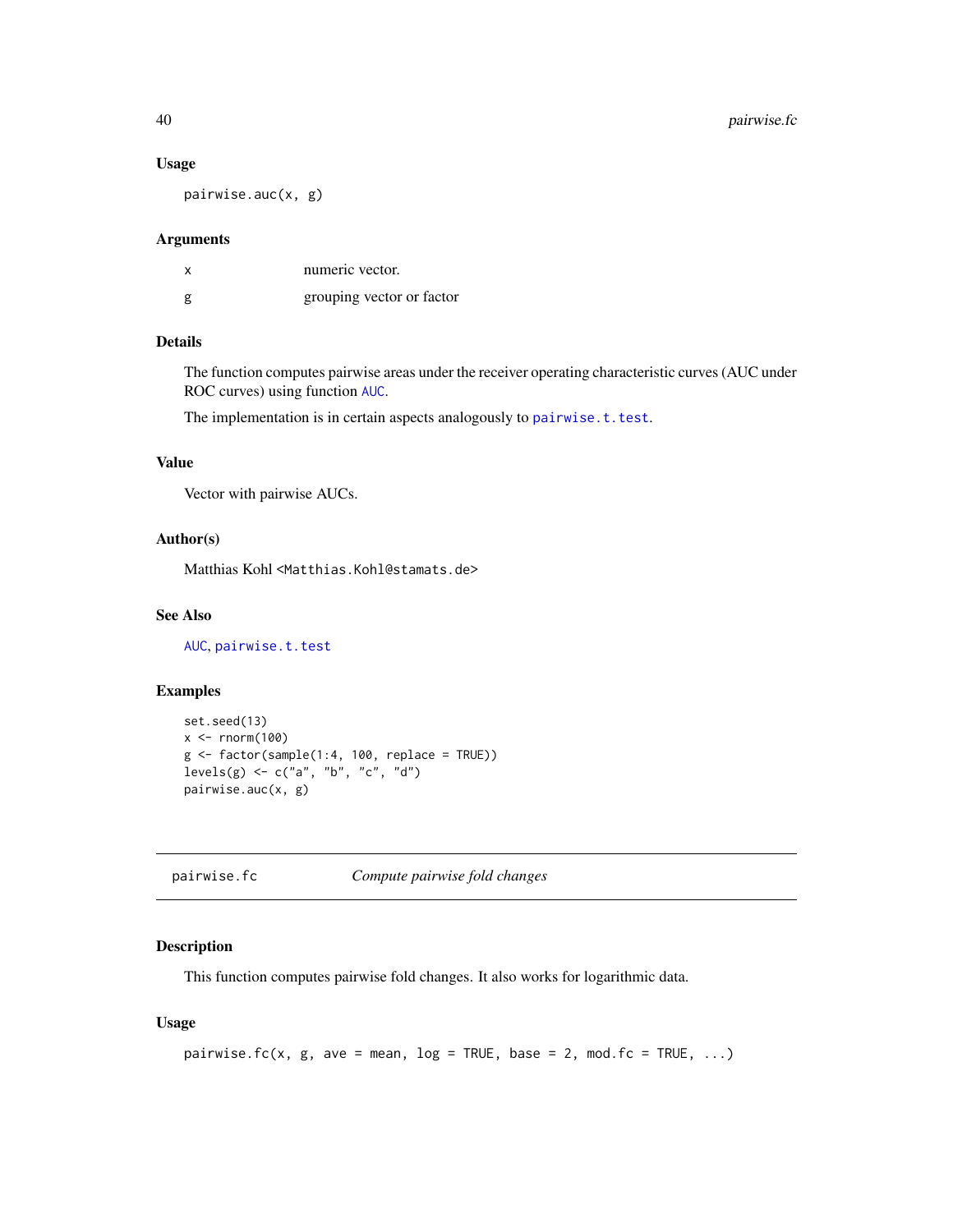#### $pairwise.fc$  41

#### Arguments

| $\mathsf{x}$ | numeric vector.                                                   |
|--------------|-------------------------------------------------------------------|
| g            | grouping vector or factor                                         |
| ave          | function to compute the group averages.                           |
| log          | logical. Is the data logarithmic?                                 |
| base         | If log = TRUE, the base which was used to compute the logarithms. |
| mod.fc       | logical. Return modified fold changes? (see details)              |
| .            | optional arguments to ave.                                        |

### Details

The function computes pairwise fold changes between groups, where the group values are aggregated using the function which is given by the argument ave.

The fold changes are returned in a slightly modified form if mod.fc = TRUE. Fold changes FC which are smaller than 1 are reported as to -1/FC.

The implementation is in certain aspects analogously to [pairwise.t.test](#page-0-0).

### Value

Vector with pairwise fold changes.

### Author(s)

Matthias Kohl <Matthias.Kohl@stamats.de>

# See Also

[pairwise.t.test](#page-0-0)

```
set.seed(13)
x <- rnorm(100) ## assumed as log2-data
g \leftarrow factor(sample(1:4, 100, replace = TRUE))levels(g) \leq c("a", "b", "c", "d")pairwise.fc(x, g)
```

```
## some small checks
res <- by(x, list(g), mean)
2^(res[[1]] - res[[2]]) # a vs. b
-1/2^(res[[1]] - res[[3]]) # a vs. c
2^(res[[1]] - res[[4]]) # a vs. d
-1/2^(res[[2]] - res[[3]]) # b vs. c
-1/2<sup>^</sup>(res[[2]] - res[[4]]) # b vs. d
2^(res[[3]] - res[[4]]) # c vs. d
```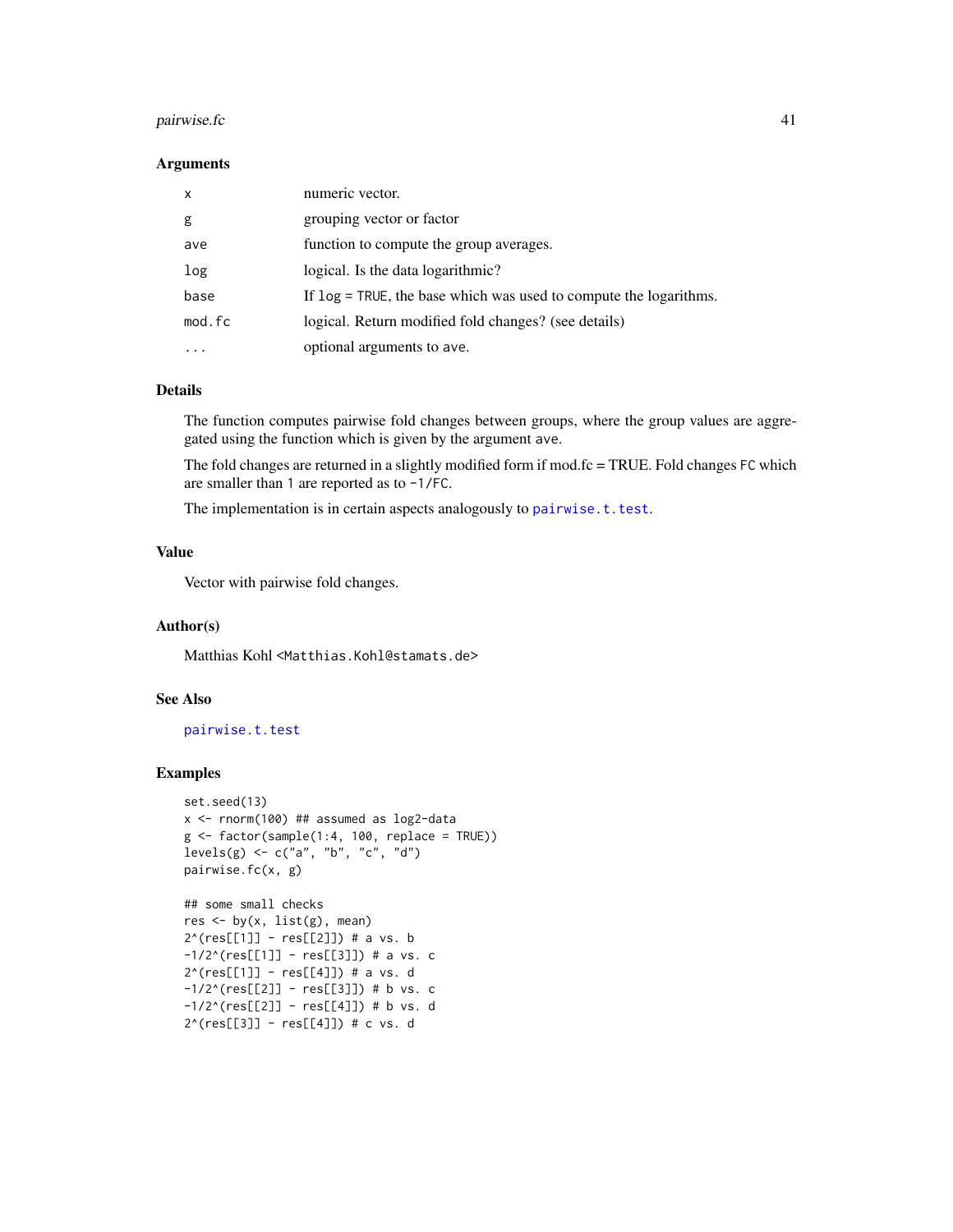The function computes pairwise values for a given function.

# Usage

pairwise.fun(x, g, fun, ...)

#### Arguments

| $\mathsf{x}$ | numeric vector.                                                                                                                                     |
|--------------|-----------------------------------------------------------------------------------------------------------------------------------------------------|
| g            | grouping vector or factor                                                                                                                           |
| fun          | some function where the first two arguments have to be numeric vectors for<br>which the function computes some quantity; see example section below. |
|              | additional arguments to fun.                                                                                                                        |

# Details

The function computes pairwise values for a given function.

The implementation is in certain aspects analogously to [pairwise.t.test](#page-0-0).

### Value

Vector with pairwise function values.

### Author(s)

Matthias Kohl <Matthias.Kohl@stamats.de>

# See Also

[pairwise.t.test](#page-0-0), [pairwise.fc](#page-39-0), [pairwise.logfc](#page-42-0), [pairwise.auc](#page-38-0)

```
set.seed(13)
x < - rnorm(100)
g \leftarrow factor(sample(1:4, 100, replace = TRUE))
levels(g) <- c("a", "b", "c", "d")
pairwise.fun(x, g, fun = function(x, y) t.test(x,y)$p.value)
## in contrast to
pairwise.t.test(x, g, p.adjust.method = "none", pool.sd = FALSE)
```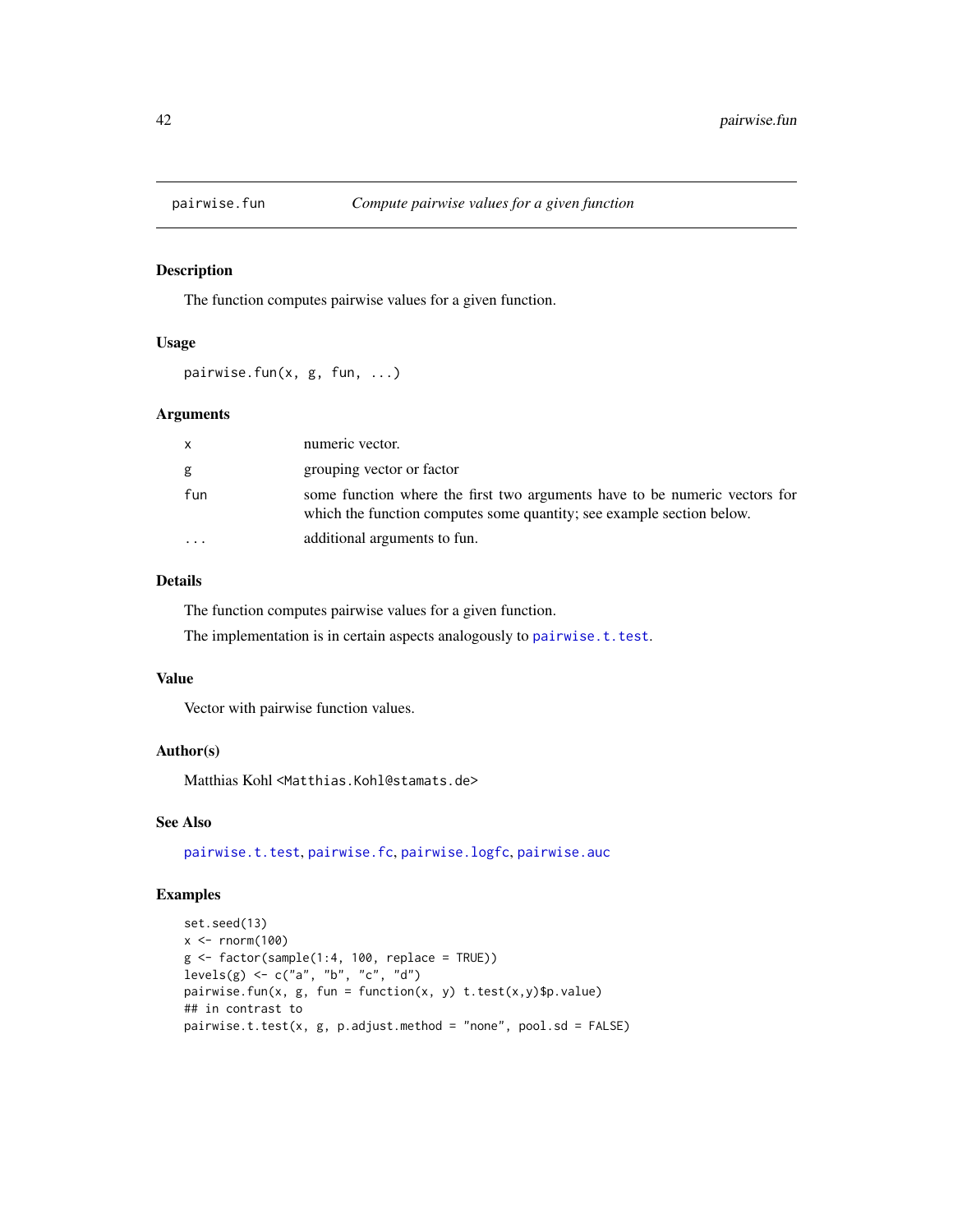<span id="page-42-0"></span>

The function computes pairwise log-fold changes.

### Usage

pairwise.logfc(x, g, ave = mean, log = TRUE, base = 2, ...)

### Arguments

| $\mathsf{x}$ | numeric vector.                                                      |
|--------------|----------------------------------------------------------------------|
| g            | grouping vector or factor                                            |
| ave          | function to compute the group averages.                              |
| log          | logical. Is the data logarithmic?                                    |
| base         | If $\log$ = TRUE, the base which was used to compute the logarithms. |
|              | optional arguments to ave.                                           |

# Details

The function computes pairwise log-fold changes between groups, where the group values are aggregated using the function which is given by the argument ave.

The implementation is in certain aspects analogously to [pairwise.t.test](#page-0-0).

# Value

Vector with pairwise log-fold changes.

### Author(s)

Matthias Kohl <Matthias.Kohl@stamats.de>

### See Also

[pairwise.t.test](#page-0-0)

## Examples

```
set.seed(13)
x <- rnorm(100) ## assumed as log2-data
g \leftarrow factor(sample(1:4, 100, replace = TRUE))
levels(g) \leq c("a", "b", "c", "d")pairwise.logfc(x, g)
```
## some small checks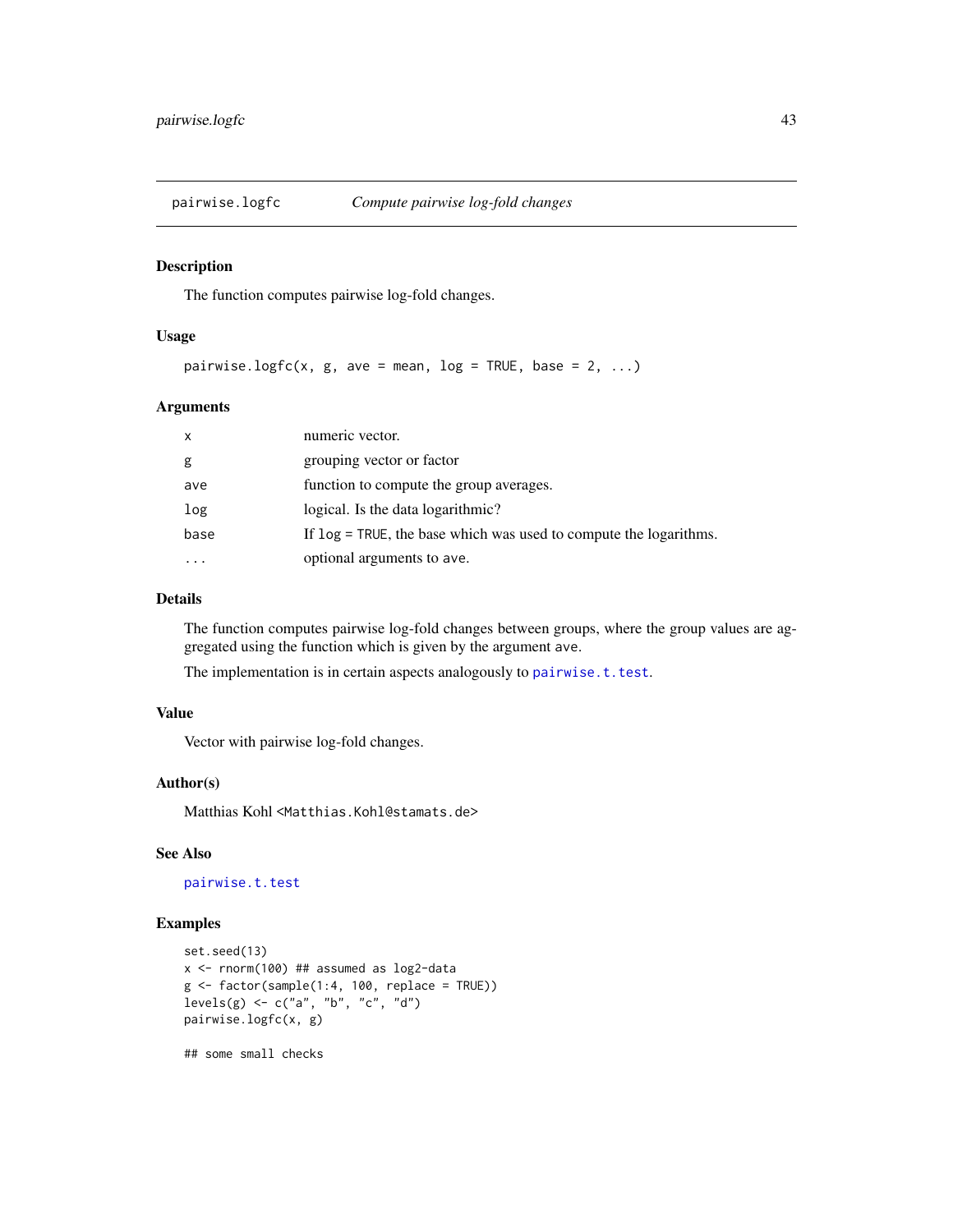```
res \leq by(x, list(g), mean)
res[[1]] - res[[2]] # a vs. b
res[[1]] - res[[3]] # a vs. c
res[[1]] - res[[4]] # a vs. d
res[[2]] - res[[3]] # b vs. c
res[[2]] - res[[4]] # b vs. d
res[[3]] - res[[4]] # c vs. d
```
pairwise.mod.t.test *Pairwise Moderated t-Tests*

### Description

Performs pairwise moderated t-tests based on Bioconductor package limma.

### Usage

```
pairwise.mod.t.test(x, group, adjust.method = "BH", sort.by = "none")
```
### Arguments

|                           | a (non-empty) numeric matrix of data values.                    |
|---------------------------|-----------------------------------------------------------------|
| group                     | an optional factor representing the groups.                     |
| adjust.method seep.adjust |                                                                 |
| sort.bv                   | see toptable, where "logFC" corresponds to difference in means. |

# Details

The function uses Bioconductor package limma to compute pairwise moderated t-tests. For more details we refer to [ebayes](#page-0-0).

# Value

A data.frame with the results.

# References

B. Phipson, S. Lee, I.J. Majewski, W.S. Alexander, G.H. Smyth (2016). Robust hyperparameter estimation protects against hypervariable genes and improves power to detect differential expression. *Annals of Applied Statistics* 10(2), 946-963.

# See Also

[oneway.test](#page-0-0), mod.t.test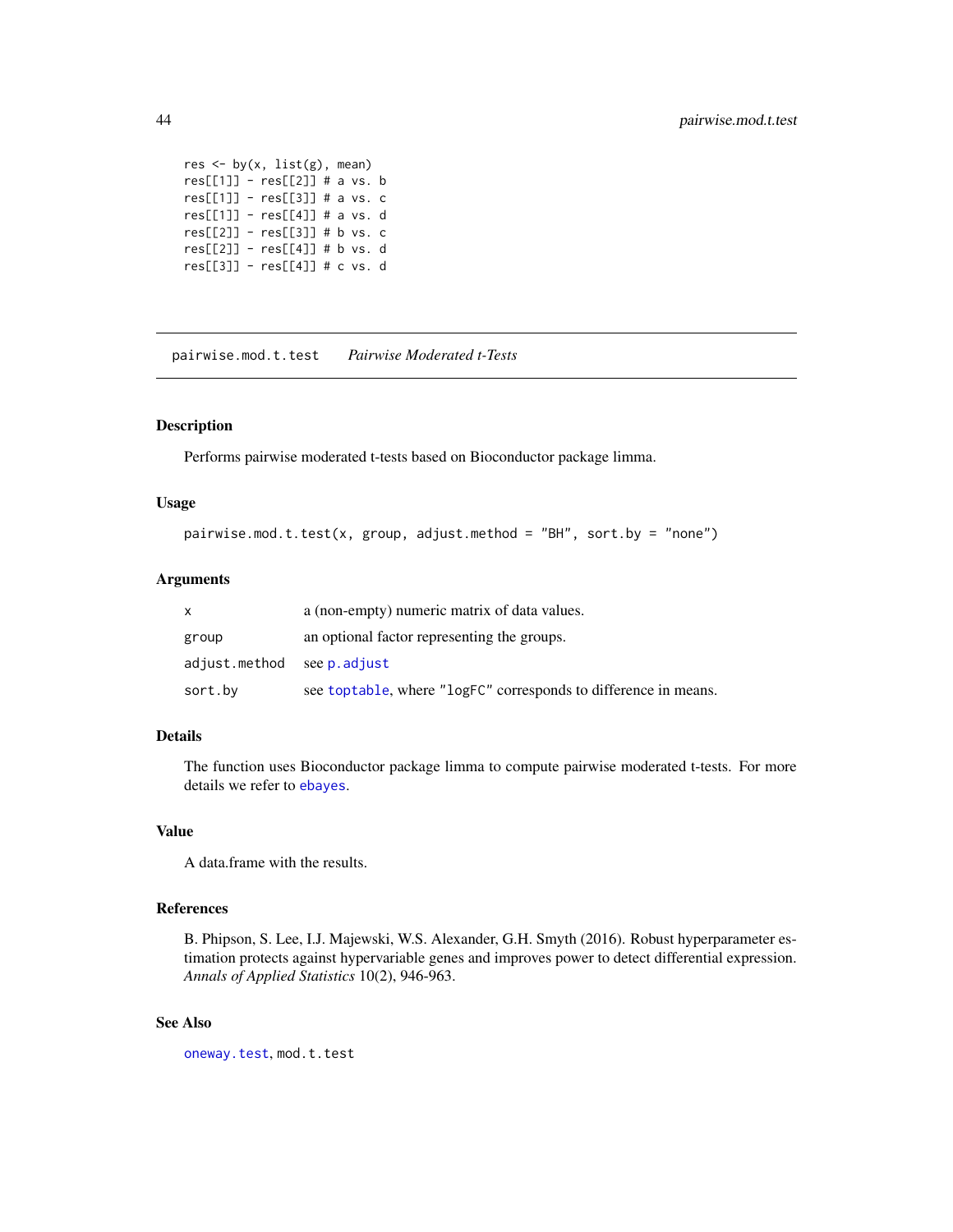# perfMeasures 45

### Examples

```
set.seed(123)
X \le rbind(matrix(rnorm(5*20), nrow = 5, ncol = 20),
          matrix(rnorm(5*20, mean = 1), nrow = 5, ncol = 20)gr <- factor(c(rep("A1", 5), rep("B2", 5), rep("C3", 5), rep("D4", 5)))
mod.oneway.test(X, gr)
pairwise.mod.t.test(X, gr)
```

| perfMeasures | Compute Performance Measures and Scores for Binary Classification |  |  |  |
|--------------|-------------------------------------------------------------------|--|--|--|
|--------------|-------------------------------------------------------------------|--|--|--|

### Description

The function computes various performance weasures and scores for binary classification.

### Usage

```
perfMeasures(pred, pred.group, truth, namePos, cutoff = 0.5,
            weight = 0.5, wACC = weight, wPV = weight)
perfScores(pred, truth, namePos, weight = 0.5, wBS = weight)
```
# Arguments

| pred        | numeric values that shall be used for classification; e.g. probabilities to belong<br>to the positive group.                                       |
|-------------|----------------------------------------------------------------------------------------------------------------------------------------------------|
| pred.group  | vector or factor including the predicted group. If missing, pred.group is com-<br>puted from pred, where pred >= cutoff is classified as positive. |
| truth       | true grouping vector or factor.                                                                                                                    |
| namePos     | value representing the positive group.                                                                                                             |
| cutoff      | cutoff value used for classification.                                                                                                              |
| weight      | weight used for computing weighted values. Must be in $[0,1]$ .                                                                                    |
| <b>WACC</b> | weight used for computing the weighted accuracy. Must be in $[0,1]$ .                                                                              |
| wPV         | weight used for computing the weighted predictive value. Must be in $[0,1]$ .                                                                      |
| <b>wBS</b>  | weight used for computing the weighted Brier score. Must be in $[0,1]$ .                                                                           |

#### Details

The function perfMeasures computes various performance measures. The measures are: accuracy (ACC), probabiliy of correct classification (PCC), probability of missclassification (PMC), error rate, sensitivity, specificity, prevalence, no information rate, weighted accuracy (wACC), balanced accuracy (BACC), informedness, Youden's J statistic, positive likelihood ratio (PLR), negative likelihood ratio (NLR), positive predictive value (PPV), negative predictive value (NPV), markedness, weighted predictive value, balanced predictive value, F1 score, Matthews' correlation coefficient (MCC), proportion of positive predictions, expected accuracy, Cohen's kappa coefficient, and detection rate.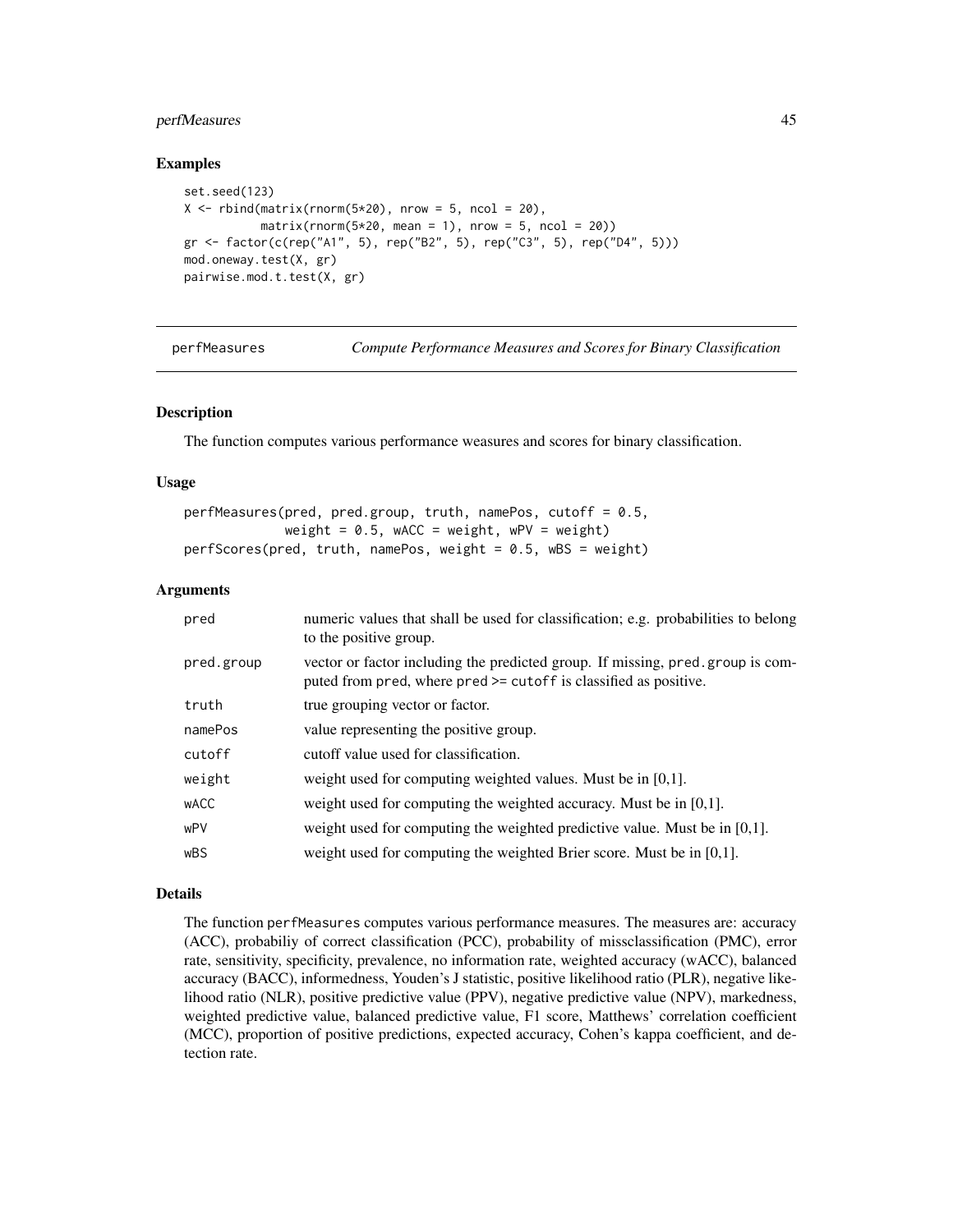These performance measures have in common that they require a dichotomization (discretization) of a computed continuous classification function.

The function perfScores computes various performance Scores. The scores are: area under the ROC curve (AUC), Gini index, Brier score, positive Brier score, negative Brier score, weighted Brier score, and balanced Brier score.

If the predictions (pred) are not in the interval  $[0,1]$  the standard logistic function is applied to transform the values of pred -cutoff to [0,1].

#### Value

data. frame with names of the performance measures, respectivey scores and their respective values.

### Author(s)

Matthias Kohl <Matthias.Kohl@stamats.de>

### References

G.W. Brier (1950). Verification of forecasts expressed in terms of probability. *Mon. Wea. Rev.* 78, 1-3.

K.H. Brodersen, C.S. Ong, K.E. Stephan, J.M. Buhmann (2010). The balanced accuracy and its posterior distribution. In *Pattern Recognition* (ICPR), 20th International Conference on, 3121-3124 (IEEE, 2010).

J.A. Cohen (1960). A coefficient of agreement for nominal scales. *Educational and Psychological Measurement* 20, 3746.

T. Fawcett (2006). An introduction to ROC analysis. *Pattern Recognition Letters* 27, 861-874.

T.A. Gerds, T. Cai, M. Schumacher (2008). The performance of risk prediction models. *Biom J* 50, 457-479.

D. Hand, R. Till (2001). A simple generalisation of the area under the ROC curve for multiple class classification problems. *Machine Learning* 45, 171-186.

J. Hernandez-Orallo, P.A. Flach, C. Ferri (2011). Brier curves: a new cost- based visualisation of classifier performance. In L. Getoor and T. Scheffer (eds.) *Proceedings of the 28th International Conference on Machine Learning* (ICML-11), 585???592 (ACM, New York, NY, USA).

J. Hernandez-Orallo, P.A. Flach, C. Ferri (2012). A unified view of performance metrics: Translating threshold choice into expected classification loss. *J. Mach. Learn. Res.* 13, 2813-2869.

B.W. Matthews (1975). Comparison of the predicted and observed secondary structure of t4 phage lysozyme. *Biochimica et Biophysica Acta* (BBA) - Protein Structure 405, 442-451.

D.M. Powers (2011). Evaluation: From Precision, Recall and F-Factor to ROC, Informedness, Markedness and Correlation. *Journal of Machine Learning Technologies* 1, 37-63.

N.A. Smits (2010). A note on Youden's J and its cost ratio. *BMC Medical Research Methodology* 10, 89.

B. Wallace, I. Dahabreh (2012). Class probability estimates are unreliable for imbalanced data (and how to fix them). In *Data Mining* (ICDM), IEEE 12th International Conference on, 695-04.

J.W. Youden (1950). Index for rating diagnostic tests. *Cancer* 3, 32-35.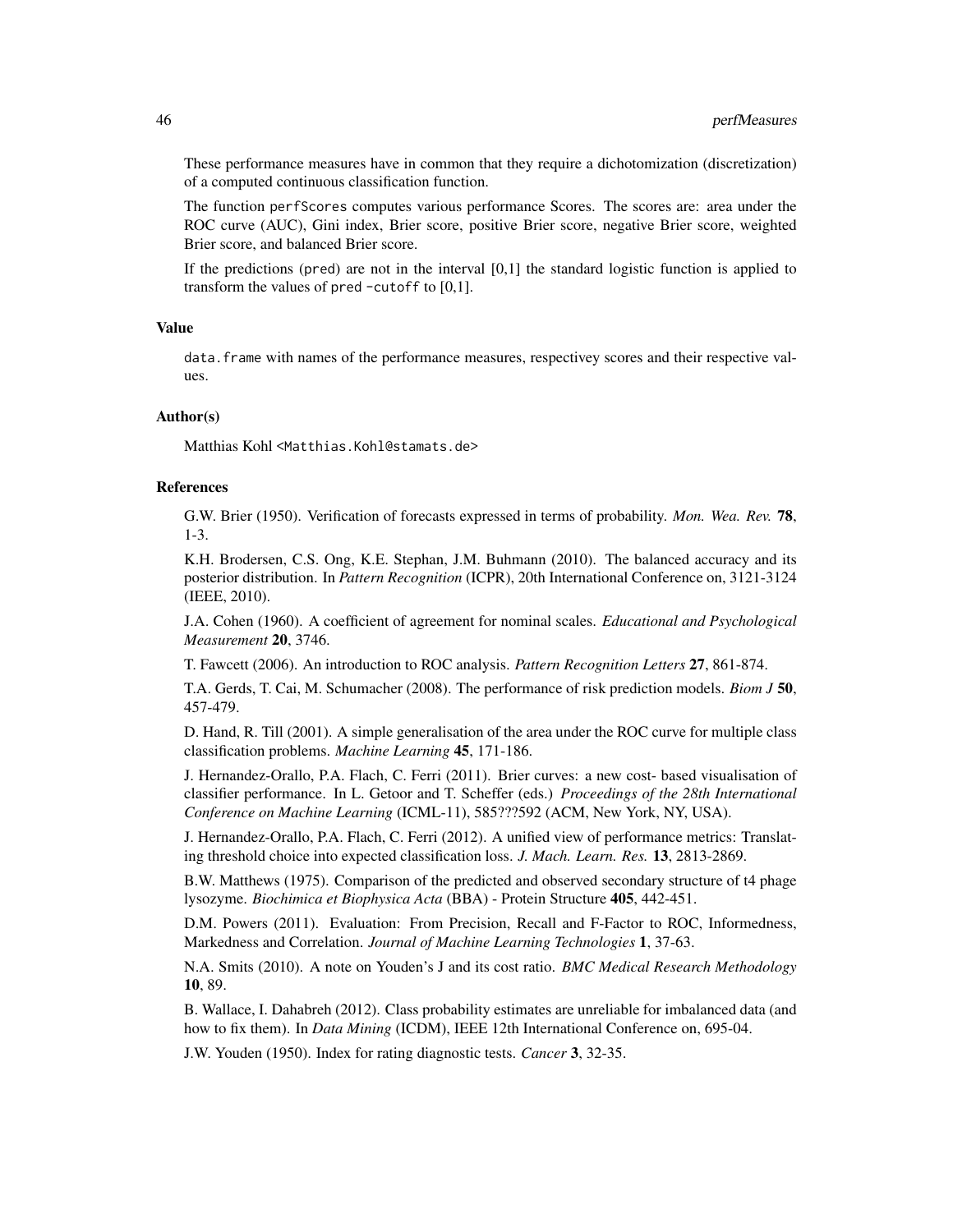# power.diagnostic.test 47

### Examples

```
## example from dataset infert
fit \leq glm(case \sim spontaneous+induced, data = infert, family = binomial())
pred <- predict(fit, type = "response")
## with group numbers
perfMeasures(pred, truth = infert$case, namePos = 1)
perfScores(pred, truth = infert$case, namePos = 1)
## with group names
my.case <- factor(infert$case, labels = c("control", "case"))
perfMeasures(pred, truth = my.case, namePos = "case")
perfScores(pred, truth = my.case, namePos = "case")
## on the scale of the linear predictors
pred2 <- predict(fit)
perfMeasures(pred2, truth = infert; namePos = 1, cutoff = 0)perfScores(pred2, truth = infert$case, namePos = 1)
## using weights
perfMeasures(pred, truth = infert$case, namePos = 1, weight = 0.3)
perfScores(pred, truth = infert$case, namePos = 1, weight = 0.3)
```
power.diagnostic.test *Power calculations for a diagnostic test*

# **Description**

Compute sample size, power, delta, or significance level of a diagnostic test for an expected sensititivy or specificity.

### Usage

```
power.diagnostic.test(sens = NULL, spec = NULL,
                      n = NULL, delta = NULL, sig.level = 0.05,
                      power = NULL, prev = NULL,
                      method = c("exact", "asymptotic"),
                      NMAX = 1e4)
```
# Arguments

| sens      | Expected sensitivity; either sens or spec has to be specified.   |
|-----------|------------------------------------------------------------------|
| spec      | Expected specificity; either sens or spec has to be specified.   |
| n         | Number of cases if sens and number of controls if spec is given. |
| delta     | sens-delta resp. spec-delta is used as lower confidence limit    |
| sig.level | Significance level (Type I error probability)                    |
| power     | Power of test (1 minus Type II error probability)                |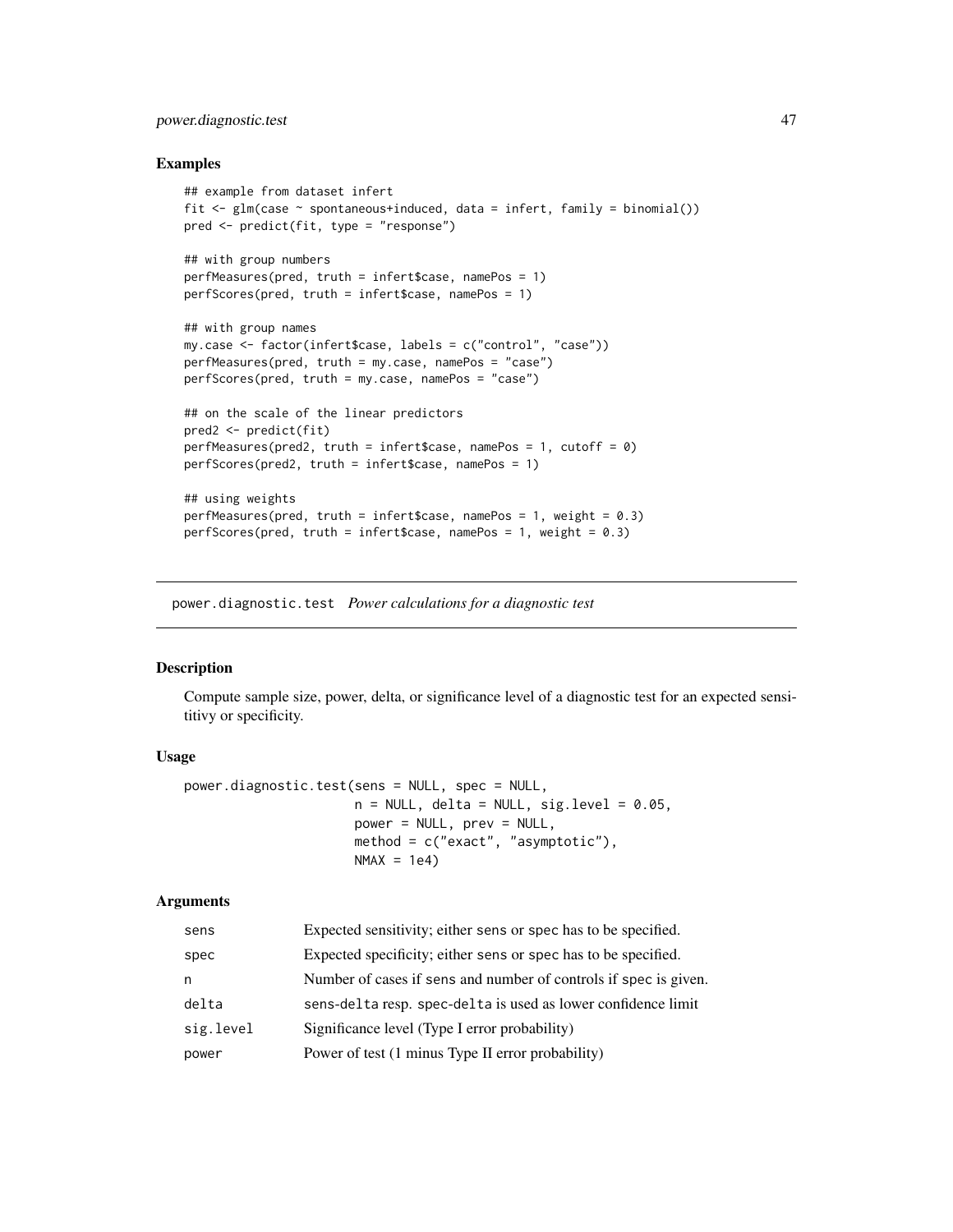| prev   | Expected prevalence, if NULL prevalence is ignored which means $prev = 0.5$ is<br>assumed. |
|--------|--------------------------------------------------------------------------------------------|
| method | exact or asymptotic formula; default "exact".                                              |
| NMAX   | Maximum sample size considered in case method = "exact".                                   |

#### Details

Either sens or spec has to be specified which leads to computations for either cases or controls.

Exactly one of the parameters n, delta, sig.level, and power must be passed as NULL, and that parameter is determined from the others. Notice that sig.level has a non-NULL default so NULL must be explicitly passed if you want to compute it.

The computations are based on the formulas given in the Appendix of Flahault et al. (2005). Please be careful, in Equation (A1) the numerator should be squared, in equation (A2) and (A3) the second exponent should be n-i and not i.

As noted in Chu and Cole (2007) power is not a monotonically increasing function in n but rather saw toothed (see also Chernick and Liu (2002)). Hence, in our calculations we use the more conservative approach II); i.e., the minimum sample size n such that the actual power is larger or equal power andsuch that for any sample size larger than n it also holds that the actual power is larger or equal power.

#### Value

Object of class "power.htest", a list of the arguments (including the computed one) augmented with method and note elements.

#### Note

uniroot is used to solve power equation for unknowns, so you may see errors from it, notably about inability to bracket the root when invalid arguments are given.

### Author(s)

Matthias Kohl <Matthias.Kohl@stamats.de>

### References

A. Flahault, M. Cadilhac, and G. Thomas (2005). Sample size calculation should be performed for design accuracy in diagnostic test studies. *Journal of Clinical Epidemiology*, 58(8):859-862.

H. Chu and S.R. Cole (2007). Sample size calculation using exact methods in diagnostic test studies. *Journal of Clinical Epidemiology*, 60(11):1201-1202.

M.R. Chernick amd C.Y. Liu (2002). The saw-toothed behavior of power versus sample size and software solutions: single binomial proportion using exact methods. *Am Stat*, 56:149-155.

### See Also

[uniroot](#page-0-0)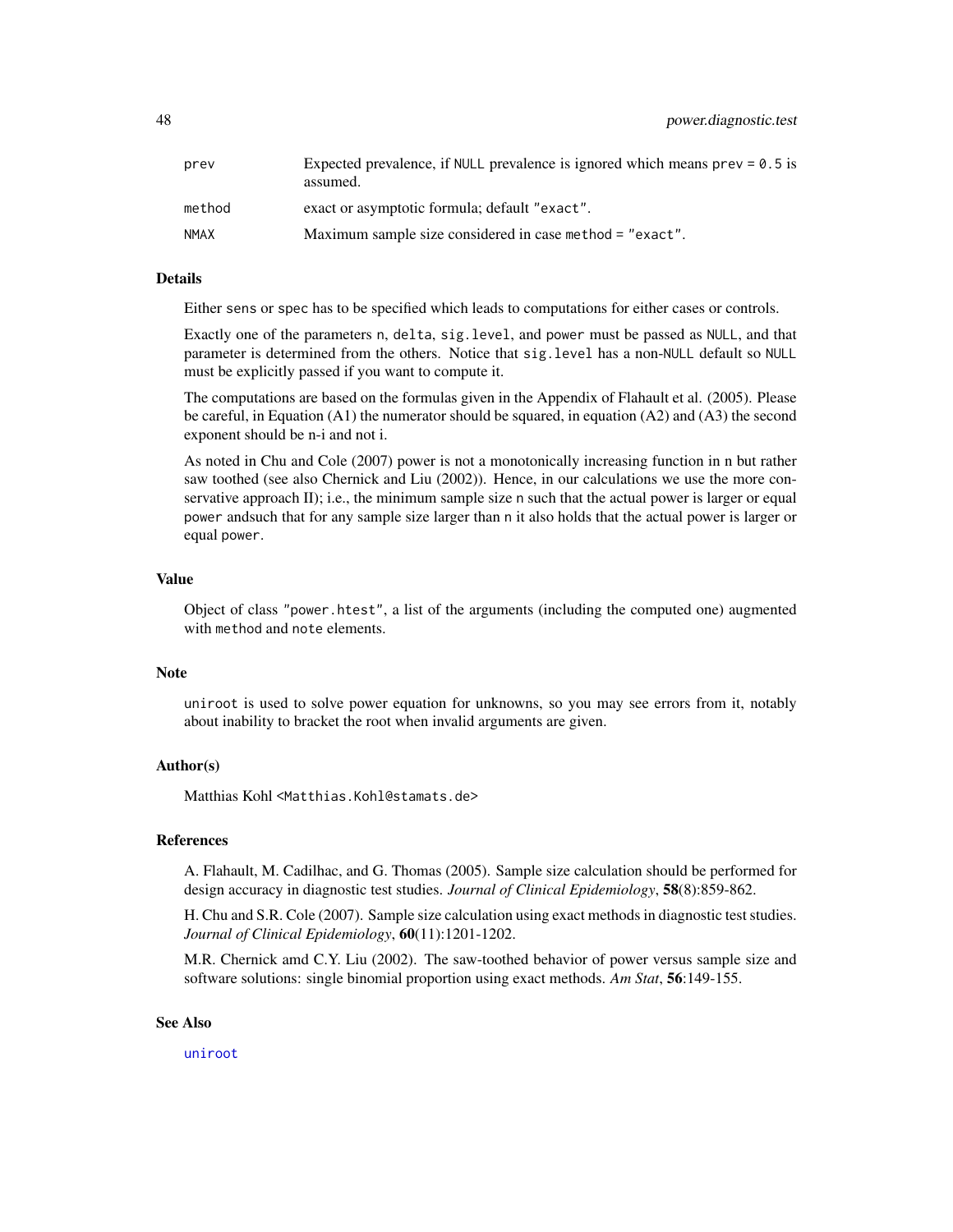# power.hsu.t.test 49

### Examples

```
## see n2 on page 1202 of Chu and Cole (2007)
power.diagnostic.test(sens = 0.99, delta = 0.14, power = 0.95) # 40
power.diagnostic.test(sens = 0.99, delta = 0.13, power = 0.95) # 43
power.diagnostic.test(sens = 0.99, delta = 0.12, power = 0.95) # 47
power.diagnostic.test(sens = 0.98, delta = 0.13, power = 0.95) # 50
power.diagnostic.test(sens = 0.98, delta = 0.11, power = 0.95) # 58
## see page 1201 of Chu and Cole (2007)
power.diagnostic.test(sens = 0.95, delta = 0.1, n = 93) ## 0.957
power.diagnostic.test(sens = 0.95, delta = 0.1, n = 93, power = 0.95,
                     sig.level = NULL) ## 0.0496
power.diagnostic.test(sens = 0.95, delta = 0.1, n = 102) ## 0.968
power.diagnostic.test(sens = 0.95, delta = 0.1, n = 102, power = 0.95,
                      sig.level = NULL) ## 0.0471
## yields 102 not 93!
power.diagnostic.test(sens = 0.95, delta = 0.1, power = 0.95)
```
power.hsu.t.test *Power calculations for two sample Hsu t test*

# **Description**

Compute the power of the two-sample Hsu t test, or determine parameters to obtain a target power; see Section 7.4.4 in Hedderich and Sachs (2016),

#### Usage

power.hsu.t.test(n = NULL, delta = NULL, sd1 = 1, sd2 = 1, sig.level =  $0.05$ , power = NULL, alternative = c("two.sided", "one.sided"), strict = FALSE, tol = .Machine\$double.eps^0.25)

### Arguments

| n               | number of observations (per group)                                                                     |
|-----------------|--------------------------------------------------------------------------------------------------------|
| delta           | (expected) true difference in means                                                                    |
| sd1             | (expected) standard deviation of group 1                                                               |
| sd <sub>2</sub> | (expected) standard deviation of group 2                                                               |
| sig.level       | significance level (Type I error probability)                                                          |
| power           | power of test (1 minus Type II error probability)                                                      |
| alternative     | one- or two-sided test. Can be abbreviated.                                                            |
| strict          | use strict interpretation in two-sided case                                                            |
| tol             | numerical tolerance used in root finding, the default providing (at least) four<br>significant digits. |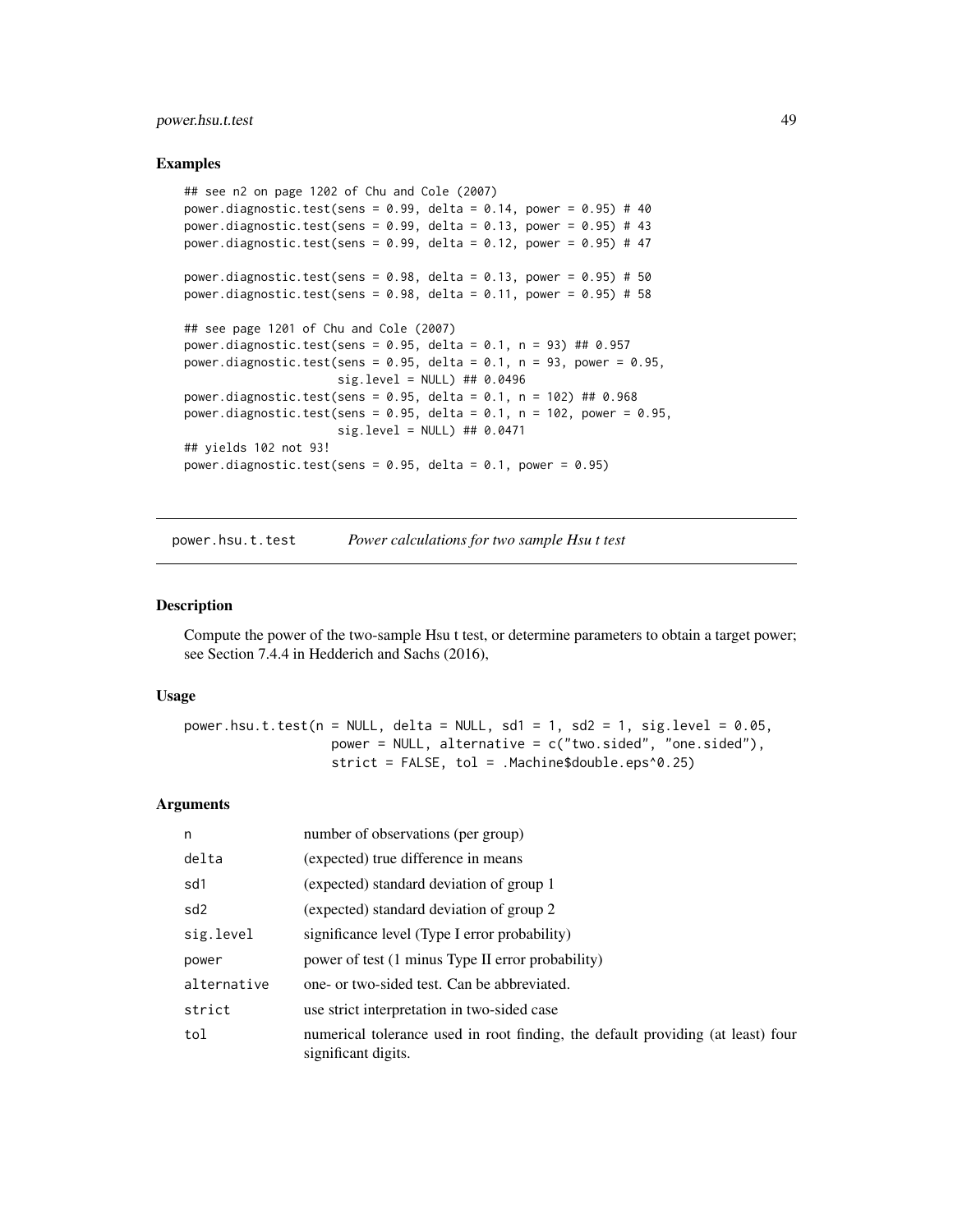#### Details

Exactly one of the parameters n, delta, power, sd1, sd2 and sig.level must be passed as NULL, and that parameter is determined from the others. Notice that the last three have non-NULL defaults, so NULL must be explicitly passed if you want to compute them.

If strict = TRUE is used, the power will include the probability of rejection in the opposite direction of the true effect, in the two-sided case. Without this the power will be half the significance level if the true difference is zero.

# Value

Object of class "power.htest", a list of the arguments (including the computed one) augmented with method and note elements.

### Note

The function and its documentation was adapted from power. t. test implemented by Peter Dalgaard and based on previous work by Claus Ekstroem.

uniroot is used to solve the power equation for unknowns, so you may see errors from it, notably about inability to bracket the root when invalid arguments are given.

#### Author(s)

Matthias Kohl <Matthias.Kohl@stamats.de>

#### References

J. Hedderich, L. Sachs. *Angewandte Statistik: Methodensammlung mit R*. Springer 2016.

### See Also

[power.welch.t.test](#page-52-0), [power.t.test](#page-0-0), [t.test](#page-0-0), [uniroot](#page-0-0)

```
## more conservative than classical or Welch t-test
power.hsu.t.test(n = 20, delta = 1)
power.hsu.t.test(power = .90, delta = 1)
power.hsu.t.test(power = .90, delta = 1, alternative = "one.sided")
## sd1 = 0.5, sd2 = 1power.welch.t.test(delta = 0.5, sd1 = 0.5, sd2 = 1, power = 0.9)
power.hsu.t.test(delta = 0.5, sd1 = 0.5, sd2 = 1, power = 0.9)
## empirical check
```

```
M < - 10000ps <- numeric(M)
for(i in seq_len(M)){
 x \le - rnorm(55, mean = 0, sd = 0.5)
  y \le - rnorm(55, mean = 0.5, sd = 1.0)
```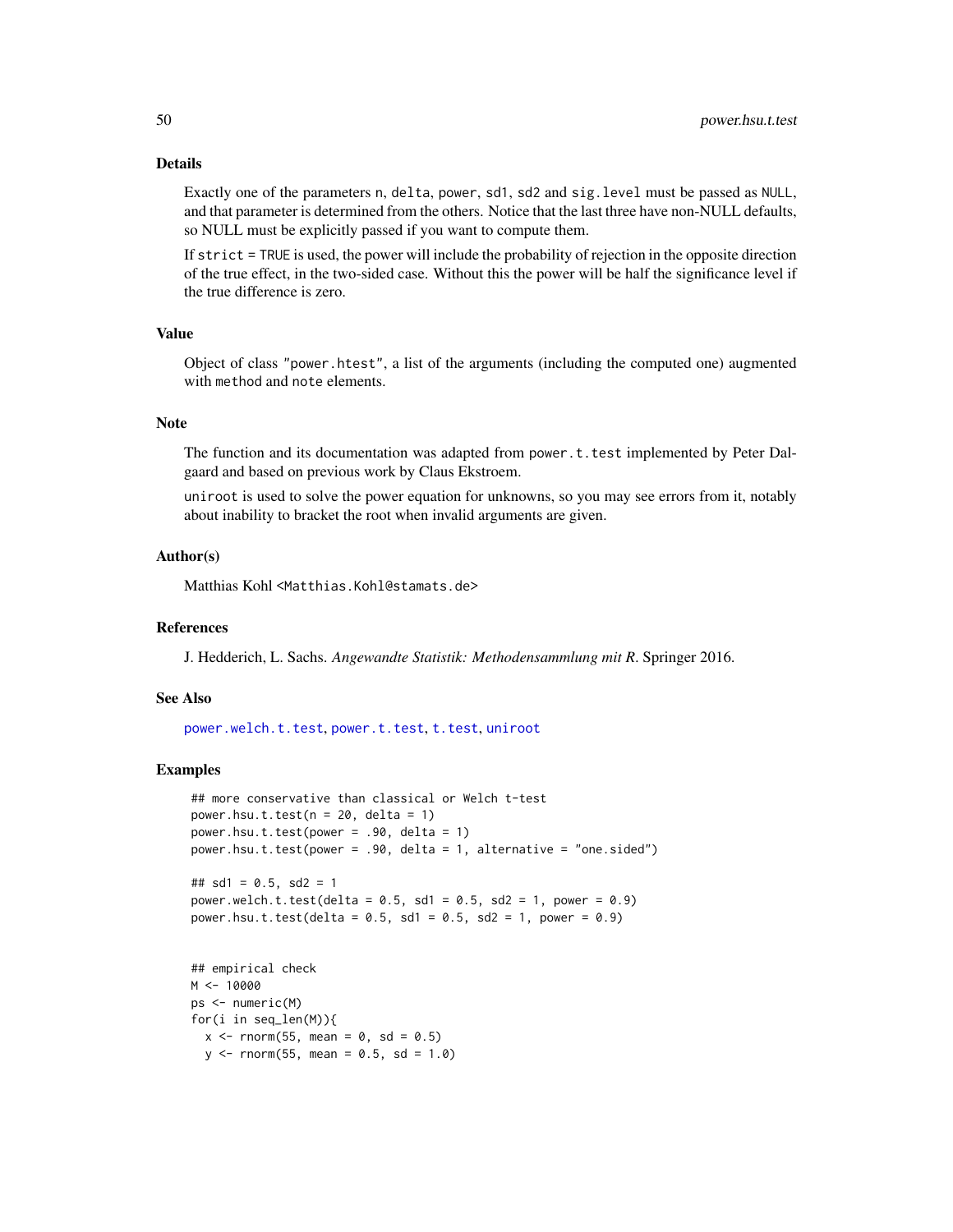# power.nb.test 51

```
ps[i] <- hsu.t.test(x, y)$p.value
}
## empirical power
sum(ps < 0.05)/M
```
power.nb.test *Power calculation for comparing two negative binomial rates*

### Description

Compute sample size or power for comparing two negative binomial rates.

### Usage

power.nb.test(n = NULL, mu0, mu1, RR, duration = 1, theta, ssize.ratio = 1, sig.level = 0.05, power = NULL, alternative = c("two.sided", "one.sided"), approach  $= 3$ )

# Arguments

| n           | Sample size for group $0$ (control group).                     |
|-------------|----------------------------------------------------------------|
| mu0         | expected rate of events per time unit for group 0              |
| mu1         | expected rate of events per time unit for group 1              |
| <b>RR</b>   | ratio of expected event rates: mu1/mu0                         |
| duration    | (average) treatment duration                                   |
| theta       | theta parameter of negative binomial distribution; see rnegbin |
| ssize.ratio | ratio of sample sizes: n/n1 where n1 is sample size of group 1 |
| sig.level   | Significance level (Type I error probability)                  |
| power       | Power of test (1 minus Type II error probability)              |
| alternative | one- or two-sided test                                         |
| approach    | 1, 2, or 3; see Zhu and Lakkis (2014).                         |

# Details

Exactly one of the parameters n and power must be passed as NULL, and that parameter is determined from the other.

The computations are based on the formulas given in Zhu and Lakkis (2014). Please be careful, as we are using a slightly different parametrization (theta = 1/k).

Zhu and Lakkis (2014) based on their simulation studies recommend to use their approach 2 or 3.

#### Value

Object of class "power.htest", a list of the arguments (including the computed one) augmented with a note element.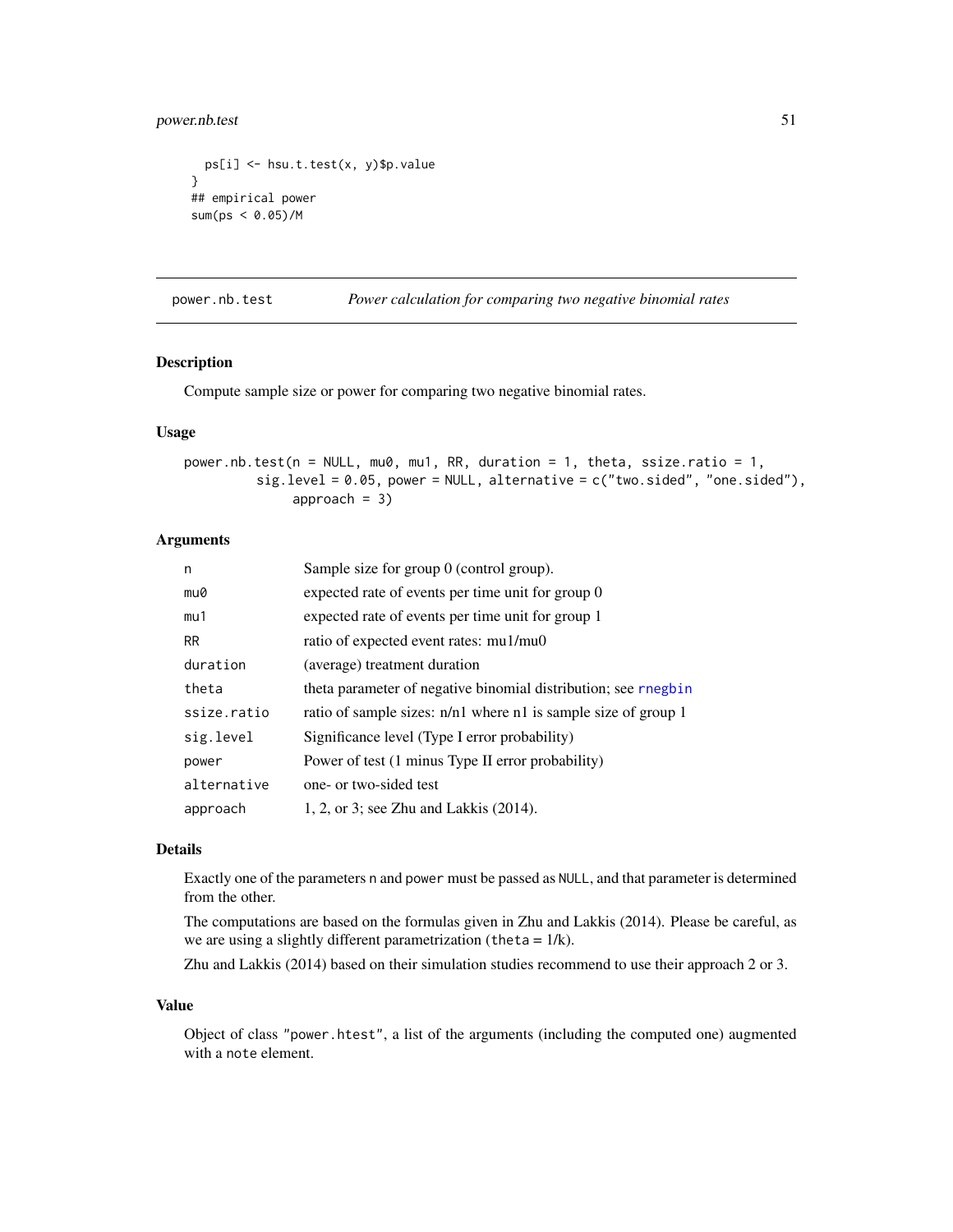#### Author(s)

Matthias Kohl <Matthias.Kohl@stamats.de>

#### References

H. Zhu and H. Lakkis (2014). Sample size calculation for comparing two negative binomial rates. *Statistics in Medicine*, 33:376-387.

#### See Also

[rnegbin](#page-0-0), [glm.nb](#page-0-0)

### Examples

## examples from Table I in Zhu and Lakkis (2014) ## theta =  $1/k$ , RR = rr, mu0 = r0, duration = mu\_t power.nb.test(mu0 = 0.8, RR = 0.85, theta =  $1/0.4$ , duration = 0.75, power = 0.8, approach = 1) power.nb.test(mu0 = 0.8, RR = 0.85, theta =  $1/0.4$ , duration = 0.75, power = 0.8, approach = 2) power.nb.test(mu0 = 0.8, RR = 0.85, theta = 1/0.4, duration = 0.75, power = 0.8, approach = 3)

```
power.nb.test(mu0 = 1.4, RR = 1.15, theta = 1/1.5, duration = 0.75, power = 0.8, approach = 1)
power.nb.test(mu0 = 1.4, RR = 1.15, theta = 1/1.5, duration = 0.75, power = 0.8, approach = 2)
power.nb.test(mu0 = 1.4, RR = 1.15, theta = 1/1.5, duration = 0.75, power = 0.8, approach = 3)
```

```
## examples from Table II in Zhu and Lakkis (2014) - seem to be total sample sizes
## can reproduce the results with mu_t = 1.0 (not 0.7!)
power.nb.test(mu0 = 2.0, RR = 0.5, theta = 1, duration = 1.0, ssize.ratio = 1,
             power = 0.8, approach = 1)
power.nb.test(mu0 = 2.0, RR = 0.5, theta = 1, duration = 1.0, ssize.ratio = 1,
             power = 0.8, approach = 2)
power.nb.test(mu0 = 2.0, RR = 0.5, theta = 1, duration = 1.0, ssize.ratio = 1,
             power = 0.8, approach = 3)
power.nb.test(mu0 = 10.0, RR = 1.5, theta = 1/5, duration = 1.0, ssize.ratio = 3/2,
```
power =  $0.8$ , approach = 1) power.nb.test(mu0 =  $10.0$ , RR =  $1.5$ , theta =  $1/5$ , duration =  $1.0$ , ssize.ratio =  $3/2$ , power =  $0.8$ , approach = 2) power.nb.test(mu0 = 10.0, RR = 1.5, theta = 1/5, duration = 1.0, ssize.ratio = 3/2, power =  $0.8$ , approach =  $3$ )

```
## examples from Table III in Zhu and Lakkis (2014)
power.nb.test(mu0 = 5.0, RR = 2.0, theta = 1/0.5, duration = 1, power = 0.8, approach = 1)
power.nb.test(mu0 = 5.0, RR = 2.0, theta = 1/0.5, duration = 1, power = 0.8, approach = 2)
power.nb.test(mu0 = 5.0, RR = 2.0, theta = 1/0.5, duration = 1, power = 0.8, approach = 3)
```

```
## examples from Table IV in Zhu and Lakkis (2014)
power.nb.test(mu0 = 5.9/3, RR = 0.4, theta = 0.49, duration = 3, power = 0.9, approach = 1)
power.nb.test(mu0 = 5.9/3, RR = 0.4, theta = 0.49, duration = 3, power = 0.9, approach = 2)
power.nb.test(mu0 = 5.9/3, RR = 0.4, theta = 0.49, duration = 3, power = 0.9, approach = 3)
```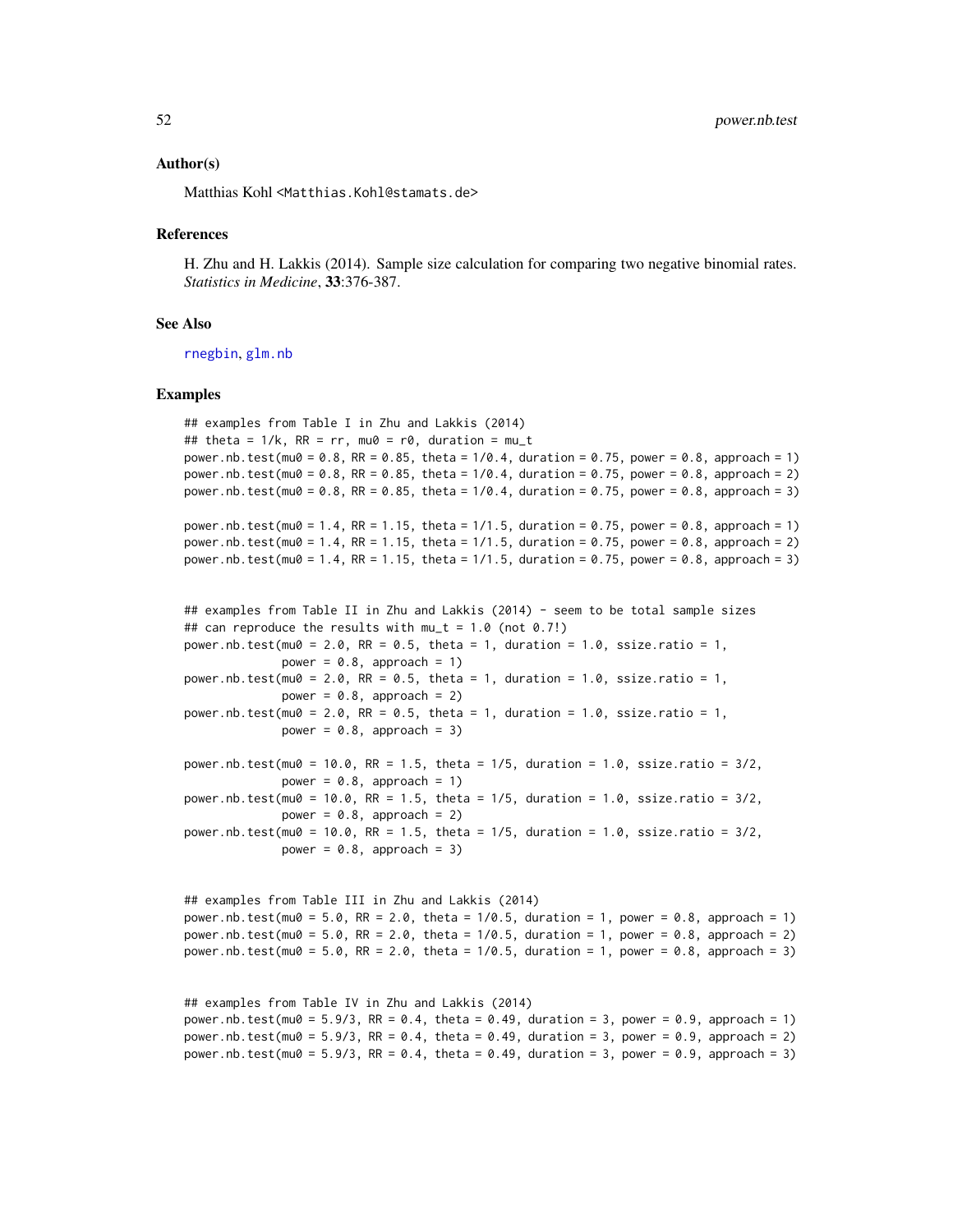```
power.nb.test(mu0 = 13/6, RR = 0.2, theta = 0.52, duration = 6, power = 0.9, approach = 1)
power.nb.test(mu0 = 13/6, RR = 0.2, theta = 0.52, duration = 6, power = 0.9, approach = 2)
power.nb.test(mu0 = 13/6, RR = 0.2, theta = 0.52, duration = 6, power = 0.9, approach = 3)
## see Section 5 of Zhu and Lakkis (2014)
power.nb.test(mu0 = 0.66, RR = 0.8, theta = 1/0.8, duration = 0.9, power = 0.9)
```
<span id="page-52-0"></span>power.welch.t.test *Power calculations for two sample Welch t test*

### Description

Compute the power of the two-sample Welch t test, or determine parameters to obtain a target power.

# Usage

power.welch.t.test(n = NULL, delta = NULL, sd1 = 1, sd2 = 1, sig.level =  $0.05$ , power = NULL, alternative = c("two.sided", "one.sided"), strict = FALSE, tol = .Machine\$double.eps^0.25)

# Arguments

| n               | number of observations (per group)                                                                     |
|-----------------|--------------------------------------------------------------------------------------------------------|
| delta           | (expected) true difference in means                                                                    |
| sd1             | (expected) standard deviation of group 1                                                               |
| sd <sub>2</sub> | (expected) standard deviation of group 2                                                               |
| sig.level       | significance level (Type I error probability)                                                          |
| power           | power of test (1 minus Type II error probability)                                                      |
| alternative     | one- or two-sided test. Can be abbreviated.                                                            |
| strict          | use strict interpretation in two-sided case                                                            |
| tol             | numerical tolerance used in root finding, the default providing (at least) four<br>significant digits. |

#### Details

Exactly one of the parameters n, delta, power, sd1, sd2 and sig.level must be passed as NULL, and that parameter is determined from the others. Notice that the last three have non-NULL defaults, so NULL must be explicitly passed if you want to compute them.

If strict = TRUE is used, the power will include the probability of rejection in the opposite direction of the true effect, in the two-sided case. Without this the power will be half the significance level if the true difference is zero.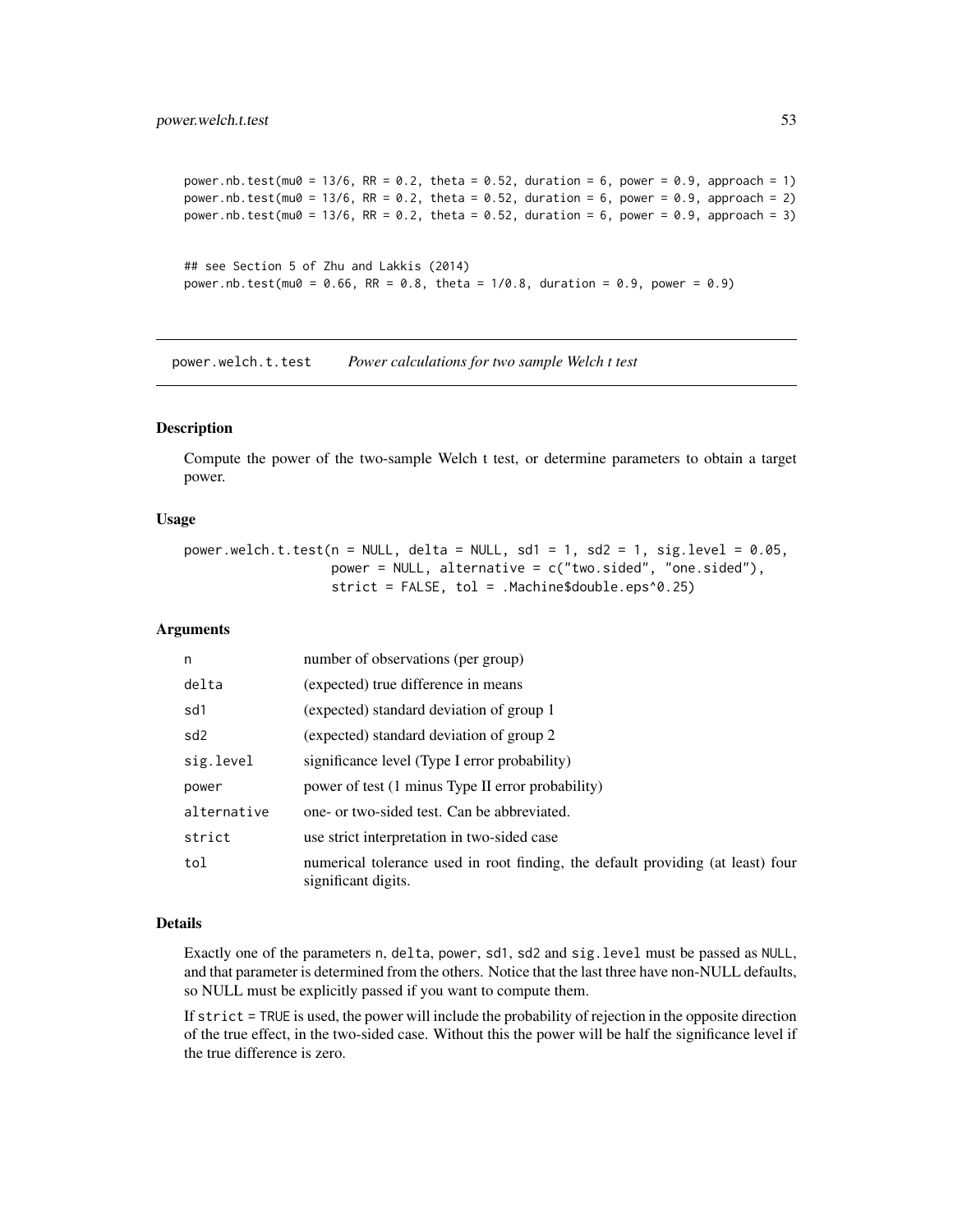### Value

Object of class "power.htest", a list of the arguments (including the computed one) augmented with method and note elements.

# Note

The function and its documentation was adapted from power.t.test implemented by Peter Dalgaard and based on previous work by Claus Ekstroem.

uniroot is used to solve the power equation for unknowns, so you may see errors from it, notably about inability to bracket the root when invalid arguments are given.

# Author(s)

Matthias Kohl <Matthias.Kohl@stamats.de>

#### References

S.L. Jan and G. Shieh (2011). Optimal sample sizes for Welch's test under various allocation and cost considerations. *Behav Res Methods*, 43, 4:1014-22.

# See Also

[power.t.test](#page-0-0), [t.test](#page-0-0), [uniroot](#page-0-0)

```
## identical results as power.t.test, since sd = sd1 = sd2 = 1
power.welch.t.test(n = 20, delta = 1)
power.welch.t.test(power = .90, delta = 1)
power.welch.t.test(power = .90, delta = 1, alternative = "one.sided")
## sd1 = 0.5, sd2 = 1power.welch.t.test(delta = 1, sd1 = 0.5, sd2 = 1, power = 0.9)
## empirical check
M < - 10000ps <- numeric(M)
for(i in seq_len(M)){
 x \le rnorm(15, mean = 0, sd = 0.5)
 y \le - rnorm(15, mean = 1, sd = 1.0)
  ps[i] <- t.test(x, y)$p.value
}
## empirical power
sum(ps < 0.05)/M
```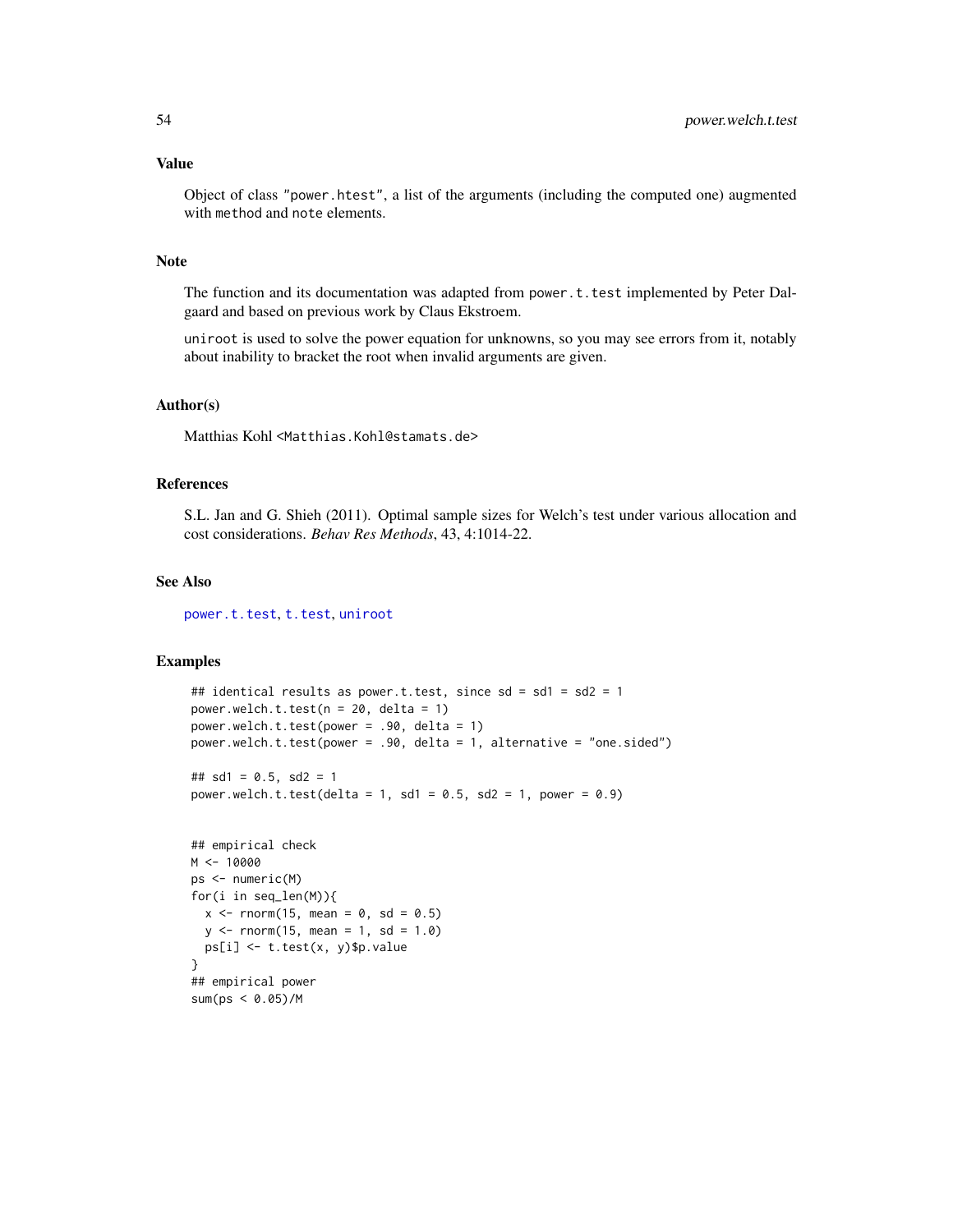The function computes the positive (PPV) and negative predictive value (NPV) given sensitivity, specificity and prevalence (pre-test probability).

### Usage

```
predValues(sens, spec, prev)
```
### Arguments

| sens | numeric vector: sensitivities. |
|------|--------------------------------|
| spec | numeric vector: specificities. |
| prev | numeric vector: prevalence.    |

# Details

The function computes the positive (PPV) and negative predictive value (NPV) given sensitivity, specificity and prevalence (pre-test probability).

It's a simple application of the Bayes formula.

One can also specify vectors of length larger than 1 for sensitivity and specificity.

# Value

Vector or matrix with PPV and NPV.

### Author(s)

Matthias Kohl <Matthias.Kohl@stamats.de>

```
## Example: HIV test
## 1. ELISA screening test (4th generation)
predValues(sens = 0.999, spec = 0.998, prev = 0.001)## 2. Western-Plot confirmation test
predValues(sens = 0.998, spec = 0.999996, prev = 1/3)
## Example: connection between sensitivity, specificity and PPV
sens \leq seq(0.6, 0.99, by = 0.01)
spec <- seq(0.6, 0.99, by = 0.01)ppv <- function(sens, spec, pre) predValues(sens, spec, pre)[,1]
res <- outer(sens, spec, ppv, pre = 0.1)
image(sens, spec, res, col = terrain.colors(256), main = "PPV for prevalence = 10%",
      xlim = c(0.59, 1), ylim = c(0.59, 1))contour(sens, spec, res, add = TRUE)
```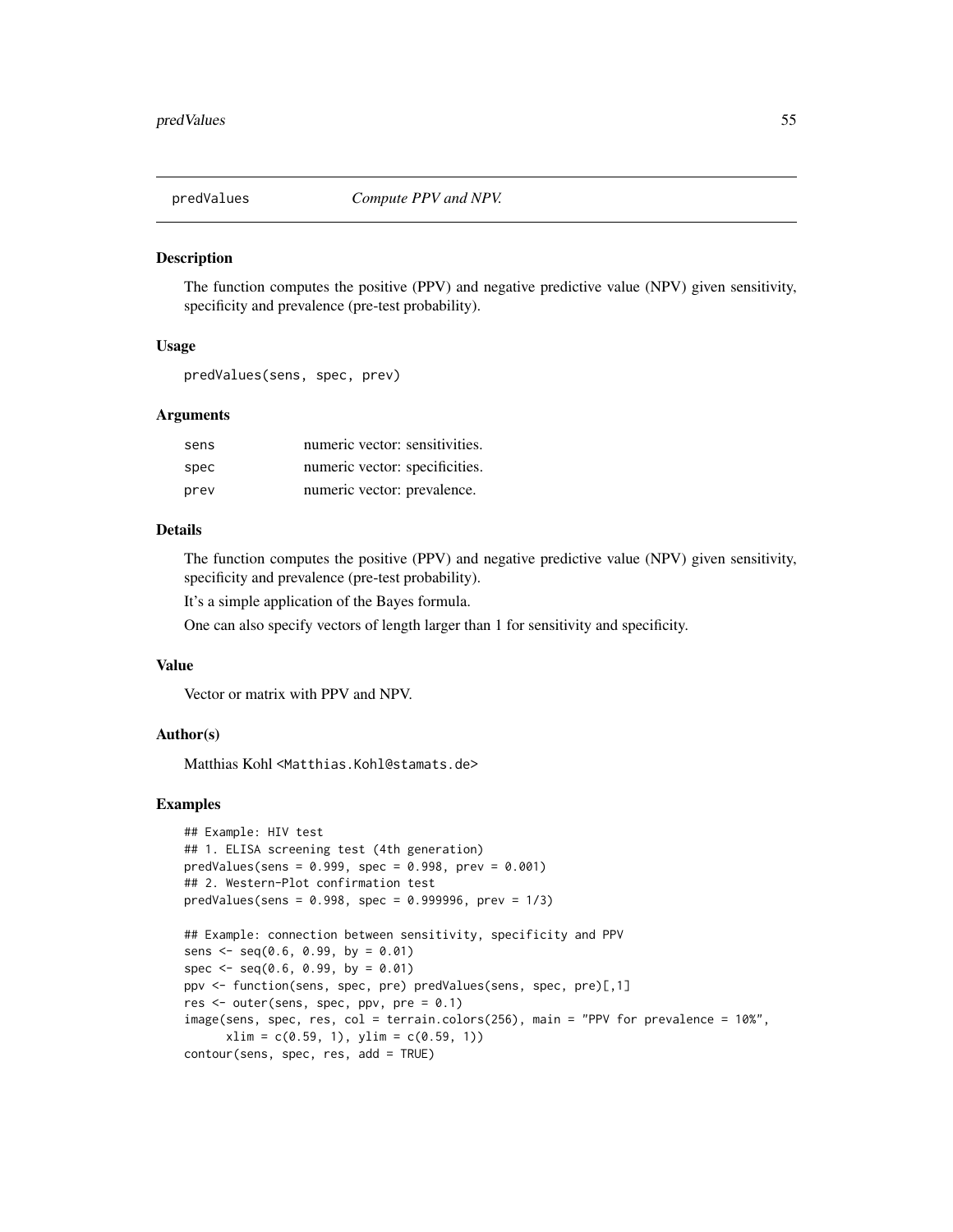Printing objects of class "confint" by a simple [print](#page-0-0) method.

# Usage

```
## S3 method for class 'confint'
print(x, digits = getOption("digits"), prefix = " \t', ...)
```
# Arguments

| x         | object of class "confint".                                                                 |
|-----------|--------------------------------------------------------------------------------------------|
| digits    | number of significant digits to be used.                                                   |
| prefix    | string, passed to strw rap for displaying the method component of the mpe. test<br>object. |
| $\ddotsc$ | further arguments to be passed to or from methods.                                         |

# Details

A confint object is just a named list of confidence intervals and respective (point) estimates.

# Value

the argument x, invisibly, as for all [print](#page-0-0) methods.

# See Also

[print.power.htest](#page-0-0)

```
x \leq -rnorm(20)(CI < -normCI(x))print(CI, digits = 3)
```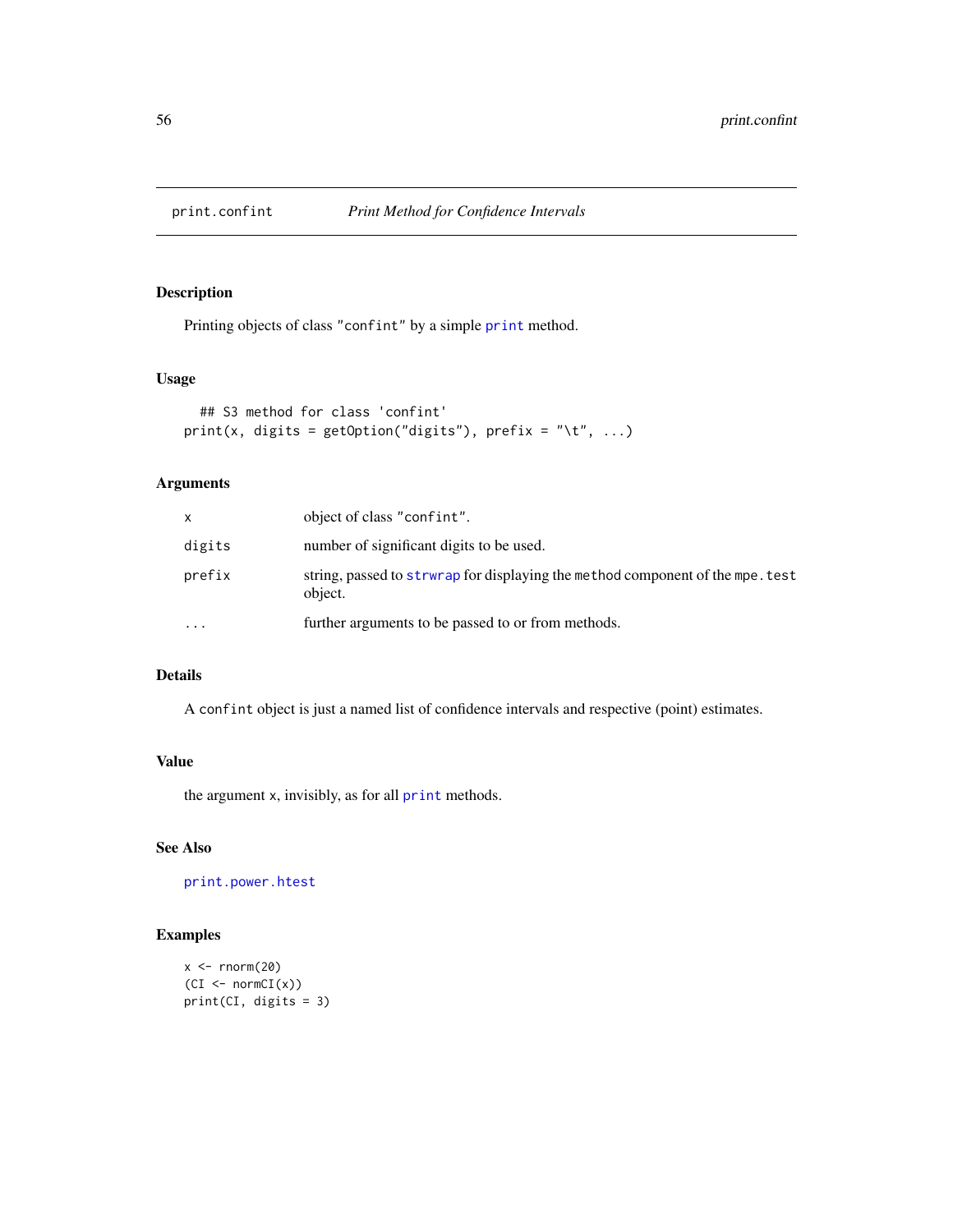Produce box-and-whisker plot(s) of the given (grouped) values. In contrast to [boxplot](#page-0-0) quartiles are used instead of hinges (which are not necessarily quartiles) the rest of the implementation is identical to boxplot.

### Usage

```
qboxplot(x, ...)
## S3 method for class 'formula'
qboxplot(formula, data = NULL, ..., subset, na.action = NULL, type = 7)
## Default S3 method:
qboxplot(x, ..., range = 1.5, width = NULL, variable = FALSE,notch = FALSE, outline = TRUE, names, plot = TRUE,
       border = par("fg"), col = NULL, log = "",
       pars = list(boxwex = 0.8, staplewex = 0.5, outwex = 0.5),
       horizontal = FALSE, add = FALSE, at = NULL, type = 7)
```
### Arguments

| formula   | a formula, such as $y \sim grp$ , where y is a numeric vector of data values to be split<br>into groups according to the grouping variable grp (usually a factor).                                                                                                                                                                                                      |
|-----------|-------------------------------------------------------------------------------------------------------------------------------------------------------------------------------------------------------------------------------------------------------------------------------------------------------------------------------------------------------------------------|
| data      | a data frame (or list) from which the variables in formula should be taken.                                                                                                                                                                                                                                                                                             |
| subset    | an optional vector specifying a subset of observations to be used for plotting.                                                                                                                                                                                                                                                                                         |
| na.action | a function which indicates what should happen when the data contain NAs. The<br>default is to ignore missing values in either the response or the group.                                                                                                                                                                                                                |
| X         | for specifying data from which the boxplots are to be produced. Either a numeric<br>vector, or a single list containing such vectors. Additional unnamed arguments<br>specify further data as separate vectors (each corresponding to a component<br>boxplot). NAs are allowed in the data.                                                                             |
|           | For the formula method, named arguments to be passed to the default method.<br>For the default method, unnamed arguments are additional data vectors (unless x<br>is a list when they are ignored), and named arguments are arguments and graph-<br>ical parameters to be passed to bxp in addition to the ones given by argument<br>pars (and override those in pars). |
| range     | this determines how far the plot whiskers extend out from the box. If range is<br>positive, the whiskers extend to the most extreme data point which is no more<br>than range times the interquartile range from the box. A value of zero causes<br>the whiskers to extend to the data extremes.                                                                        |
| width     | a vector giving the relative widths of the boxes making up the plot.                                                                                                                                                                                                                                                                                                    |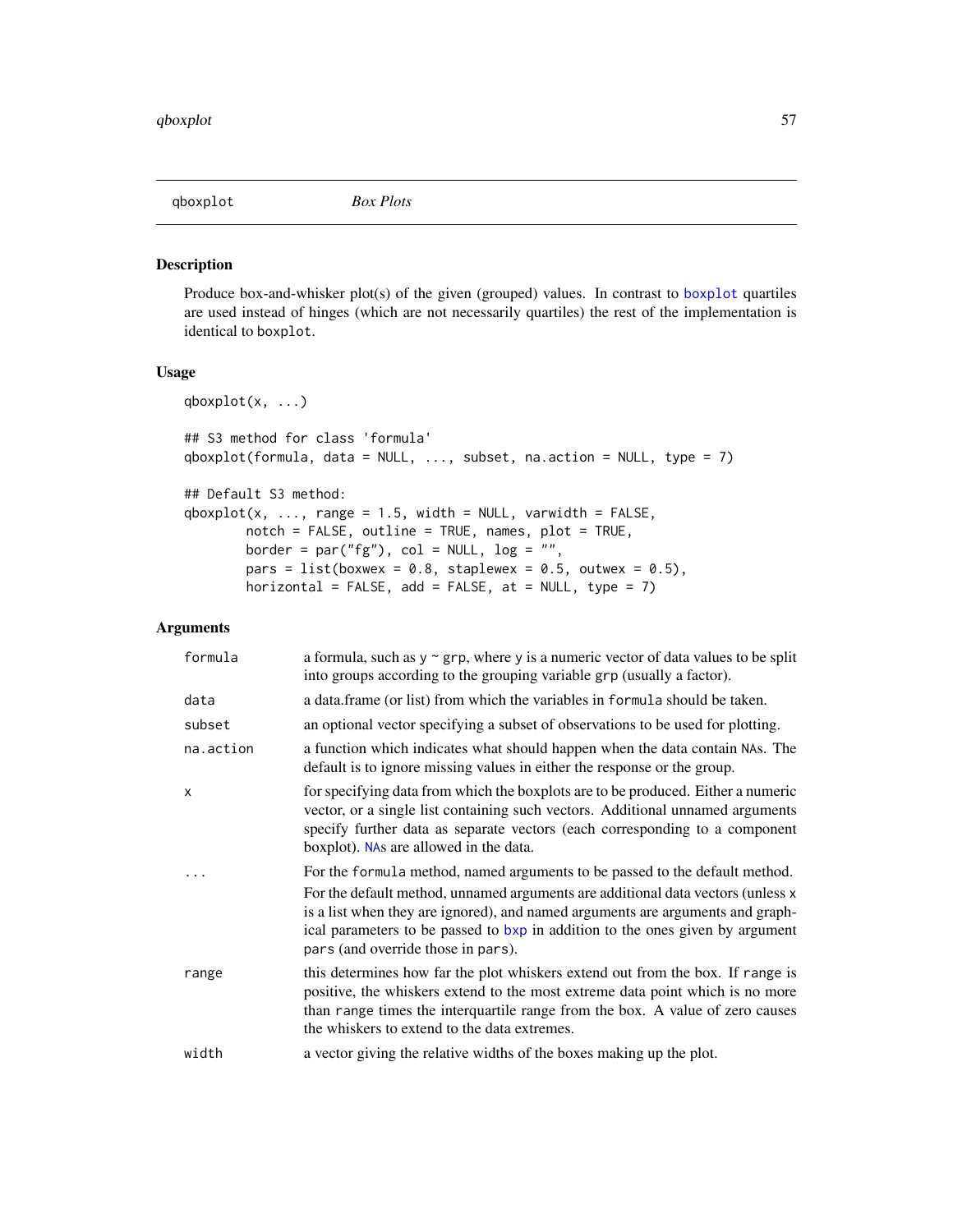| varwidth   | if varwidth is TRUE, the boxes are drawn with widths proportional to the square-<br>roots of the number of observations in the groups.                                                                                                             |
|------------|----------------------------------------------------------------------------------------------------------------------------------------------------------------------------------------------------------------------------------------------------|
| notch      | if notch is TRUE, a notch is drawn in each side of the boxes. If the notches of<br>two plots do not overlap this is 'strong evidence' that the two medians differ<br>(Chambers et al., 1983, p. 62). See boxplot. stats for the calculations used. |
| outline    | if outline is not true, the outliers are not drawn (as points whereas S+ uses<br>lines).                                                                                                                                                           |
| names      | group labels which will be printed under each boxplot. Can be a character vector<br>or an expression (see plotmath).                                                                                                                               |
| boxwex     | a scale factor to be applied to all boxes. When there are only a few groups, the<br>appearance of the plot can be improved by making the boxes narrower.                                                                                           |
| staplewex  | staple line width expansion, proportional to box width.                                                                                                                                                                                            |
| outwex     | outlier line width expansion, proportional to box width.                                                                                                                                                                                           |
| plot       | if TRUE (the default) then a boxplot is produced. If not, the summaries which the<br>boxplots are based on are returned.                                                                                                                           |
| border     | an optional vector of colors for the outlines of the boxplots. The values in<br>border are recycled if the length of border is less than the number of plots.                                                                                      |
| col        | if col is non-null it is assumed to contain colors to be used to colour the bodies<br>of the box plots. By default they are in the background colour.                                                                                              |
| log        | character indicating if x or y or both coordinates should be plotted in log scale.                                                                                                                                                                 |
| pars       | a list of (potentially many) more graphical parameters, e.g., boxwex or outpch;<br>these are passed to bxp (if plot is true); for details, see there.                                                                                              |
| horizontal | logical indicating if the boxplots should be horizontal; default FALSE means<br>vertical boxes.                                                                                                                                                    |
| add        | logical, if true <i>add</i> boxplot to current plot.                                                                                                                                                                                               |
| at         | numeric vector giving the locations where the boxplots should be drawn, partic-<br>ularly when $add = TRUE$ ; defaults to 1:n where n is the number of boxes.                                                                                      |
| type       | an integer between 1 and 9 selecting one of nine quantile algorithms; for more<br>details see quantile.                                                                                                                                            |

# Details

The generic function qboxplot currently has a default method (qboxplot.default) and a formula interface (qboxplot.formula).

If multiple groups are supplied either as multiple arguments or via a formula, parallel boxplots will be plotted, in the order of the arguments or the order of the levels of the factor (see [factor](#page-0-0)).

Missing values are ignored when forming boxplots.

# Value

List with the following components:

stats a matrix, each column contains the extreme of the lower whisker, the lower hinge, the median, the upper hinge and the extreme of the upper whisker for one group/plot. If all the inputs have the same class attribute, so will this component.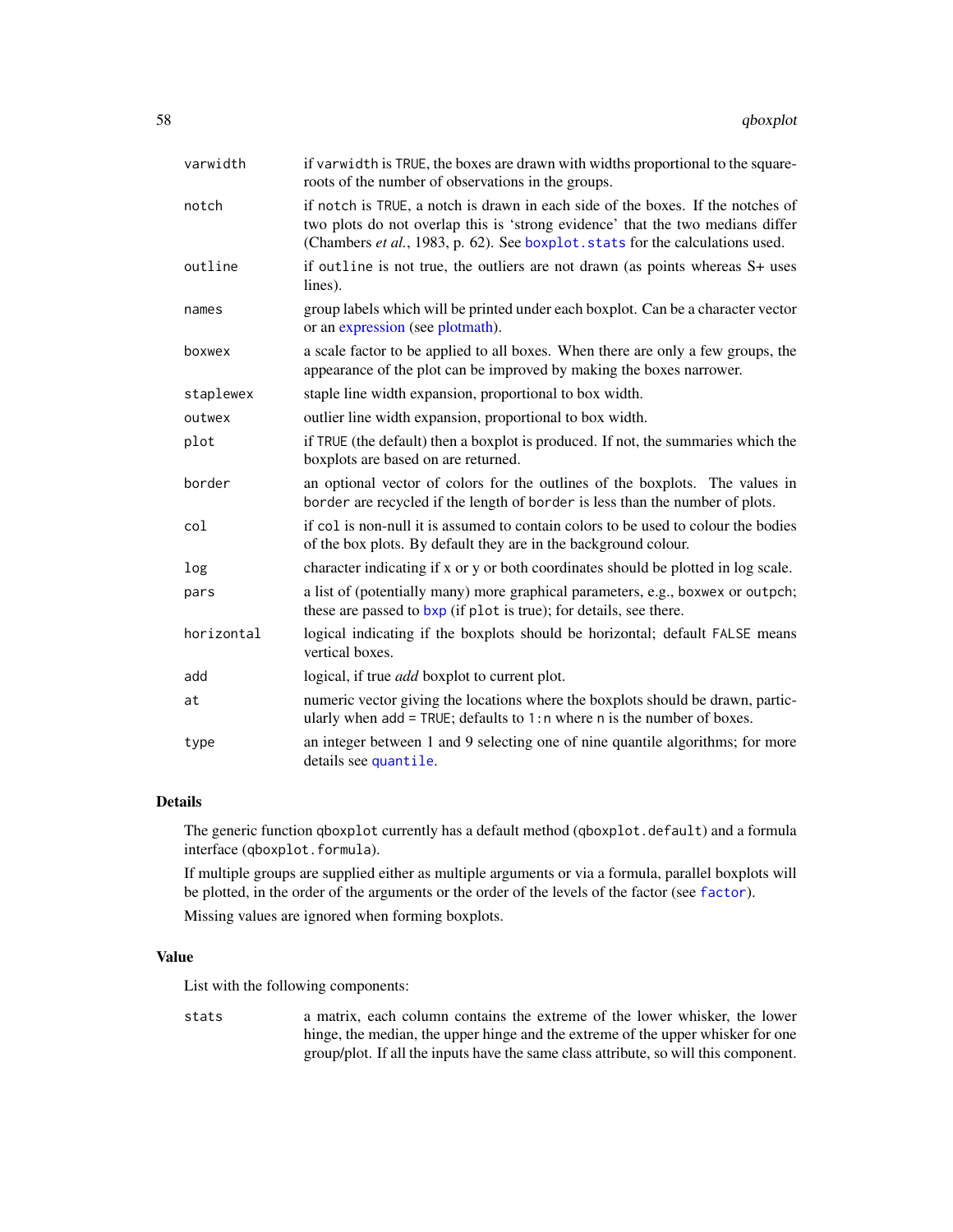#### qboxplot 59

| n     | a vector with the number of observations in each group.                                           |
|-------|---------------------------------------------------------------------------------------------------|
| conf  | a matrix where each column contains the lower and upper extremes of the notch.                    |
| out   | the values of any data points which lie beyond the extremes of the whiskers.                      |
| group | a vector of the same length as out whose elements indicate to which group the<br>outlier belongs. |
| names | a vector of names for the groups.                                                                 |

### Author(s)

Matthias Kohl <Matthias.Kohl@stamats.de>

# References

Becker, R. A., Chambers, J. M. and Wilks, A. R. (1988) *The New S Language*. Wadsworth \& Brooks/Cole.

Chambers, J. M., Cleveland, W. S., Kleiner, B. and Tukey, P. A. (1983) *Graphical Methods for Data Analysis.* Wadsworth \& Brooks/Cole.

Murrell, P. (2005) *R Graphics*. Chapman & Hall/CRC Press.

See also [boxplot.stats](#page-0-0).

#### See Also

[qbxp.stats](#page-59-0) which does the computation, [bxp](#page-0-0) for the plotting and more examples; and [stripchart](#page-0-0) for an alternative (with small data sets).

### Examples

## adapted examples from boxplot

```
## qboxplot on a formula:
qboxplot(count \sim spray, data = InsectSprays, col = "lightgray")# *add* notches (somewhat funny here):
qboxplot(count \sim spray, data = InsectSprays,notch = TRUE, add = TRUE, col = "blue")qboxplot(decrease ~ treatment, data = OrchardSprays,
        log = "y", col = "bisque")rb <- qboxplot(decrease ~ treatment, data = OrchardSprays, col="bisque")
title("Comparing boxplot()s and non-robust mean +/- SD")
mn.t <- tapply(OrchardSprays$decrease, OrchardSprays$treatment, mean)
sd.t <- tapply(OrchardSprays$decrease, OrchardSprays$treatment, sd)
xi \leftarrow 0.3 + seq(rb$n)points(xi, mn.t, col = "orange", pch = 18)
arrows(xi, mn.t - sd.t, xi, mn.t + sd.t,
       code = 3, col = "pink", angle = 75, length = .1)## boxplot on a matrix:
```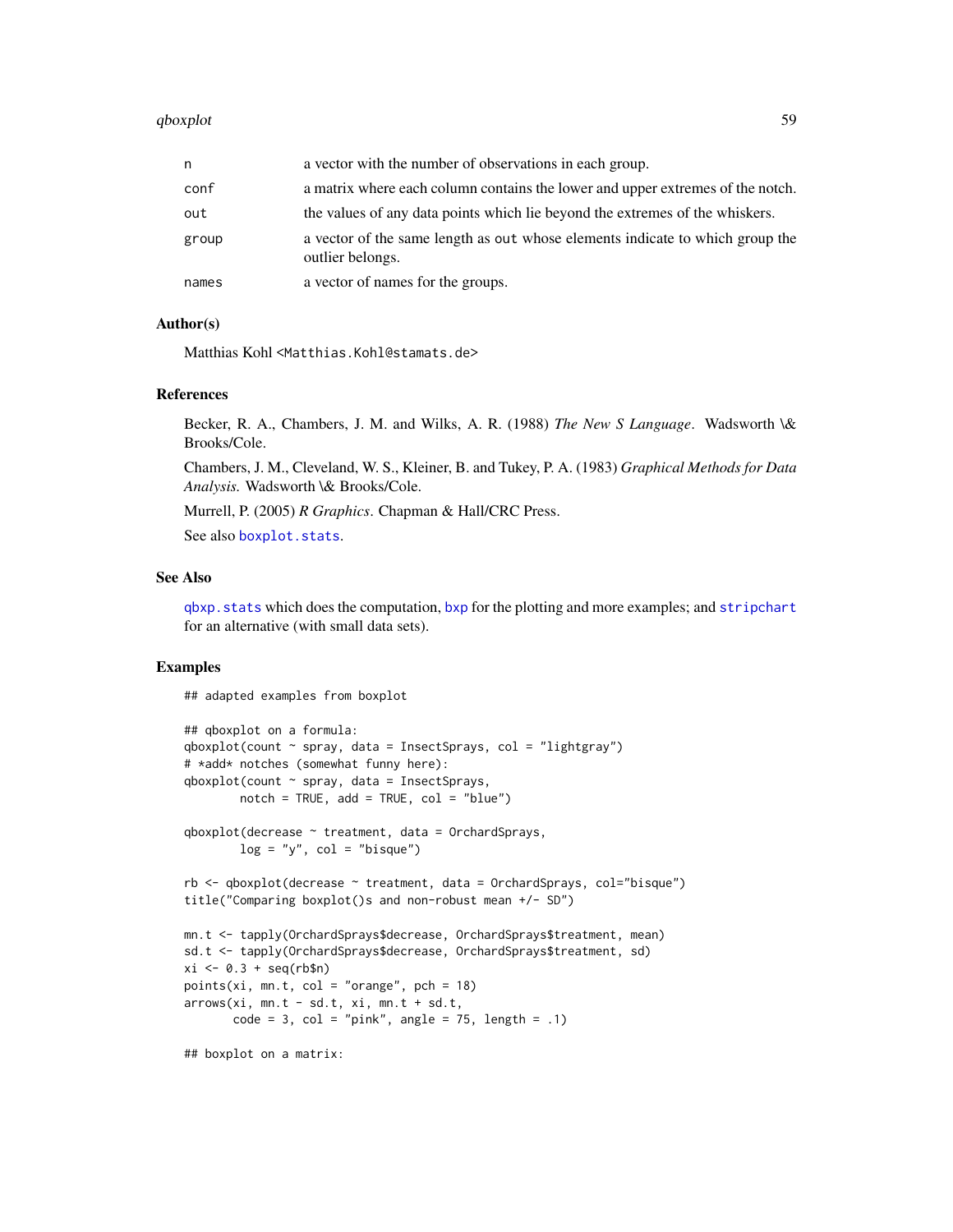```
\text{mat} < - \text{cbind}(\text{Uni05} = (1:100)/21, \text{Norm} = \text{norm}(100),`5T` = rt(100, df = 5), Gam2 = rgamma(100, shape = 2))
qboxplot(as.data.frame(mat),
        main = "qboxplot(as.data-frame(mat), main = ... )")par(las=1)# all axis labels horizontal
qboxplot(as.data.frame(mat), main = "boxplot(*, horizontal = TRUE)",
        horizontal = TRUE)
## Using 'at = ' and adding boxplots -- example idea by Roger Bivand :
qboxplot(len \sim dose, data = ToothGrowth,
        boxwex = 0.25, at = 1:3 - 0.2,
        subset = supp == "VC", col = "yellow",
        main = "Guinea Pigs' Tooth Growth",
        xlab = "Vitamin C dose mg",
        ylab = "tooth length",
        xlim = c(0.5, 3.5), ylim = c(0, 35), yaxs = "i")qboxplot(len ~ does, data = ToothGrowth, add = TRUE,boxwex = 0.25, at = 1:3 + 0.2,
        subset = supp == "0J", col = "orange")legend(2, 9, c("Ascorbic acid", "Orange juice"),
       fill = c("yellow", "orange"))
```
<span id="page-59-0"></span>

qbxp.stats *Box Plot Statistics*

# Description

This functions works identical to boxplot. stats. It is typically called by another function to gather the statistics necessary for producing box plots, but may be invoked separately.

### Usage

 $qbxp.stats(x, coef = 1.5, do.config = TRUE, do.out = TRUE, type = 7)$ 

### Arguments

| $\boldsymbol{\mathsf{x}}$ | a numeric vector for which the boxplot will be constructed (NAs and NaNs are<br>allowed and omitted).                                                                                                                                                                                                                           |
|---------------------------|---------------------------------------------------------------------------------------------------------------------------------------------------------------------------------------------------------------------------------------------------------------------------------------------------------------------------------|
| coef                      | it determines how far the plot 'whiskers' extend out from the box. If coef is<br>positive, the whiskers extend to the most extreme data point which is no more<br>than coef times the length of the box away from the box. A value of zero causes<br>the whiskers to extend to the data extremes (and no outliers be returned). |
| do.conf                   | logical; if FALSE, the conf component will be empty in the result.                                                                                                                                                                                                                                                              |
| do.out                    | logical; if FALSE, out component will be empty in the result.                                                                                                                                                                                                                                                                   |
| type                      | an integer between 1 and 9 selecting one of nine quantile algorithms; for more<br>details see quantile.                                                                                                                                                                                                                         |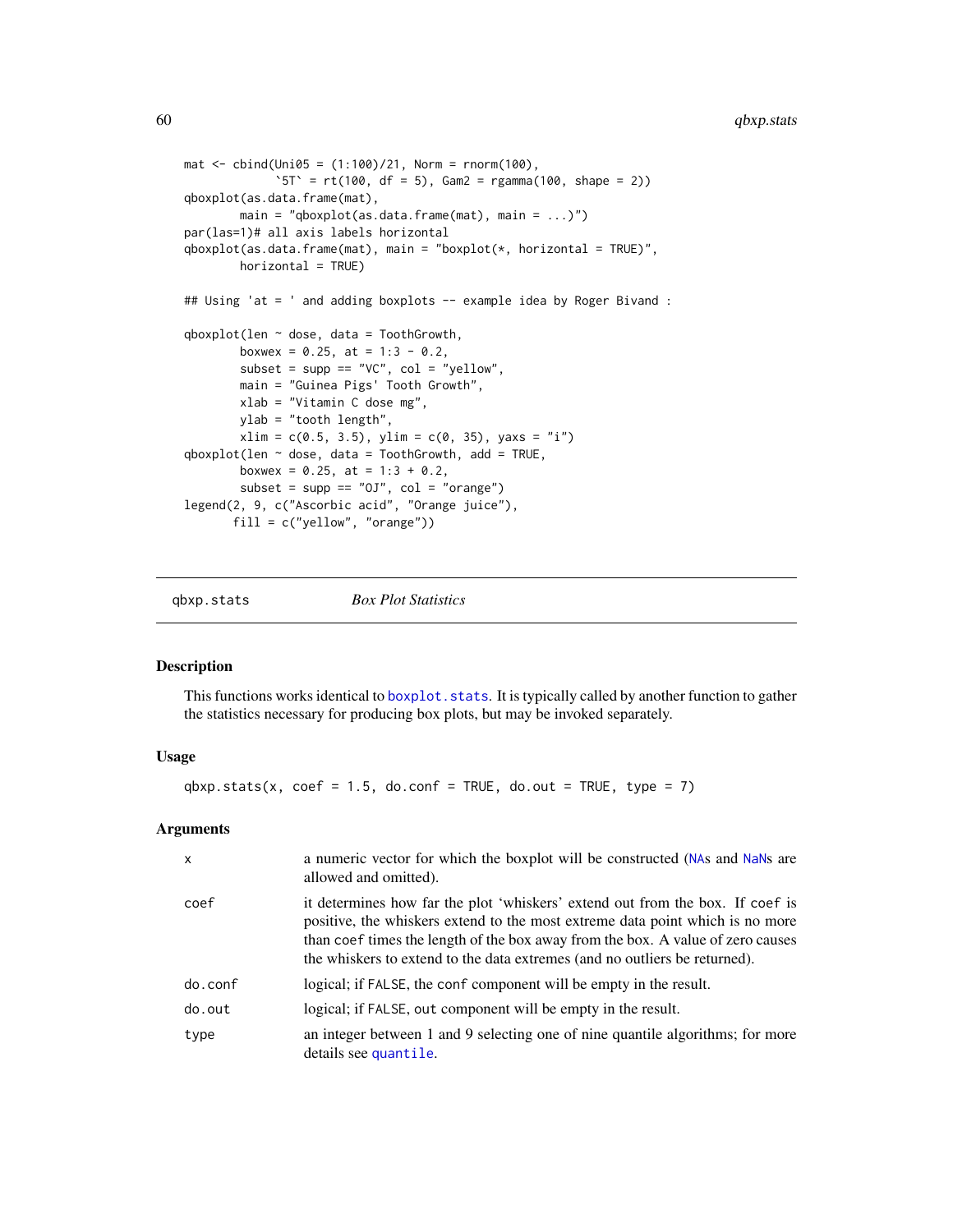#### $q$ bxp.stats 61

# Details

The notches (if requested) extend to  $+/-1.58$  IOR/sqrt(n). This seems to be based on the same calculations as the formula with 1.57 in Chambers *et al.* (1983, p. 62), given in McGill *et al.* (1978, p. 16). They are based on asymptotic normality of the median and roughly equal sample sizes for the two medians being compared, and are said to be rather insensitive to the underlying distributions of the samples. The idea appears to be to give roughly a 95% confidence interval for the difference in two medians.

# Value

List with named components as follows:

| stats | a vector of length 5, containing the extreme of the lower whisker, the first quar-<br>tile, the median, the third quartile and the extreme of the upper whisker. |
|-------|------------------------------------------------------------------------------------------------------------------------------------------------------------------|
| n     | the number of non-NA observations in the sample.                                                                                                                 |
| conf  | the lower and upper extremes of the 'notch' (if(do.conf)). See the details.                                                                                      |
| out   | the values of any data points which lie beyond the extremes of the whiskers<br>(if(do.out)).                                                                     |

Note that \$stats and \$conf are sorted in *in*creasing order, unlike S, and that \$n and \$out include any +-Inf values.

### Author(s)

Matthias Kohl <Matthias.Kohl@stamats.de>

### References

Tukey, J. W. (1977) *Exploratory Data Analysis.* Section 2C.

McGill, R., Tukey, J. W. and Larsen, W. A. (1978) Variations of box plots. *The American Statistician* 32, 12–16.

Velleman, P. F. and Hoaglin, D. C. (1981) *Applications, Basics and Computing of Exploratory Data Analysis.* Duxbury Press.

Emerson, J. D and Strenio, J. (1983). Boxplots and batch comparison. Chapter 3 of *Understanding Robust and Exploratory Data Analysis*, eds. D. C. Hoaglin, F. Mosteller and J. W. Tukey. Wiley.

Chambers, J. M., Cleveland, W. S., Kleiner, B. and Tukey, P. A. (1983) *Graphical Methods for Data Analysis.* Wadsworth \& Brooks/Cole.

#### See Also

#### [quantile](#page-0-0), [boxplot.stats](#page-0-0)

```
## adapted example from boxplot.stats
x \leq -c(1:100, 1000)(b1 \leftarrow \text{qbxp}.stats(x))(b2 <- qbxp.stats(x, do.conf=FALSE, do.out=FALSE))
```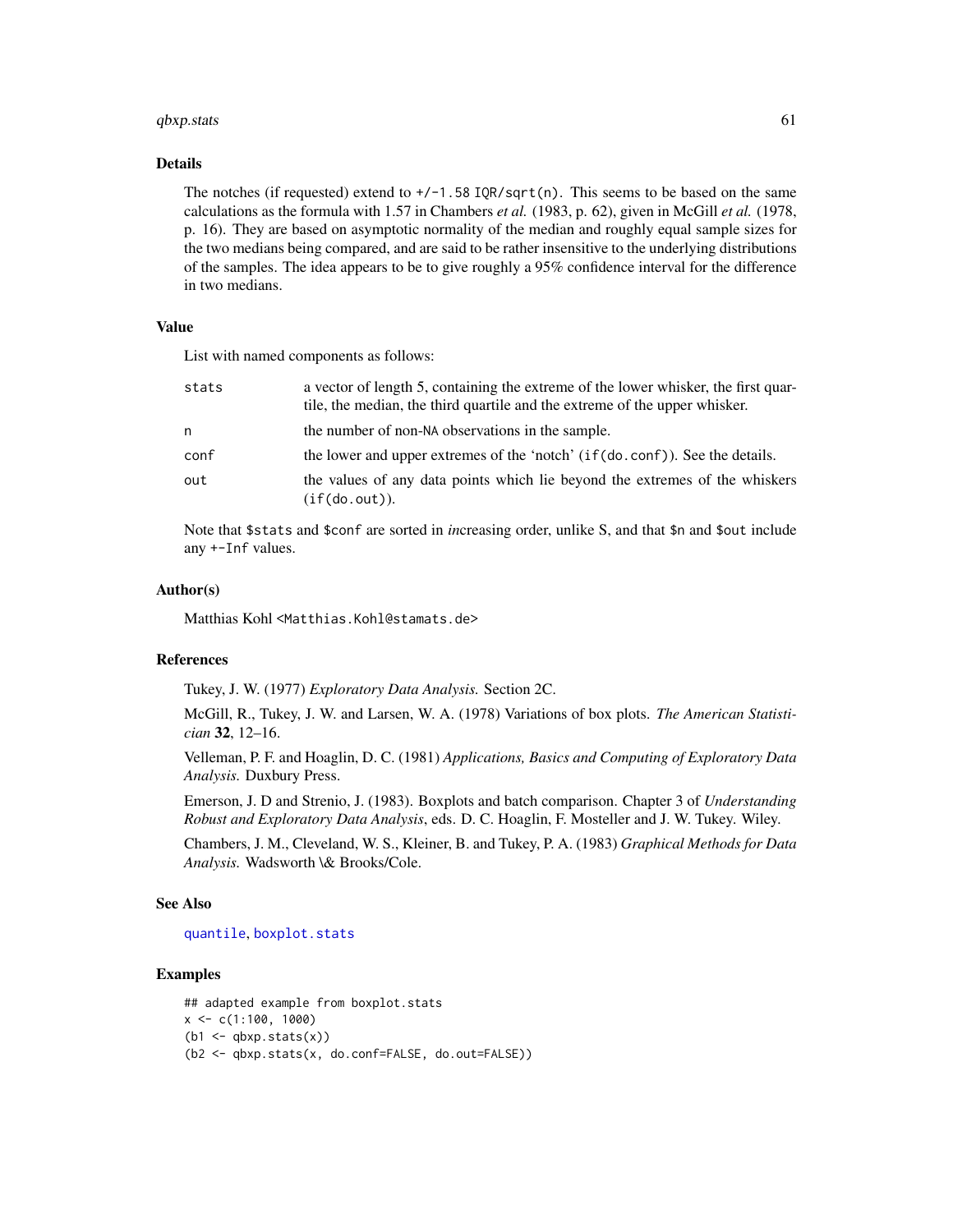```
stopifnot(b1$stats == b2$stats) # do.out=F is still robust
qbxp.stats(x, coef = 3, do.config=False)## no outlier treatment:
qbxp.stats(x, coef = 0)qbxp.stats(c(x, NA)) # slight change : n is 101
(r < -qbxp.stats(c(x, -1:1/0)))stopifnot(r$out == c(1000, -Inf, Inf))
```
quantileCI *Confidence Intervals for Quantiles*

#### **Description**

These functions can be used to compute confidence intervals for quantiles (including median).

## Usage

```
quantileCI(x, prob = 0.5, conf.level = 0.95, method = "exact",
           minLength = FALSE, na.rm = FALSE)medianCI(x, conf.level = 0.95, method = "exact",
        minLength = FALSE, na.rm = FALSE)
madCI(x, conf.level = 0.95, method = "exact", minLength = FALSE,na.rm = FALSE, constant = 1.4826)
```
### **Arguments**

| $\mathsf{x}$ | numeric data vector                                          |
|--------------|--------------------------------------------------------------|
| prob         | quantile                                                     |
| conf.level   | confidence level                                             |
| method       | character string specifing which method to use; see details. |
| minLength    | logical, see details                                         |
| $na$ . $rm$  | logical, remove NA values.                                   |
| constant     | scale factor (see mad).                                      |

### Details

The exact confidence interval (method = "exact") is computed using binomial probabilities; see Section 6.8.1 in Sachs and Hedderich (2009). If the result is not unique, i.e. there is more than one interval with coverage proability closest to conf.level, then a matrix of confidence intervals is returned. If minLength = TRUE, an exact confidence interval with minimum length is returned.

The asymptotic confidence interval (method = "asymptotic") is based on the normal approximation of the binomial distribution; see Section 6.8.1 in Sachs and Hedderich (2009).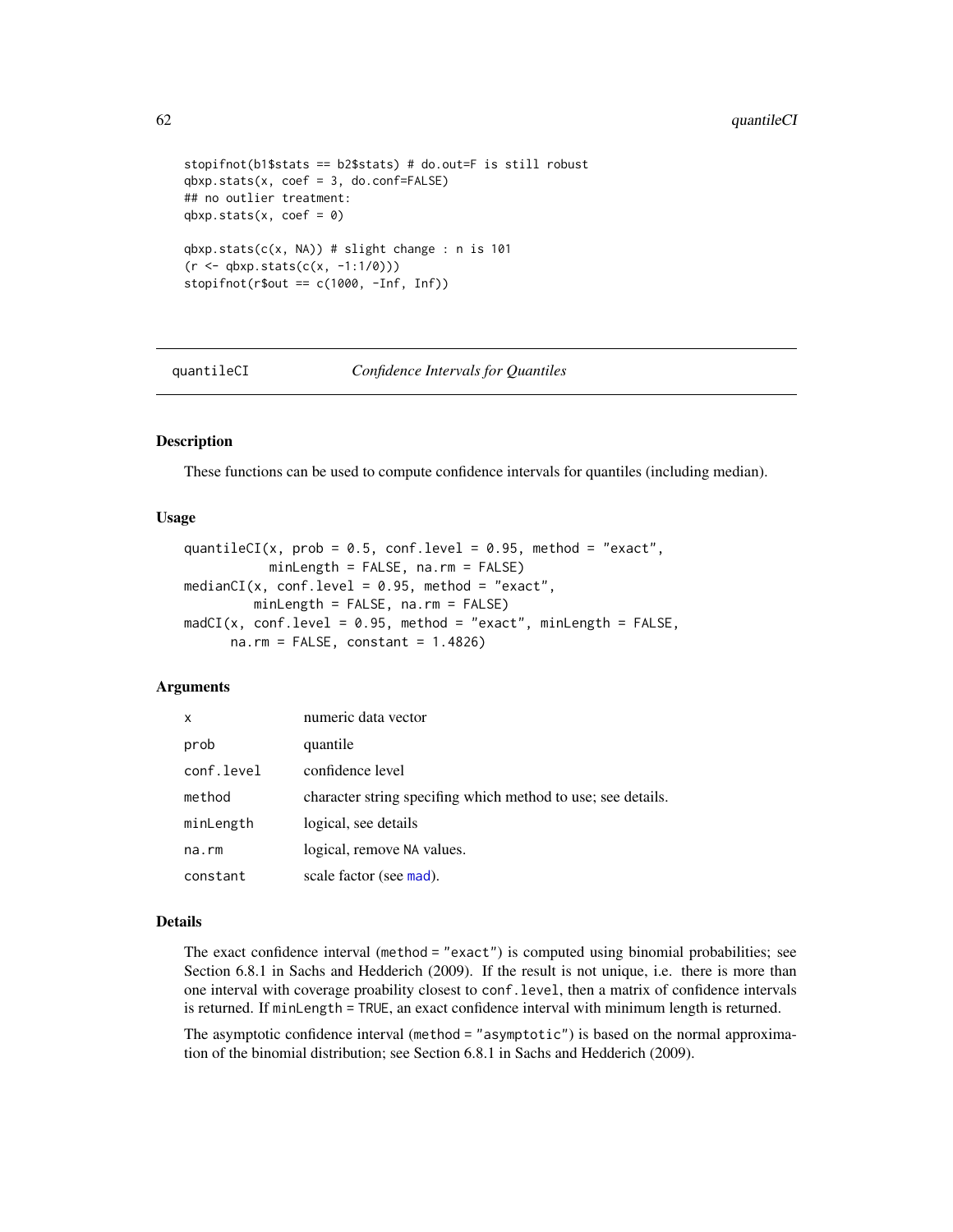#### repMeans 63

# Value

A list with components estimate the sample quantile. CI a confidence interval for the sample quantile.

### Author(s)

Matthias Kohl <Matthias.Kohl@stamats.de>

# References

L. Sachs and J. Hedderich (2009). Angewandte Statistik. Springer.

### See Also

[binom.test](#page-0-0), [binconf](#page-0-0)

# Examples

```
## To get a non-trivial exact confidence interval for the median
## one needs at least 6 observations
set.seed(123)
x \le - rnorm(8)## exact confidence interval not unique
medianCI(x)
madCI(x)
## minimum length exact confidence interval
medianCI(x, minLength = TRUE)
madCI(x, minLength = TRUE)## asymptotic confidence interval
medianCI(x, method = "asymptotic")
madCI(x, method = "asymptotic")
## confidence interval for quantiles
quantileCI(x, prob = 0.4)
quantileCI(x, \text{prob} = 0.6)
```
repMeans *Compute mean of replicated spots*

# Description

Compute mean of replicated spots where additionally spot flags may incorporated.

# Usage

```
repMeans(x, flags, use-flags = NULL, ndups, spacing, method, ...)
```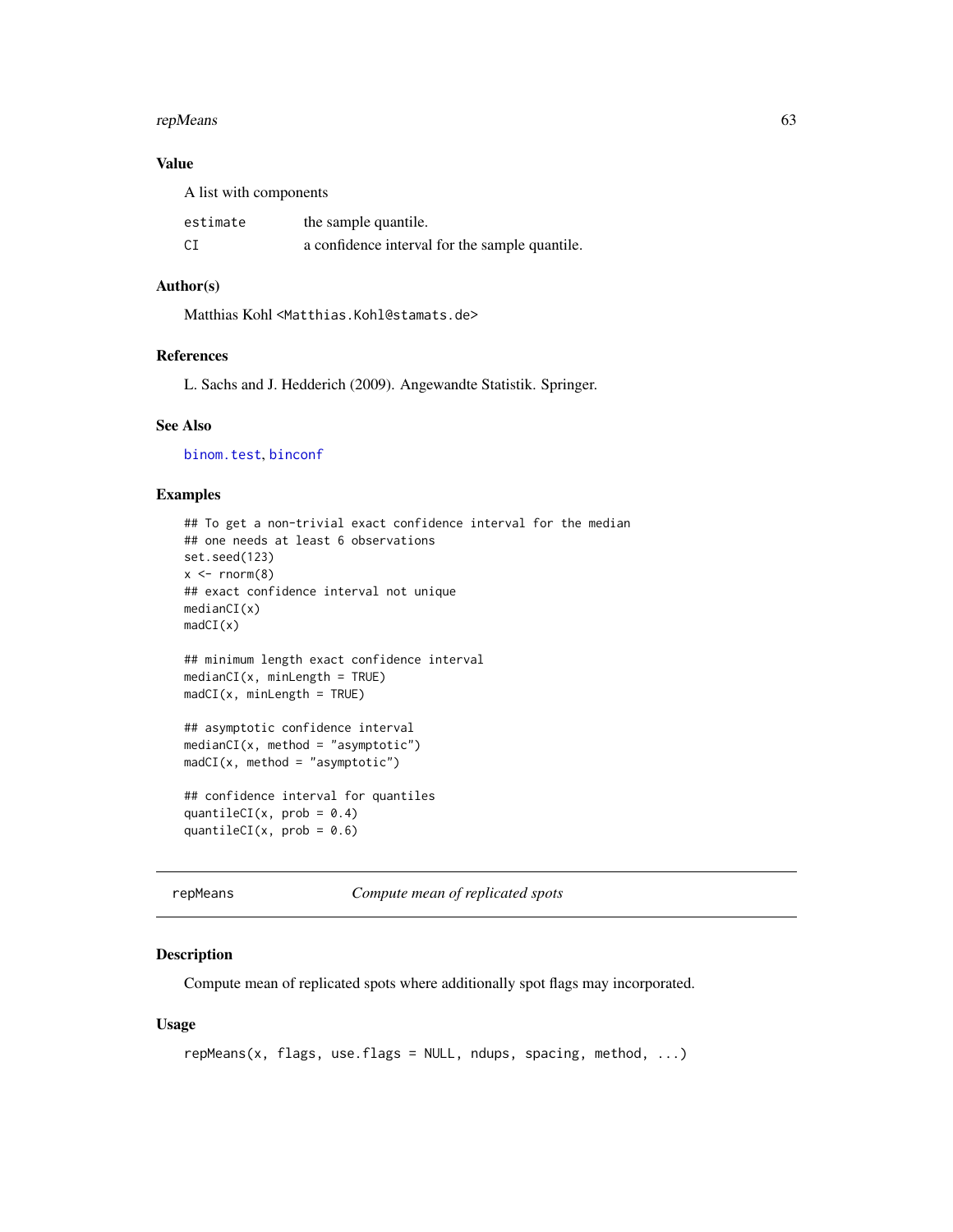### Arguments

| $\mathsf{x}$ | matrix or data.frame of expression values                                                                                                                 |
|--------------|-----------------------------------------------------------------------------------------------------------------------------------------------------------|
| flags        | matrix or data. frame of spot flags; must have same dimension as x                                                                                        |
| use.flags    | should flags be included and in which way; cf. section details                                                                                            |
| ndups        | integer, number of replicates on chip. The number of rows of x must be divisible<br>by ndups                                                              |
| spacing      | the spacing between the rows of 'x' corresponding to replicated spots, spacing<br>$=$ 1 for consecutive spots; cf. function unwrapdups in package "limma" |
| method       | function to aggregate the replicated spots. If missing, the mean is used.                                                                                 |
|              | optional arguments to method.                                                                                                                             |

# Details

The incorporation of spot flags is controlled via argument use.flags. NULL: flags are not used; minimum flag value of replicated spots is returned "max": only spots with flag value equal to the maximum flag value of replicated spots are used "median": only spots with flag values larger or equal to median of replicated spots are used "mean": only spots with flag values larger or equal to mean of replicated spots are used

# Value

|  |  | LIST with components |  |
|--|--|----------------------|--|
|--|--|----------------------|--|

| exprs | mean of expression values        |
|-------|----------------------------------|
| flags | flags for mean expression values |

# Note

A first version of this function appeared in package SLmisc.

### Author(s)

Matthias Kohl <Matthias.Kohl@stamats.de>

# See Also

[unwrapdups](#page-0-0)

```
## only a dummy example
M <- matrix(rnorm(1000), ncol = 10)
FL \le matrix(rpois(1000, lambda = 10), ncol = 10) # only for this example
res \le repMeans(x = M, flags = FL, use.flags = "max", ndups = 5, spacing = 20)
```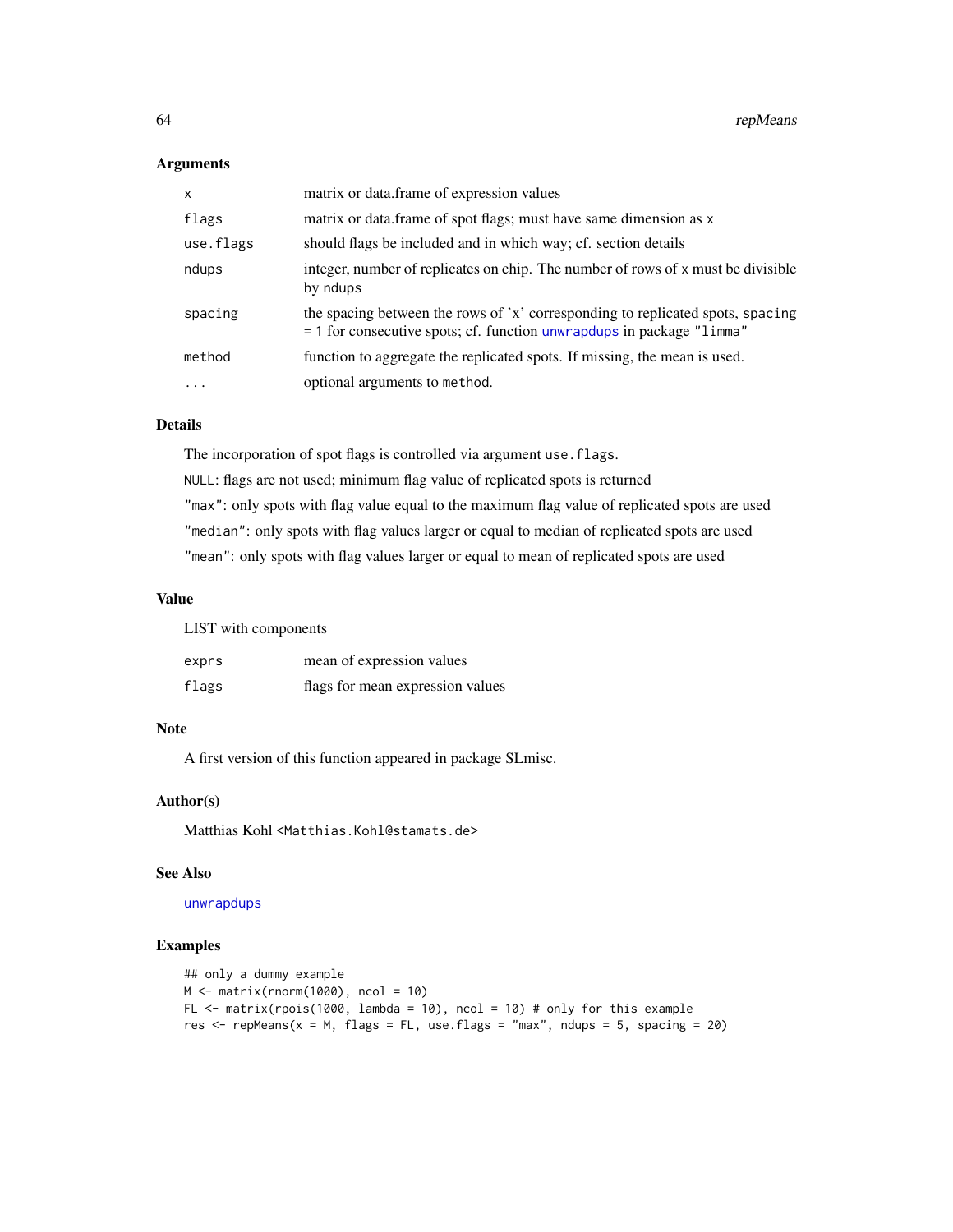The function computes relative risk (RR), odds ration (OR), and several other risk measures; see details.

### Usage

risks(p0, p1)

# Arguments

| D0 | numeric vector of length 1: incidence of the outcome of interest in the nonex-<br>posed group. |
|----|------------------------------------------------------------------------------------------------|
| p1 | numeric vector of length 1: incidence of the outcome of interest in the exposed                |
|    | group.                                                                                         |

### Details

The function computes relative risk (RR), odds-ratio (OR), relative risk reduction (RRR) resp. relative risk increase (RRI), absolute risk reduction (ARR) resp. absolute risk increase (ARI), number needed to treat (NNT) resp. number needed to harm (NNH).

# Value

Vector including several risk measures.

## Author(s)

Matthias Kohl <Matthias.Kohl@stamats.de>

### References

See for instance: Relative risk. (2016, November 4). In Wikipedia, The Free Encyclopedia. Retrieved 19:58, November 4, 2016, from [https://en.wikipedia.org/w/index.php?title=](https://en.wikipedia.org/w/index.php?title=Relative_risk&oldid=747857409) [Relative\\_risk&oldid=747857409](https://en.wikipedia.org/w/index.php?title=Relative_risk&oldid=747857409)

# Examples

## See worked example in Wikipedia  $risks(p0 = 0.4, p1 = 0.1)$  $risks(p0 = 0.4, p1 = 0.5)$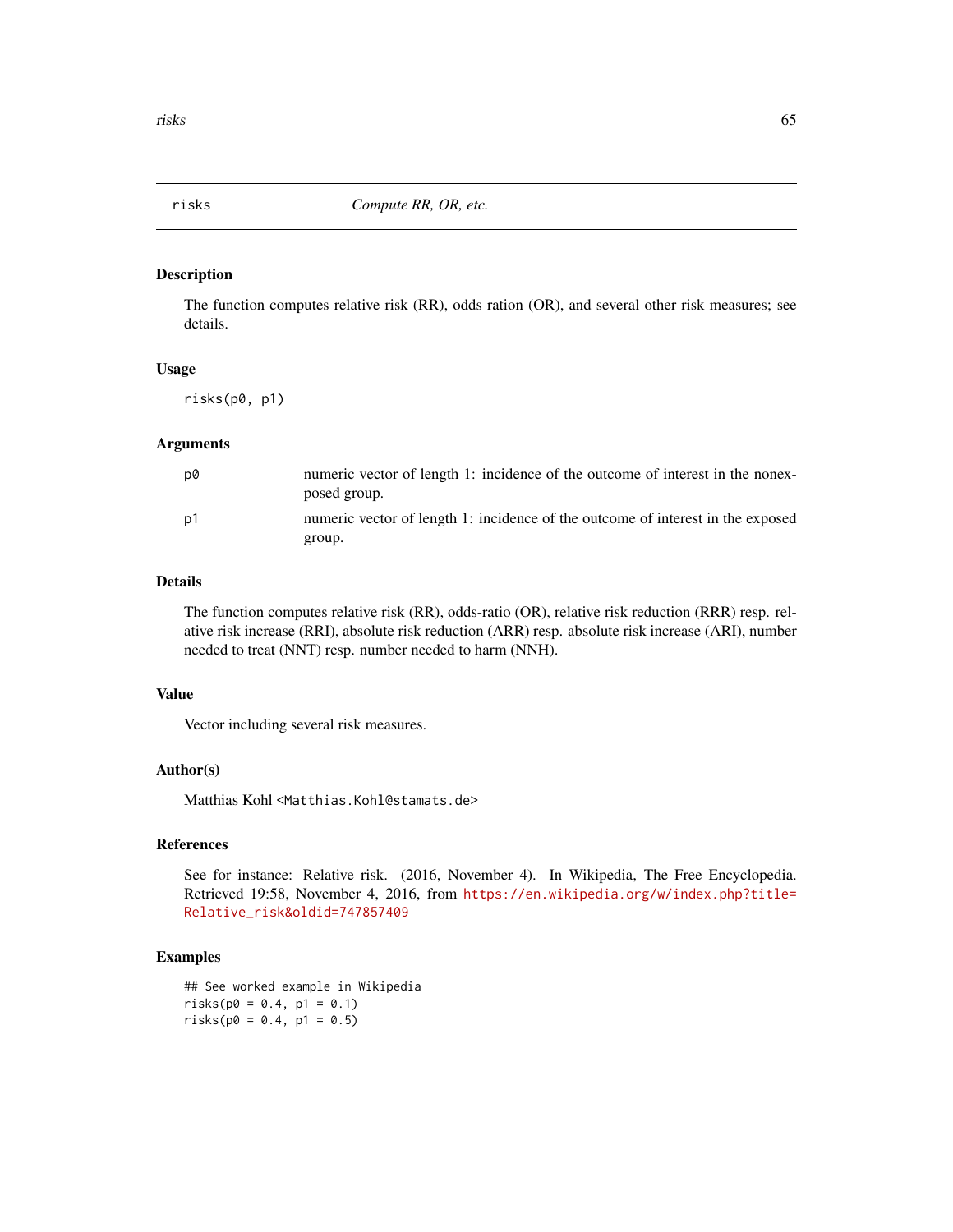The function computes an approximate confidence interval for the relative risk (RR).

# Usage

 $rrCI(a, b, c, d, conf. level = 0.95)$ 

### Arguments

|            | integer: events in exposed group.         |
|------------|-------------------------------------------|
|            | integer: non-events in exposed group.     |
|            | integer: events in non-exposed group.     |
|            | integer: non-events in non-exposed group. |
| conf.level | numeric: confidence level                 |

# Details

The function computes an approximate confidence interval for the relative risk (RR) based on the normal approximation; see Jewell (2004).

### Value

A list with class "confint" containing the following components:

| estimate | the estimated relative risk.                 |
|----------|----------------------------------------------|
| conf.int | a confidence interval for the relative risk. |

# Author(s)

Matthias Kohl <Matthias.Kohl@stamats.de>

## References

Jewell, Nicholas P. (2004). Statistics for epidemiology. Chapman & Hall/CRC.

Relative risk. (2016, November 4). In Wikipedia, The Free Encyclopedia. Retrieved 19:58, November 4, 2016, from [https://en.wikipedia.org/w/index.php?title=Relative\\_risk&oldid=](https://en.wikipedia.org/w/index.php?title=Relative_risk&oldid=747857409) [747857409](https://en.wikipedia.org/w/index.php?title=Relative_risk&oldid=747857409)

### Examples

## See worked example in Wikipedia  $rrCI(a = 15, b = 135, c = 100, d = 150)$  $rrCI(a = 75, b = 75, c = 100, d = 150)$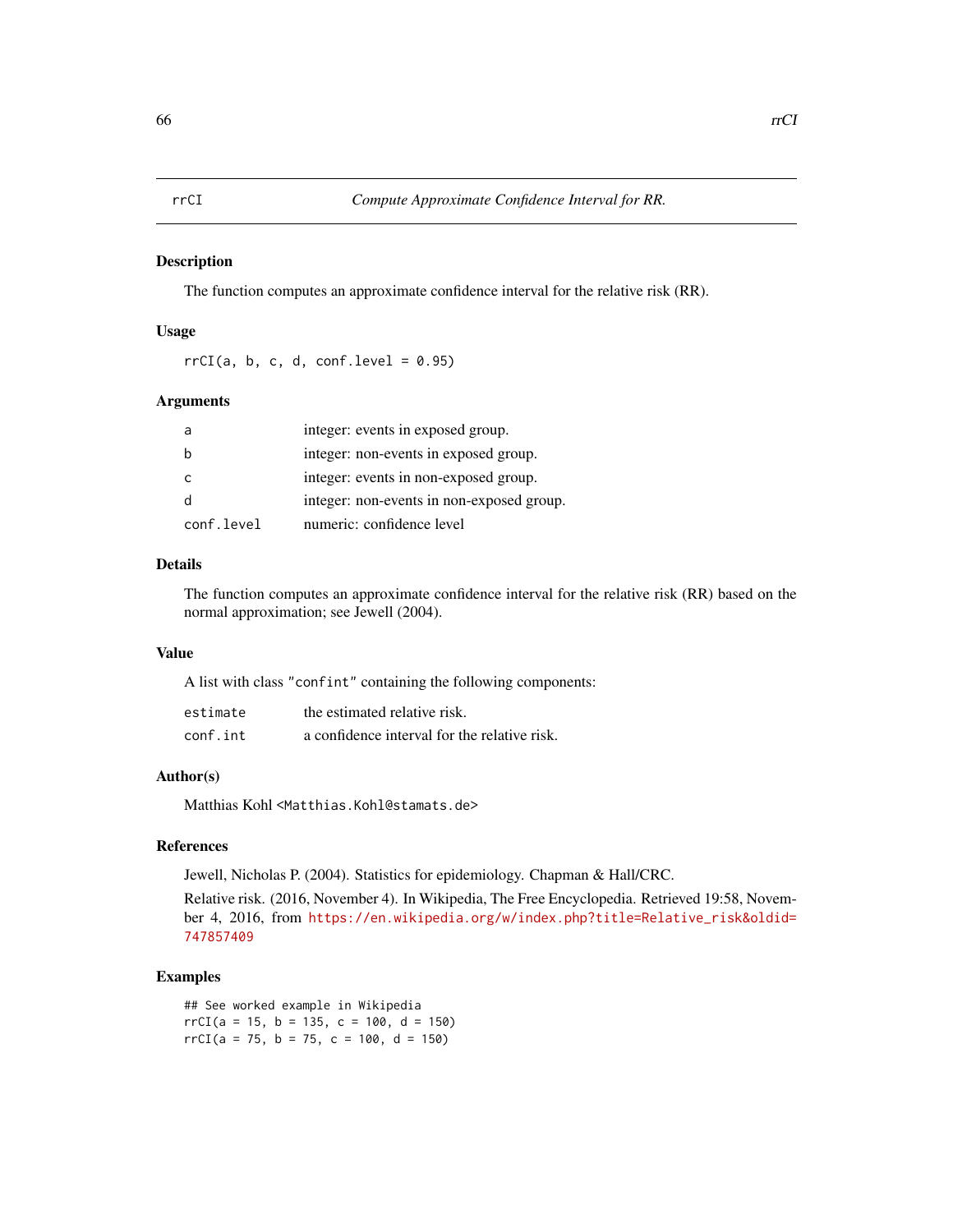The function simulates a pair of correlated variables.

# Usage

simCorVars(n, r, plot = TRUE)

# Arguments

| n    | integer: sample size.                            |
|------|--------------------------------------------------|
| r    | numeric: correlation.                            |
| plot | logical: generate scatter plot of the variables. |

# Details

The function is mainly for teaching purposes and simulates n observations from a pair of normal distributed variables with correlation r.

By specifying plot = TRUE a scatter plot of the data is generated.

# Value

data.frame with entries Var1 and Var2

#### Author(s)

Matthias Kohl <Matthias.Kohl@stamats.de>

```
res \le simCorVars(n = 100, r = 0.8)
cor(res$Var1, res$Var2)
```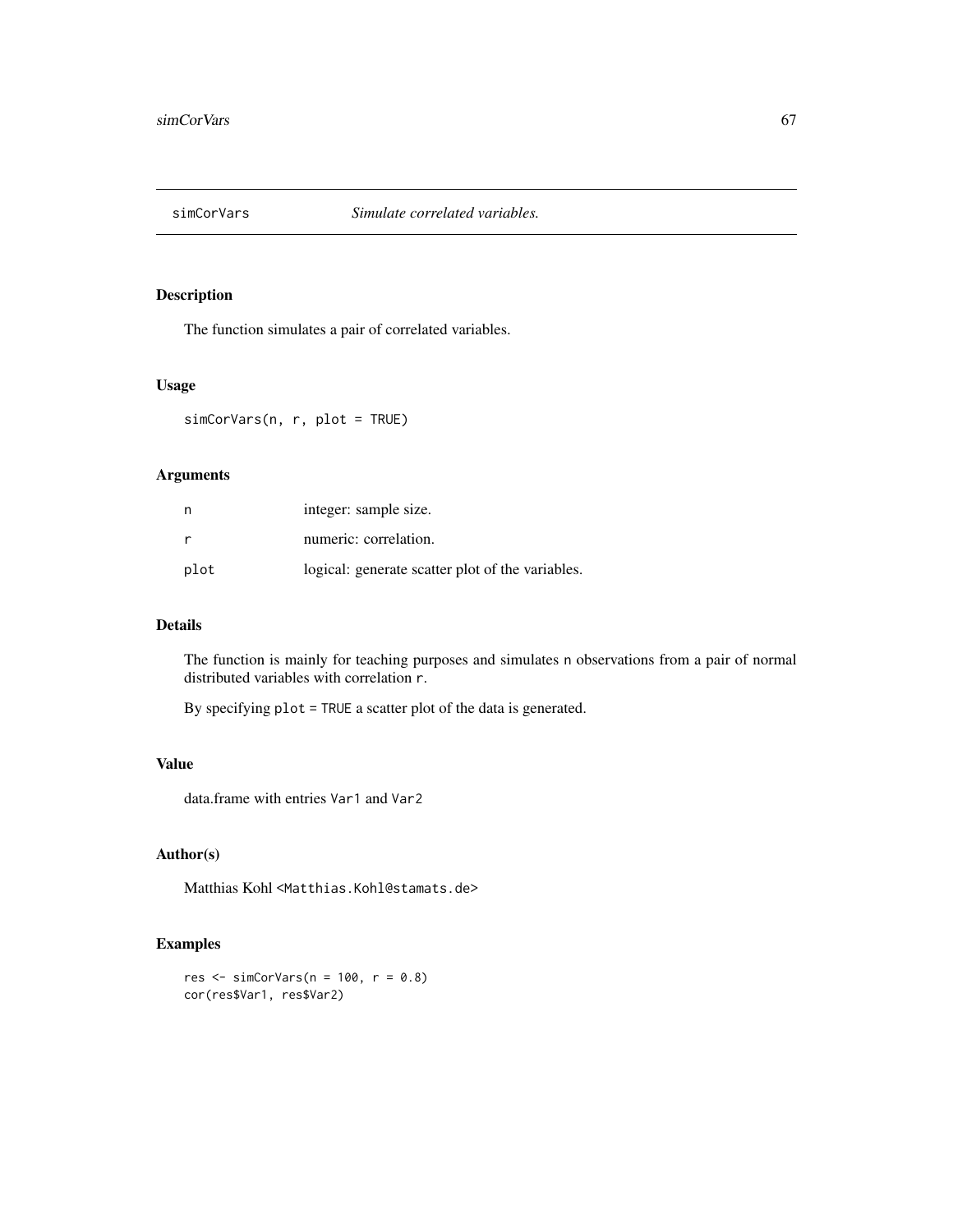Plot of similarity matrix.

# Usage

```
simPlot(x, col, minVal, labels = FALSE, lab.both.axes = FALSE,
         labcols = "black", title = "", cex.title = 1.2,
          protocol = FALSE, cex.axis = 0.8,
          cex.axis.bar = 1, signifBar = 2, ...)
```
# Arguments

| x             | quadratic data matrix.                                                                                                                                                                                                                                                |
|---------------|-----------------------------------------------------------------------------------------------------------------------------------------------------------------------------------------------------------------------------------------------------------------------|
| col           | colors palette for image. If missing, the RdY1Gn palette of RColorBrewer is<br>used.                                                                                                                                                                                  |
| minVal        | numeric, minimum value which is display by a color; used to adjust col                                                                                                                                                                                                |
| labels        | vector of character strings to be placed at the tickpoints, labels for the columns<br>of x.                                                                                                                                                                           |
| lab.both.axes | logical, display labels on both axes                                                                                                                                                                                                                                  |
| labcols       | colors to be used for the labels of the columns of x. labcols can have either<br>length 1, in which case all the labels are displayed using the same color, or the<br>same length as labels, in which case a color is specified for the label of each<br>column of x. |
| title         | character string, overall title for the plot.                                                                                                                                                                                                                         |
| cex.title     | A numerical value giving the amount by which plotting text and symbols should<br>be magnified relative to the default; cf. par, cex. main.                                                                                                                            |
| protocol      | logical, display color bar without numbers                                                                                                                                                                                                                            |
| cex.axis      | The magnification to be used for axis annotation relative to the current setting<br>of $'cex$ ; cf. par.                                                                                                                                                              |
| cex.axis.bar  | The magnification to be used for axis annotation of the color bar relative to the<br>current setting of 'cex'; cf. par.                                                                                                                                               |
| signifBar     | integer indicating the precision to be used for the bar.                                                                                                                                                                                                              |
| .             | graphical parameters may also be supplied as arguments to the function (see<br>par). For comparison purposes, it is good to set $zlim=c(-1,1)$ .                                                                                                                      |

# Details

This functions generates a so called similarity matrix.

If  $min(x)$  is smaller than  $minVal$ , the colors in col are adjusted such that the minimum value which is color coded is equal to minVal.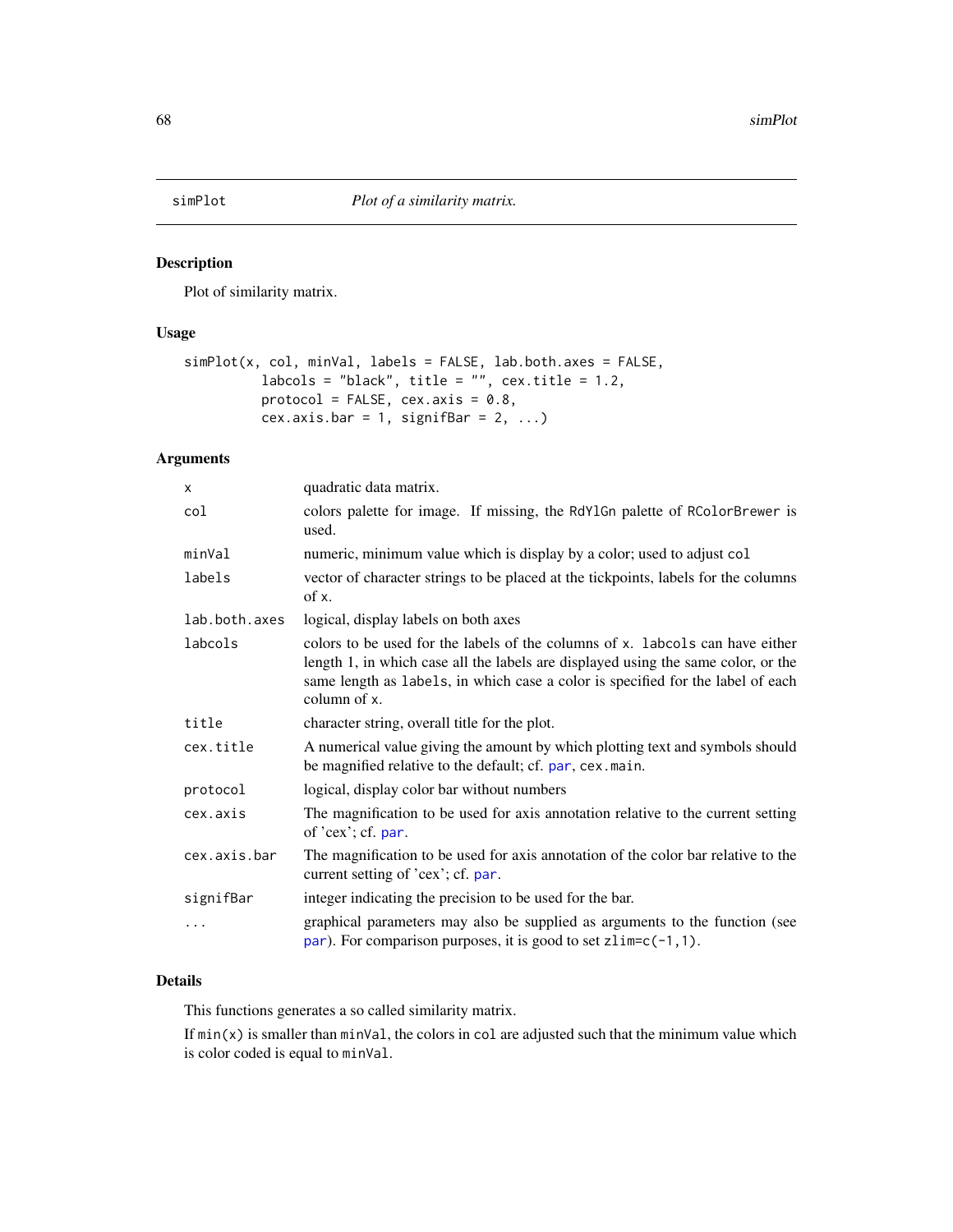### $SNR$  69

# Value

invisible()

# Note

The function is a slight modification of function [corPlot](#page-8-0) of package MKmisc.

### Author(s)

Matthias Kohl <Matthias.Kohl@stamats.de>

# References

Sandrine Dudoit, Yee Hwa (Jean) Yang, Benjamin Milo Bolstad and with contributions from Natalie Thorne, Ingrid Loennstedt and Jessica Mar. sma: Statistical Microarray Analysis. http://www.stat.berkeley.edu/users/terry/zarray/Software/smacode.html

# Examples

```
## only a dummy example
M <- matrix(rnorm(1000), ncol = 20)
colnames(M) <- paste("Sample", 1:20)
M.cor <- cor(M)
simPlot(M.cor, minVal = min(M.cor))
simPlot(M.cor, minVal = min(M.cor), lab.both.axes = TRUE)
simPlot(M.cor, minVal = min(M.cor), protocol = TRUE)
simPlot(M.cor, minVal = min(M.cor), signifBar = 1)
```
SNR *Compute SNR*

### Description

The functions compute SNR as well as two robust versions of the SNR.

### Usage

 $SNR(x, na.rm = FALSE)$ 

### Arguments

| X     | numeric vector.                            |
|-------|--------------------------------------------|
| na.rm | logical. Should missing values be removed? |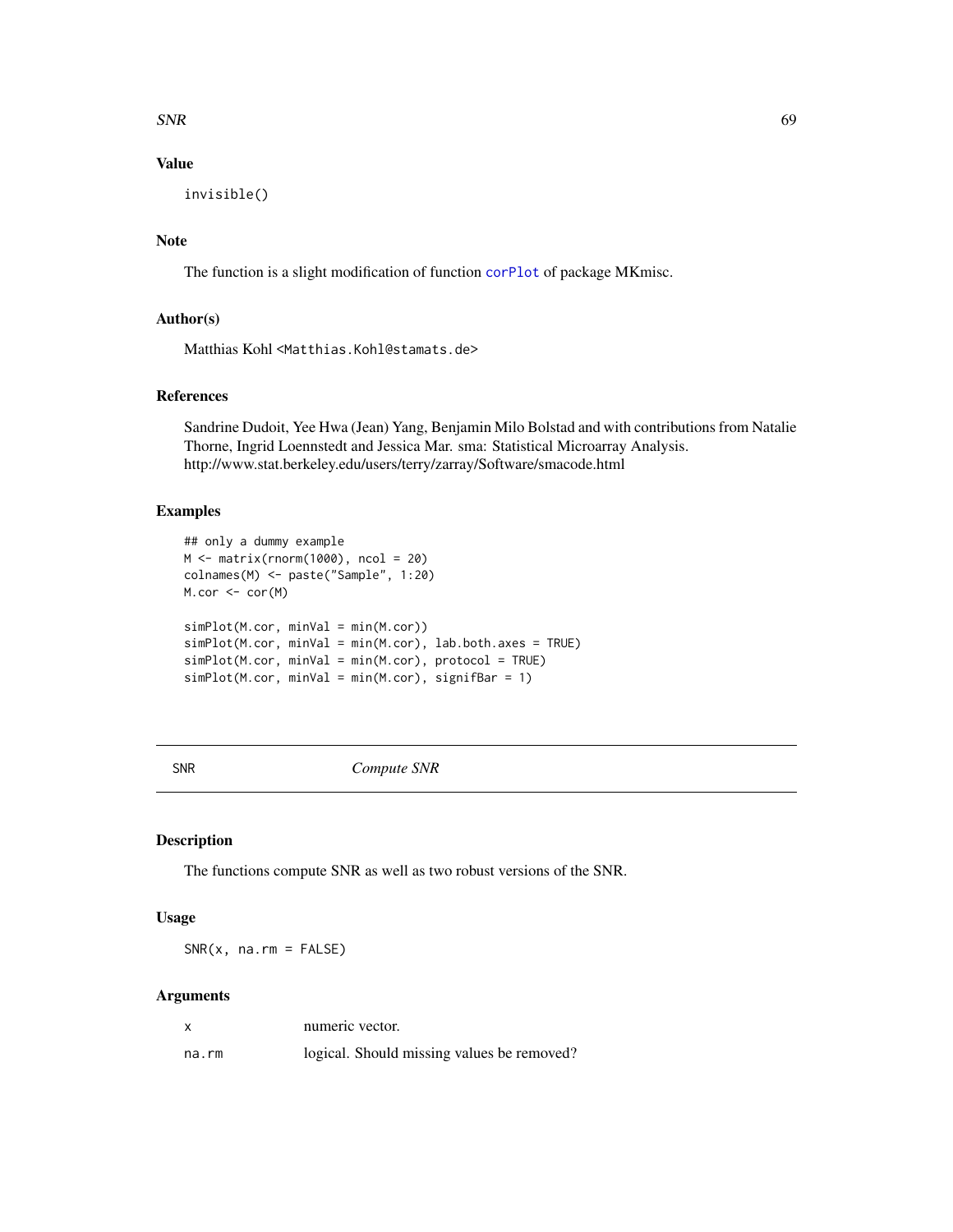# Details

The functions compute the (classical) coefficient of variation as well as two robust variants. medSNR uses the (standardized) MAD instead of SD and median instead of mean.

iqrSNR uses the (standardized) IQR instead of SD and median instead of mean.

# Value

SNR value.

# Author(s)

Matthias Kohl <Matthias.Kohl@stamats.de>

# References

C.N.P.G. Arachchige, L.A. Prendergast and R.G. Staudte. Robust analogues to the Coefficient of Variation. https://arxiv.org/abs/1907.01110.

### Examples

```
## 5% outliers
out \le rbinom(100, prob = 0.05, size = 1)
sum(out)
x \le - (1-out)*rnorm(100, mean = 10, sd = 2) + out*25
SNR(x)medSNR(x)
iqrSNR(x)
```

|  |  | ssize.pcc |  |
|--|--|-----------|--|
|  |  |           |  |

ize.pcc Sample Size Planning for Developing Classifiers Using High Dimen*sional Data*

# Description

Calculate sample size for training set in developing classifiers using high dimensional data. The calculation is based on the probability of correct classification (PCC).

### Usage

ssize.pcc(gamma, stdFC, prev = 0.5, nrFeatures, sigFeatures = 20, verbose = FALSE)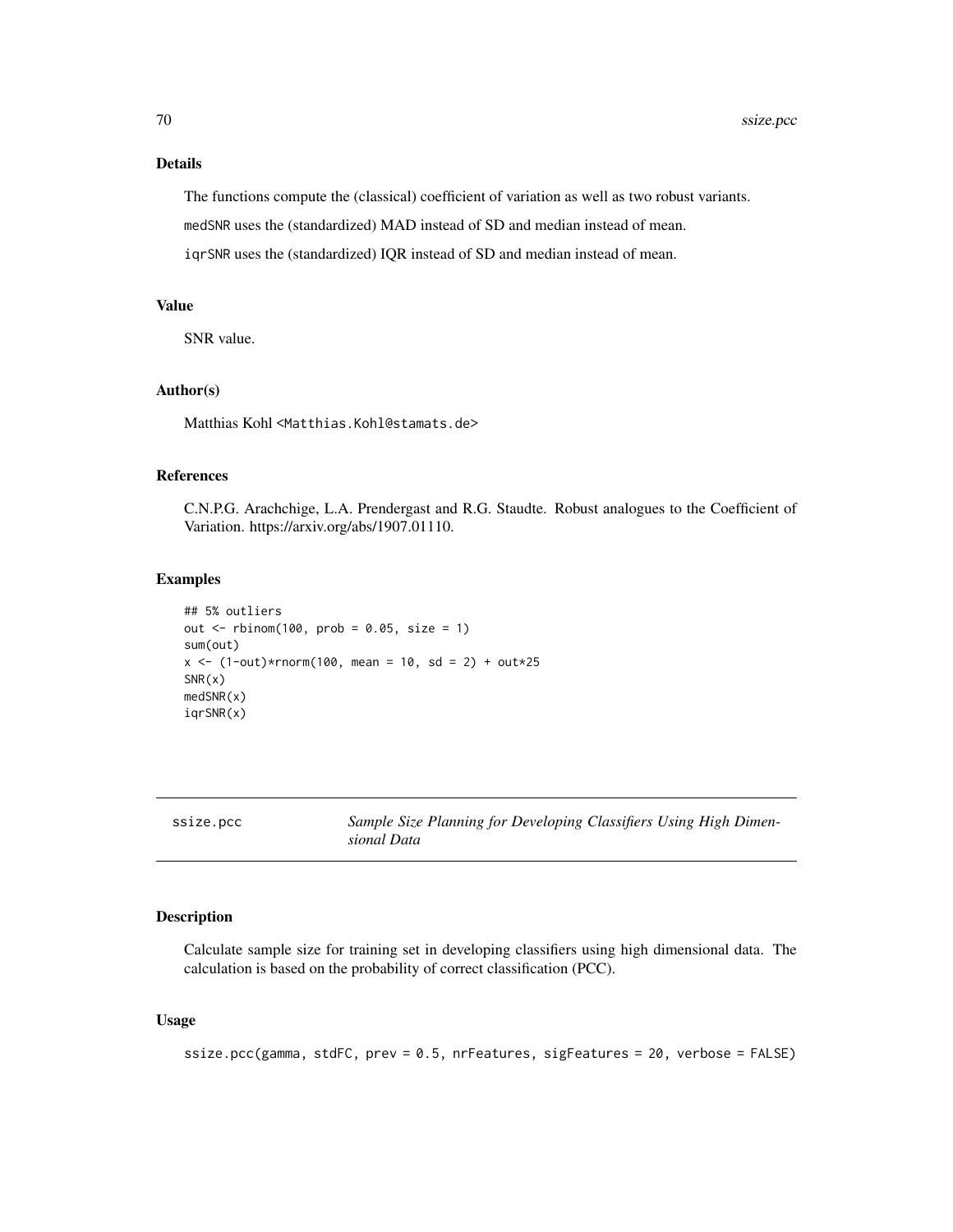#### $ssize, pcc$   $71$

#### Arguments

| gamma       | tolerance between $PCC(intty)$ and $PCC(n)$ .                                                                   |
|-------------|-----------------------------------------------------------------------------------------------------------------|
| stdFC       | expected standardized fold-change; that is, expected fold-change devided by<br>within class standard deviation. |
| prev        | expected prevalence.                                                                                            |
| nrFeatures  | number of features (variables) considered.                                                                      |
| sigFeatures | number of significat tfeatures; default (20) should be sufficient for most if not<br>all cases.                 |
| verbose     | print intermediate results.                                                                                     |

# Details

The computations are based the algorithm provided in Section~4.2 of Dobbin and Simon (2007). Prevalence is incorporated by the simple rough approach given in Section~4.4 (ibid.).

The results for prevalence equal to \$50%\$ are identical to the numbers computed by [https://brb.](https://brb.nci.nih.gov/brb/samplesize/samplesize4GE.html) [nci.nih.gov/brb/samplesize/samplesize4GE.html](https://brb.nci.nih.gov/brb/samplesize/samplesize4GE.html). For other prevalences the numbers differ and are larger for our implementation.

# Value

Object of class "power.htest", a list of the arguments (including the computed one) augmented with method and note elements.

### Note

optimize is used to solve equation (4.3) of Dobbin and Simon (2007), so you may see errors from it.

# Author(s)

Matthias Kohl <Matthias.Kohl@stamats.de>

#### References

K. Dobbin and R. Simon (2007). Sample size planning for developing classifiers using highdimensional DNA microarray data. *Biostatistics*, 8(1):101-117.

K. Dobbin, Y. Zhao, R. Simon (2008). How Large a Training Set is Needed to Develop a Classifier for Microarray Data? *Clin Cancer Res.*, 14(1):108-114.

### See Also

[optimize](#page-0-0)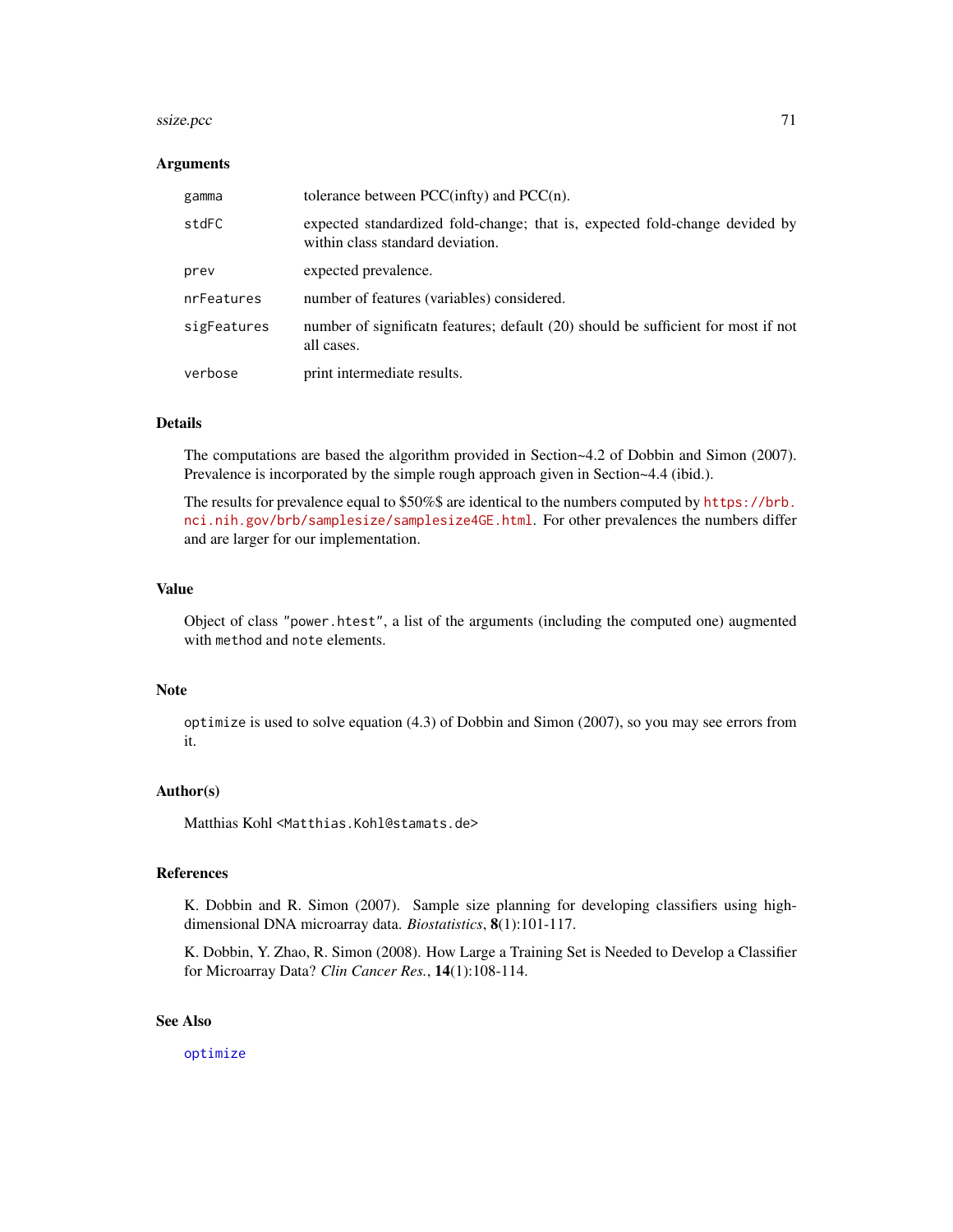### Examples

```
## see Table 2 of Dobbin et al. (2008)
g \le -0.1fc <-1.6ssize.pcc(gamma = g, stdFC = fc, nrFeatures = 22000)
## see Table 3 of Dobbin et al. (2008)
g \le -0.05fc <-1.1ssize.pcc(gamma = g, stdFC = fc, nrFeatures = 22000)
```

| stringDist | Function to compute distances between strings |  |
|------------|-----------------------------------------------|--|
|------------|-----------------------------------------------|--|

# Description

The function can be used to compute distances between strings.

### Usage

stringDist(x, y, method = "levenshtein", mismatch = 1, gap = 1)

### Arguments

| $\mathsf{X}$ | character vector, first string                                                                                                     |
|--------------|------------------------------------------------------------------------------------------------------------------------------------|
| <b>V</b>     | character vector, second string                                                                                                    |
| method       | character, name of the distance method. This must be "levenshtein" or "hamming".<br>Default is the classical Levenshtein distance. |
| mismatch     | numeric, distance value for a mismatch between symbols                                                                             |
| gap          | numeric, distance value for inserting a gap                                                                                        |

# Details

The function computes the Hamming and the Levenshtein (edit) distance of two given strings (sequences).

In case of the Hamming distance the two strings must have the same length.

In case of the Levenshtein (edit) distance a scoring and a trace-back matrix are computed and are saved as attributes "ScoringMatrix" and "TraceBackMatrix". The characters in the trace-back matrix reflect insertion of a gap in string y (d: deletion), match (m), mismatch (mm), and insertion of a gap in string x (i).

#### Value

stringDist returns an object of S3 class "stringDist" inherited from class "dist"; cf. [dist](#page-0-0).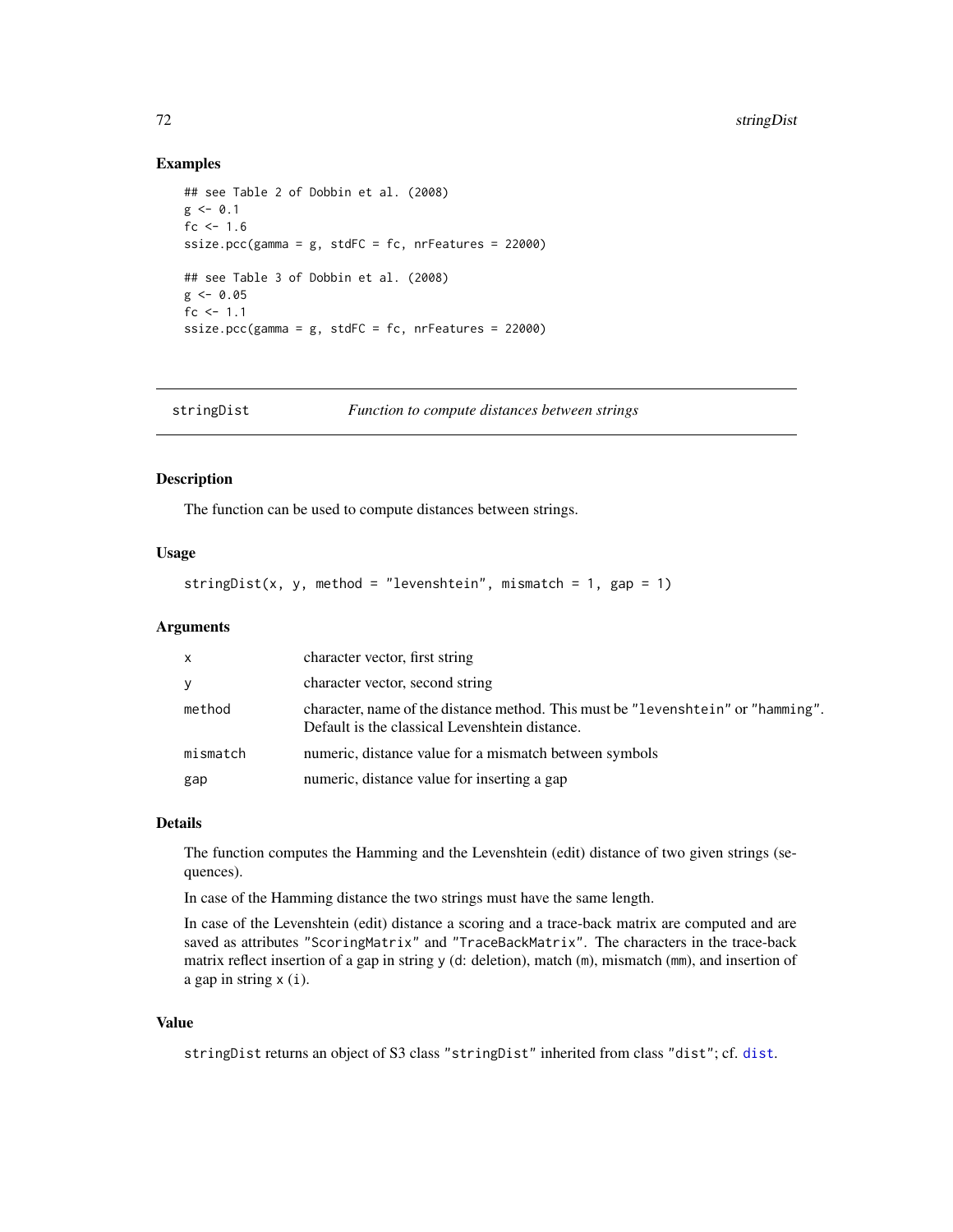#### <span id="page-72-1"></span>stringSim 73

# Note

The function is mainly for teaching purposes.

For distances between strings and string alignments see also Bioconductor package Biostrings.

# Author(s)

Matthias Kohl <Matthias.Kohl@stamats.de>

# References

R. Merkl and S. Waack (2009). Bioinformatik Interaktiv. Wiley.

#### See Also

[dist](#page-0-0), [stringSim](#page-72-0)

#### Examples

```
x <- "GACGGATTATG"
y <- "GATCGGAATAG"
## Levenshtein distance
d <- stringDist(x, y)
d
attr(d, "ScoringMatrix")
attr(d, "TraceBackMatrix")
## Hamming distance
stringDist(x, y)
```
<span id="page-72-0"></span>stringSim *Function to compute similarity scores between strings*

# Description

The function can be used to compute similarity scores between strings.

#### Usage

```
stringSim(x, y, global = TRUE, match = 1, mismatch = -1, gap = -1, minSim = 0)
```
#### Arguments

| $\mathsf{x}$ | character vector, first string                                      |
|--------------|---------------------------------------------------------------------|
| y            | character vector, second string                                     |
| global       | logical; global or local alignment                                  |
| match        | numeric, score for a match between symbols                          |
| mismatch     | numeric, score for a mismatch between symbols                       |
| gap          | numeric, penalty for inserting a gap                                |
| minSim       | numeric, used as required minimum score in case of local alignments |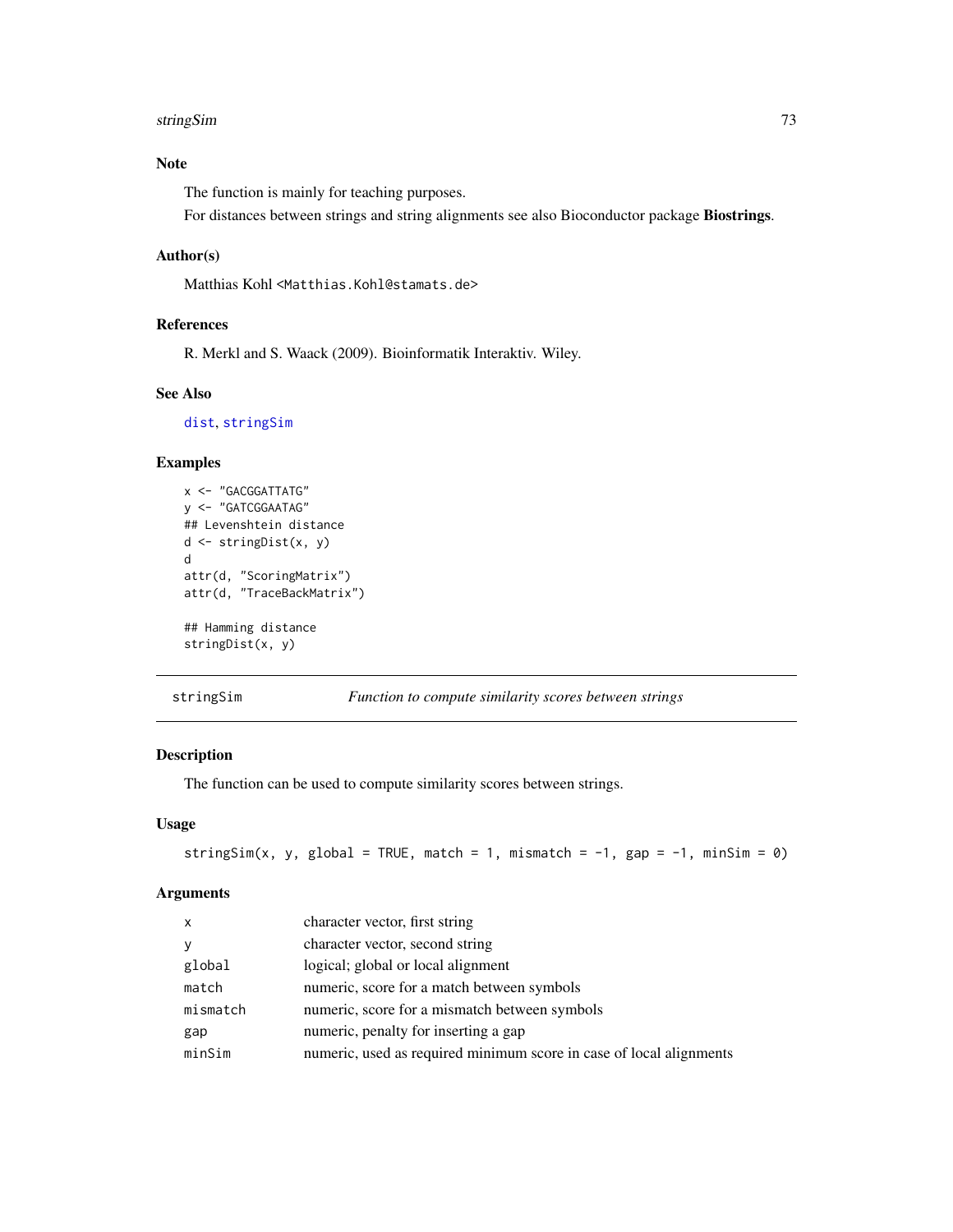# Details

The function computes optimal alignment scores for global (Needleman-Wunsch) and local (Smith-Waterman) alignments with constant gap penalties.

Scoring and trace-back matrix are computed and saved in form of attributes "ScoringMatrix" and "TraceBackMatrix". The characters in the trace-back matrix reflect insertion of a gap in string y (d: deletion), match (m), mismatch (mm), and insertion of a gap in string  $x$  (i). In addition stop indicates that the minimum similarity score has been reached.

# Value

stringSim returns an object of S3 class "stringSim" inherited from class "dist"; cf. [dist](#page-0-0).

#### Note

The function is mainly for teaching purposes.

For distances between strings and string alignments see also Bioconductor package Biostrings.

#### Author(s)

Matthias Kohl <Matthias.Kohl@stamats.de>

# References

R. Merkl and S. Waack (2009). Bioinformatik Interaktiv. Wiley.

# See Also

# [dist](#page-0-0), [stringDist](#page-71-0)

```
x <- "GACGGATTATG"
y <- "GATCGGAATAG"
## optimal global alignment score
d <- stringSim(x, y)
d
attr(d, "ScoringMatrix")
attr(d, "TraceBackMatrix")
## optimal local alignment score
d \leq - \text{stringSim}(x, y, \text{global} = \text{FALSE})d
attr(d, "ScoringMatrix")
```

```
attr(d, "TraceBackMatrix")
```
<span id="page-73-0"></span>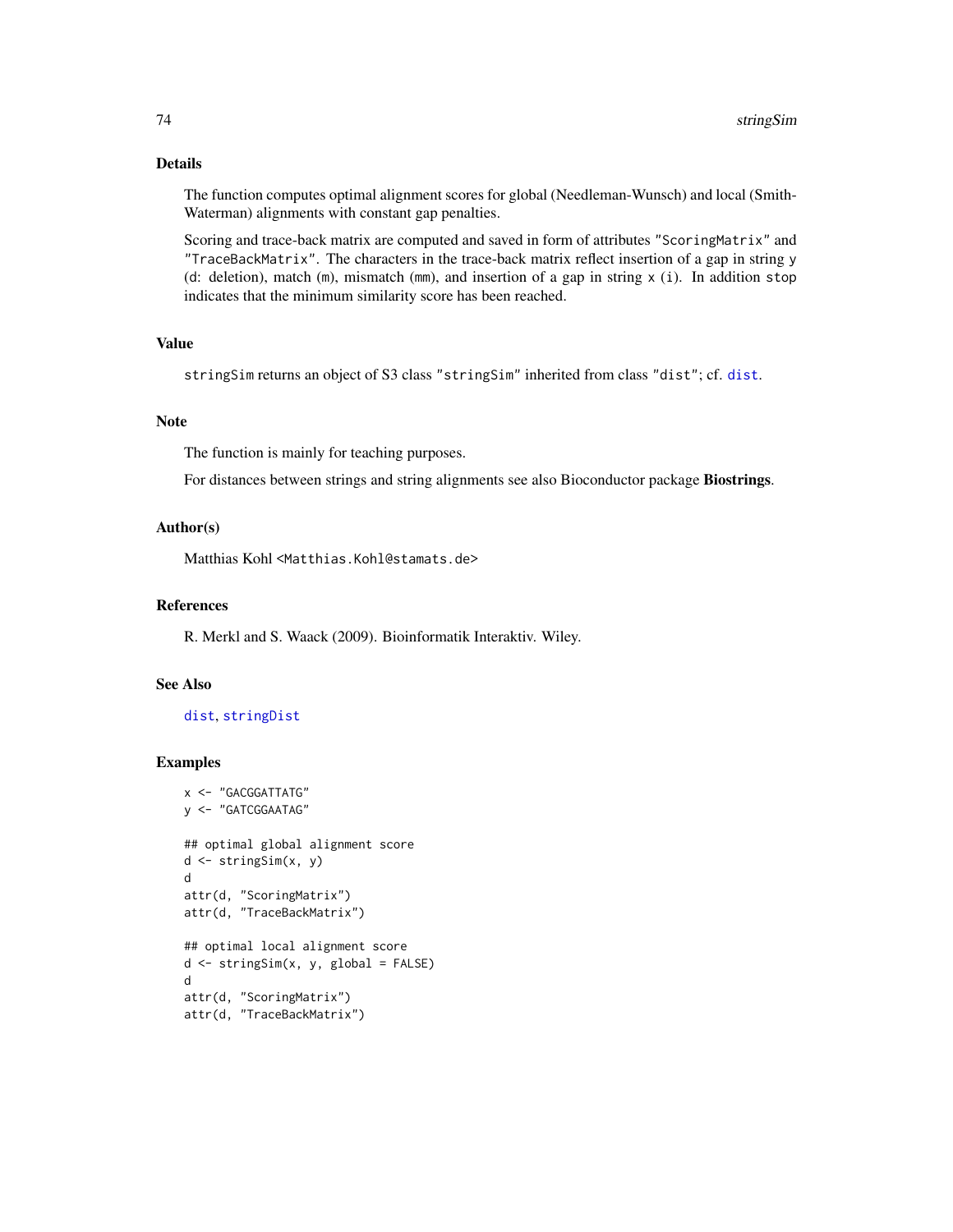<span id="page-74-0"></span>

# Description

The function computes and plots TSH, fT3 and fT4 values with respect to the provided reference range.

# Usage

thyroid(TSH, fT3, fT4, TSHref, fT3ref, fT4ref)

# Arguments

| <b>TSH</b>       | numeric vector of length 1: measured TSH concentration. |
|------------------|---------------------------------------------------------|
| fT3              | numeric vector of length 1: measured fT3 concentration. |
| fT4              | numeric vector of length 1: measured fT4 concentration. |
| <b>TSHref</b>    | numeric vector of length 2: reference range TSH.        |
| $f$ T $3$ re $f$ | numeric vector of length 2: reference range fT3.        |
| fT4ref           | numeric vector of length 2: reference range fT4.        |

# Details

A simple function that computes the relative values of the measured values with respect to the provided reference range and visualizes the values using a barplot. Relative values between 40% and 60% are marked as O.K..

#### Value

Invisible data. frame with the relative values.

# Author(s)

Matthias Kohl <Matthias.Kohl@stamats.de>

```
thyroid(TSH = 1.5, fT3 = 2.5, fT4 = 14, TSHref = c(0.2, 3.0),
       fT3ref = c(1.7, 4.2), fT4ref = c(7.6, 15.0))
```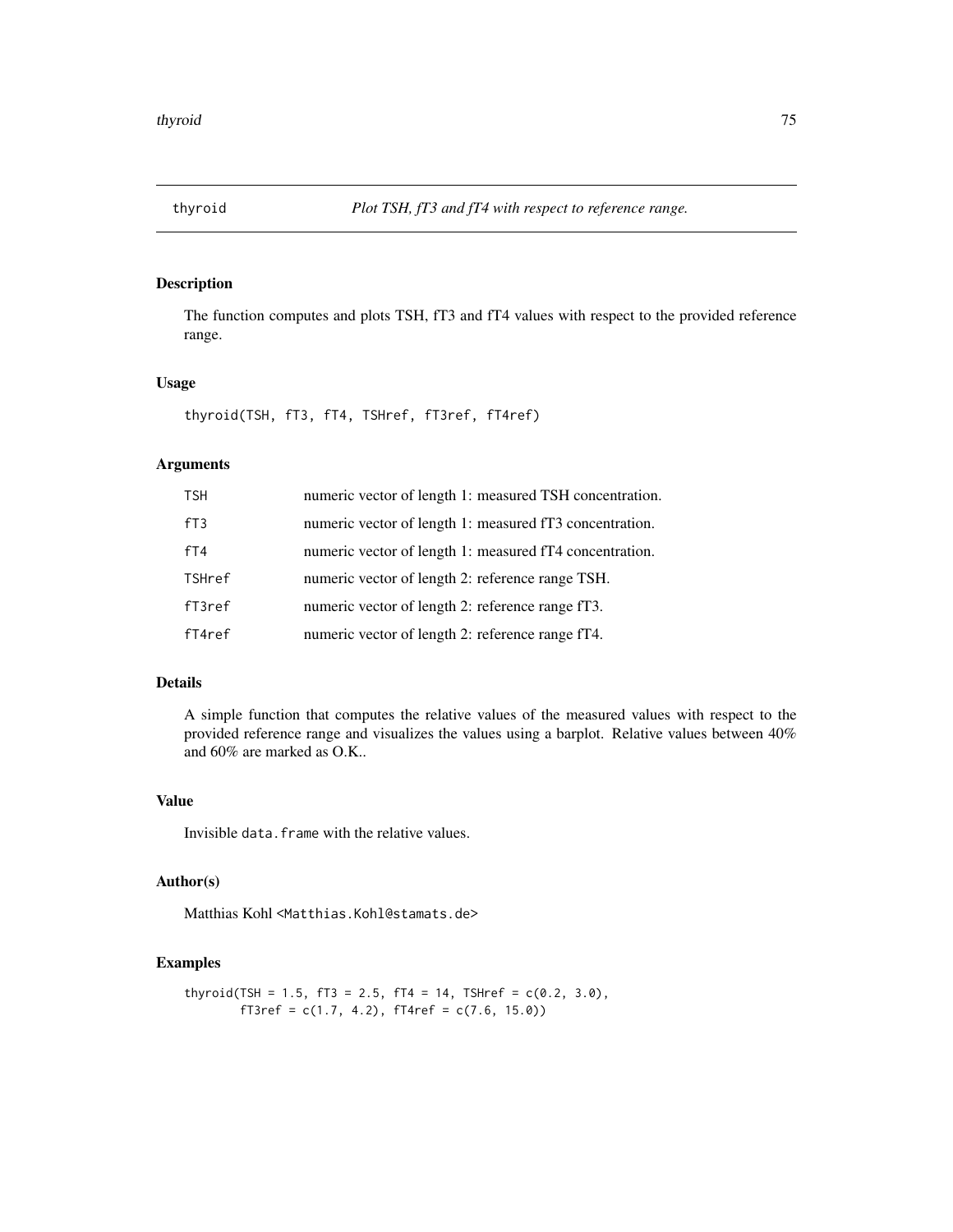<span id="page-75-0"></span>

# Description

Function computes an optimal global or local alignment based on a trace back matrix as provided by function [stringDist](#page-71-0) or [stringSim](#page-72-0).

#### Usage

traceBack(D, global = TRUE)

# Arguments

| D      | object of class "string Dist"      |
|--------|------------------------------------|
| global | logical, global or local alignment |

# Details

Computes one possible optimal global or local alignment based on the trace back matrix saved in an object of class "stringDist" or "stringSim".

#### Value

matrix: pairwise global/local alignment

#### Note

The function is mainly for teaching purposes.

For distances between strings and string alignments see Bioconductor package Biostrings.

# Author(s)

Matthias Kohl <Matthias.Kohl@stamats.de>

#### References

R. Merkl and S. Waack (2009). Bioinformatik Interaktiv. Wiley.

# See Also

[stringDist](#page-71-0)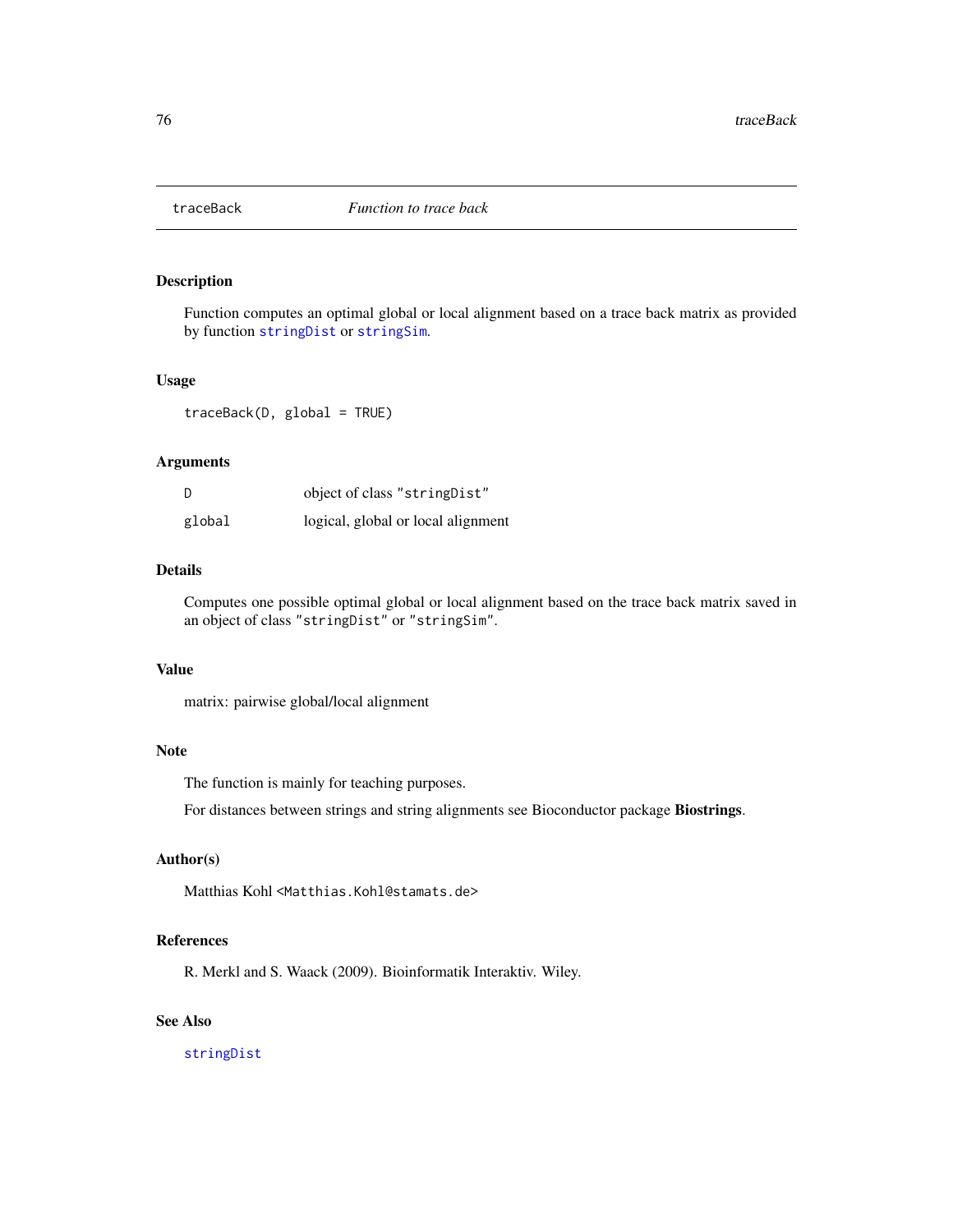# <span id="page-76-0"></span>transformations 77

#### Examples

```
x <- "GACGGATTATG"
y <- "GATCGGAATAG"
## Levenshtein distance
d <- stringDist(x, y)
## optimal global alignment
traceBack(d)
## Optimal global alignment score
d <- stringSim(x, y)
## optimal global alignment
traceBack(d)
## Optimal local alignment score
d \leq - \text{stringSim}(x, y, \text{global} = \text{FALSE})## optimal local alignment
traceBack(d, global = FALSE)
```
transformations *New Transformations for Use with ggplot2 Package*

# Description

The functions generate new transformations for the generalized logarithm and the negative logarithm that can be used for transforming the axes in ggplot2 plots.

#### Usage

```
glog_{1}trans(base = exp(1))glog10_trans()
glog2_trans()
scale_y_glog(...)
scale_x_glog(...)
scale_y_glog10(...)
scale_x_glog10(...)
scale_y_glog2(...)
scale_x_glog2(...)
neglog_breaks(n = 5, base = 10)neglog_trans(base = exp(1))
neglog10_trans()
neglog2_trans()
scale_y_neglog(...)
scale_x_neglog(...)
scale_y_neglog10(...)
scale_x_neglog10(...)
scale_y_neglog2(...)
scale_x_neglog2(...)
```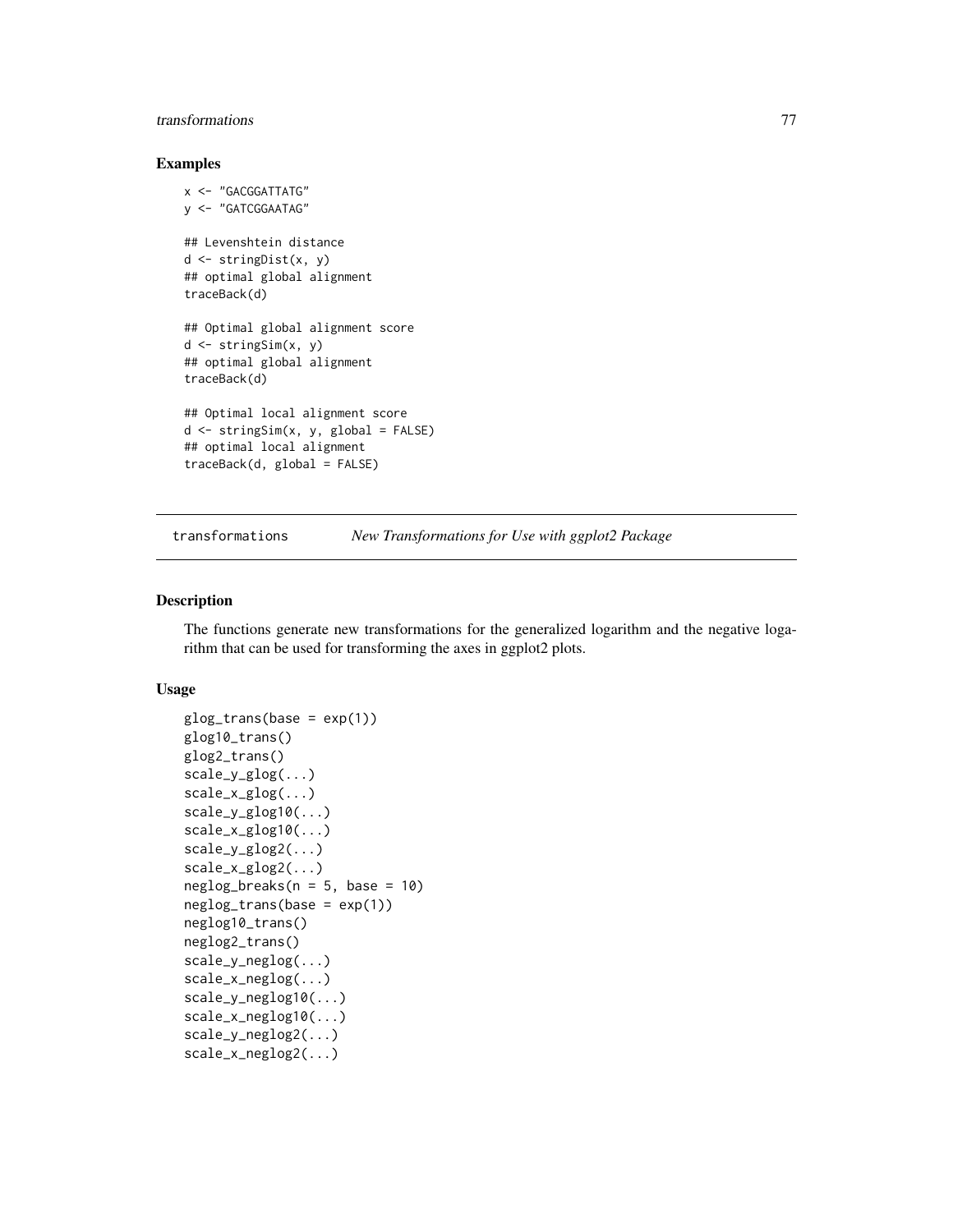#### <span id="page-77-0"></span>Arguments

| base                    | a positive or a positive or complex number: the base with respect to which   |
|-------------------------|------------------------------------------------------------------------------|
|                         | generalized and negative logarithms are computed. Defaults to $e = exp(1)$ . |
| $\cdot$ $\cdot$ $\cdot$ | Arguments passed on to scale_ $(x y)$ _continuous.                           |
| n                       | desired number of breaks.                                                    |
|                         |                                                                              |

# Details

The functions can be used to transform axes in ggplot2 plots. The implementation is analogous to e.g. scale\_y\_log10.

The negative logarithm is for instance of use in case of p values (e.g. volcano plots),

The functions were adapted from packages scales and ggplot2.

# Value

A transformation.

#### Author(s)

Matthias Kohl <Matthias.Kohl@stamats.de>

#### References

H. Wickham. ggplot2: Elegant Graphics for Data Analysis. Springer-Verlag New York, 2016.

#### See Also

[scale\\_continuous](#page-0-0), [log\\_trans](#page-0-0)

```
library(ggplot2)
data(mpg)
p1 <- ggplot(mpg, aes(displ, hwy)) + geom_point()
p1
p1 + scale_x_log10()
p1 + scale_x_glog10()
p1 + scale_y_log10()
p1 + scale_y_glog10()
## A volcano plot
x \le - matrix(rnorm(1000, mean = 10), nrow = 10)
g1 <- rep("control", 10)
y1 <- matrix(rnorm(500, mean = 11.25), nrow = 10)
y2 <- matrix(rnorm(500, mean = 9.75), nrow = 10)
g2 <- rep("treatment", 10)
group \leq factor(c(g1, g2))
Data \leq rbind(x, cbind(y1, y2))
pvals <- apply(Data, 2, function(x, group) t.test(x ~ group)$p.value,
               group = group)
```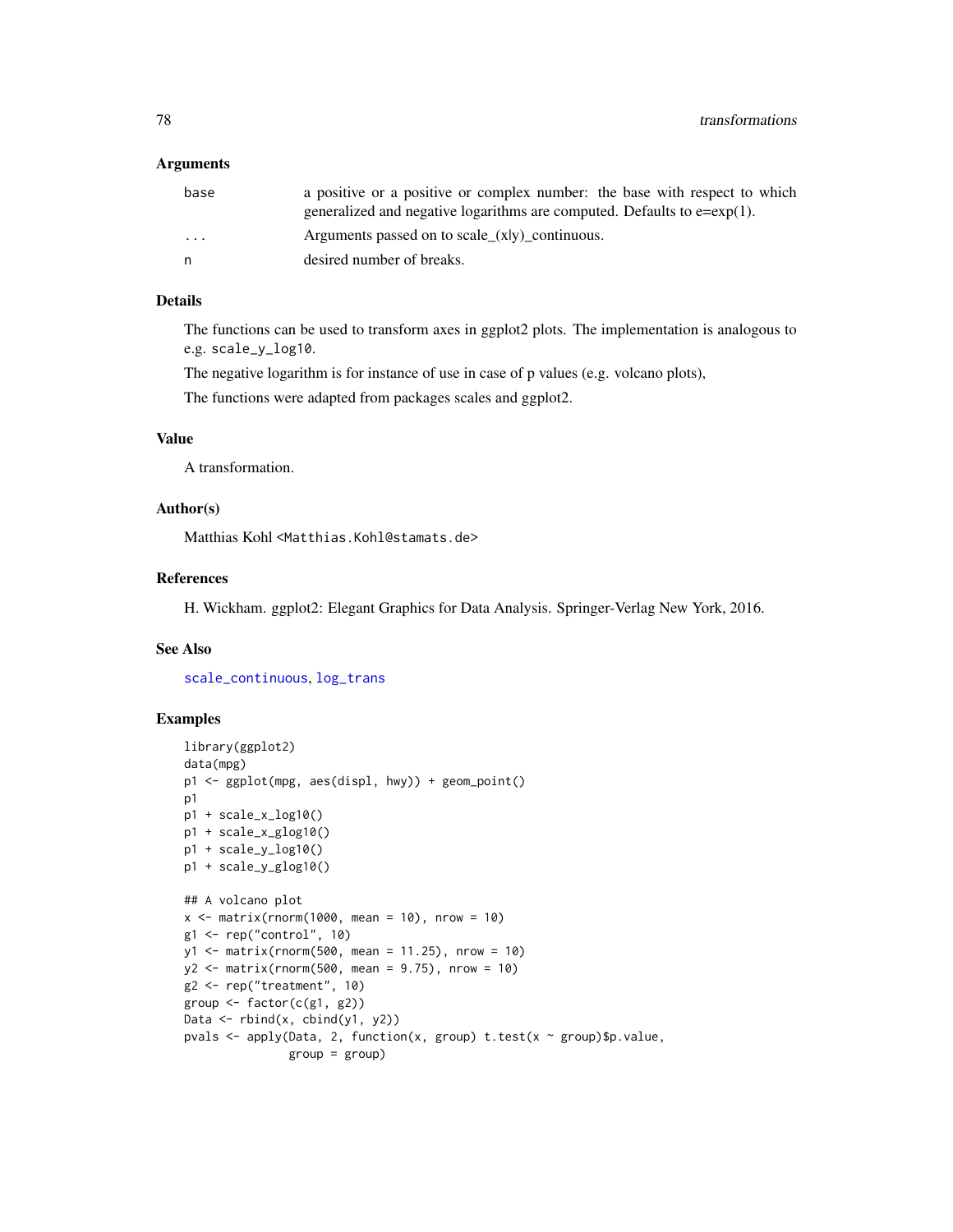# <span id="page-78-0"></span>twoWayAnova 79

```
## compute log-fold change
logfc <- function(x, group){
  res <- tapply(x, group, mean)
 log2(res[1]/res[2])
}
lfcs <- apply(Data, 2, logfc, group = group)
ps <- data.frame(pvals = pvals, logfc = lfcs)
ggplot(ps, aes(x = logfc, y = pvals)) + geom\_point() +geom\_hline(yintercept = 0.05) + scale_y_neglog10() +geom_vline(xintercept = c(-0.1, 0.1)) + xlab("log-fold change") +
   ylab("-log10(p value)") + ggtitle("A Volcano Plot")
```
twoWayAnova *A function for Analysis of Variance*

#### Description

This function is a slight modification of function [Anova](#page-0-0) of package "genefilter".

#### Usage

twoWayAnova(cov1, cov2, interaction, na.rm = TRUE)

#### Arguments

| cov1             | The first covariate. It must have length equal to the number of columns of the<br>array that the result of two way Anova will be applied to.  |
|------------------|-----------------------------------------------------------------------------------------------------------------------------------------------|
| cov <sub>2</sub> | The second covariate. It must have length equal to the number of columns of the<br>array that the result of two Way Anova will be applied to. |
| interaction      | logical, should interaction be considered                                                                                                     |
| na.rm            | a logical value indicating whether 'NA' values should be stripped before the<br>computation proceeds.                                         |

#### Details

The function returned by twoWayAnova uses  $\text{Im}$  to fit a linear model of the form  $\text{Im}(x \sim \text{cov}1 \times \text{cov}2)$ , where x is the set of gene expressions. The F statistics for the main effects and the interaction are computed and the corresponding p-values are returned.

# Value

twoWayAnova returns a function with bindings for cov1 and cov2that will perform a two-way ANOVA.

#### Note

A first version of this function appeared in package SLmisc.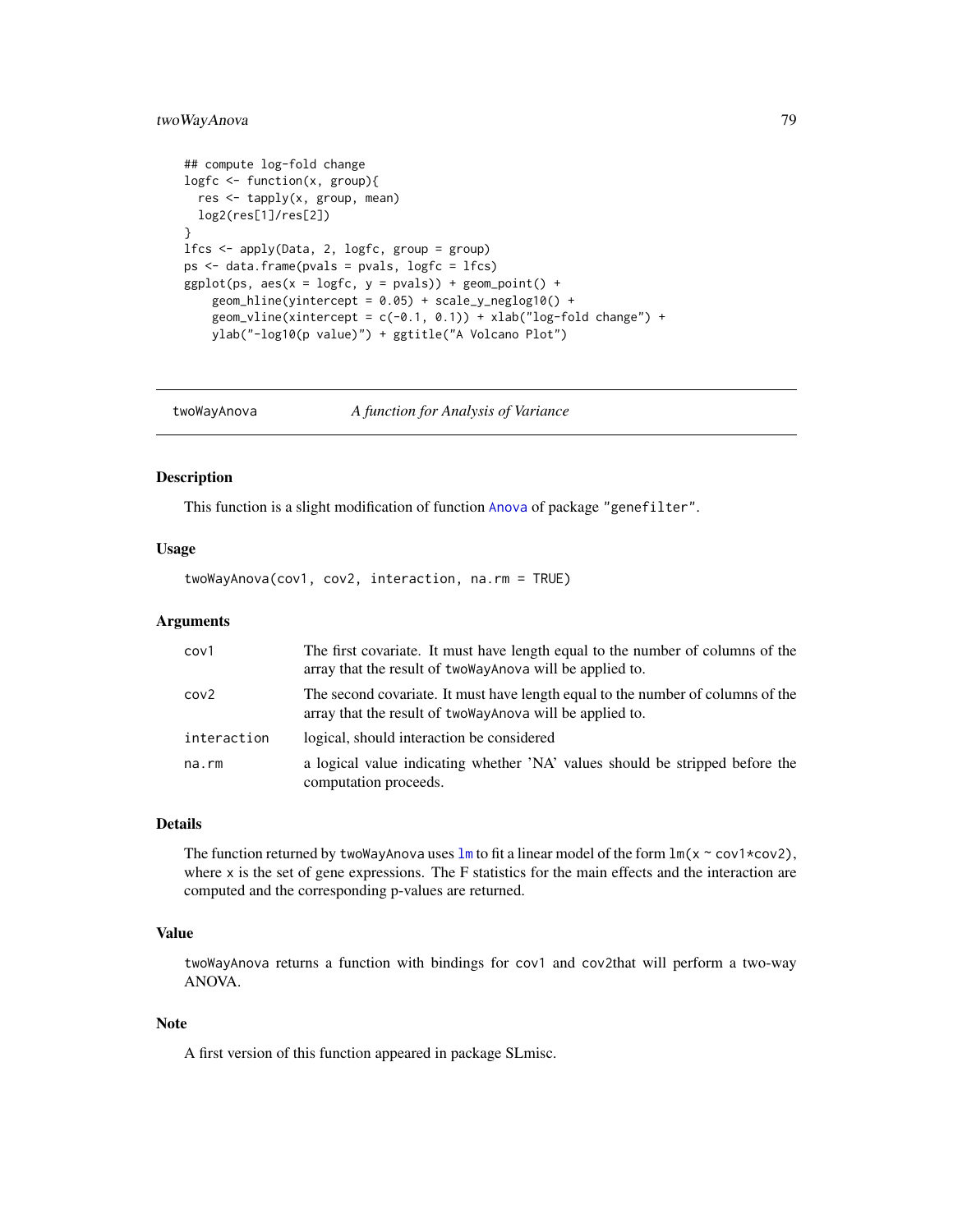# <span id="page-79-0"></span>Author(s)

Matthias Kohl <Matthias.Kohl@stamats.de>

# References

R. Gentleman, V. Carey, W. Huber and F. Hahne (2006). genefilter: methods for filtering genes from microarray experiments. R package version 1.13.7.

# See Also

[Anova](#page-0-0)

```
set.seed(123)
af1 <- twoWayAnova(c(rep(1,6),rep(2,6)), rep(c(rep(1,3), rep(2,3)), 2))
af2 \leq twoWayAnova(c(rep(1,6),rep(2,6)), rep(c(rep(1,3), rep(2,3)), 2),interaction = FALSE)
x \le - matrix(rnorm(12*10), nrow = 10)
apply(x, 1, af1)apply(x, 1, af2)
```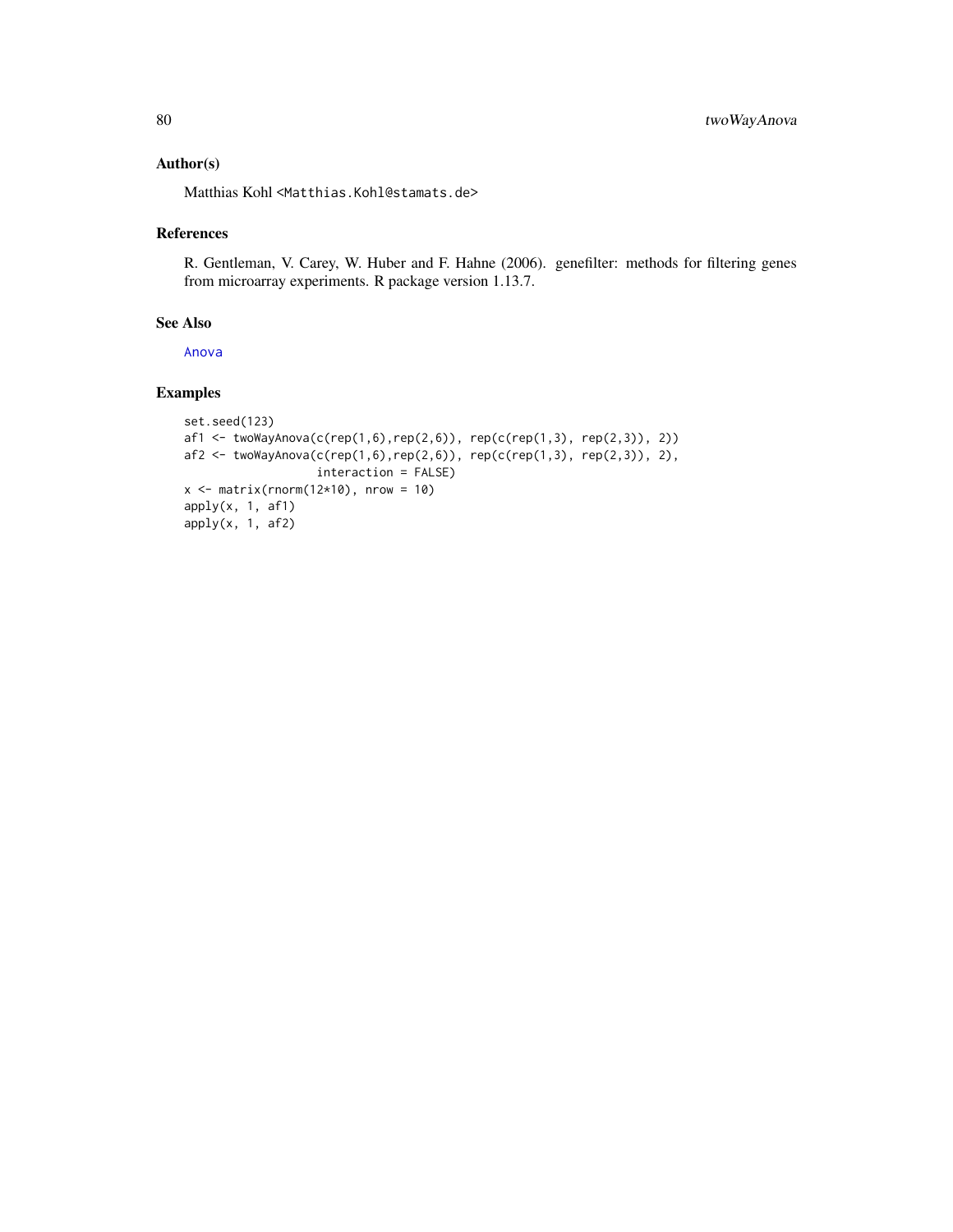# Index

∗ distribution fiveNS, [13](#page-12-0) IQrange , [21](#page-20-0) meanAD, [25](#page-24-0) ∗ dplot qbxp.stats , [60](#page-59-0) ∗ hplot heatmapCol, [15](#page-14-0) madPlot, [23](#page-22-0) qboxplot , [57](#page-56-0) thyroid , [75](#page-74-0) transformations , [77](#page-76-0) ∗ htest hsu.t.test, [17](#page-16-0) mi.t.test, [27](#page-26-0) mod.oneway.test, [30](#page-29-0) mod.t.test, [31](#page-30-0) oneWayAnova , [35](#page-34-0) pairwise.mod.t.test, [44](#page-43-0) power.diagnostic.test , [47](#page-46-0) power.hsu.t.test , [49](#page-48-0) power.nb.test, [51](#page-50-0) power.welch.t.test, [53](#page-52-0) ssize.pcc, [70](#page-69-0) twoWayAnova , [79](#page-78-0) ∗ models oneWayAnova , [35](#page-34-0) twoWayAnova , [79](#page-78-0) ∗ multivariate corDist , [8](#page-7-0) ∗ package MKmisc-package, [3](#page-2-0) ∗ robust IQrange , [21](#page-20-0) meanAD, [25](#page-24-0) ∗ univar  $AUC, 3$  $AUC, 3$ AUC.test, [4](#page-3-0) binomCI, [6](#page-5-0)

corPlot , [9](#page-8-0) CV , [11](#page-10-0) cvCI , [12](#page-11-0) fiveNS, [13](#page-12-0) glog , [14](#page-13-0) HLgof.test, [16](#page-15-0) imputeSD , [19](#page-18-0) IQrange , [21](#page-20-0) madMatrix , [22](#page-21-0) meanAD, [25](#page-24-0) melt.long, [26](#page-25-0) normCI, [32](#page-31-0) normDiffCI , [34](#page-33-0) optCutoff , [37](#page-36-0) or2rr , [38](#page-37-0) pairwise.auc, <mark>[39](#page-38-0)</mark> pairwise.fc,4 $0$ pairwise.fun , [42](#page-41-0) pairwise.logfc , [43](#page-42-0) perfMeasures , [45](#page-44-0) predValues , [55](#page-54-0) print.confint , [56](#page-55-0) quantileCI , [62](#page-61-0) repMeans , [63](#page-62-0) risks , [65](#page-64-0) rrCI , [66](#page-65-0) simCorVars, [67](#page-66-0) simPlot, [68](#page-67-0) SNR , [69](#page-68-0) stringDist , [72](#page-71-1) stringSim , [73](#page-72-1) traceBack , [76](#page-75-0) Anova , *[35](#page-34-0) , [36](#page-35-0)* , *[79](#page-78-0) , [80](#page-79-0)* AUC , [3](#page-2-0) , *[5](#page-4-0)* , *[40](#page-39-0)* AUC.test, [4](#page-3-0) binconf , *[7](#page-6-0)* , *[63](#page-62-0)* binom.test , *[7](#page-6-0)* , *[63](#page-62-0)*

binomCI,[6](#page-5-0)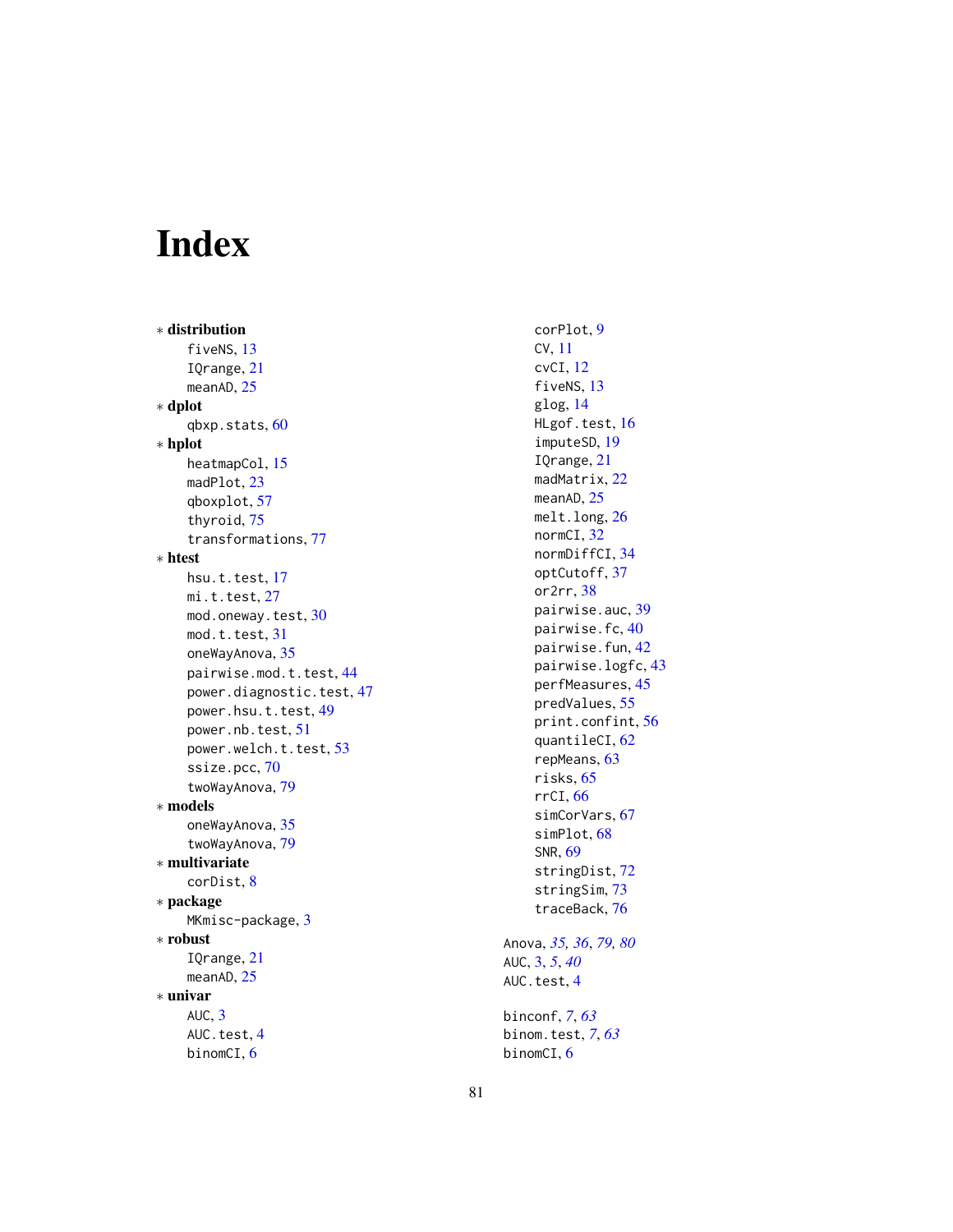# 82 INDEX

```
boxplot, 57
boxplot.stats, 58–61
bxp, 57–59
cor, 8
corDist, 8
corPlot, 9, 24, 69
covMcd, 8
covOGK, 8
CV, 11, 13
cvCI, 12
dist, 8, 72–74
ebayes, 30, 31, 44
expression, 58
factor, 58
fiveNS, 13
fivenum, 13, 14
glm.nb, 52
glog, 14
glog10 (glog), 14
glog10_trans (transformations), 77
glog2 (glog), 14
glog2_trans (transformations), 77
glog_trans (transformations), 77
heatmapCol, 15
HLgof.test, 16
17
imputeSD, 19
inv.glog (glog), 14
inv.glog10 (glog), 14
inv.glog2 (glog), 14
IQR, 21
IQrange, 21
iqrCV (CV), 11
iqrSNR (SNR), 69
lm, 79
log_trans, 78
mad, 25, 62
madCI (quantileCI), 62
madMatrix, 22
madPlot, 23
meanAD, 25
```
medCV *(*CV*)*, [11](#page-10-0) medianCI *(*quantileCI*)*, [62](#page-61-0) medSNR *(*SNR*)*, [69](#page-68-0) melt.long, [26](#page-25-0) mi.t.test, [27](#page-26-0) MKmisc *(*MKmisc-package*)*, [3](#page-2-0) MKmisc-package, [3](#page-2-0) mod.oneway.test, [30](#page-29-0) mod.t.test, [31](#page-30-0) model.frame, *[18](#page-17-0)* NA, *[57](#page-56-0)*, *[60](#page-59-0)*

```
NaN, 60
neglog10_trans (transformations), 77
neglog2_trans (transformations), 77
neglog_breaks (transformations), 77
neglog_trans (transformations), 77
normCI, 32
normDiffCI, 34
```
oneway.test, *[31](#page-30-0)*, *[36](#page-35-0)*, *[44](#page-43-0)* oneWayAnova, [35](#page-34-0) optCutoff, [37](#page-36-0) optimize, *[71](#page-70-0)* or2rr, [38](#page-37-0)

p.adjust, *[30,](#page-29-0) [31](#page-30-0)*, *[44](#page-43-0)* pairwise.auc, [39,](#page-38-0) *[42](#page-41-0)* pairwise.fc, [40,](#page-39-0) *[42](#page-41-0)* pairwise.fun, [42](#page-41-0) pairwise.logfc, *[42](#page-41-0)*, [43](#page-42-0) pairwise.mod.t.test, [44](#page-43-0) pairwise.t.test, *[40](#page-39-0)[–43](#page-42-0)* par, *[10](#page-9-0)*, *[24](#page-23-0)*, *[68](#page-67-0)* perfMeasures, [45](#page-44-0) perfScores *(*perfMeasures*)*, [45](#page-44-0) plotmath, *[58](#page-57-0)* power.diagnostic.test, [47](#page-46-0) power.hsu.t.test, [49](#page-48-0) power.nb.test, [51](#page-50-0) power.t.test, *[50](#page-49-0)*, *[54](#page-53-0)* power.welch.t.test, *[50](#page-49-0)*, [53](#page-52-0) predValues, [55](#page-54-0) print, *[56](#page-55-0)* print.confint, [56](#page-55-0) print.power.htest, *[56](#page-55-0)*

qboxplot, [57](#page-56-0) qbxp.stats, *[59](#page-58-0)*, [60](#page-59-0)